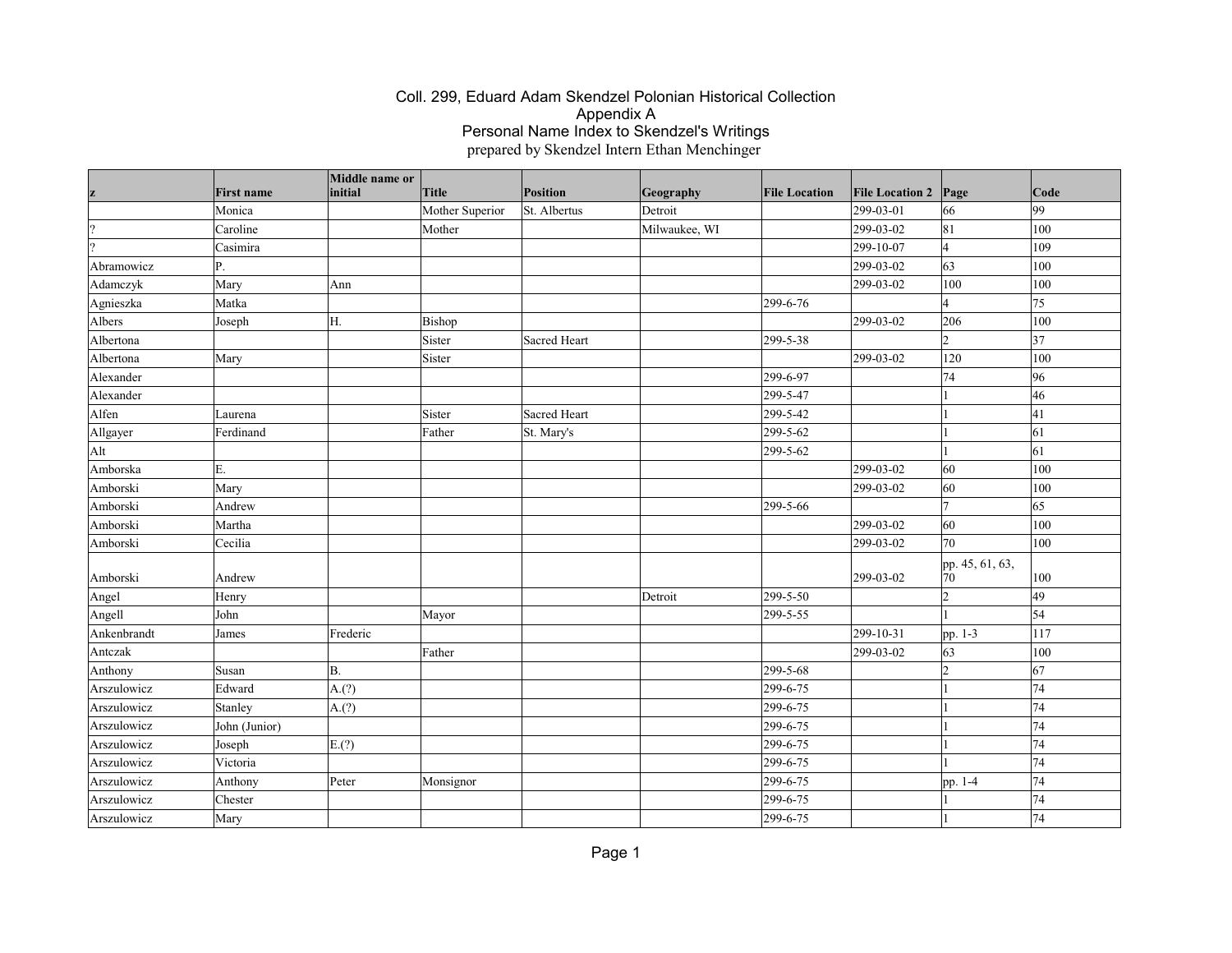|              | <b>First name</b> | Middle name or<br>initial | Title   | Position | Geography    | <b>File Location</b> | <b>File Location 2</b> | Page                     | Code            |
|--------------|-------------------|---------------------------|---------|----------|--------------|----------------------|------------------------|--------------------------|-----------------|
| Arszulowicz  | Walter            | A.                        |         |          |              | 299-6-75             |                        |                          | 74              |
| Arszulowicz, | John (Senior)     | J.                        |         |          |              | 299-6-75             |                        |                          | 74              |
| Artmaier     | IA.               |                           |         |          |              |                      | 299-08-02              | 6                        | 103             |
| Artmaier     | Joseph            |                           |         |          |              | 299-5-52             |                        |                          | $\vert$ 51      |
| Atkinson     | John              |                           | Colonel |          | Detroit      |                      | 299-10-36              | pp. 1-6                  | 121             |
| Atkinson     | William           | F.                        |         |          | Detroit      | 299-04-27            |                        |                          | 26              |
| Atkinson     | John              |                           | Colonel |          |              | 299-04-27            |                        |                          | $ 26\rangle$    |
| Atkinson     | William           | F.                        |         |          | Detroit      | 299-6-73             |                        | $\circ$                  | 72              |
| Atkinson     | John              |                           | Colonel |          | Detroit      |                      | 299-10-24              | pp. 19-20                | 112             |
|              |                   |                           |         |          |              |                      |                        |                          | 00099           |
| Atkinson     | John              |                           | Colonel |          | Detroit      |                      | 299-03-01              | pp. 13-15                |                 |
| Baart        | Peter             | A.                        | Father  |          | Marshall, MI |                      | 299-03-01              | pp. 16-17                | 99              |
| Baart        | Peter             | A.                        | Father  |          |              |                      | 299-08-03              | 16                       | 104             |
| Baart        | Peter             | A.                        | Father  |          | Marshall, MI |                      | 299-10-36              | 15                       | 121             |
| Baart        | Peter             | A.                        | Father  |          |              | 299-04-14            |                        | 18                       | 13              |
| Baart        | Peter             | A.                        |         |          |              | 299-6-80             |                        | 12                       | 79              |
| Baart        | Peter             | A.                        | Father  |          |              | 299-5-69             |                        |                          | 68              |
| Baart        | Peter             | A.                        | Father  |          | Marshall, MI |                      | 299-10-24              | pp. 12, 20, 24           | 112             |
| Baarta       | Piotra            | A.                        | Father  |          |              | 299-6-76             |                        | <b>Q</b>                 | 75              |
| Babcock      | Allen             |                           | Bishop  |          |              |                      | 299-03-02              | pp. 166, 171,<br>191-192 | 100             |
| Baczkowski   | John              |                           |         |          |              | 299-5-38             |                        |                          | $\overline{37}$ |
| Baczkowski   | Jozef             |                           |         |          |              |                      | 299-03-02              | 63                       | 100             |
| Balinski     |                   |                           |         |          |              | 299-6-97             |                        | 74                       | 96              |
| Balinski     |                   |                           |         |          |              | 299-5-47             |                        |                          | 46              |
| Banasiewicz  |                   |                           |         |          |              |                      | 299-09-06              | 3                        | 106             |
| Banasiewicz  | Philip            |                           |         |          |              |                      | 299-08-04              | 11                       | 105             |
| Banaszak     | Martha            |                           |         |          |              |                      | 299-03-02              | 120                      | 100             |
| Banaszak     |                   |                           |         |          |              | 299-04-02            |                        | $\overline{2}$           |                 |
| Baraga       | Frederic          |                           | Father  |          |              | 299-6-97             |                        | 48                       | 96              |
| Baraga       | Frederic          |                           |         |          |              | 299-5-51             |                        | pg. 14, note 35          | 50              |
| Baraga       | Frederic          |                           | Father  |          |              | 299-5-62             |                        |                          | $\vert$ 61      |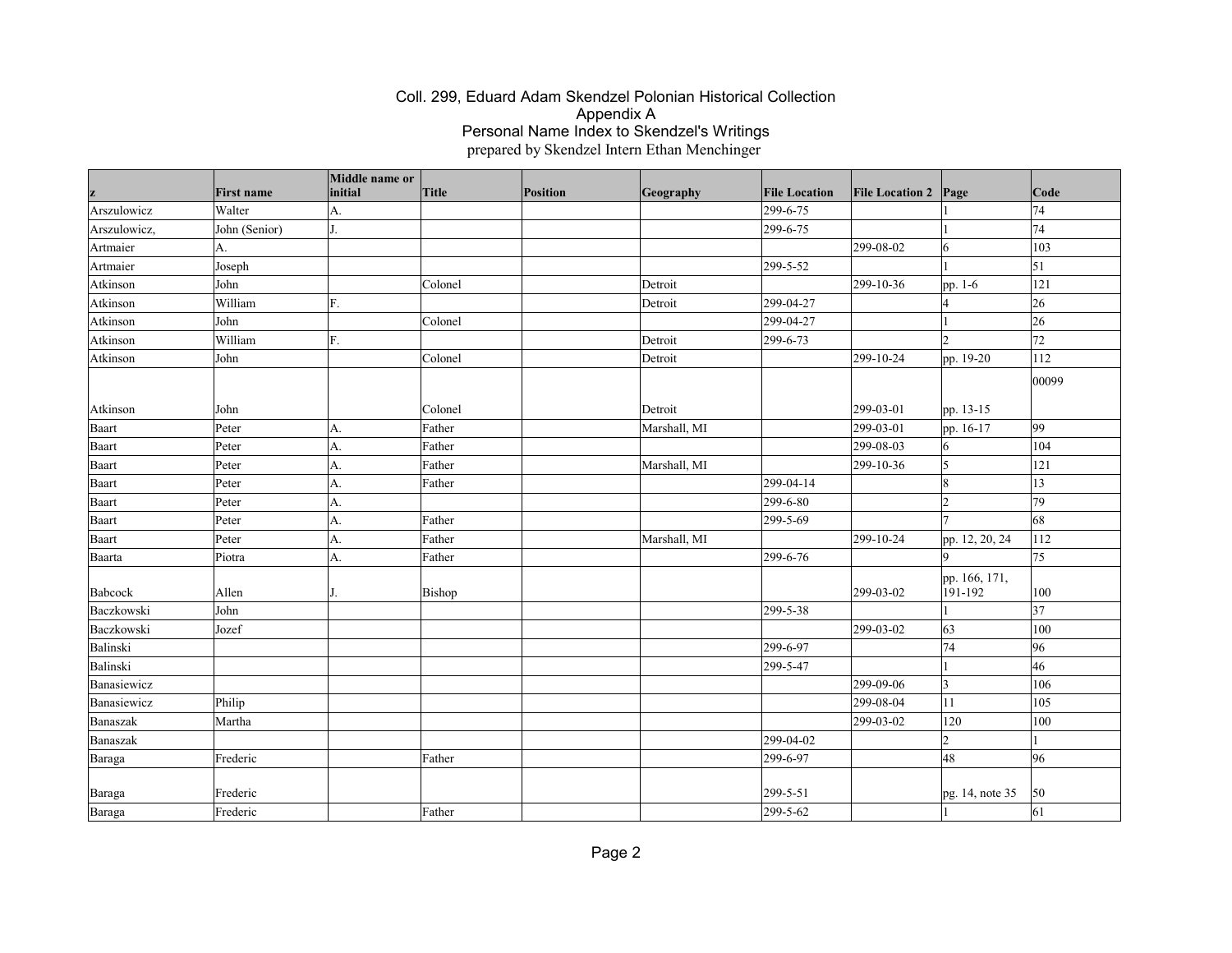|                 |                               | Middle name or<br>initial | Title  | Position |           |                      |                                     |                     | $\vert$ Code     |
|-----------------|-------------------------------|---------------------------|--------|----------|-----------|----------------------|-------------------------------------|---------------------|------------------|
| z               | <b>First name</b><br>Frederic |                           | Father |          | Geography | <b>File Location</b> | <b>File Location 2</b><br>299-08-01 | Page                | 102              |
| Baraga          | Frederic                      |                           | Father |          |           | 299-04-28            |                                     |                     | 27               |
| Baraga          |                               |                           |        |          |           |                      |                                     |                     | 65               |
| Baraga          | Frederic                      |                           | Father |          |           | 299-5-66             |                                     | l2                  |                  |
| Baraga          | Frederic                      |                           | Father |          |           |                      | 299-01-02                           |                     | 98               |
| Baraga          | Frederic                      |                           | Father |          |           |                      | 299-09-06                           |                     | 106              |
| Baraga          | Frederic                      |                           | Father |          |           |                      | 299-07-01                           | pp. 361-362         | 101              |
| Baraga          | Frederic                      |                           | Father |          |           | 299-6-75             |                                     |                     | 74               |
| Baraga          | Frederic                      |                           | Father |          |           | 299-6-72             |                                     | $\mathcal{D}$       | 71               |
| Baranowski      | Mary                          |                           |        |          |           | 299-6-97             |                                     | $\vert$ 51          | 96               |
| Baranowski      | Joseph                        |                           |        |          |           |                      | 299-09-06                           | 02/03/13            | 106              |
| Baranowski      | Joseph                        |                           |        |          |           |                      | 299-03-02                           | 40                  | 100              |
| Baranowski      | Andrew                        |                           |        |          |           |                      | 299-03-02                           | 63                  | 100              |
| Baranowski      |                               |                           |        |          |           | 299-6-97             |                                     | 50                  | 96               |
| Baranowski      |                               |                           |        |          |           | 299-5-47             |                                     |                     | 46               |
| Baranowski      | Mary                          |                           |        |          |           | 299-5-62             |                                     | 2                   | 61               |
| Baranowski      | Joseph                        |                           |        |          |           |                      | 299-08-02                           |                     | 103              |
| Baranowski      | Joseph                        |                           |        |          |           | 299-5-66             |                                     |                     | 65               |
| Baranowski      | Rose                          |                           |        |          |           | 299-5-48             |                                     |                     | 47               |
| Baranowski      | Joseph                        |                           |        |          |           |                      | 299-01-02                           | 12                  | 98               |
| Baranowski      | Joseph                        |                           |        |          |           | 299-5-66             |                                     | ੨                   | 65               |
| Baranowski      | Joseph                        |                           |        |          |           | 299-5-48             |                                     |                     | 47               |
| Baranowski      | Eugene                        |                           |        |          |           | 299-5-66             |                                     | 3                   | 65               |
| Baranowski      | Mary                          |                           |        |          |           | 299-5-66             |                                     | I4                  | 65               |
| Baranowski      | Joseph                        |                           |        |          |           | 299-5-62             |                                     | l2                  | $\vert 61 \vert$ |
| Baranowski      |                               |                           |        |          |           | 299-04-28            |                                     | ١3                  | 27               |
| Baranowski      | Catherine                     |                           |        |          |           | 299-6-90             |                                     | $\overline{\Delta}$ | 89               |
| Baranowski      | Rose                          |                           |        |          |           | 299-5-66             |                                     | ١3                  | 65               |
| Baranowski, Jr. | Joseph                        |                           |        |          |           | 299-6-97             |                                     | 50                  | $ 96\rangle$     |
| Baranowski, Sr. | Joseph                        |                           |        |          |           | 299-6-97             |                                     | pp. 50-51           | 96               |
| Baranski        |                               |                           | Father |          |           |                      | 299-03-01                           | 69                  | 99               |
| Barczkowski     | Helen                         |                           |        |          |           |                      | 299-03-02                           | 60                  | 100              |
| Barczkowski     |                               |                           | Father |          |           |                      | 299-03-02                           | 60                  | 100              |
| Barnoski        | Eugene                        |                           |        |          |           | 299-6-97             |                                     | 50                  | 96               |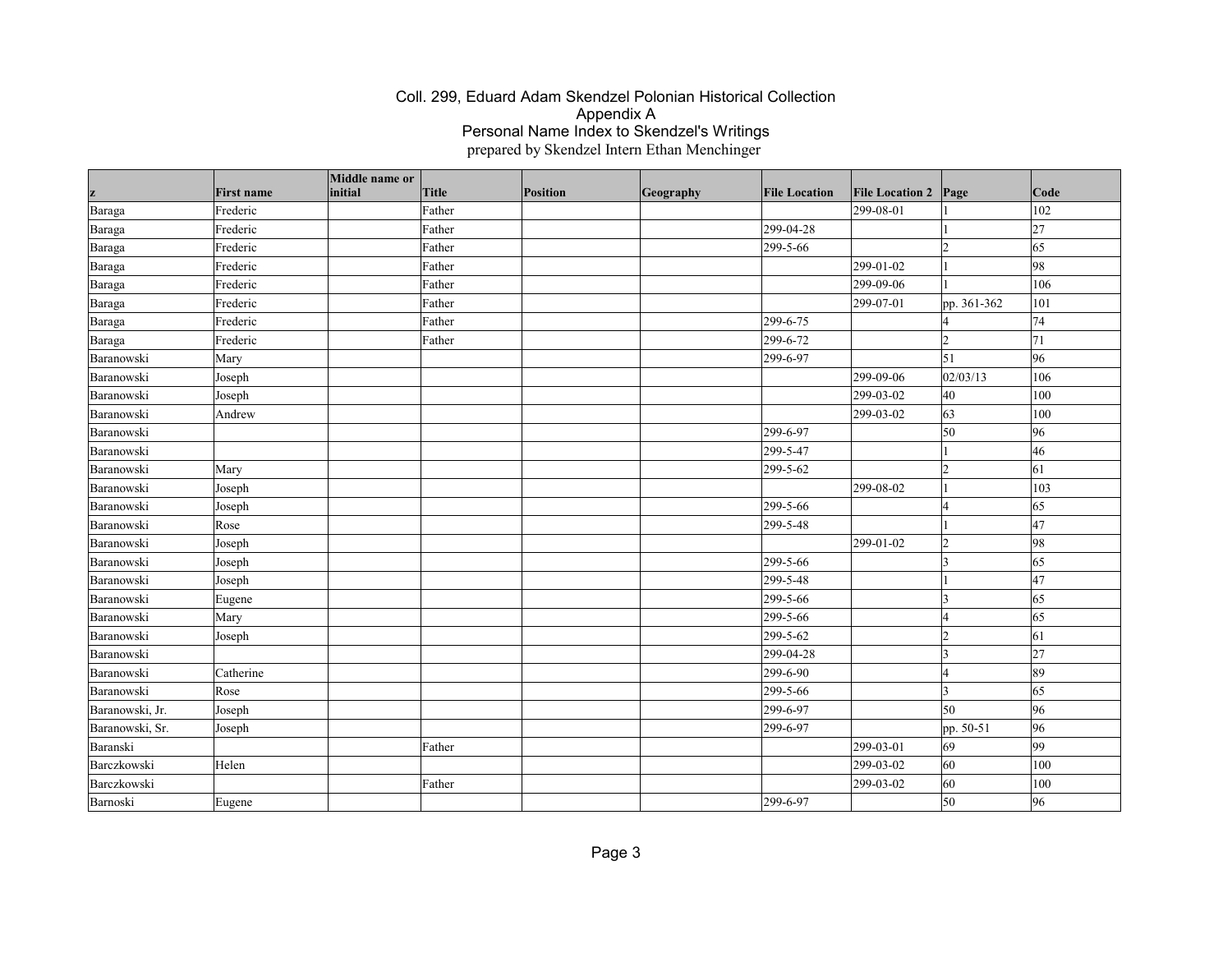| z          | <b>First name</b> | Middle name or<br>initial | Title  | <b>Position</b> | Geography | <b>File Location</b> | <b>File Location 2</b> | Page           | $\vert$ Code    |
|------------|-------------------|---------------------------|--------|-----------------|-----------|----------------------|------------------------|----------------|-----------------|
| Bartnik    | Jakob             |                           |        |                 |           |                      | 299-03-02              | 63             | 100             |
| Barto      | Katherine         |                           |        |                 |           | 299-6-75             |                        | 6              | 74              |
| Barzynski  | Vincent           |                           | Father |                 | Chicago   |                      | 299-03-02              | 46             | 100             |
| Barzynski  | Vincent           |                           | Father |                 |           | 299-5-66             |                        | 6              | 65              |
| Barzynski  | John              |                           |        |                 | Detroit   | 299-6-93             |                        |                | 92              |
| Barzynski  | Vincent           |                           | Father |                 | Chicago   | 299-5-56             |                        |                | 55              |
| Barzynski  | Vincent           |                           | Father |                 |           | 299-6-97             |                        | pp. 55,57      | 96              |
| Batog      | Stan.             |                           |        |                 |           |                      | 299-03-02              | 63             | 100             |
| Batt       | A.                |                           |        |                 |           | 299-5-62             |                        | 3              | 61              |
| Battersby  | Joseph            |                           | Father |                 |           |                      | 299-08-02              | 19             | 103             |
| Baugartner | F.                |                           | Father |                 |           | 299-04-26            |                        |                | 25              |
| Baweja     | Wilhelm           |                           |        |                 |           | 299-6-97             |                        | 52             | 96              |
| Baweja     | Wilhelmostwo      |                           |        |                 |           | 299-5-53             |                        |                | $\vert$ 52      |
| Baweja     | Wilhelm           |                           |        |                 |           | 299-5-54             |                        |                | $\vert$ 53      |
| Baweja     |                   |                           |        |                 |           |                      | 299-09-06              | 3              | 106             |
| Baweja     |                   |                           |        |                 |           | 299-5-66             |                        | $\overline{A}$ | 65              |
| Baweja     |                   |                           |        |                 |           | 299-04-28            |                        | 3              | 27              |
| Baweja     | Wilhelm           |                           |        |                 |           | 299-5-61             |                        |                | $\overline{60}$ |
| Baweja     | Wilhelm           |                           |        |                 |           |                      | 299-09-09              | 10             | 107             |
| Baweja     | Wilhelm           |                           |        |                 |           | 299-5-71             |                        | $\overline{2}$ | 70              |
| Baweja     | William           |                           |        |                 |           | 299-04-12            |                        | - 1            | 11              |
| Baweja     | Wilhelm           |                           |        |                 | Detroit   | 299-5-57             |                        |                | 56              |
| Baweja     | Maryann           |                           |        |                 |           |                      | 299-03-02              | 14             | 100             |
| Baweja     | Maryann           |                           |        |                 |           |                      | 299-08-04              | 9              | 105             |
| Baweja     | Frank             | A.                        | Father |                 | Detroit   | 299-5-52             |                        | $\overline{2}$ | $\vert$ 51      |
| Baweja     | Maryann           |                           |        |                 |           | 299-04-16            |                        |                | 15              |
| Baweja     | Wilhelm           |                           |        |                 |           | 299-04-16            |                        |                | 15              |
| Baweja     | Mary              |                           |        |                 |           | 299-04-15            |                        |                | 14              |
| Baweja     | William           |                           |        |                 |           | 299-04-15            |                        |                | 14              |
| Baweja     | Wilhelm           |                           |        |                 |           |                      | 299-03-01              | XV             | $ 99\rangle$    |
| Baweja     | Wilhelm           |                           |        |                 |           |                      | 299-03-02              | 66             | 100             |
| Baweja     | Wilhelm           |                           |        |                 |           |                      | 299-08-04              | pp. 8-9        | 105             |
| Baweja     | Wilhelm           |                           |        |                 |           | 299-5-47             |                        |                | 46              |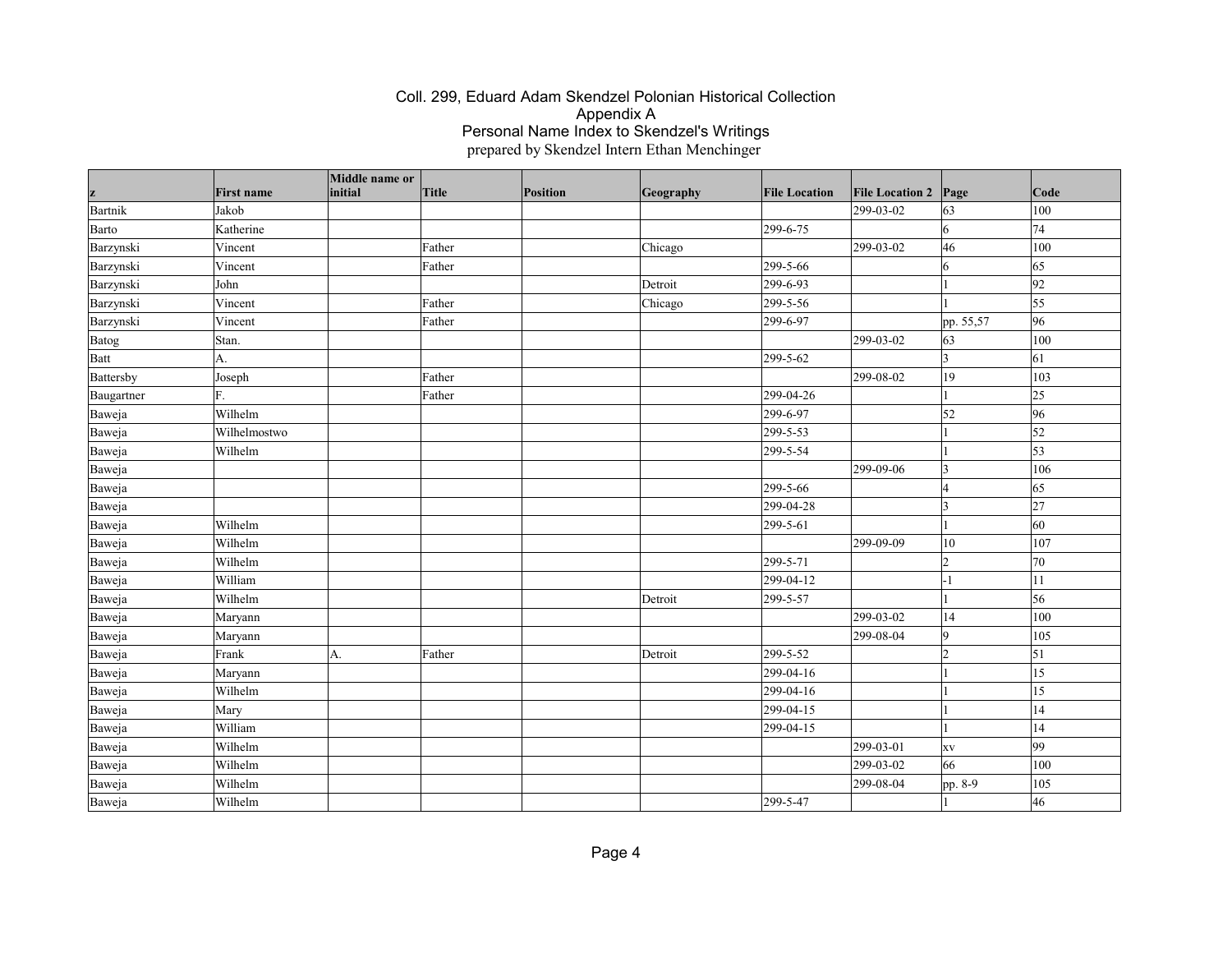| z           | <b>First name</b> | Middle name or<br>initial | <b>Title</b> | Position   | Geography  | <b>File Location</b> | <b>File Location 2</b> | Page            | Code |
|-------------|-------------------|---------------------------|--------------|------------|------------|----------------------|------------------------|-----------------|------|
| Bawja       | Frank             |                           | Father       |            | Detroit    | 299-04-07            |                        |                 | 6    |
| Beahan      | Hugh              | Michael                   | Father       |            |            |                      | 299-03-02              | pp. 194, 200    | 100  |
| Beerhorst   | Henry             |                           | Father       | St. Mary's |            | 299-5-62             |                        |                 | 61   |
| Begrin      | John              |                           |              |            | Detroit    | 299-6-85             |                        |                 | 84   |
| Begrin      | John              |                           |              |            | Detroit    | 299-5-41             |                        | $\overline{2}$  | 40   |
| Behrendt    | Eleanore          | Lipczynski                |              |            |            |                      | 299-10-39              |                 | 124  |
| Behrendt    | Eleanor           | Lipczynski                |              |            |            |                      | 299-10-27              |                 | 115  |
| Behrendt    |                   |                           |              |            |            | 299-5-47             |                        |                 | 46   |
| Behrendt    | Karl              |                           |              |            |            |                      | 299-10-27              | $\overline{1}$  | 115  |
| Behrendt    |                   |                           |              |            |            | 299-6-97             |                        | 74              | 96   |
| Behrendt    | Maryann           |                           |              |            |            |                      | 299-08-04              | $\vert$ 9       | 105  |
| Belka       | Agnes             |                           |              |            |            | 299-6-88             |                        | 6               | 87   |
| Belka       |                   |                           |              |            |            |                      | 299-09-06              | $ 10\rangle$    | 106  |
| Bellgraph   |                   |                           |              |            |            | 299-6-97             |                        | 53              | 96   |
| Berdych     | John              |                           |              |            |            |                      | 299-03-02              | 72              | 100  |
| Berdych     | Frank             |                           |              |            |            |                      | 299-03-02              | 64              | 100  |
| Bergman     | Rosemary          |                           |              |            |            |                      | 299-10-27              | $\vert$ 2       | 115  |
| Berles      | F.                | W.                        |              |            |            | 299-5-62             |                        | <sub>3</sub>    | 61   |
| Bernott     | Vincent           |                           |              |            |            | 299-6-88             |                        | 6               | 87   |
| Bianchi     | Alessandro        |                           |              |            |            |                      | 299-03-02              | 162             | 100  |
| Biekert     | Louis             |                           |              |            |            |                      | 299-03-02              | 88              | 100  |
| Biender     | Wiktor            |                           |              |            |            |                      | 299-03-02              | 64              | 100  |
| Blondell    | Robert            |                           | Father       |            | Detroit    | 299-5-60             |                        | $\vert$ 3       | 59   |
| Boa         | Thomas            | Lawrence                  |              |            |            | 299-6-75             |                        | 9               | 74   |
| Bochniak    | Wincenty          |                           |              |            |            |                      | 299-03-02              | 64              | 100  |
| Bodnarek    | Henry (Henryk)    |                           |              |            |            |                      | 299-03-02              | pp. 60, 62, 64  | 100  |
|             |                   |                           |              |            |            |                      |                        |                 |      |
| Bogacki     | Anton             |                           | Father       |            |            | 299-5-51             |                        | pg. 12, note 21 | 50   |
| Bognacki    | Anton             |                           | Father       |            | Alpena, MI |                      | 299-10-06              | $\overline{4}$  | 108  |
| Boguslawski | John              |                           | Father       |            |            |                      | 299-03-02              | pp. 164-165     | 100  |
| Bolda       | Joseph            |                           |              |            | Detroit    | 299-6-78             |                        | $\overline{2}$  | 77   |
| Bolda       | Joseph            |                           |              |            | Detroit    | 299-04-08            |                        | $\overline{2}$  | 7    |
| Bolda       | Joseph            |                           |              |            | Detroit    | 299-6-77             |                        |                 | 76   |
| Bolda       | Joseph            |                           |              |            | Detroit    |                      | 299-10-24              | $ 19\rangle$    | 112  |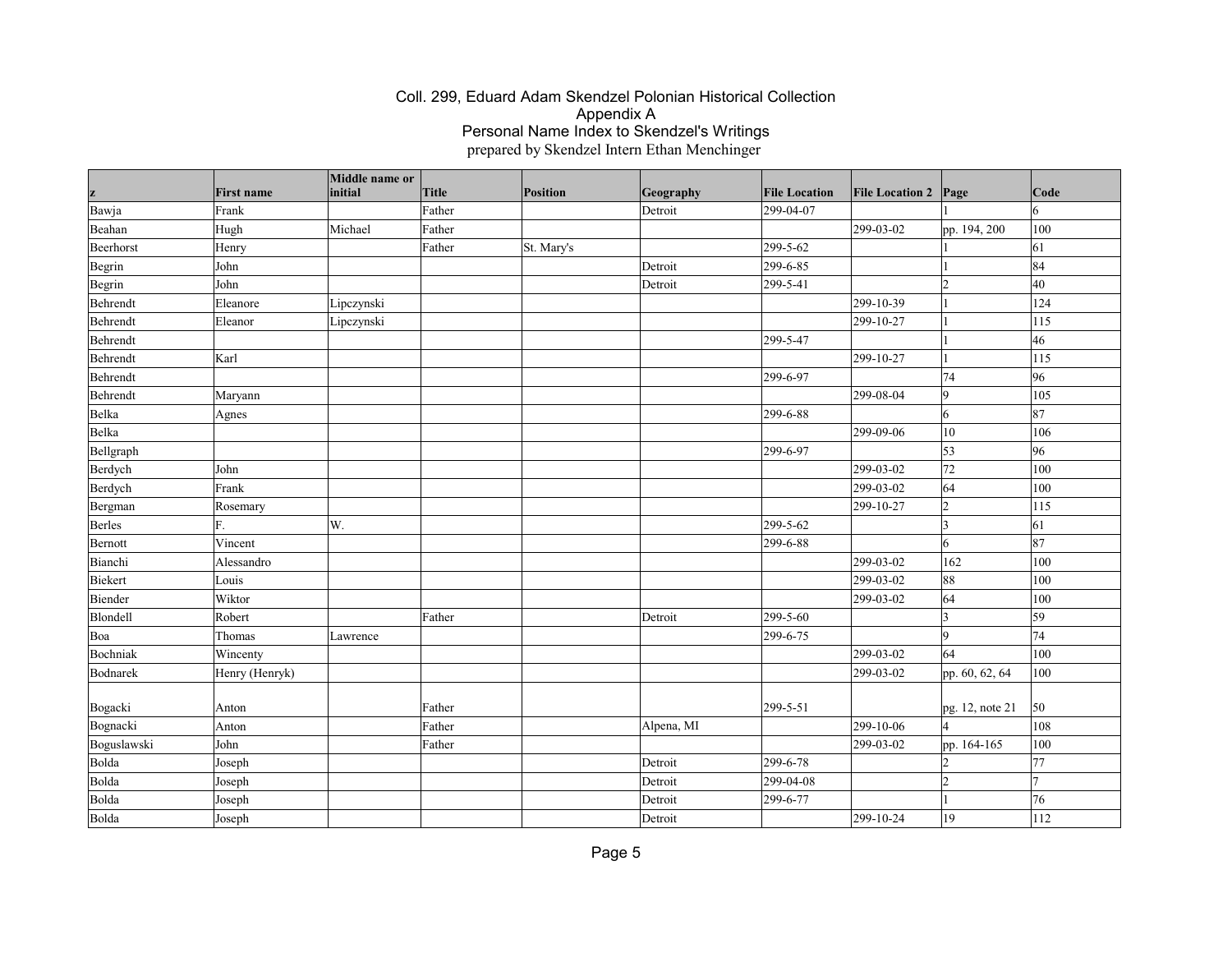| z                            | <b>First name</b> | Middle name or<br>initial | <b>Title</b>     | Position | Geography          | <b>File Location</b> | <b>File Location 2</b> | Page                         | Code            |
|------------------------------|-------------------|---------------------------|------------------|----------|--------------------|----------------------|------------------------|------------------------------|-----------------|
| Bolda                        | Joseph            |                           |                  |          | Detroit            | 299-04-27            |                        |                              | 26              |
| Bolda                        | Joseph            |                           |                  |          | Detroit            | 299-5-70             |                        | pp. 2-4<br>$\mathcal{D}$     | 69              |
| Bolda                        | Joseph            |                           |                  |          | Detroit            | 299-6-82             |                        | $\overline{2}$               | 81              |
| Bolda                        | Joseph            |                           |                  |          | Detroit            |                      | $ 299-03-01$           | 13                           | 99              |
| Bolda                        | Joseph            |                           |                  |          | Detroit            | 299-6-73             |                        | pp. 1-2                      | 72              |
| Bolda                        | Mary              |                           |                  |          | Detroit            | 299-6-73             |                        |                              | 72              |
| Bolda                        | Frank             |                           |                  |          |                    | 299-6-73             |                        |                              | 72              |
| Bolda                        | Joseph            |                           |                  |          | Detroit<br>Detroit | 299-5-65             |                        | $\overline{2}$               | 64              |
| Bolda                        |                   |                           |                  |          | Detroit            | 299-5-59             |                        | $\overline{2}$               | 58              |
| Bolda                        | Joseph<br>Joseph  |                           |                  |          | Detroit            | 299-4-45             |                        |                              | 44              |
| Bolda                        | Joseph            |                           |                  |          | Detroit            | 299-5-50             |                        | $\overline{4}$               | 49              |
| Bonczkowski                  | John              |                           |                  |          |                    |                      | 299-03-02              | 81                           | 100             |
|                              | M.                |                           |                  |          |                    | 299-5-62             |                        | $\overline{3}$               | 61              |
| <b>Bootz</b><br><b>Borek</b> | Tomasz            |                           |                  |          |                    |                      | $ 299-03-02 $          | 64                           | 100             |
|                              |                   |                           |                  |          | Detroit            | 299-6-73             |                        |                              | 72              |
| <b>Borgess</b>               | Casper            | Henry                     | Bishop           |          |                    | 299-04-16            |                        | $\overline{2}$               | 15              |
| <b>Borgess</b>               | Casper            | Henry                     | Bishop<br>Bishop | Detroit  | Detroit            | 299-6-98             |                        | 51                           | 97              |
| <b>Borgess</b>               |                   | H.                        | Bishop           |          |                    | 299-5-41             |                        | $\overline{2}$               | 40              |
| Borgess                      | Casper            |                           |                  |          |                    |                      |                        |                              | 44              |
| Borgess                      | Casper            | Henry                     | Bishop           |          |                    | 299-4-45             |                        |                              | 69              |
| <b>Borgess</b>               | Casper            | Henry                     | Bishop           |          | Detroit            | 299-5-70             |                        | $\overline{2}$<br>I٩         |                 |
| Borgess                      | Casper            | Henry                     | Bishop           |          |                    | 299-5-52             |                        |                              | 51              |
| <b>Borgess</b>               | Casper            | Henry                     | Bishop           |          | Detroit            | 299-04-27            |                        | pp. 1-3                      | 26              |
| Borgess                      | Casper            | Henry                     | Bishop           |          | Detroit            | 299-5-69             |                        | $\overline{3}$               | 68              |
| <b>Borgess</b>               | Casper            |                           | Bishop           |          | Detroit            | 299-6-72             |                        | $\overline{2}$               | 71              |
| <b>Borgess</b>               | Casper            | Henry                     | Bishop           | Detroit  |                    | 299-04-17            |                        |                              | 16              |
| <b>Borgess</b>               | Casper            | Henry                     | Bishop           |          | Detroit            | 299-6-97             |                        | pp. 53-55, 74                | 96              |
| Borgess                      | Casper            | Henry                     | Bishop           |          |                    | 299-5-50             |                        | pp. 1-4                      | 49              |
| Borgess                      | Casper            |                           | Bishop           |          | Detroit            | 299-04-26            |                        |                              | $\overline{25}$ |
| Borgess                      | Casper            | Henry                     | Bishop           |          | Detroit            | 299-6-74             |                        |                              | 73              |
| Borgess                      | Casper            | Henry                     | Bishop           |          |                    |                      | 299-03-02              | 44                           | 100             |
| <b>Borgess</b>               | Casper            | Henry                     | Bishop           | Detroit  |                    |                      | 299-08-04              | 13                           | 105             |
| Borgess                      | Casper            | Henry                     | Bishop           |          | Detroit            |                      | $ 299-10-10$           | pp. 3-4                      | 111             |
| Borgess                      | Casper            | Henry                     | Bishop           |          | Detroit            |                      | $ 299-10-24$           | pp. 4-5, 7-13, 15,<br>20, 23 | 112             |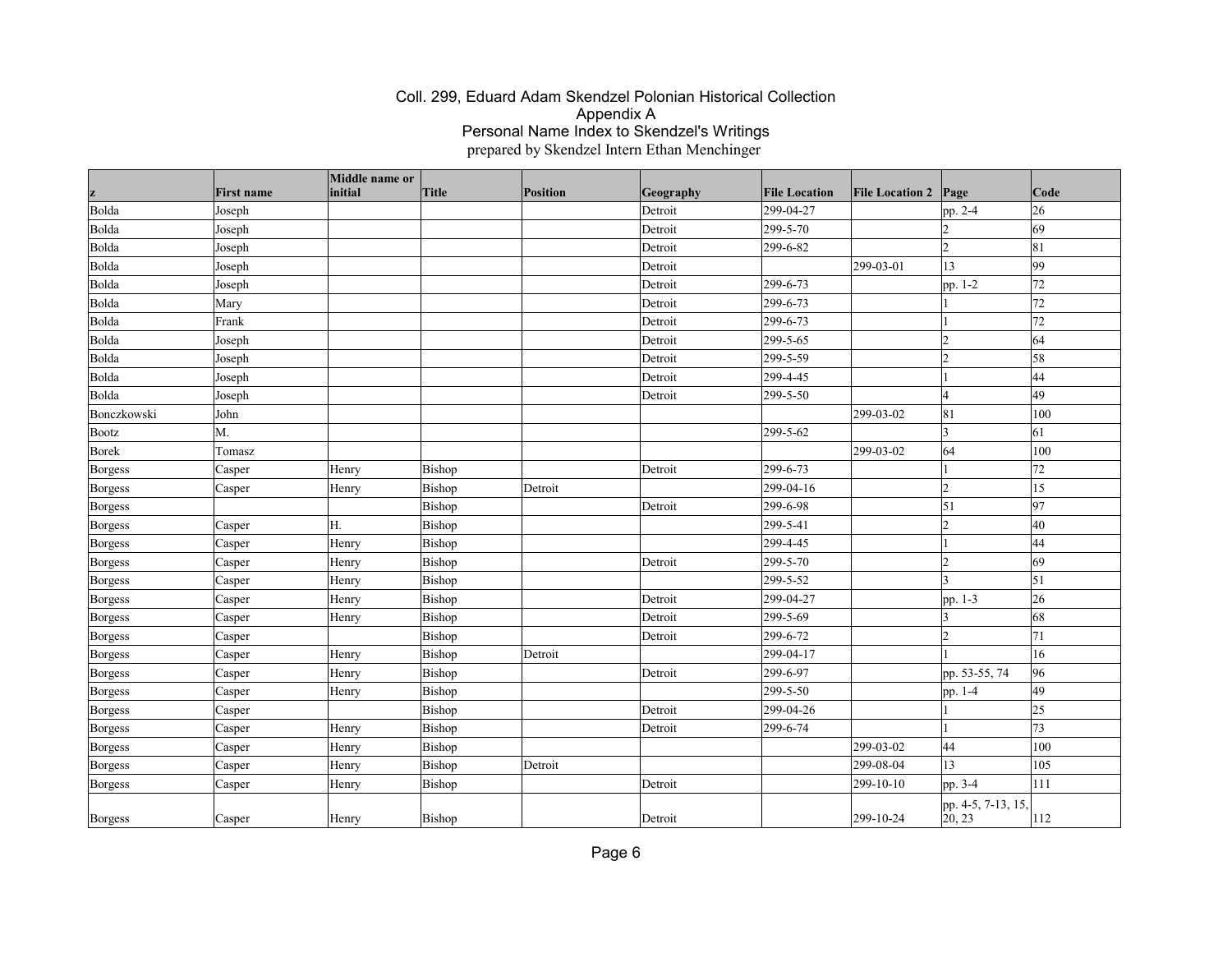|           |                   | Middle name or |               |                 |           |                      |                        |                                                                  |              |
|-----------|-------------------|----------------|---------------|-----------------|-----------|----------------------|------------------------|------------------------------------------------------------------|--------------|
| z         | <b>First name</b> | initial        | Title         | <b>Position</b> | Geography | <b>File Location</b> | <b>File Location 2</b> | Page                                                             | Code         |
| Borgess   | Casper            | Henry          | <b>Bishop</b> |                 | Detroit   |                      | 299-03-01              | pp. 5-6, 8, 13,<br>16-17, 22, 53-54,<br>64-69, 73, 104D-<br>104G | $ 99\rangle$ |
| Borgess   | Casper            |                | Bishop        |                 | Detroit   | 299-04-08            |                        | 01/02/13                                                         | 17           |
| Borgess   | Casper            | Henry          | Bishop        |                 | Detroit   | 299-6-85             |                        |                                                                  | 84           |
| Borgess   | Casper            | Henry          | Bishop        |                 | Detroit   | 299-6-82             |                        | pp. 1-2                                                          | 81           |
| Borgess   | Casper            | Henry          | Bishop        |                 |           | 299-5-59             |                        |                                                                  | 58           |
| Borgess   | Casper            | Henry          | Bishop        |                 |           | 299-5-47             |                        |                                                                  | 46           |
| Borgess   | Casper            | Henry          | Bishop        |                 | Detroit   | 299-6-86             |                        | 2                                                                | 85           |
| Borgess   | Casper            | Henry          | Bishop        |                 |           | 299-5-57             |                        |                                                                  | 56           |
| Borgess   | Casper            | Henry          | Bishop        |                 |           | 299-6-79             |                        | l4                                                               | 78           |
| Borgess   | Casper            | Henry          | Bishop        |                 |           | 299-5-66             |                        | l5                                                               | 65           |
| Borgess   | Casper            | Henry          | Bishop        |                 |           | 299-5-65             |                        | pp. 1-2                                                          | 64           |
| Borgess   | Casper            | Henry          | Bishop        |                 | Detroit   |                      | 299-08-03              |                                                                  | 104          |
| Borgess   | Casper            | Henry          | Bishop        |                 | Detroit   |                      | 299-09-06              | l4                                                               | 106          |
| Borgess   | Casper            | Henry          | Bishop        |                 | Detroit   |                      | 299-08-02              | 12                                                               | 103          |
| Borgess   |                   |                | Bishop        |                 | Detroit   |                      | 299-10-36              | pp. 1-5                                                          | 121          |
| Borgess   | Casper            | Henry          | Bishop        |                 |           | 299-5-55             |                        |                                                                  | $\vert$ 54   |
| Borgess   |                   |                | Bishop        |                 |           |                      | 299-10-25              | pp. 6-7                                                          | 113          |
| Borgess   | Casper            | Henry          | Bishop        |                 |           | 299-5-56             |                        |                                                                  | 55           |
| Borgessa  | Casper            |                |               |                 | Detroit   | 299-04-09            |                        |                                                                  | 8            |
| Borgessa  | K.                | H.             | Bishop        |                 | Detroit   | 299-6-76             |                        | pp. 4-7                                                          | 75           |
| Borkowicz | Vincent           |                | Monsignor     |                 |           |                      | 299-10-26              | $ 3\rangle$                                                      | 114          |
| Boruta    | Konstantin (?)    |                |               |                 |           |                      | 299-03-02              | 64                                                               | 100          |
| Boss      | W.                |                |               |                 |           | 299-5-62             |                        | 3                                                                | 61           |
| Bourdow   | Anthony           | C.             | Monsignor     |                 |           |                      | 299-03-02              | 153                                                              | 100          |
| Bowersok  |                   |                |               |                 |           | 299-6-97             |                        | 74                                                               | 96           |
| Bradtke   | August            |                |               |                 | Detroit   | 299-04-27            |                        | 4                                                                | 26           |
| Bradtke   | August            |                |               |                 | Detroit   | 299-5-50             |                        | l4                                                               | 49           |
| Bradtke   | August            |                |               |                 | Detroit   | 299-04-11            |                        | pp. 1-2                                                          | 10           |
| Bradtke   | August            |                |               |                 | Detroit   | 299-04-08            |                        | pp. 1-3                                                          | 17           |
| Bradtke   | August            |                |               |                 | Detroit   | 299-04-09            |                        | pp. 1-3                                                          | 8            |
| Bradtke   | August            |                |               |                 | Detroit   | 299-04-10            |                        | pp. 1-2                                                          | g            |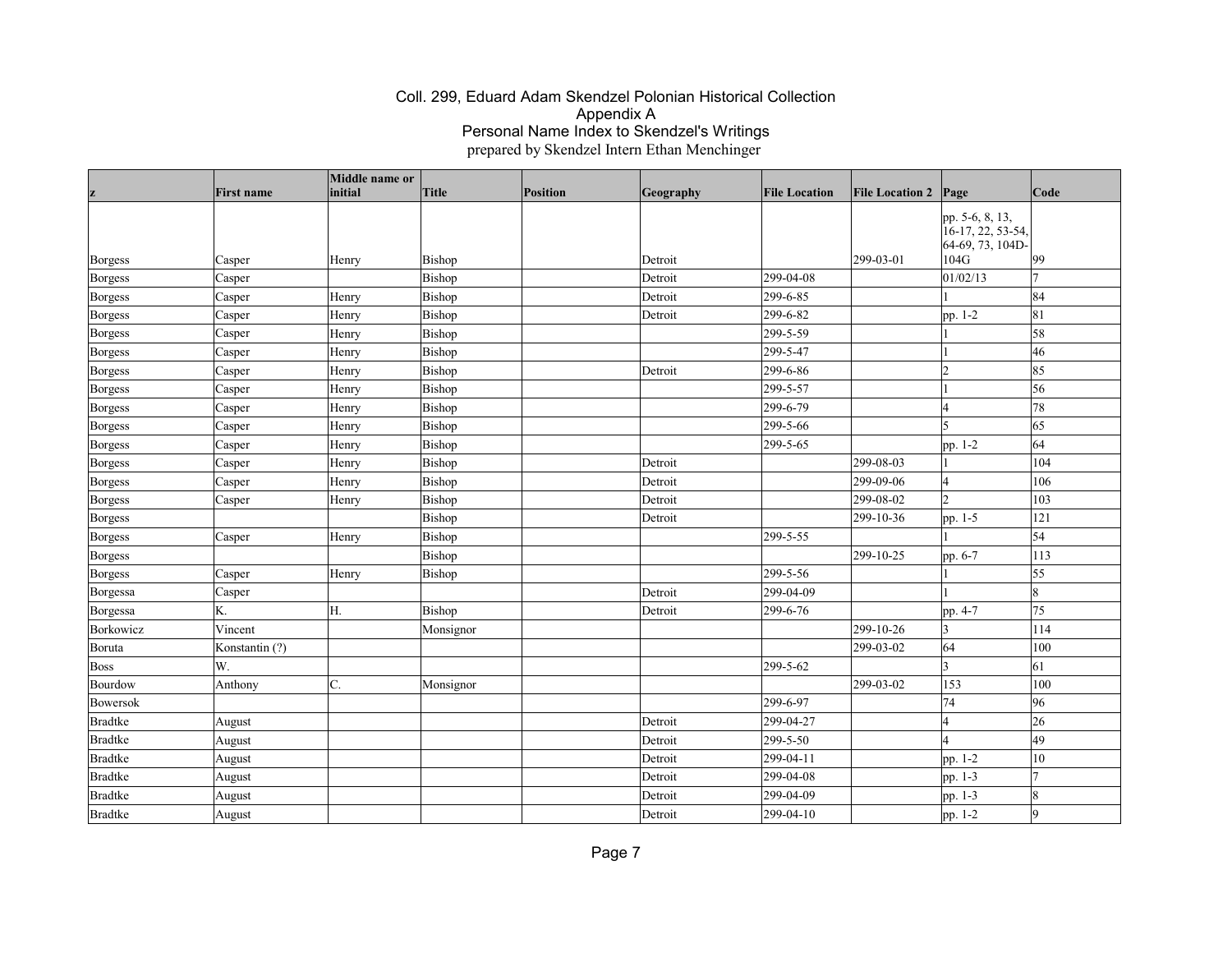|             | <b>First name</b> | Middle name or<br>initial | <b>Title</b> | Position       | Geography     | <b>File Location</b> | <b>File Location 2</b> | Page                           | Code         |
|-------------|-------------------|---------------------------|--------------|----------------|---------------|----------------------|------------------------|--------------------------------|--------------|
| Breitenbeck | Joseph            | M.                        | Bishop       |                |               | 299-6-75             |                        |                                | 74           |
| Breitenbeck |                   |                           | Bishop       |                |               | 299-6-88             |                        |                                | 87           |
| Breitenbeck | Joseph            |                           | Bishop       |                |               | 299-6-96             |                        |                                | 95           |
| Breitenbeck |                   |                           | Bishop       |                |               | 299-6-90             |                        | pp. 1,4                        | 89           |
| Breitenbeck | Joseph            | А.                        | Father       |                |               |                      | 299-03-02              | pp. 114, 173,<br>192, 197, 199 | 100          |
| Breitenbeck | Joseph            | M.                        | Bishop       |                |               |                      | 299-08-02              | pp. 19-20                      | 103          |
| Breitenbeck | Joseph            | M.                        | Bishop       |                |               | 299-04-30            |                        |                                | 29           |
| Breitenbeck | Joseph            | M.                        | Bishop       |                |               | 299-4-34             |                        |                                | $ 33\rangle$ |
| Breitenbeck | Joseph            | M.                        | Bishop       |                |               | 299-04-23            |                        |                                | $ _{22}$     |
| Breitenbeck | Joseph            | M.                        | Bishop       |                |               | 299-4-32             |                        |                                | 31           |
| Breitenbeck | Joseph            | M.                        | Bishop       |                |               | 299-4-31             |                        |                                | 30           |
| Breitenbeck | Joseph            | M.                        | Bishop       |                |               | 299-4-35             |                        |                                | 34           |
| Breitenbeck | Joseph            | M.                        | Bishop       |                |               | 299-5-37             |                        |                                | 36           |
| Breitenbeck | Joseph            | M.                        | Bishop       |                |               | 299-4-33             |                        | pp. 1-2                        | 32           |
| Breitkopf   | Francis           |                           | Father       |                | Detroit       | 299-5-46             |                        | 5                              | 45           |
| Brennan     | Michael           |                           |              |                |               | 299-04-27            |                        |                                | 26           |
| Brewer      | Joseph            |                           |              |                |               |                      | 299-03-02              | 82                             | 100          |
| Brielmaier  | Erhard            |                           |              |                |               |                      | 299-03-02              | pp. 114-115                    | 100          |
| Brielmaier  | E.                |                           |              |                |               | 299-04-22            |                        |                                | 21           |
| Brielmaier  | E.                |                           |              |                |               |                      | 299-08-01              | 15                             | 102          |
| Brielmaier  | Erhard            |                           |              |                | Milwaukee     |                      | 299-08-02              | pp. 12, 16                     | 103          |
| Brielmaier  | Elhard            |                           |              |                |               | 299-5-39             |                        |                                | 38           |
| Brielmeier  | Erhard            |                           |              |                |               |                      | 299-09-06              | 9                              | 106          |
| Brogger     | Joseph            |                           |              |                |               | 299-5-62             |                        | 3                              | 61           |
| Brogger     | Friedrich         |                           |              |                |               | 299-5-62             |                        | 3                              | 61           |
| Brogger     | А.                |                           |              |                |               | 299-5-62             |                        | 3                              | 61           |
| Bronikowski | Vincent           |                           | Father       |                | Detroit       |                      | 299-10-24              | 14                             | 112          |
| Bronikowski | Vincent           |                           | Father       |                |               |                      | 299-03-01              | pp. 69-70                      | 99           |
| Bronikowski | Vincent           |                           | Father       | St. Stanislaus | Hilliards, MI |                      | 299-07-01              | 282                            | 101          |
| Bronislava  | Mary              |                           | Sister       |                |               |                      | 299-03-02              | 81                             | 100          |
| Brophy      | Charles           | D.                        | Monsignor    |                |               |                      | 299-03-02              | pp. 191, 193                   | 100          |
| Brown       | Robert            | W.                        | Father       |                |               |                      | 299-03-02              | pp. 57, 106                    | 100          |
| Brown       | Robert            |                           | Father       |                |               |                      | 299-10-27              | $ 2\rangle$                    | 115          |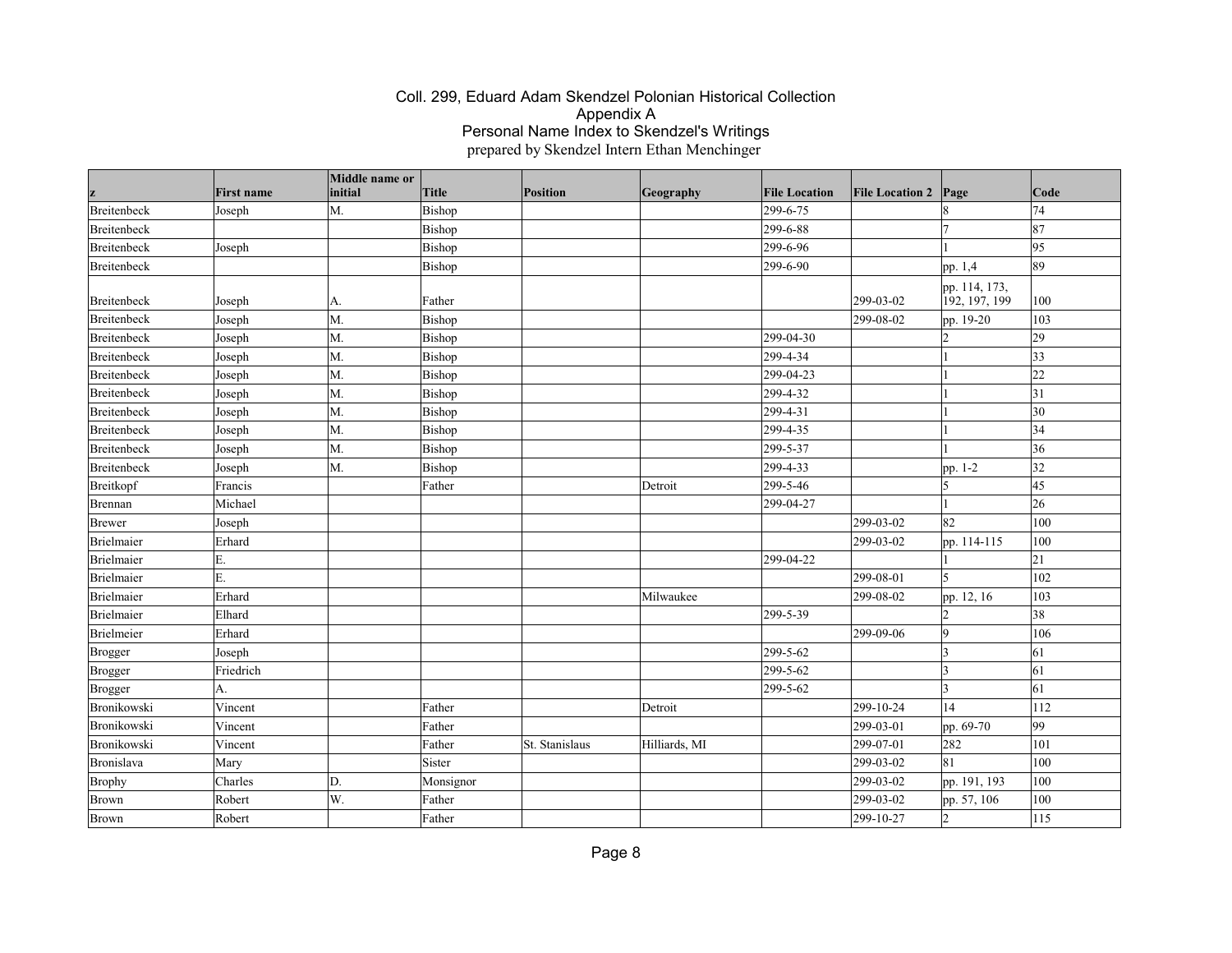| z            | <b>First name</b> | Middle name or<br>initial | Title     | <b>Position</b> | Geography | <b>File Location</b> | <b>File Location 2</b> | Page            | Code         |
|--------------|-------------------|---------------------------|-----------|-----------------|-----------|----------------------|------------------------|-----------------|--------------|
| Brown        | John              | Henry Hobart              | Bishop    |                 |           | 299-5-69             |                        | 16              | 68           |
| Brzozowski   | A.                |                           |           |                 |           |                      | 299-03-02              | 64              | 100          |
| Buchardt     | Michael           |                           |           |                 |           | 299-5-66             |                        | l4              | 65           |
| Budzynski    | James             |                           |           |                 |           | 299-5-56             |                        | 12              | 55           |
| Buechsenman  | Anton             |                           | Father    |                 |           |                      | 299-09-06              | pp. 10-11       | 106          |
| Buechsenmann | Anton             |                           | Father    |                 |           | 299-04-16            |                        | 12              | 15           |
| Buhaczkowski | W.                |                           | Father    |                 | Detroit   |                      | 299-03-01              | 74              | 99           |
| Bukala       | Michael           | S.                        |           |                 |           | 299-6-90             |                        | I٢              | 89           |
| Bukala       | Michael           | S.                        |           |                 |           | 299-6-88             |                        | pp. 6,10        | 87           |
| Bukala       | Michael           |                           |           | St. Isidore's   |           | 299-5-60             |                        | 3               | 59           |
| Bukowski     | Arthur            | F.                        | Monsignor |                 |           |                      | 299-03-02              | 153             | 100          |
| Bulgarella   | Joseph            |                           |           |                 |           |                      | 299-03-02              | 203             | 100          |
| Bulte        | C.                |                           | Father    |                 |           |                      | 299-03-02              | 106             | 100          |
| Burchardt    |                   |                           |           |                 |           | 299-04-28            |                        | 3               | 27           |
| Burchardt    | Agnes             |                           |           |                 |           | 299-6-88             |                        | 6               | 87           |
| Burchardt    | Michael           |                           |           |                 |           |                      | 299-10-06              | l4              | 108          |
| Burchardt    | William           |                           | Mrs.      |                 |           | 299-6-88             |                        | $\vert 6 \vert$ | 87           |
| Burchardt    | Michael           |                           |           |                 |           |                      | 299-09-06              | $ 10\rangle$    | 106          |
| Burchardt    | Michael           |                           |           |                 |           |                      | 299-07-01              | 349             | 101          |
| Burchardt    | William           |                           |           |                 |           | 299-6-88             |                        | 6               | 87           |
| Burchardt    | Michael           |                           |           |                 |           | 299-04-16            |                        | l2              | 15           |
| Burchardt    | Michael           |                           |           |                 |           |                      | 299-03-02              | 40              | 100          |
| Burchardt    | Michael           |                           |           |                 |           | 299-6-97             |                        | pp. 52-53       | 96           |
| Buskiewicz   | Josephine         |                           |           |                 |           |                      | 299-10-07              | pp. 2, 4        | 109          |
| Buskiewicz   | Martin            |                           |           |                 |           |                      | 299-10-07              | 14              | 109          |
| Buzalski     | Ted               |                           |           |                 |           | 299-4-36             |                        |                 | $ 35\rangle$ |
| Buzalski     | Ted               |                           |           |                 |           | 299-4-33             |                        | b               | 32           |
| Buzalski     | Michael           |                           |           |                 |           |                      | 299-08-04              | pp. 26-27       | 105          |
| Buzalski     | Ted               |                           |           |                 |           | 299-4-34             |                        |                 | $ 33\rangle$ |
| Buzalski     | Ted               |                           |           | St. Adalbert's  |           |                      | 299-07-01              | 280             | 101          |
| Buzalski     | Michael           |                           |           |                 |           | 299-6-79             |                        | pp. 9-10        | 78           |
| <b>Byrne</b> | Catherine         |                           |           |                 |           | 299-5-48             |                        |                 | 47           |
| Byzewski     | Romuald           |                           | Father    |                 | Detroit   | 299-04-13            |                        |                 | 12           |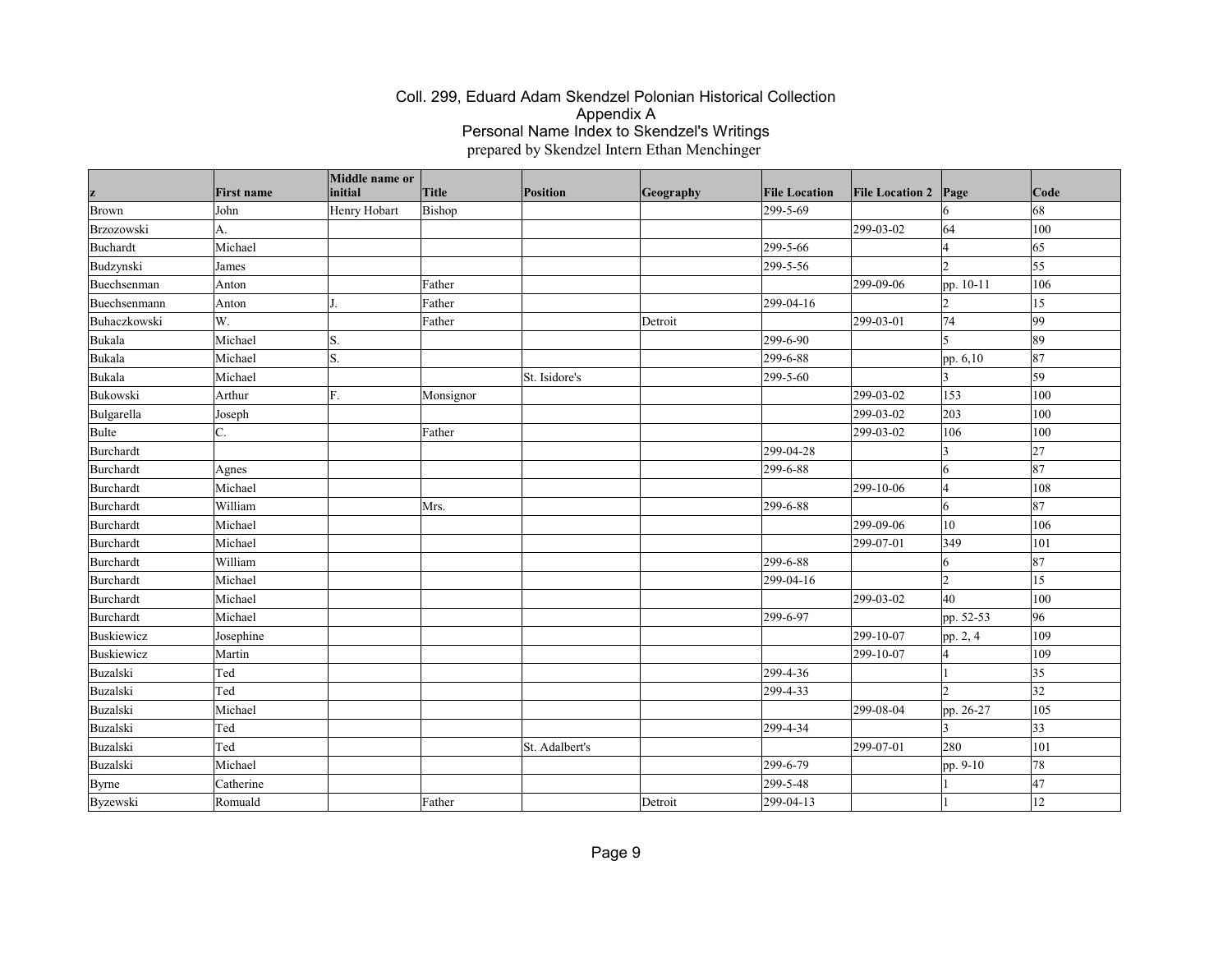|            |                   | Middle name or |          |                 |           |                      |                        |                |              |
|------------|-------------------|----------------|----------|-----------------|-----------|----------------------|------------------------|----------------|--------------|
| z          | <b>First name</b> | initial        | Title    | <b>Position</b> | Geography | <b>File Location</b> | <b>File Location 2</b> | Page           | $\vert$ Code |
| Byzewski   | Romuald           |                | Father   |                 | Detroit   |                      | 299-10-10              | 9              | 111          |
| Byzewski   | Romuald           |                | Father   |                 |           | 299-04-12            |                        | -1             | 11           |
| Byzewski   | Romuald           |                | Father   |                 | Detroit   |                      | 299-08-03              | pp. 4-6        | 104          |
| Byzewski   | Romuald           |                | Father   |                 | Detroit   | 299-6-77             |                        |                | 76           |
| Byzewski   | Romuald           |                | Father   |                 | Detroit   | 299-5-40             |                        | pp. 1-2        | 39           |
| Byzewski   | Romuald           |                | Father   |                 | Detroit   |                      | 299-07-01              | 140            | 101          |
| Byzewski   | Romuald           |                | Father   |                 | Detroit   |                      | 299-10-33              | $\overline{2}$ | 119          |
| Byzewski   | Romuald           |                | Father   |                 |           | 299-04-26            |                        |                | 25           |
| Byzewski   | Romuald           |                | Father   |                 |           |                      | 299-03-01              | pp. 14, 79     | $ 99\rangle$ |
| Byzewski   | Romuald           |                | Father   |                 | Detroit   | 299-6-86             |                        | 13             | 85           |
| Cahensley  | Peter             | Paul           |          |                 |           | 299-5-62             |                        | $\overline{2}$ | 61           |
| Campau     | Louis             |                |          |                 |           | 299-04-28            |                        |                | 27           |
| Campau     | Louis             |                |          |                 |           | 299-6-97             |                        | 47             | 96           |
| Campau     | Louis             |                |          |                 |           |                      | 299-07-01              | 362            | 101          |
| Carola     | Mary              |                | Sister   | Sacred Heart    |           | 299-5-38             |                        | 12             | 37           |
| Caruso     | Ann               |                |          |                 |           | 299-6-90             |                        |                | 89           |
| Casaroli   |                   |                | Cardinal |                 |           | 299-4-32             |                        |                | 31           |
| Cebalak    | Andrew            |                |          |                 |           |                      | 299-10-32              | $\overline{4}$ | 118          |
| Cebalak    | Marian            | Esther         |          |                 |           |                      | 299-10-32              | pp. 1-2, 4-6   | 118          |
| Cebelak    | Bernard "Ben"     | Joseph         |          |                 |           |                      | 299-10-35              | pp. 1-4        | 120          |
| Cebelak    | Marian            |                |          |                 |           |                      | 299-10-30              |                | 116          |
| Cebelak    | Andrew            |                |          |                 |           |                      | 299-10-37              |                | 122          |
| Cebelak    | Aloysius          |                |          |                 |           |                      | 299-10-35              | 2              | 120          |
| Cebelak    | Chester           |                |          |                 |           |                      | 299-10-35              | 12             | 120          |
| Cebelak    | Frank             |                |          |                 |           |                      | 299-10-35              | $\mathsf{D}$   | 120          |
| Cebelak    | Camille           |                |          |                 |           |                      | 299-10-35              | pp. 1-2, 4     | 120          |
| Centilli   | Tillie            |                |          |                 |           | 299-6-90             |                        | $\overline{4}$ | 89           |
| Centilli   | Bernard           |                |          |                 |           |                      | 299-03-02              | 64             | 100          |
| Cerklewski | Stanislaus        |                |          |                 |           | 299-6-97             |                        | 52             | 96           |
| Cerklewski | Stanislaus        |                |          |                 |           | 299-5-66             |                        | 14             | $ 65\rangle$ |
| Cerklewski |                   |                |          |                 |           |                      | 299-09-06              | 3              | 106          |
| Cerklewski |                   |                |          |                 |           | 299-5-47             |                        |                | 46           |
| Cesarz     | Mary              |                |          |                 |           | 299-6-75             |                        |                | 74           |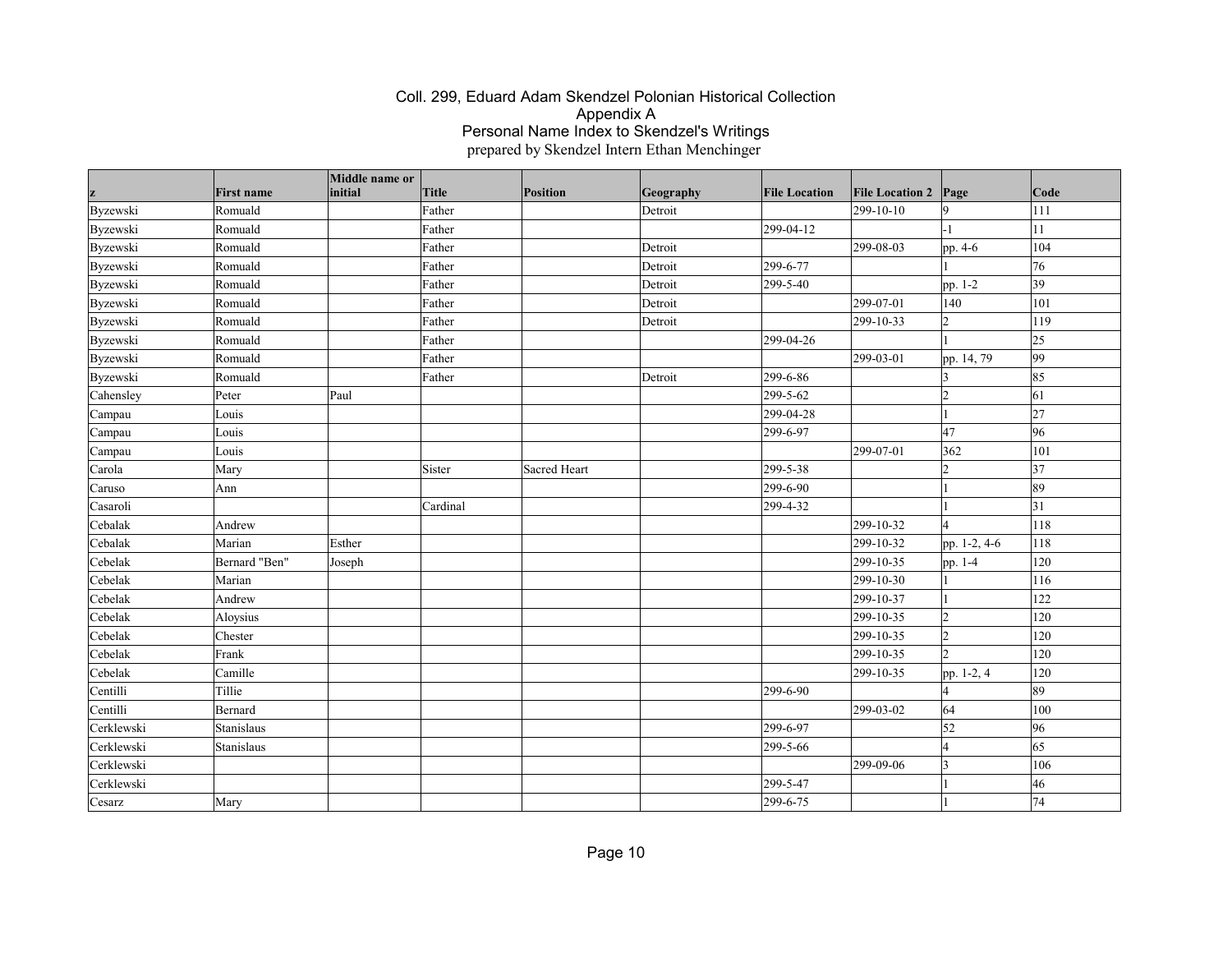|                      |                   | Middle name or<br>initial |            |          |           |                      |                        |                |              |
|----------------------|-------------------|---------------------------|------------|----------|-----------|----------------------|------------------------|----------------|--------------|
| z                    | <b>First name</b> |                           | Title      | Position | Geography | <b>File Location</b> | <b>File Location 2</b> | Page           | Code         |
| Charitas             | Mary              |                           | Sister     |          |           | 299-6-75             |                        | $\overline{7}$ | 74           |
| Chesency             | Edward            |                           |            |          |           |                      | 299-08-01              |                | 102          |
| Cheseney             | Edward            |                           |            |          |           |                      | 299-03-02              | 200            | 100          |
| Chlebek              | Peter             |                           |            |          |           |                      | 299-03-02              | pp. 57-58, 63  | 100          |
| Chmielewski          | Edward            |                           | Father     |          |           |                      | 299-03-02              | 205            | 100          |
| Chodniewicz          | Florian           |                           | Father     |          | Detroit   |                      | 299-10-10              | pp. 10-11      | 111          |
| Chodubski            | Joseph            |                           |            |          | Detroit   | 299-6-83             |                        |                | 82           |
| Chominski            | Lawrence          |                           |            |          |           |                      | 299-10-26              | $\overline{A}$ | 114          |
| Chylewski            |                   |                           |            |          |           | 299-6-97             |                        | $\vert$ 53     | 96           |
| Chylewski            |                   |                           |            |          |           |                      | 299-09-06              | 10             | 106          |
| Ciercmiorski         | Walter (?)        |                           |            |          |           |                      | 299-03-02              | 64             | 100          |
| Clancy               | John              |                           |            |          |           |                      | 299-10-08              | 3              | 110          |
| Codd                 |                   |                           | Mayor      |          | Detroit   | 299-6-93             |                        | 2              | 92           |
| Collier              | George            | Х.                        |            |          | Detroit   | 299-04-27            |                        | $\overline{A}$ | 26           |
| Collier              | George            | X.M.                      |            |          | Detroit   | 299-6-73             |                        | 2              | 72           |
| Corbett              |                   |                           | Father     |          |           |                      | 299-03-02              | 57             | 100          |
| Corrigan             | Michael           |                           | Archbishop |          |           | 299-5-62             |                        | $\overline{2}$ | 61           |
| Coughlin             | Charles           | Ε.                        | Father     |          | Detroit   | 299-6-86             |                        |                | 85           |
| Cram                 | Ralph             | Adams                     | Doctor     |          | Detroit   | 299-04-21            |                        |                | 20           |
| Cranci               | lS.               |                           | Father     |          |           |                      | 299-03-02              | 106            | 100          |
| Cukierski            | Waclaw            |                           |            |          |           |                      | 299-03-02              | 64             | 100          |
| Cukierski            | Wencel            |                           |            |          |           |                      | 299-09-06              | 8              | 106          |
| Cukierski            | Wencel            | L.                        |            |          |           | 299-6-79             |                        | 6              | 78           |
| Cukierski            | Wencel            |                           |            |          |           | 299-5-66             |                        | 19             | 65           |
| Cukierski            | Wencel            |                           |            |          |           | 299-6-97             |                        | 63             | 96           |
| Cukierski            | Wencel            | L.                        |            |          |           |                      | 299-08-04              | 15             | 105          |
| Cukierski (Cukerski) | Wencel            | L.                        |            |          |           |                      | 299-03-02              | pp. 55-56, 86  | 100          |
| Curran               |                   |                           | Father     |          | Washinton | 299-6-88             |                        | 9              | 87           |
| Curran               |                   |                           | Father     |          |           | 299-6-90             |                        | 3              | 89           |
| Curtius              | Alexander         | Carolus                   | Doctor     |          |           |                      | 299-10-06              | 12             | 108          |
| Curtius              | Alexander         | Carolus                   | Doctor     |          |           |                      | 299-07-01              | 347            | 101          |
| Cussack              | James             |                           | Father     |          |           |                      | 299-10-08              |                | 110          |
| Cwiakala             | Paul              |                           | Father     |          | Cleveland | 299-04-26            |                        |                | $ 25\rangle$ |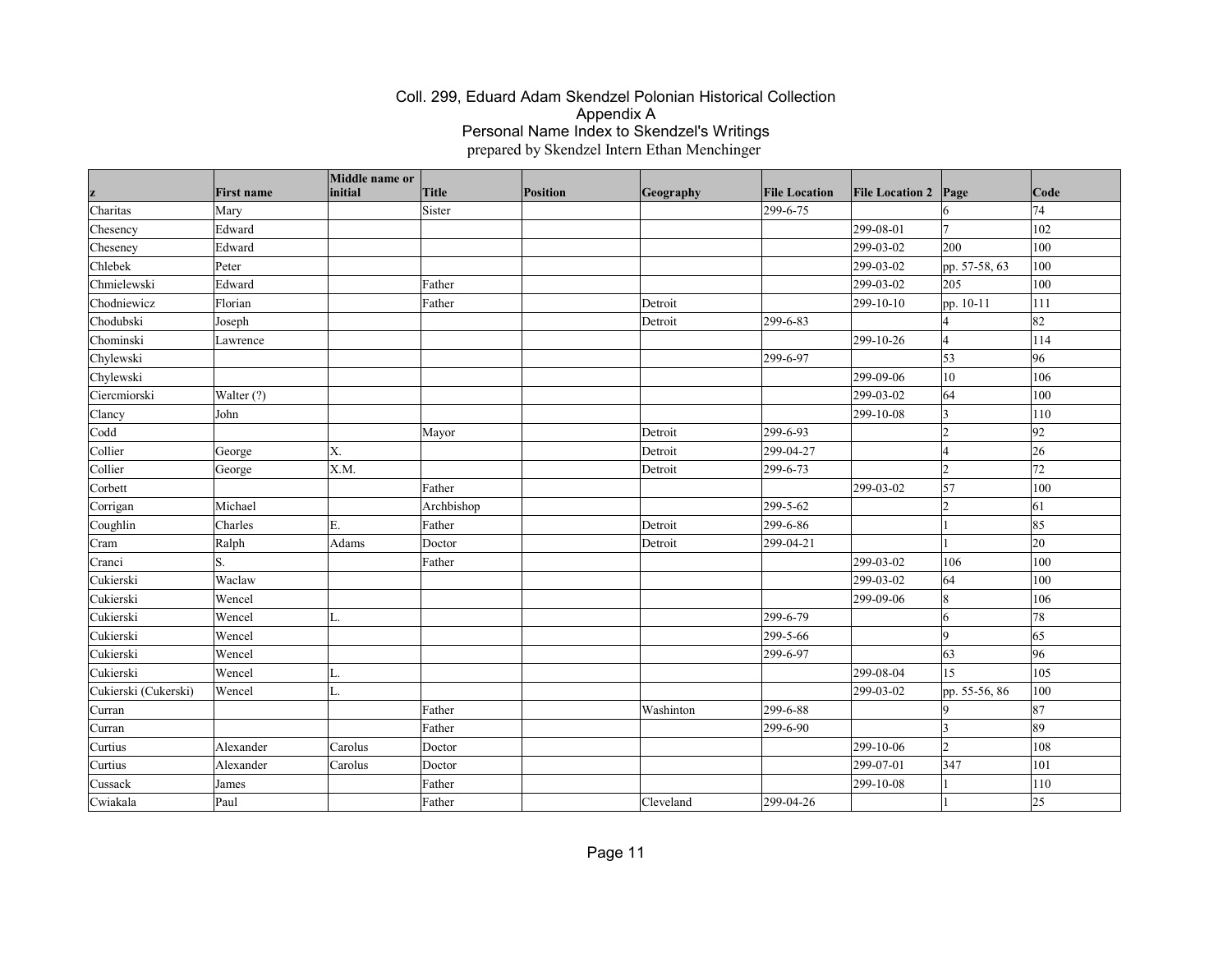| z            | <b>First name</b> | Middle name or<br>initial | Title    | Position       | Geography | <b>File Location</b> | <b>File Location 2</b> | Page           | Code       |
|--------------|-------------------|---------------------------|----------|----------------|-----------|----------------------|------------------------|----------------|------------|
| Czachorski   | John (Jan)        |                           |          |                |           |                      | 299-03-02              | pp. 62, 64, 80 | 100        |
| Czachorski   | John (Jr.)        | H.                        |          |                |           |                      | 299-03-02              | pp. 115-116    | 100        |
| Czarnecki    | Frances           |                           |          |                | Detroit   | 299-5-50             |                        |                | 49         |
| Czarnecki    | Veronica          |                           |          |                | Detroit   | 299-5-50             |                        | $\vert$ 3      | 49         |
| Czarnecki    | Michal            |                           |          |                |           |                      | 299-03-02              | 64             | 100        |
| Czarnecki    | John              |                           |          |                | Detroit   | 299-5-50             |                        | 3              | 49         |
| Czechanski   | Fran.             |                           |          |                |           |                      | 299-03-02              | 64             | 100        |
| Dabkowski    | Alex.             |                           |          |                |           |                      | 299-03-02              | 64             | 100        |
| Dabrowski    | Joseph            |                           | Father   |                | Detroit   | 299-04-13            |                        | pp. 2-3        | 12         |
| Dabrowski    | Joseph            |                           | Father   |                |           | 299-04-12            |                        | I٩             | 11         |
| Dabrowski    | Joseph            |                           | Father   |                | Detroit   | 299-04-11            |                        |                | 10         |
| Dabrowskiego | Josefa            |                           | Father   |                | Detroit   | 299-04-10            |                        |                | ۱q         |
| Dabrowskiego | Jozef             |                           | Father   |                | Detroit   | 299-6-76             |                        | pp. 5-6        | 75         |
| Dadajewski   | Woj. (Albert)     |                           |          |                |           |                      | 299-03-02              | 64             | 100        |
| Dalecki      | Adam              |                           |          |                | Detroit   | 299-5-41             |                        | $\vert$ 2      | 40         |
| Dalecki      | Adam              |                           |          |                | Detroit   | 299-6-85             |                        |                | 84         |
| Daley        | Richard           | Ε.                        | Mayor    |                |           | 299-5-52             |                        |                | $\vert$ 51 |
| Damskey      | Albert            | S.                        |          |                |           | 299-6-79             |                        | 16             | 78         |
| Damskey      | Frank             |                           |          |                |           | 299-6-97             |                        | 64             | 96         |
| Damskey      | Albert            |                           |          |                |           |                      | 299-03-02              | pp. 75, 79-80  | 100        |
| Damskey      | Albert            |                           |          | St. Adalbert's |           | 299-5-56             |                        |                | 55         |
| Damskey      | Albert            | S.                        |          |                |           |                      | 299-08-04              | 15             | 105        |
| Damskey      | Albert            | S.                        |          | St. Adalbert's |           | 299-5-55             |                        | $\vert$ 2      | 54         |
| Damski       | Frank             |                           | Alderman |                |           | 299-5-66             |                        | 10             | 65         |
| Damsky       | Albert            |                           |          |                |           |                      | 299-09-06              | l4             | 106        |
| Damsky       |                   |                           |          |                |           |                      | 299-09-06              | $\vert$ 3      | 106        |
| Danielski    | Jozef             |                           |          |                |           |                      | 299-03-02              | 64             | 100        |
| Davis        | Samuel            |                           |          |                |           | 299-6-79             |                        | $\overline{2}$ | 78         |
| Davis        | Stanley           |                           |          |                |           | 299-6-97             |                        | 64             | 96         |
| Davis        | Samuel            |                           |          |                |           |                      | 299-08-04              | 18             | 105        |
| Dawson       | W.                |                           |          |                |           | 299-04-27            |                        |                | 26         |
| Dearden      |                   |                           | Cardinal |                |           | 299-5-52             |                        |                | $\vert$ 51 |
| Dearden      | John              |                           | Cardinal |                | Detroit   |                      | 299-08-02              | 19             | 103        |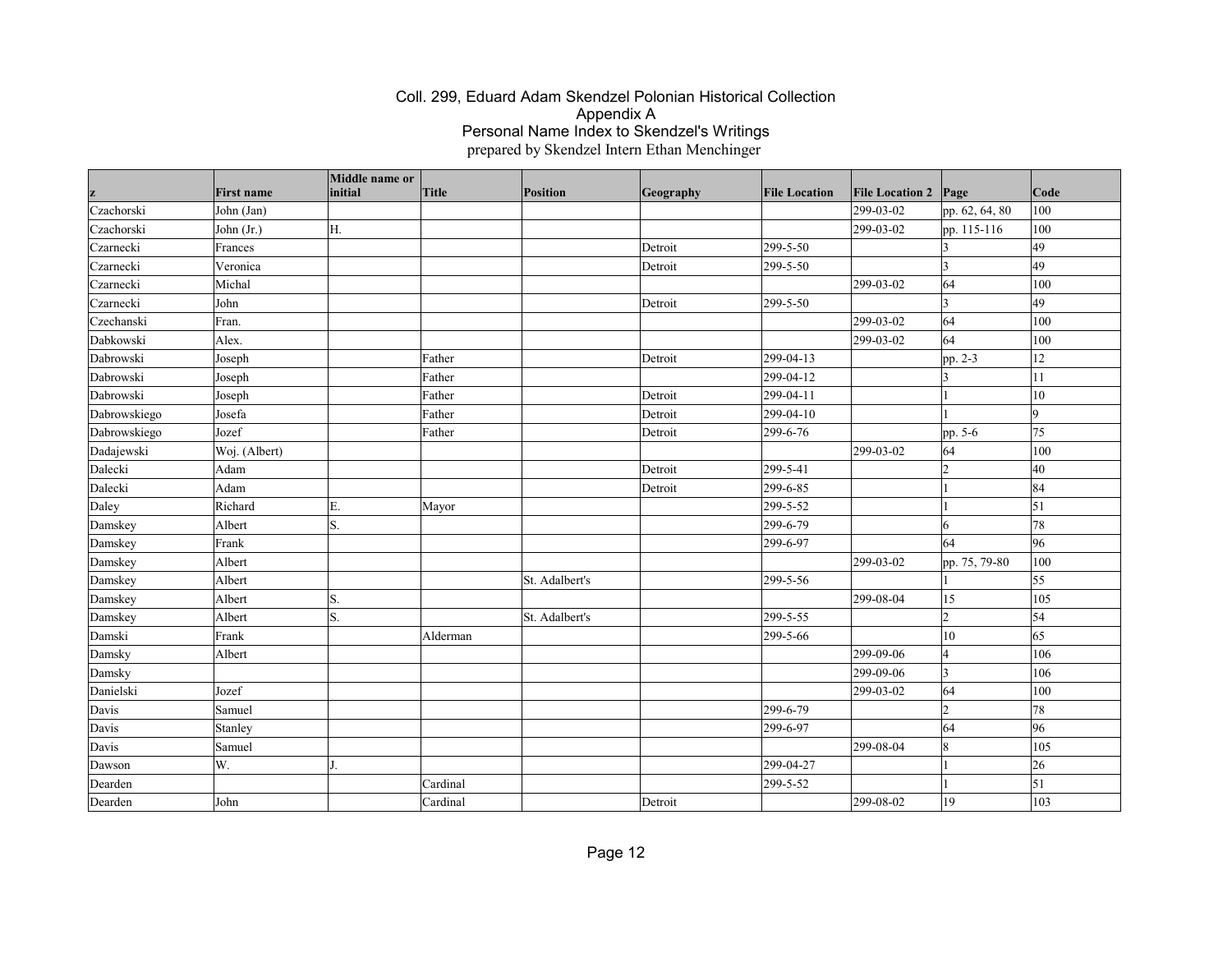| z          | <b>First name</b> | Middle name or<br>initial | Title      | Position | Geography | <b>File Location</b> | <b>File Location 2</b> | Page           | $\vert$ Code    |
|------------|-------------------|---------------------------|------------|----------|-----------|----------------------|------------------------|----------------|-----------------|
| Dearden    |                   |                           | Cardinal   |          |           | 299-6-90             |                        |                | 89              |
| Debskeigo  | Wladyslawa        |                           |            |          |           | 299-6-76             |                        | 8              | 75              |
| Dehring    | Eva               |                           |            |          |           |                      | 299-03-02              | 155            | 100             |
| Deja       | Joseph            |                           |            |          | Detroit   | 299-6-85             |                        |                | 84              |
| Deja       | Joseph            |                           |            |          | Detroit   | 299-5-41             |                        | $\mathcal{D}$  | 40              |
| Dembski    | Ladislaus         |                           |            |          |           |                      | 299-10-24              | 18             | 112             |
| Dembski    | Ladislaus         |                           |            |          |           |                      | 299-03-01              | pp. 13, 74     | 99              |
| Dempsey    |                   |                           | Chancellor |          |           |                      | 299-10-36              | pp. 2,4        | 121             |
| Demski     | Ladislaus         |                           |            |          |           | 299-5-69             |                        | 6              | 68              |
| Denissen   | Christian         |                           | Father     |          |           |                      | 299-03-01              | 18             | 99              |
| Dennissen  | Christian         |                           | Father     |          | Detroit   |                      | 299-10-24              | 20             | 112             |
| Derdowski  | Jerome            |                           |            |          |           | 299-04-12            |                        | -1             | 11              |
| Derdowski  | Jerome            |                           |            |          | Detroit   | 299-5-41             |                        |                | 40              |
| Derdowski  | Jerome            |                           |            |          | Detroit   | 299-04-13            |                        | pp. 1-3        | 12              |
| Derdowski  | Jerome            |                           |            |          |           |                      | 299-03-01              | pp. 22, 66     | $ 99\rangle$    |
| Derdowski  | Hieronim          |                           |            |          | Detroit   | 299-5-58             |                        |                | $\vert$ 57      |
| Derezinski | Chester           |                           |            |          |           | 299-6-97             |                        | 64             | 96              |
| Derlinga   |                   |                           |            |          |           | 299-04-02            |                        | l2             |                 |
| DeVos      | Richard           |                           |            |          |           |                      | 299-10-35              | $\overline{3}$ | 120             |
| Dexnis     | A.                |                           | Father     |          |           |                      | 299-03-02              | 106            | 100             |
| Dickman    | Adolf             |                           |            |          |           |                      | 299-03-02              | 64             | 100             |
| Dingel     |                   |                           |            |          | Detroit   | 299-5-52             |                        |                | $\vert$ 51      |
| Diski      | Walter            |                           |            |          |           |                      | 299-03-02              | 62             | 100             |
| Dlugi      | Anton             |                           |            |          | Detroit   | 299-04-08            |                        | $\overline{2}$ | $\overline{7}$  |
| Dlugi      | Anton             |                           | Father     |          |           | 299-5-69             |                        | 3              | 68              |
| Dlugi      | Anton             |                           |            |          | Detroit   | 299-4-45             |                        |                | $\overline{44}$ |
| Dlugi      | Anton             |                           |            |          | Detroit   | 299-04-11            |                        |                | $10\,$          |
| Dlugi      | Anthony (Anton)   |                           |            |          | Detroit   |                      | 299-03-01              | 69             | 99              |
| Dlugi      | Anton             | "Longinus"                |            |          | Detroit   |                      | 299-10-24              | 14             | 112             |
| Dlugi      | Antonius          |                           |            |          | Detroit   | 299-5-70             |                        | 2              | $ 69\rangle$    |
| Dlugi      | Anton             | Longinus                  |            |          | Detroit   | 299-04-14            |                        | $\overline{5}$ | 13              |
| Dlugi      | Antoni            |                           |            |          | Detroit   | 299-04-09            |                        |                | $\mathbf{Q}$    |
| Dlugi      | Antoneigo         |                           |            |          | Detroit   | 299-04-10            |                        |                | g               |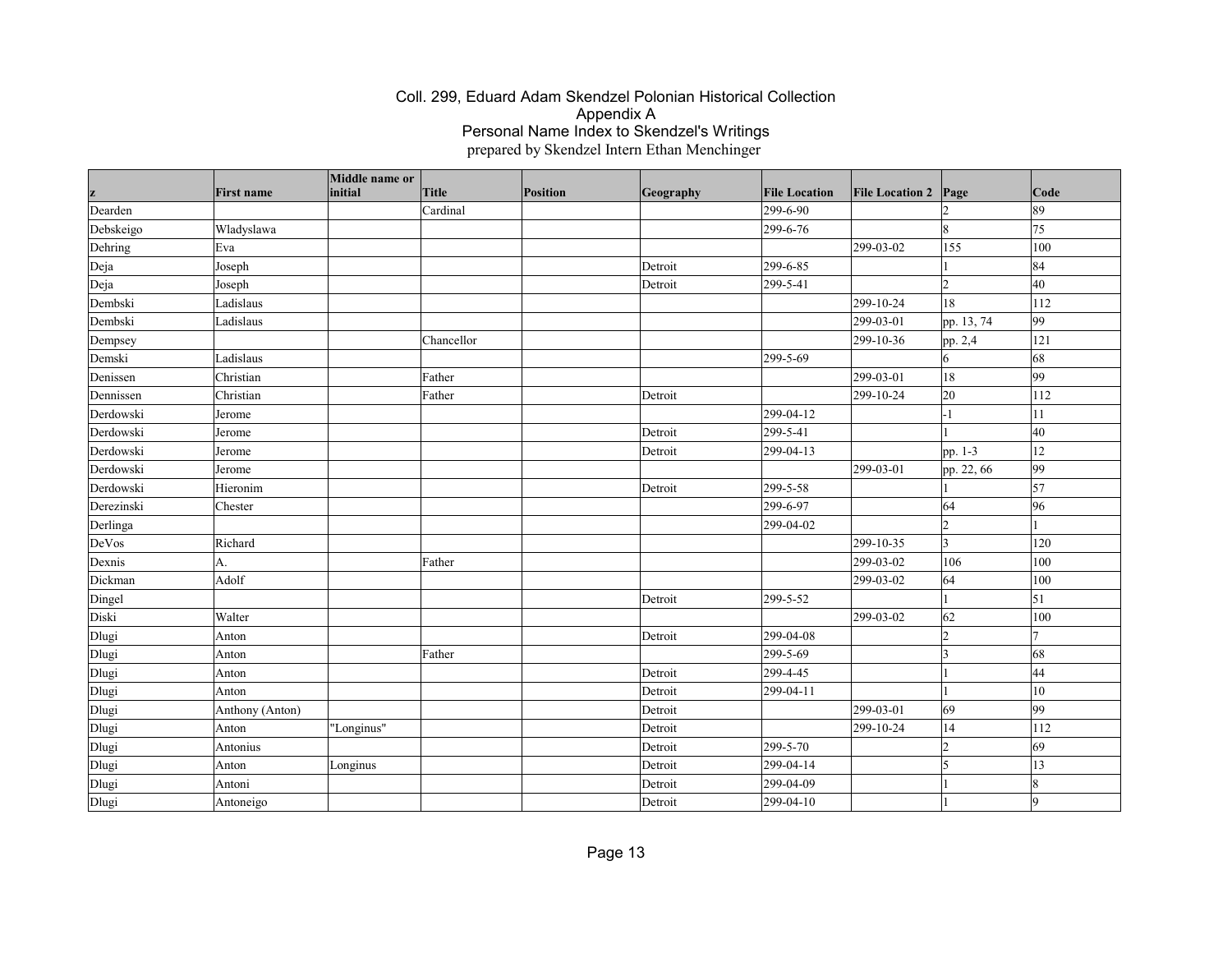|                   | <b>First name</b>    | Middle name or<br>initial | Title  | Position     | Geography  | <b>File Location</b> | <b>File Location 2</b> | Page                             | $\vert$ Code |
|-------------------|----------------------|---------------------------|--------|--------------|------------|----------------------|------------------------|----------------------------------|--------------|
|                   |                      |                           | Father |              | Detroit    | 299-6-76             |                        |                                  | 75           |
| Dlugiego<br>Dolot | Antoniego<br>Francis |                           | Father |              | Detroit    | 299-5-63             |                        |                                  | 62           |
|                   | Francis              |                           |        |              |            | 299-6-74             |                        | 3                                | 73           |
| Dolot<br>Dolot    |                      |                           | Father |              | Detroit    |                      | 299-08-03              | 25                               | 104          |
|                   | Francis              |                           | Father |              | Detroit    |                      |                        |                                  |              |
| Domagalski        | Constanine           |                           | Father |              |            |                      | 299-10-24              | 12                               | 112          |
| Domagalski        | $C.$ (Cyrulik?)      |                           | Father |              |            |                      | 299-03-01              | 22                               | 99           |
| Doman             | Robert               | F.M.                      | Father |              | Ossowo, MI |                      | 299-03-01              | 17                               | $ 99\rangle$ |
| Doman             | Mary                 | Tullia                    | Sister |              |            |                      | 299-10-26              | $\overline{7}$                   | 114          |
| Dombrowski        | Joseph               |                           | Father |              | Detroit    | 299-5-65             |                        | 12                               | 64           |
| Dombrowski        | Joseph               |                           | Father |              | Detroit    | 299-5-59             |                        | $\overline{2}$                   | 58           |
| Dombrowski        | Joseph               |                           | Father |              |            | 299-5-69             |                        |                                  | 68           |
| Dombrowski        | Joseph               |                           | Father |              | Detroit    | 299-5-41             |                        | 12                               | 40           |
| Dombrowski        | Joseph               |                           | Father | St. Albertus | Detroit    | 299-5-43             |                        |                                  | 42           |
| Dombrowski        | Joseph               |                           | Father |              | Detroit    | 299-6-82             |                        |                                  | 81           |
| Dombrowski        | Joseph               |                           | Father |              | Detroit    | 299-6-73             |                        |                                  | 72           |
| Dombrowski        | Alphonse             |                           | Father |              |            | 299-6-97             |                        | 54                               | 96           |
| Dombrowski        | Joseph               |                           | Father |              | Detroit    |                      | 299-03-01              | pp. 7, 12, 22, 65-<br>66, 69, 72 | 99           |
| Dombrowski        | Joseph               |                           | Father |              | Detroit    |                      | 299-08-03              | 3                                | 104          |
| Dombrowski        | Joseph               |                           | Father |              | Detroit    | 299-5-70             |                        | $\mathcal{D}$                    | 69           |
| Dombrowski        | Joseph               |                           | Father |              | Detroit    | 299-6-93             |                        |                                  | 92           |
| Dombrowski        | Joseph               |                           | Father |              | Detroit    | 299-6-85             |                        |                                  | 84           |
| Dombrowski        | Joseph               |                           | Father |              | Detroit    | 299-5-49             |                        | l2                               | 48           |
| Dombrowski        |                      |                           | Father |              | Detroit    | 299-04-27            |                        | ١3                               | 26           |
| Dombrowski        | Joseph               |                           | Father |              |            | 299-5-54             |                        |                                  | 53           |
| Dombrowski        | Joseph               |                           | Father |              | Detroit    | 299-04-17            |                        |                                  | 16           |
| Dombrowski        | Joseph               |                           | Father |              | Detroit    | 299-6-78             |                        | b                                | 77           |
| Dombrowski        | Joseph               |                           | Father |              |            |                      | 299-10-26              | pp. 5,7                          | 114          |
| Dombrowski        | Joseph               |                           | Father |              | Detroit    | 299-6-80             |                        |                                  | 79           |
| Dombrowski        | A.                   |                           | Father |              | Detroit    |                      | 299-09-06              | $\overline{A}$                   | 106          |
| Dombrowski        | Joseph               |                           |        |              |            | 299-6-97             |                        | 64                               | 96           |
|                   |                      |                           |        |              |            |                      |                        |                                  |              |
| Dombrowski        | Joseph               |                           | Father |              | Detroit    |                      | 299-10-24              | pp. 7, 14-15, 23                 | 112          |
| Dombrowski        | Joseph               |                           | Father |              | Detroit    | 299-5-50             |                        | pp. 1,3                          | 49           |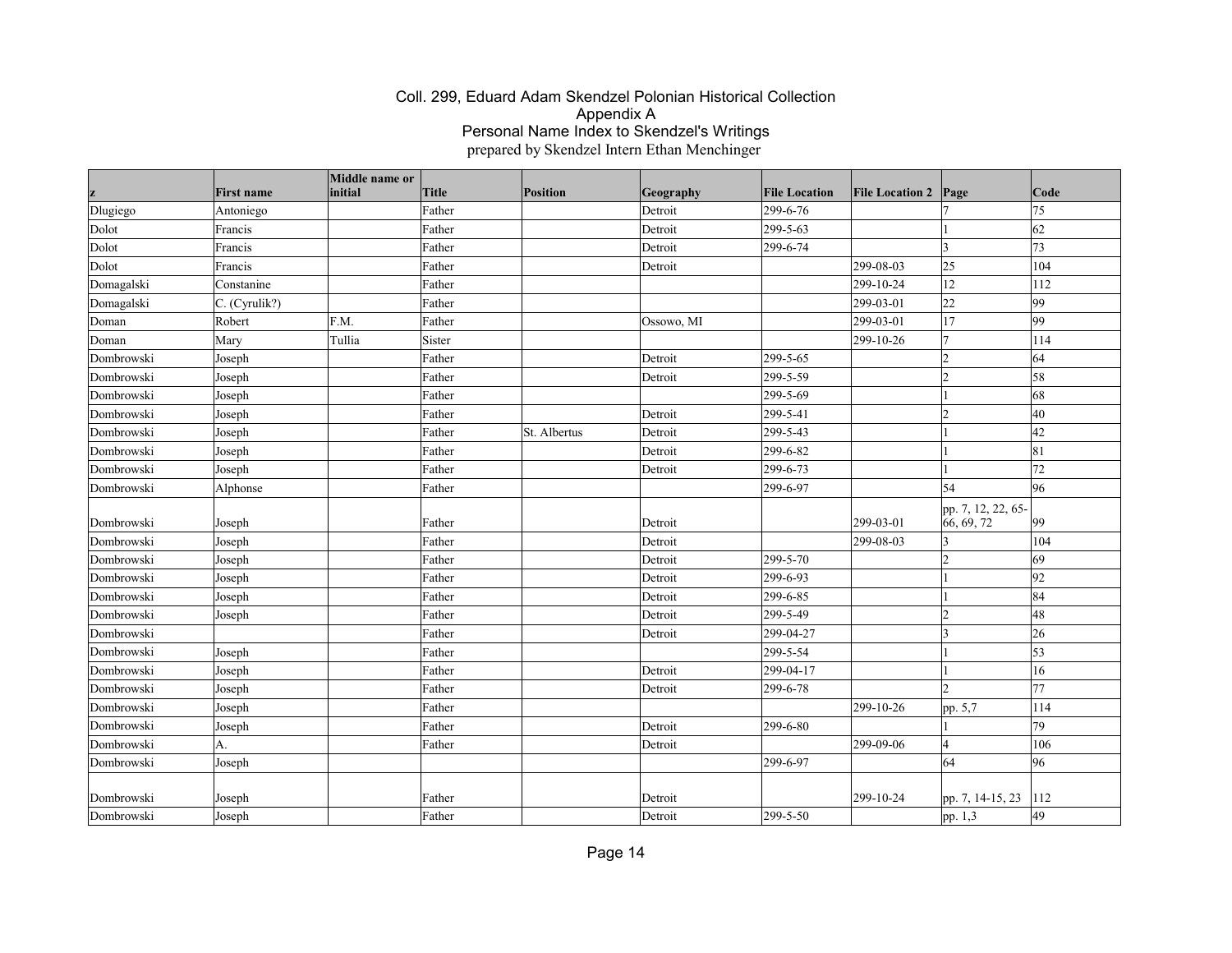|              |                   | Middle name or |          |              |           |                      |                        |                |              |
|--------------|-------------------|----------------|----------|--------------|-----------|----------------------|------------------------|----------------|--------------|
| z            | <b>First name</b> | initial        | Title    | Position     | Geography | <b>File Location</b> | <b>File Location 2</b> | Page           | $\vert$ Code |
| Dombrowskim  | Josefie           |                | Father   |              |           | 299-5-53             |                        |                | 52           |
| Dominiak     | Ant.              |                |          |              |           |                      | 299-03-02              | 64             | 100          |
| Dominiak     | Sylvester         |                |          |              |           |                      | 299-03-02              | 64             | 100          |
| Dominiak     | Fran.             |                |          |              |           |                      | 299-03-02              | 64             | 100          |
| Dominiak     | Roch.             |                |          |              |           |                      | 299-03-02              | 64             | 100          |
| Dominiak     | John              |                |          |              |           |                      | 299-03-02              | 62             | 100          |
| Dominiak     | Nicodemus         |                |          |              |           |                      | 299-03-02              | pp. 60, 62, 64 | 100          |
| Dominikowski | Mary              | Susan          | Sister   |              |           |                      | 299-03-02              | 76             | 100          |
| Dominikowski | Mary              | Susanna        | Sister   | Sacred Heart |           | 299-5-38             |                        |                | 37           |
| Donnely      | John              | C.             |          |              |           | 299-04-27            |                        |                | 26           |
| Dorff        | Maryann           |                |          |              |           | 299-5-66             |                        | 13             | 65           |
| Dorff        | Ferdinand         |                |          |              |           | 299-5-66             |                        | 3              | 65           |
| Dorff        | Felix             |                |          |              |           | 299-04-15            |                        | $\overline{2}$ | 14           |
| Dorff        |                   |                |          |              |           | 299-04-28            |                        | 3              | 27           |
| Dorff        |                   |                |          |              |           | 299-5-47             |                        |                | 46           |
| Dorff        | Maryann           |                |          |              |           | 299-6-97             |                        | 50             | 96           |
| Dorff        | Mary              |                |          |              |           | 299-5-48             |                        |                | 47           |
| Dorff        |                   |                |          |              |           |                      | 299-09-06              | 3              | 106          |
| Dorff        | Ferdinand         |                |          |              |           | 299-6-97             |                        | 50             | 96           |
| Dorff        | Mary              |                |          |              |           | 299-04-15            |                        | $\overline{2}$ | 14           |
| Dorff        | Policarp          |                |          |              |           |                      | 299-03-02              | 63             | 100          |
| Doyle        | Melvina           |                |          |              |           |                      | 299-10-30              | l4             | 116          |
| Doyle        |                   |                |          |              |           |                      | 299-10-37              | $\overline{2}$ | 122          |
| Drazagowsk   | Helen             |                |          |              |           |                      | 299-03-02              | 71             | 100          |
| Droski       | Richard           | A.             |          |              |           |                      | 299-03-02              | pp. 169, 173   | 100          |
| Drueke       | William           |                |          |              |           | 299-5-62             |                        |                | 61           |
| Drzagowski   | Adalbert          |                |          |              |           |                      | 299-03-02              | 71             | 100          |
| Drzazgowski  | Stan.             |                |          |              |           |                      | 299-03-02              | 64             | 100          |
| Dudek        | Lottie            |                |          |              |           | 299-6-75             |                        | 6              | 74           |
| Dudek        | Alexandra         |                |          |              |           |                      | 299-03-02              | 164            | 100          |
| Dunajewski   |                   |                | Bishop   |              | Cracow    |                      | 299-03-01              | 15             | 99           |
| Dunajewski   | Albin             |                | Cardinal |              | Cracow    | 299-5-69             |                        |                | 68           |
| Dunajewski   | Albin             |                | Cardinal |              | Cracow    |                      | 299-10-24              | pp. 4,14       | 112          |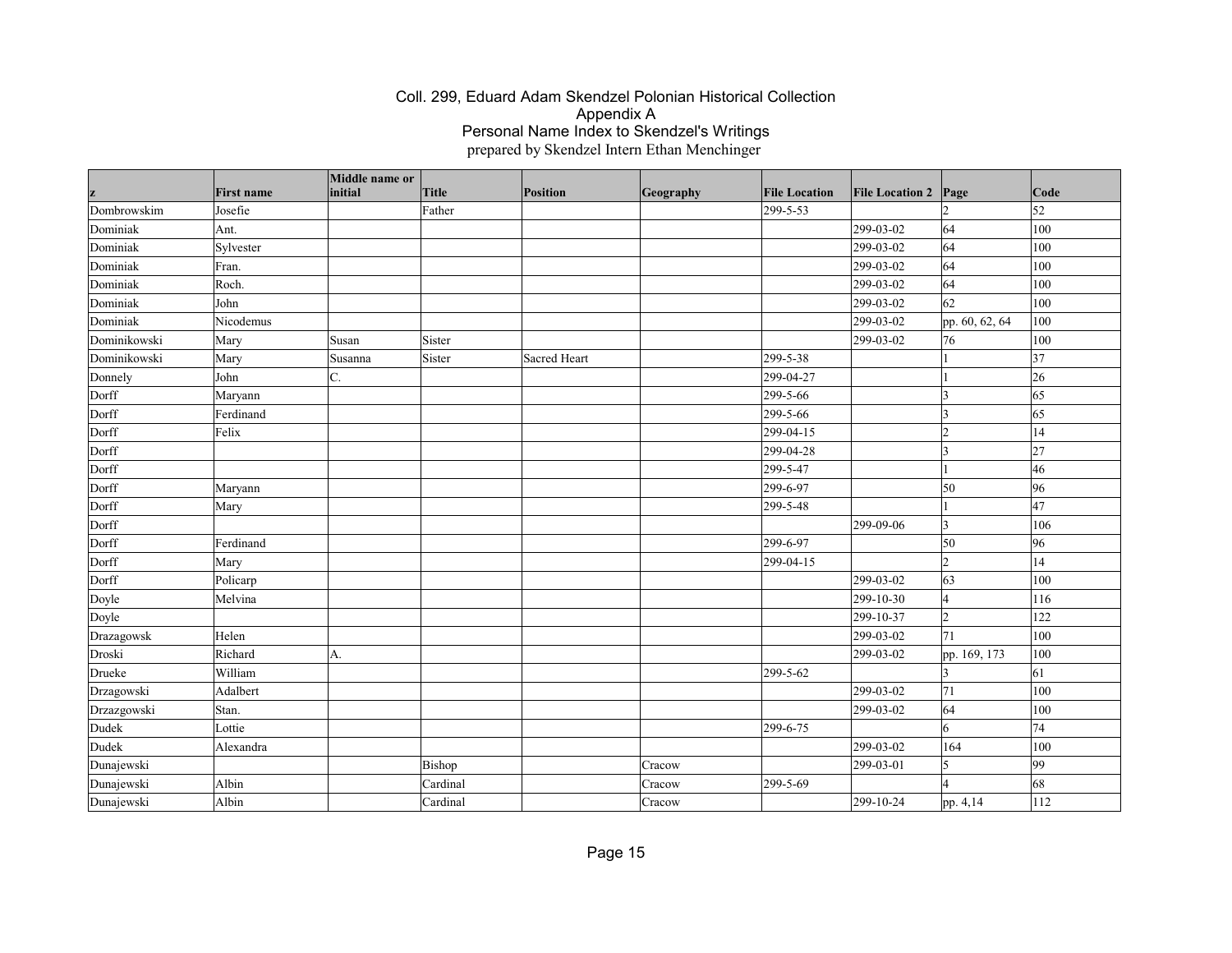|               | <b>First name</b> | Middle name or<br>initial | Title      | Position   | Geography  | <b>File Location</b> | <b>File Location 2</b> | Page                     | Code         |
|---------------|-------------------|---------------------------|------------|------------|------------|----------------------|------------------------|--------------------------|--------------|
| Dutkiewicz    | Waw.              |                           |            |            |            |                      | 299-03-02              | 64                       | 100          |
| Dutkiewicz    | Stanley           |                           |            |            |            |                      | 299-03-02              | 63                       | 100          |
| Dutkiewicz    | Chester           |                           |            |            |            |                      | 299-03-02              | 71                       | 100          |
| Dutkiewicz    | Lawrence          |                           |            |            |            |                      | 299-03-02              | 71                       | 100          |
| Dutkiewicz    | Anthony           |                           |            |            |            |                      | 299-03-02              | 71                       | 100          |
| Dwyer         | Timothy           |                           |            |            |            | 299-5-38             |                        | $\overline{\mathcal{L}}$ | 37           |
| Dwyer         | Timothy           |                           |            |            |            |                      | 299-03-02              | 197                      | 100          |
| Dzieniszewski | Simon             |                           |            |            |            |                      | 299-03-02              | 40                       | 100          |
| Dzierwa       | John              |                           |            |            |            | 299-5-62             |                        |                          | 61           |
| Dzierwa       |                   |                           |            |            |            | 299-04-02            |                        | $\overline{\mathcal{L}}$ |              |
| Ebert         | Joseph            |                           | Father     |            |            |                      | 299-10-10              | pp. 2-3                  | 111          |
| Ehrenstrasser | John              | George                    | Father     | St. Mary's |            | 299-5-62             |                        |                          | 61           |
| Ehrenstrasser | John              | C.                        | Father     |            |            | 299-04-16            |                        |                          | 15           |
| Ehrenstrasser | John              | C.                        | Father     | St. Mary's |            | 299-6-97             |                        | pp. 53-55, 74            | 96           |
| Ehrenstrasser | John              | C.                        | Father     | St. Mary's |            | 299-5-47             |                        |                          | 46           |
| Ehrenstrasser | John              | George                    | Father     | St. Mary's |            | 299-6-72             |                        | pp. 1-2                  | 71           |
| Ehrenstrasser | John              | C.                        | Father     | St. Mary's |            | 299-5-55             |                        |                          | 54           |
| Ehrenstrasser | John              | George                    | Father     | St. Mary's |            |                      | 299-09-06              | 3                        | 106          |
| Ehrenstrasser | John              | G.                        | Father     | St. Mary's |            |                      | 299-08-04              | 12                       | 105          |
| Ehrenstrasser | John              | C.                        | Father     | St. Mary's |            | 299-5-66             |                        | pp. 5-6                  | 65           |
| Ehrenstrasser | John              | G.                        | Father     |            |            | 299-6-79             |                        |                          | 78           |
| Ehrenstrasser | John              | C.                        | Father     | St. Mary's |            |                      | 299-08-02              | pp. 2-3                  | 103          |
| Ehrenstrasser | John              | C.                        | Father     |            |            | 299-5-48             |                        |                          | 47           |
| Ehrenstrasser | John              | C.                        | Father     | St. Mary's |            | 299-5-56             |                        |                          | 55           |
| Ehrlenspiel   | R.                |                           |            |            |            | 299-5-62             |                        | 13                       | 61           |
| Eicheldoerfer | C.                | Theodore                  |            |            |            | 299-5-62             |                        | 13                       | 61           |
| Ekwert        | Marcin            |                           |            |            |            |                      | 299-03-02              | 64                       | 100          |
|               |                   |                           |            |            |            |                      |                        |                          |              |
| Elder         | William           | Henry                     | Archbishop |            | Cincinnati |                      | 299-03-01              | pp. 104B, 104G           | $ 99\rangle$ |
| Ellis         |                   |                           | Mayor      |            |            |                      | 299-08-04              | 20                       | 105          |
| Ellis         | George            |                           | Mayor      |            |            | 299-6-97             |                        | 64                       | 96           |
| Ellis         | John              | Tracy                     |            |            |            | 299-5-54             |                        |                          | 53           |
| Ellis         | John              | Tracy                     |            |            |            | 299-5-53             |                        |                          | 52           |
| Ellis         | George            | E.                        | Mayor      |            |            |                      | 299-03-02              | pp. 89-90                | 100          |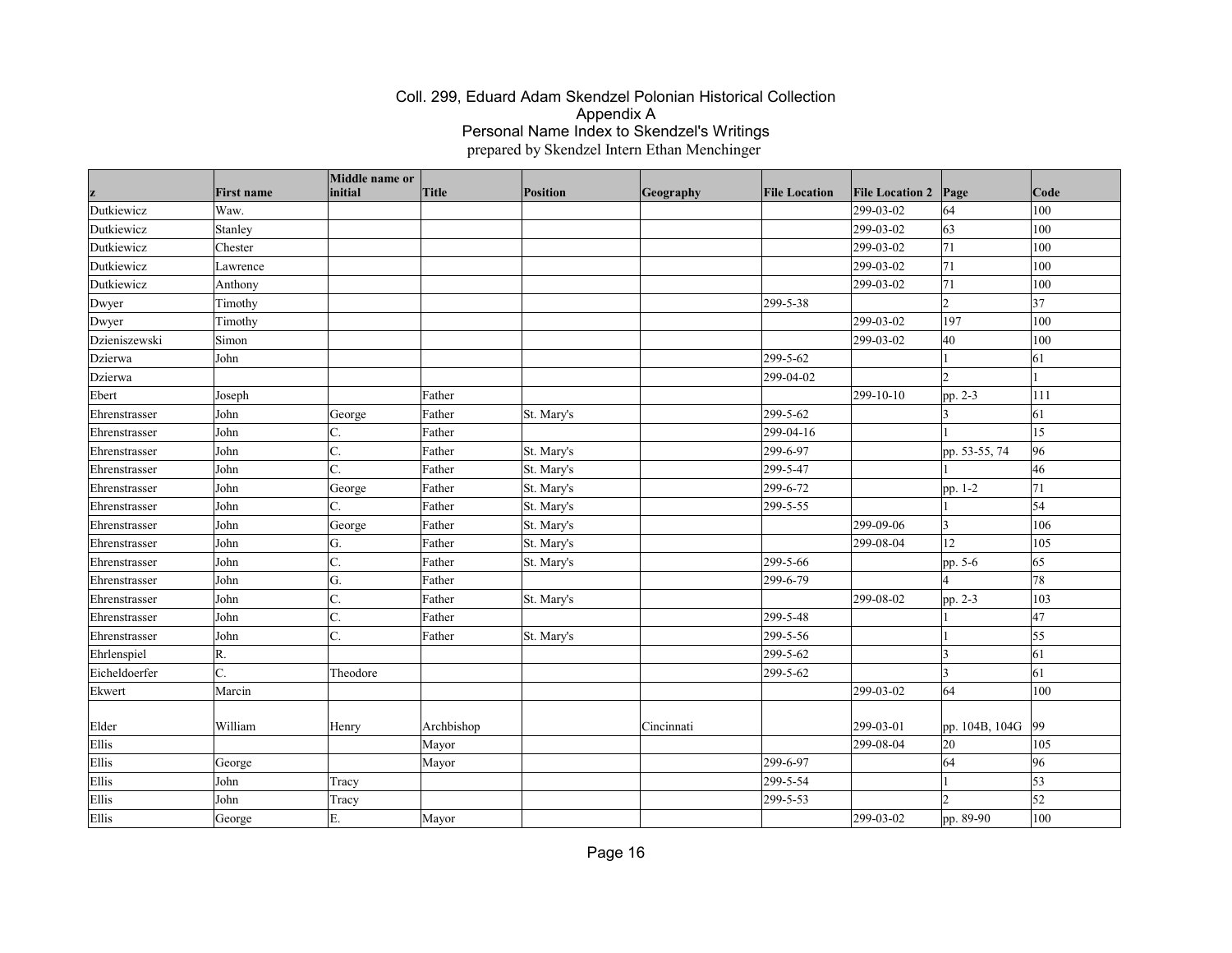|           |                   | Middle name or<br>initial | Title              | Position     |                  | <b>File Location</b> | <b>File Location 2</b> |                                        | Code       |
|-----------|-------------------|---------------------------|--------------------|--------------|------------------|----------------------|------------------------|----------------------------------------|------------|
| z         | <b>First name</b> |                           |                    |              | Geography        | 299-6-79             |                        | Page                                   |            |
| Ellis     | George            |                           | Mayor              |              |                  |                      |                        | 3                                      | 78         |
| Ellis     | John              | Tracy                     |                    |              |                  | 299-04-12            |                        |                                        | 11         |
| Ellis     | George            |                           | Mayor              |              |                  | 299-5-66             |                        | 9                                      | 65         |
| Elwert    | Martin            |                           |                    |              |                  |                      | 299-03-02              | 71                                     | 100        |
| Engelbert | Henry             |                           |                    | Detroit      |                  | 299-04-17            |                        | pp. 1-2                                | 16         |
| Engelbert | Henry             |                           |                    |              |                  | 299-04-22            |                        |                                        | 21         |
| Engelbert | Henry             |                           |                    |              |                  | 299-5-52             |                        |                                        | $\vert$ 51 |
| Engelbert | Henry             |                           |                    |              |                  |                      | 299-08-02              | 6                                      | 103        |
| Engelbert | Henry             |                           |                    |              |                  |                      | 299-10-24              | 6                                      | 112        |
| Engelbert | Henry             |                           |                    |              |                  | 299-4-45             |                        |                                        | 44         |
| Eppinga   | Jacob             |                           | Reverend           |              |                  |                      | 299-10-35              | 3                                      | 120        |
| Ewert     | Martin            |                           |                    |              |                  |                      | 299-03-02              | pp. 58, 61, 63-64 100                  |            |
| Ewert     | Mary              | Ann                       |                    |              |                  |                      | 299-03-02              | 60                                     | 100        |
| Ewert     | Stephen           |                           |                    |              |                  |                      | 299-03-02              | 62                                     | 100        |
| Facala    | Henry             |                           |                    |              | Detroit          | 299-5-63             |                        | $\overline{2}$                         | 62         |
|           |                   |                           |                    |              |                  |                      |                        |                                        |            |
| Falconio  | Diomede           |                           | Apostolic Delegate |              | Washington, D.C. |                      | 299-03-02              | 46                                     | 100        |
| Falicki   | Edmund            | F.                        | Monsignor          | Sacred Heart |                  | 299-5-39             |                        | $\overline{2}$                         | 38         |
| Falicki   | Edmund            | F.                        | Monsignor          | Sacred Heart |                  |                      | 299-08-01              | pp. 3-4                                | 102        |
| Falicki   | Frank             |                           |                    |              |                  |                      | 299-03-02              | 164                                    | 100        |
| Falicki   | Edmund            | F.                        | Monsignor          |              |                  |                      | 299-03-02              | pp. 131, 155,<br>159, 164, 173,<br>200 | 100        |
| Falicki   | Edmund            | Francis                   | Monsignor          | Sacred Heart |                  | 299-5-38             |                        | 12                                     | 37         |
| Falicki   |                   |                           | Monsignor          |              |                  | 299-6-90             |                        | l2                                     | 89         |
| Fatolli   | Francesco         |                           | Archbishop         |              |                  |                      | 299-08-03              | <sup>4</sup>                           | 104        |
| Fifelski  | Michal            |                           |                    |              |                  |                      | 299-03-02              | 64                                     | 100        |
| Fifelski  | Jozef             |                           |                    |              |                  |                      | 299-03-02              | 64                                     | 100        |
| Fiske     | Rugeen            |                           |                    |              |                  | 299-6-97             |                        | 74                                     | 96         |
| Fiske     | Helene            |                           |                    |              |                  | 299-5-68             |                        |                                        | 67         |
| Fiske     | Helene            |                           |                    |              |                  |                      | 299-08-04              | pp. 10, 17                             | 105        |
| Fiske     | Glenn             |                           |                    |              |                  | 299-6-79             |                        | 6                                      | 78         |
| Fiske     | Helene            |                           |                    |              |                  | 299-6-79             |                        | pp. 5-6                                | 78         |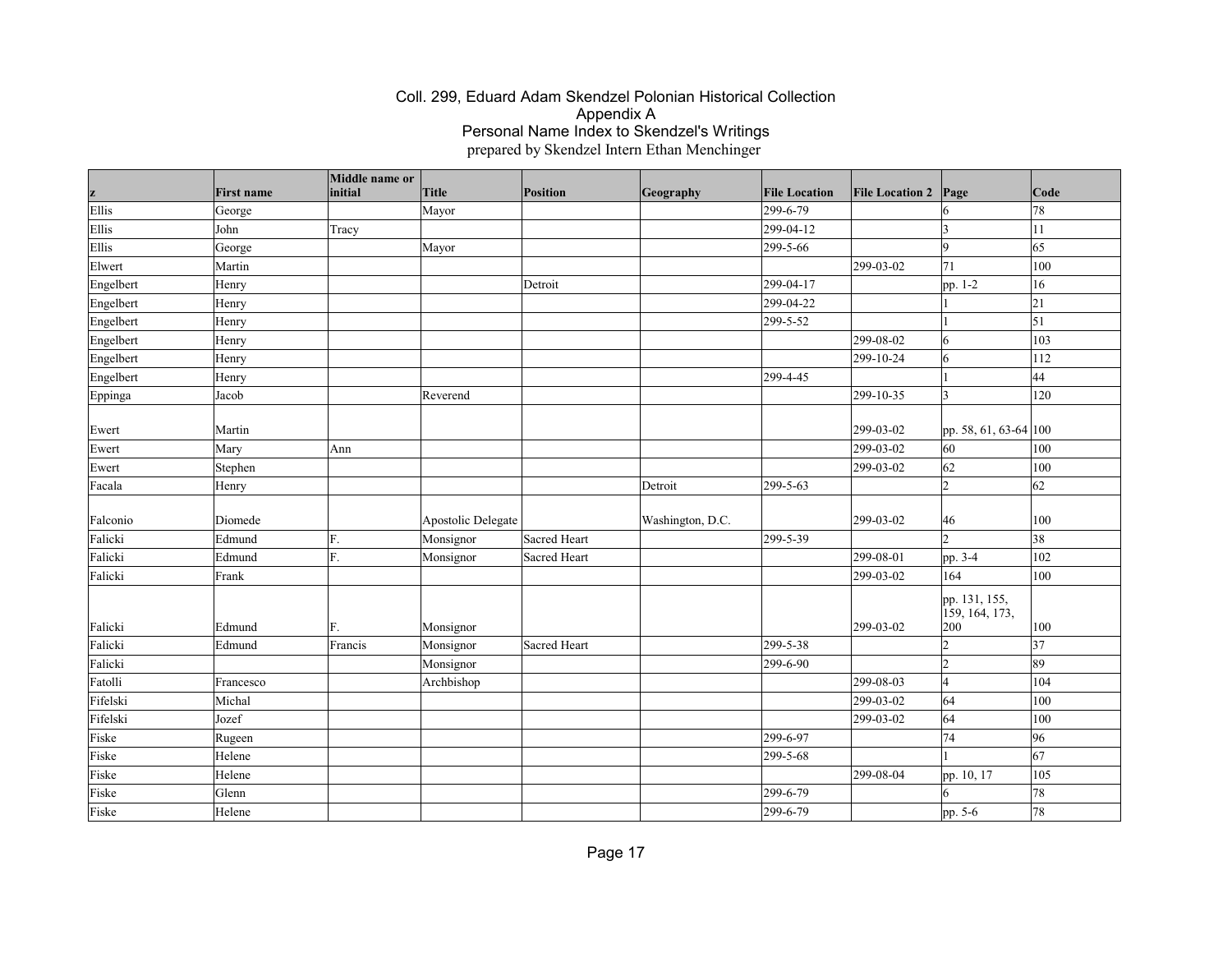| z       | <b>First name</b> | Middle name or<br>initial | Title  | Position | Geography | <b>File Location</b> | <b>File Location 2</b> | Page                                                         | $\vert$ Code |
|---------|-------------------|---------------------------|--------|----------|-----------|----------------------|------------------------|--------------------------------------------------------------|--------------|
| Fiske   | Helen             |                           |        |          |           | 299-6-97             |                        | 74                                                           | 96           |
| Fiske   | Rugeen            | Walter                    |        |          |           |                      | 299-08-04              | pp. 10, 16                                                   | 105          |
| Fiske   | Glenn             |                           |        |          |           |                      | 299-08-04              | 10                                                           | 105          |
| Flarski | Miecz.            |                           |        |          |           |                      | 299-03-02              | 64                                                           | 100          |
| Floyd   | Charles           | А.                        |        |          |           |                      | 299-03-02              | 82                                                           | 100          |
| Foley   | John              | Samuel                    | Bishop |          | Detroit   |                      | 299-10-10              | pp. 6, 8-9, 11-13 111                                        |              |
| Foley   | John              | Samuel                    | Bishop |          | Detroit   | 299-6-74             |                        |                                                              | 73           |
| Foley   |                   |                           | Bishop |          | Detroit   |                      | 299-10-36              | pp. 1, 3-6                                                   | 121          |
| Foley   | Samuel            |                           | Bishop |          | Detroit   | 299-5-70             |                        | $\mathcal{D}$                                                | 69           |
| Foley   | John              |                           | Bishop |          | Detroit   | 299-6-73             |                        |                                                              | 72           |
| Foley   | John              | Samuel                    | Bishop |          |           | 299-5-65             |                        | ١C                                                           | 64           |
| Foley   | John              | Samuel                    | Bishop |          | Detroit   |                      | 299-10-24              | pp. 15-16, 19,<br> 21, 23                                    | 112          |
| Foley   | John              | Samuel                    | Bishop |          | Detroit   | 299-04-18            |                        | $\mathfrak{D}$                                               | 17           |
| Foley   | John              | Samuel                    | Bishop |          | Detroit   |                      | $ 299-03-01$           | pp. 14, 16, 18,<br>$\left[22, 70 - 73, 76\right]$<br>78, 104 | $ 99\rangle$ |
| Foley   |                   |                           | Bishop |          |           | 299-04-26            |                        |                                                              | 25           |
| Foley   | John              | Samuel                    | Bishop | Detroit  |           | 299-04-17            |                        |                                                              | 16           |
| Foley   | John              | Samuel                    | Bishop |          | Detroit   | 299-6-77             |                        |                                                              | 76           |
| Foley   | John              | Samuel                    | Bishop |          | Detroit   | 299-5-69             |                        | pp. 3-5                                                      | 68           |
| Foley   | John              | Samuel                    | Bishop |          | Detroit   | 299-6-80             |                        | $\mathcal{D}$                                                | 79           |
| Foley   | John              | Samuel                    | Bishop |          | Detroit   | 299-6-82             |                        | $\overline{2}$                                               | 81           |
| Foley   | Jan               | S.                        |        |          | Detroit   | 299-04-09            |                        |                                                              | 18           |
| Foley   | Jan               | S.                        | Bishop |          | Detroit   | 299-04-08            |                        | $\overline{2}$                                               | 17           |
| Foley   | John              | Samuel                    | Bishop |          |           | 299-5-59             |                        | $\overline{2}$                                               | 58           |
| Foley   | John              | Samuel                    | Bishop |          | Detroit   | 299-6-86             |                        | $\mathcal{D}$                                                | 85           |
| Foley   | John              | Samuel                    | Bishop |          | Detroit   |                      | 299-08-03              | pp. 2,4                                                      | 104          |
| Foley   | John              | Samuel                    | Bishop |          |           | 299-4-45             |                        |                                                              | 44           |
| Foleya  | Jana              | S.                        | Bishop |          | Detroit   | 299-6-76             |                        | pp. 7-9                                                      | 75           |
| Folta   | Joseph            |                           | Father |          | Detroit   |                      | 299-07-01              | 140                                                          | 101          |
| Folta   | Joseph            |                           | Father |          | Detroit   |                      | 299-10-33              | $\overline{2}$                                               | 119          |
| Folta   | Joseph            |                           | Father |          | Detroit   |                      | 299-08-03              | pp. 6-7                                                      | 104          |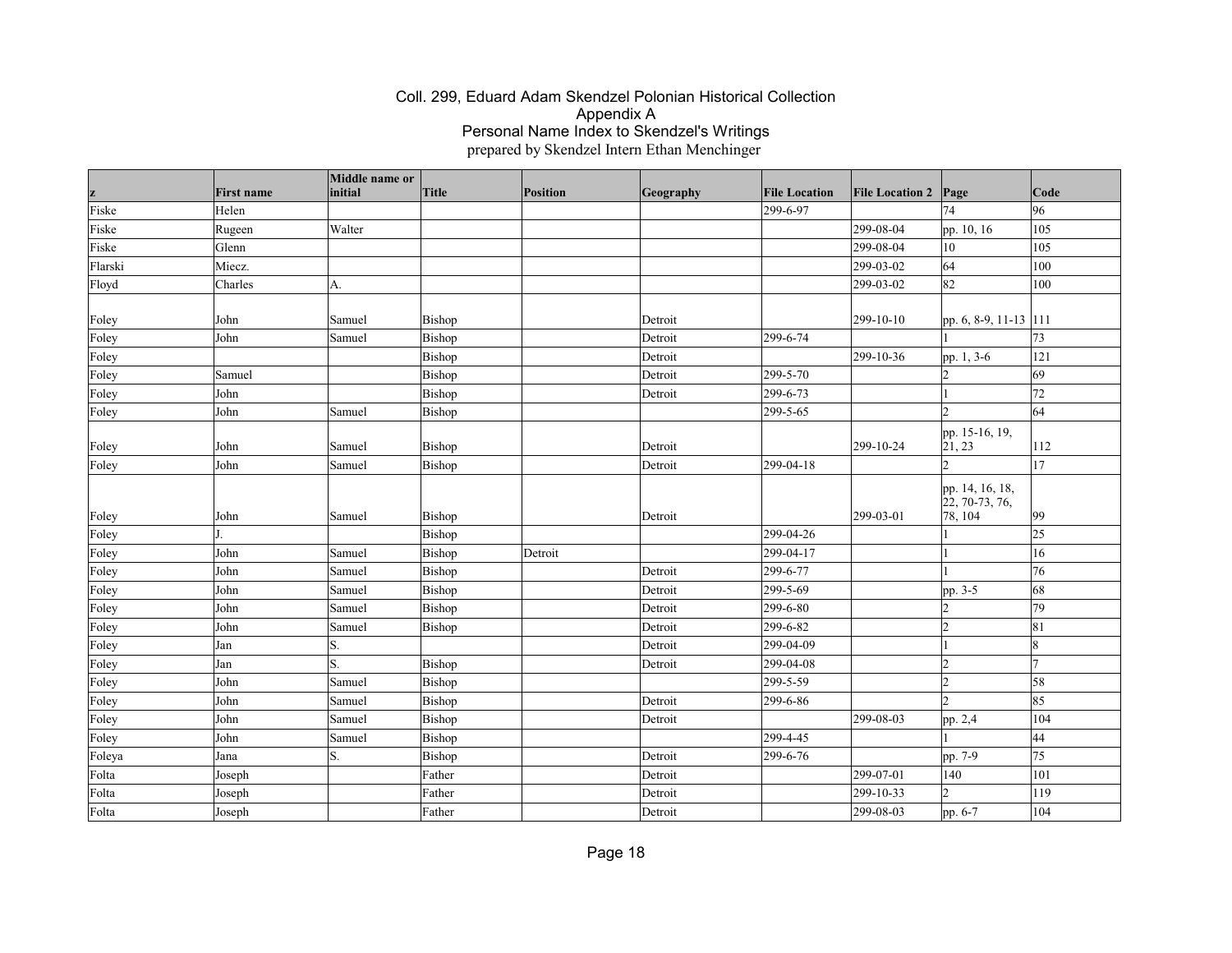|               |                   | Middle name or |          |              |           |                      |                        |                      |                 |
|---------------|-------------------|----------------|----------|--------------|-----------|----------------------|------------------------|----------------------|-----------------|
| z             | <b>First name</b> | initial        | Title    | Position     | Geography | <b>File Location</b> | <b>File Location 2</b> | Page                 | Code            |
| Folta         | Joseph            |                | Father   |              | Detroit   | 299-5-52             |                        |                      | $\vert$ 51      |
| Folta         | Joseph            |                | Father   |              | Detroit   | 299-6-93             |                        |                      | 92              |
| Folta         | Joseph            | Felix          | Father   |              | Detroit   |                      | 299-03-01              | pp. 21, 76, 80       | 99              |
| Folta         | Joseph            |                | Father   |              | Detroit   | 299-6-77             |                        |                      | 76              |
| Folta         | Joseph            |                | Father   |              | Detroit   | 299-5-40             |                        | $ 2\rangle$          | 39              |
| Frankowski    | Andrew            |                |          |              |           |                      | 299-03-02              | 64                   | 100             |
| Fredericks    | Marshall          | M.             |          |              |           |                      | 299-03-02              | 191                  | 100             |
| Freidland     | John              |                | Father   |              | Detroit   | 299-5-46             |                        | 6                    | 45              |
| Frelka        | Mary              | Cyril          | Sister   | Sacred Heart |           | 299-5-38             |                        |                      | 37              |
| Frelka        | Mary              | Cyril          | Sister   |              |           |                      | 299-03-02              | pp. 76, 81           | 100             |
| Friedland     | John              |                | Father   |              | Detroit   |                      | 299-03-01              | 17                   | 99              |
| Friedland     | John              |                | Father   |              |           |                      | 299-10-36              | 13                   | 121             |
| Friedland     | John              |                | Father   | St. Joseph's | Detroit   | 299-04-03            |                        | 14                   | 12              |
| Fritz         | Philip            |                |          |              |           | 299-5-48             |                        |                      | 47              |
| Frydrychowicz | John              |                | Father   |              |           | 299-5-69             |                        | l2                   | 68              |
| Furmankiewicz |                   |                |          |              |           |                      | 299-03-02              | 79                   | 100             |
| Gabert        | Fran.             |                |          |              |           |                      | 299-03-02              | 64                   | 100             |
| Gacek         | Eva               |                |          |              |           | 299-04-15            |                        | $\overline{2}$       | 14              |
| Gacek         | Eva               |                |          |              |           | 299-5-48             |                        |                      | 47              |
| Gacek         | Rose              |                |          |              |           | 299-5-48             |                        |                      | $\overline{47}$ |
| Gagnon        | Eduard            |                | Cardinal |              | Rome      | 299-6-90             |                        | I٩                   | 89              |
| Gajerowicz    | Anthony           |                |          |              |           |                      | 299-03-02              | 81                   | 100             |
| Gajerowicz    | Albert            |                |          |              |           |                      | 299-03-02              | pp. 61, 64           | 100             |
| Gajerowski    | Anthony           |                |          |              |           | 299-5-38             |                        |                      | 37              |
| Gajewska      | Paulina           |                |          |              |           |                      | 299-03-02              | 71                   | 100             |
| Galecki       | Anton             |                | Bishop   |              | Cracow    |                      | 299-03-01              | 4                    | 99              |
| Galeckiego    | Antoniego         |                |          |              |           | 299-6-76             |                        | l4                   | 75              |
|               |                   |                |          |              |           |                      |                        |                      |                 |
| Gallagher     | James             |                | Father   |              |           |                      | 299-03-02              | pp. 57, 103, 136 100 |                 |
| Gallagher     | Michael           | James          | Bishop   |              |           | 299-6-77             |                        | l2                   | 76              |
| Gallagher     |                   |                | Bishop   |              |           | 299-04-07            |                        |                      | 6               |
| Gallagher     | Michael           | James          | Bishop   |              |           |                      | 299-09-06              |                      | 106             |
| Gallagher     |                   |                | Bishop   |              |           | 299-6-90             |                        | $\overline{2}$       | 89              |
| Gallagher     | Michael           | James          | Father   |              |           | 299-5-48             |                        |                      | 47              |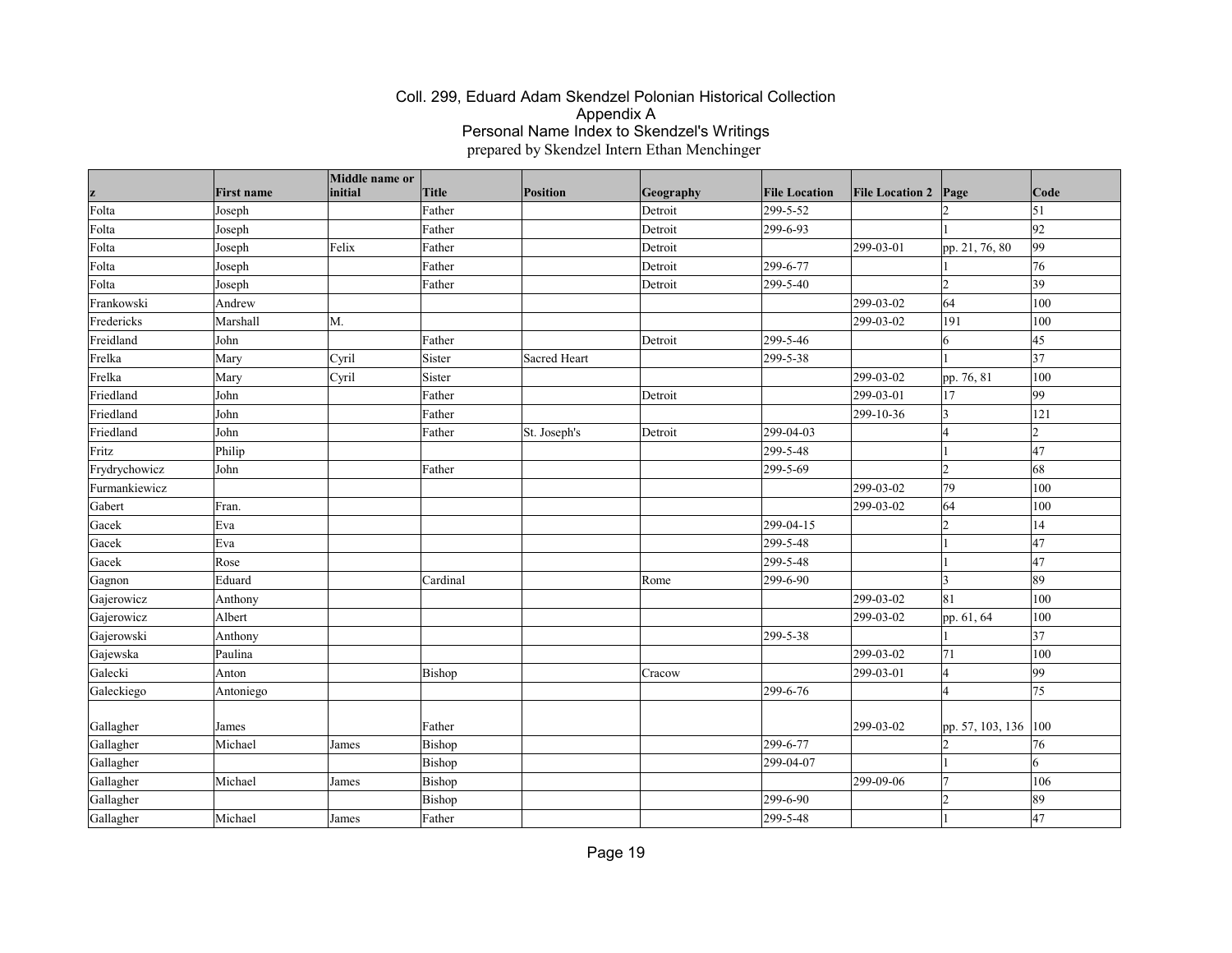| z           | <b>First name</b> | Middle name or<br>initial | Title     | Position     | Geography | <b>File Location</b> | <b>File Location 2</b> | Page           | Code |
|-------------|-------------------|---------------------------|-----------|--------------|-----------|----------------------|------------------------|----------------|------|
| Gallagher   | Michael           | James                     | Bishop    |              |           |                      | 299-08-03              |                | 104  |
| Gannas      | Maximilian        |                           | Father    |              | Detroit   | 299-6-74             |                        |                | 73   |
| Gatzke      | John              |                           | Father    |              |           |                      | 299-03-02              | pp. 97, 102    | 100  |
| Gerch       | Rose              |                           |           |              |           | 299-6-90             |                        |                | 89   |
| Gerch       | Joseph            |                           |           |              |           | 299-6-90             |                        | l A            | 89   |
| Gerloski    | Helen             |                           |           |              |           |                      | 299-10-35              | $\overline{2}$ | 120  |
| Gerloski    | Harry             |                           |           |              |           |                      | 299-03-02              | 90             | 100  |
| Giammona    |                   |                           | Monsignor |              |           | 299-6-90             |                        |                | 89   |
| Gibbons     | James             |                           | Cardinal  |              |           | 299-5-69             |                        | pp. 4-5        | 68   |
| Gibbons     | James             |                           | Cardinal  |              |           |                      | 299-10-24              | 18             | 112  |
| Gierszewski | August            |                           | Mrs.      |              |           | 299-6-90             |                        | l4             | 89   |
| Gierszewski | August            |                           |           |              |           | 299-6-90             |                        | 14             | 89   |
| Gieryk      | Theodore          |                           | Father    |              |           | 299-6-97             |                        | 54             | 96   |
| Glocheski   | Roman             |                           |           |              |           | 299-6-97             |                        | 64             | 96   |
| Glowczynska | Valeria           |                           |           |              |           |                      | 299-10-38              | pp. 1-2        | 123  |
| Glowczynski | Valerie           |                           |           |              |           | 299-5-68             |                        | pp. 1-4        | 67   |
| Glowczynski | Louise            |                           |           |              |           | 299-5-68             |                        |                | 67   |
| Glowczynski | Joseph            |                           |           |              |           | 299-5-68             |                        |                | 67   |
| Glowczynski | Pelagia           |                           |           |              |           |                      | 299-08-04              | 10             | 105  |
| Glowczynski | Michael           |                           |           |              |           | 299-6-97             |                        | 74             | 96   |
| Glowczynski | Valerie           |                           |           |              |           | 299-5-61             |                        |                | 60   |
| Glowczynski | Valeria           |                           |           |              |           | 299-6-79             |                        | pp. 1-11       | 78   |
| Glowczynski | Pelagia           |                           |           |              |           | 299-6-79             |                        |                | 78   |
| Glowczynski | Valeria           |                           |           |              |           | 299-6-97             |                        | pp. 52, 73-76  | 96   |
| Glowczynski | Joseph            |                           |           |              |           | 299-6-97             |                        | 52             | 96   |
| Glowczynski | Pelagia           |                           |           |              |           | 299-6-97             |                        | 74             | 96   |
| Glowczynski | Valeria           |                           |           |              |           | 299-5-47             |                        |                | 46   |
| Glowczynski | Joseph            |                           |           |              |           |                      | 299-08-04              | pp. 10, 13     | 105  |
| Glowczynski | Valeria           |                           |           |              |           |                      | 299-08-04              | pp. 5-28       | 105  |
| Glowczynski | Joseph            |                           |           |              |           | 299-6-79             |                        | pp. 2,5        | 78   |
| Glowczynski | Michael           |                           |           |              |           |                      | 299-03-02              | 40             | 100  |
| Gohr        | John              |                           |           |              | Detroit   | 299-5-50             |                        | $\overline{2}$ | 49   |
| Goike       |                   |                           |           | St. Joesph's | Detroit   | 299-04-03            |                        | 18             | ١C   |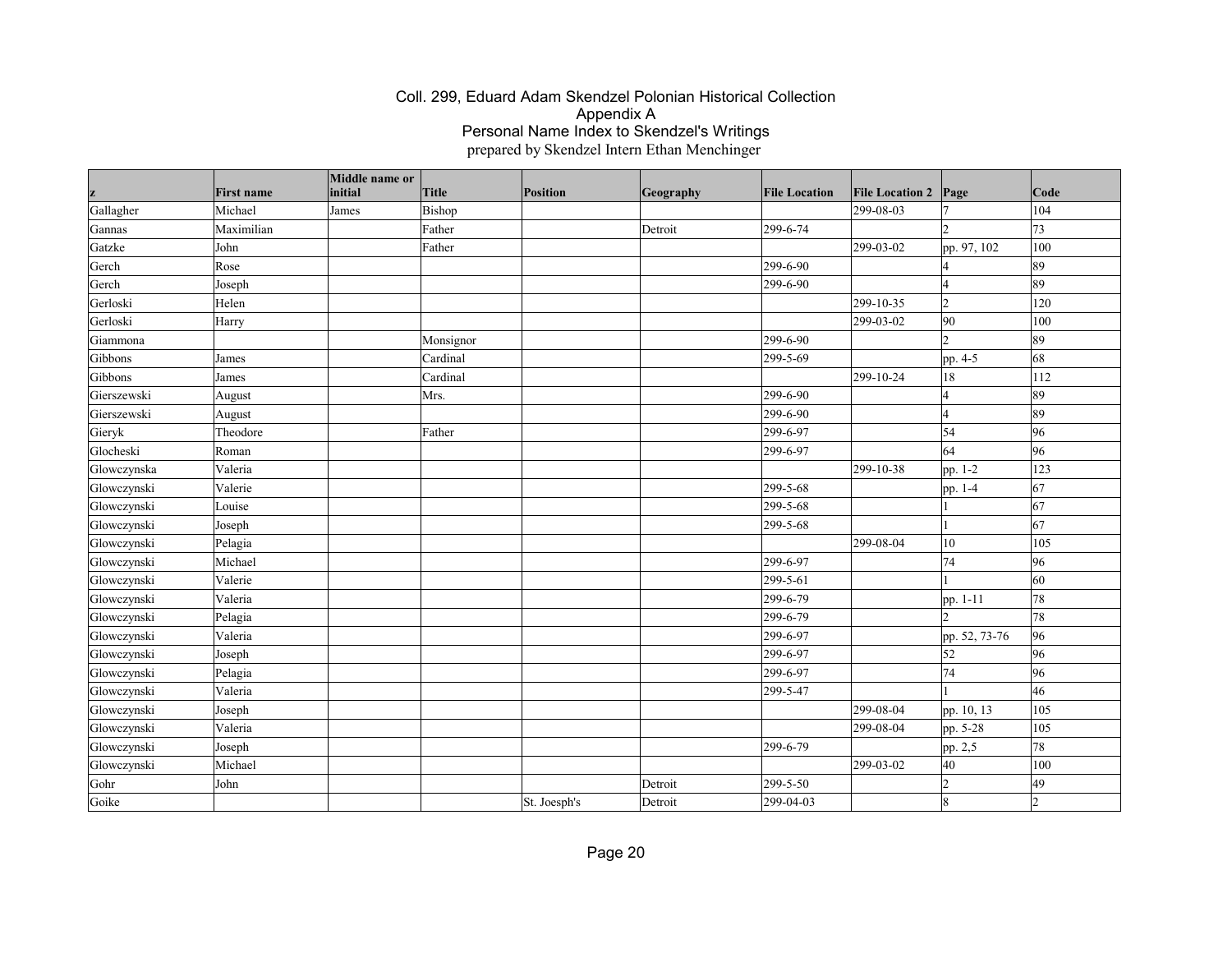|              | <b>First name</b> | Middle name or<br>initial | Title  | <b>Position</b>     | Geography       | <b>File Location</b> | <b>File Location 2</b> | Page                          | Code            |
|--------------|-------------------|---------------------------|--------|---------------------|-----------------|----------------------|------------------------|-------------------------------|-----------------|
| z<br>Golas   |                   | Ś.                        | Father | Sacred Heart        |                 | 299-5-39             |                        |                               | 38              |
| Golas        | Eugene            | S.                        | Father |                     |                 |                      | 299-03-02              | 22                            | 100             |
|              | Eugene            |                           |        |                     |                 |                      |                        | pp. 193-195,<br>199-200, 205- |                 |
| Golas        | Eugene            | Stanley                   | Father |                     |                 |                      | 299-03-02              | 206                           | 100             |
| Golas        | Eugene            | Stanley                   | Father | Sacred Heart        |                 | 299-5-38             |                        | l2                            | $\overline{37}$ |
| Golas        | Eugene            | S.                        | Father | <b>Sacred Heart</b> |                 |                      | 299-08-01              | $\vert 4$                     | 102             |
| Golembiewski | Adam              |                           |        | Sacred Heart        |                 | 299-5-42             |                        |                               | 41              |
| Golembiewski | Adam              |                           |        |                     |                 |                      | 299-08-01              | $\overline{6}$                | 102             |
| Golembiewski | Frank             |                           |        |                     |                 | 299-6-79             |                        | $ 10\rangle$                  | 78              |
| Golembiewski | Antonia           |                           |        | Sacred Heart        |                 | 299-5-42             |                        |                               | 41              |
| Golembiewski | Antonina          |                           |        |                     |                 |                      | 299-08-01              | 6                             | 102             |
| Golemiewski  | Frank             |                           |        |                     |                 |                      | 299-08-04              | 27                            | 105             |
| Gordon       |                   |                           | Father |                     |                 |                      | 299-03-02              | 85                            | 100             |
| Gorecki      | Alphonse          |                           | Father |                     | Detroit         | 299-5-63             |                        | pp. 1-2                       | 62              |
| Gorecki      | Alphonse          |                           | Father |                     | Detroit         | 299-5-64             |                        |                               | $\vert$ 63      |
| Gorecki      | Alphonse          |                           | Father |                     | Detroit         |                      | 299-08-03              | pp. 8-9, 27, 29-<br>30        | 104             |
| Gorecki      | Alphonse          |                           | Father |                     | Detroit         | 299-6-77             |                        | $\vert$ 2                     | 76              |
| Gorecki      | Jozef             |                           |        |                     |                 |                      | 299-03-02              | 64                            | 100             |
| Gorski       | Hippolytus        |                           | Father |                     |                 | 299-6-97             |                        | 55                            | 96              |
| Gorski       | Hippolytus        |                           | Father |                     |                 | 299-5-66             |                        | 6                             | 65              |
| Gorski       | Hippolytus        |                           | Father |                     |                 | 299-5-56             |                        |                               | 55              |
| Gosciniak    | Albert            |                           |        |                     |                 | 299-6-90             |                        | l4                            | 89              |
| Gottseit     | Rose (Gacek)      |                           |        |                     |                 | 299-6-97             |                        | 50                            | 96              |
| Gottsert     | Eva               |                           |        |                     |                 | 299-5-48             |                        |                               | 47              |
| Gozdawa      | Ludwik            |                           | Doctor |                     |                 |                      | 299-10-26              | $\vert$ 3                     | 114             |
| Grabewska    | Anne              |                           |        |                     | Detroit         | 299-5-57             |                        |                               | 56              |
| Grabowski    | Anna              |                           |        |                     | Detroit         | 299-5-41             |                        | $\vert$ <sub>2</sub>          | 40              |
| Grabowski    | Anna              |                           |        |                     | Detroit         | 299-6-85             |                        |                               | 84              |
| Graczyk      | Walter            |                           |        |                     |                 |                      | 299-03-02              | 64                            | 100             |
| Graf         | Joseph            |                           | Mrs.   |                     |                 | 299-6-88             |                        | 6                             | 87              |
| Graf         | Joseph            |                           |        |                     |                 | 299-6-88             |                        | 6                             | 87              |
| Grannan      | Charles           | P.                        | Father |                     | Washington, D.C |                      | 299-10-24              | 20                            | 112             |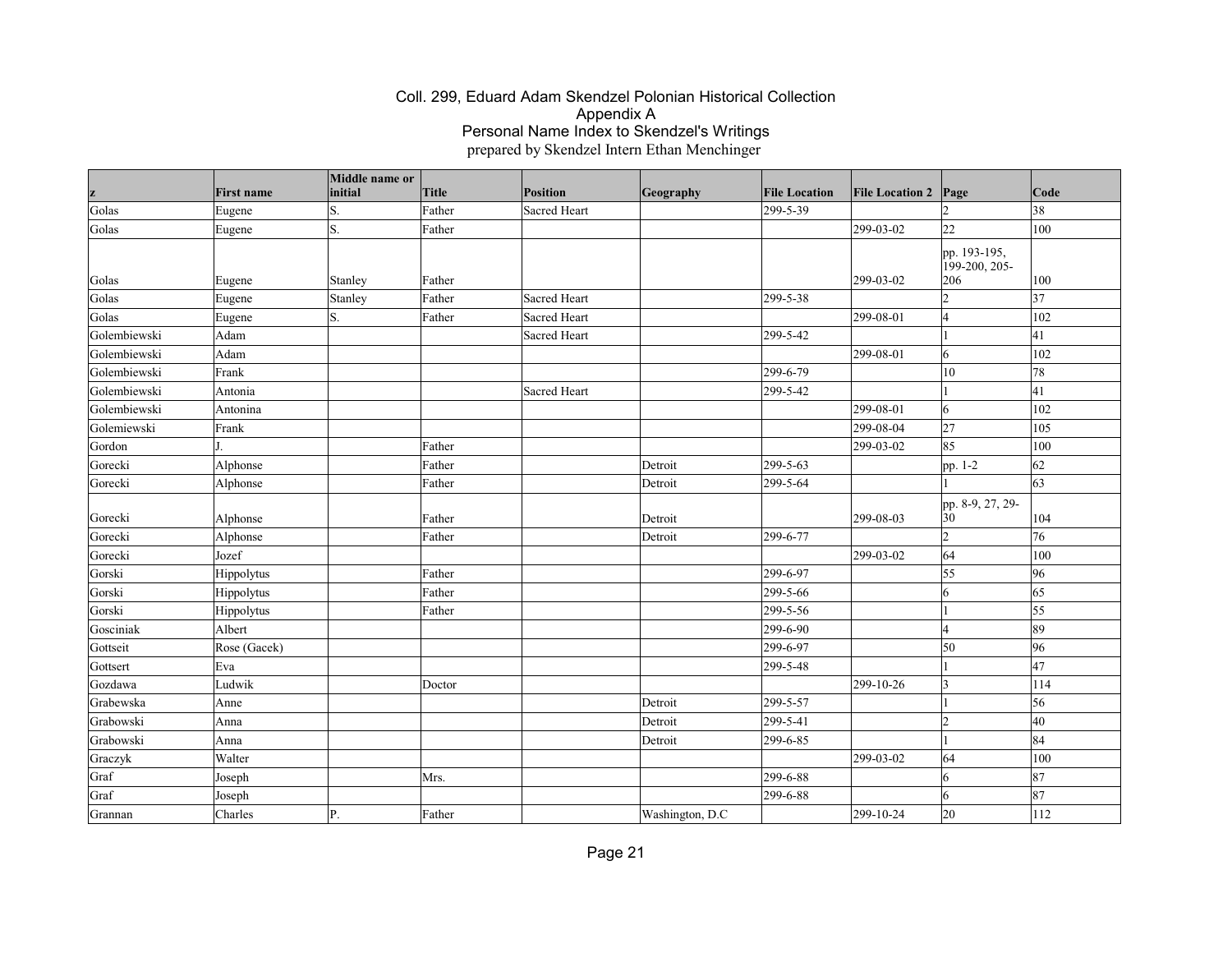|               |                   | Middle name or |                |                 |             |                      |                        |                      |              |
|---------------|-------------------|----------------|----------------|-----------------|-------------|----------------------|------------------------|----------------------|--------------|
|               | <b>First name</b> | initial        | Title          | <b>Position</b> | Geography   | <b>File Location</b> | <b>File Location 2</b> | Page                 | Code         |
| Greulich      | lc.               |                |                |                 |             |                      | 299-03-02              | 62                   | 100          |
| Grezeszkowiak | Martha            |                |                |                 |             | 299-6-75             |                        | 6                    | 74           |
| Grilli        | Valentino         |                | Father         |                 |             |                      | 299-10-10              | $\vert$ 3            | 111          |
| Grotsky       |                   |                | Superintendent |                 |             | 299-6-92             |                        |                      | 91           |
| Grudzinski    | Alexander         |                | Father         |                 | Detroit     |                      | 299-03-01              | 80                   | 99           |
| Grudzinski    | Alexander         |                | Father         |                 | Detroit     | 299-5-52             |                        | $\overline{2}$       | 51           |
| Grupa         | Michael           |                | Monsignor      |                 | Detroit     |                      | 299-08-03              | pp. 8,12             | 104          |
| Grupa         | Michael           |                | Monsignor      |                 | Detroit     | 299-5-40             |                        | 12                   | $ 39\rangle$ |
| Grupa         | Michael           |                | Monsignor      |                 | Detroit     | 299-6-77             |                        | l2                   | 76           |
| Grupa         | Michael           |                | Monsignor      |                 | Detroit     | 299-5-64             |                        |                      | 63           |
| Grupa         | Michael           |                | Monsignor      |                 | Detroit     |                      | 299-10-33              | $\vert$ 2            | 119          |
| Grupa         |                   |                | Monsignor      |                 | Detroit     | 299-04-14            |                        | l4                   | $\vert$ 13   |
| Grupa         | Michael           |                | Monsignor      |                 | Detroit     |                      | 299-07-01              | 140                  | 101          |
| Gruszczynski  |                   |                |                |                 |             |                      | 299-09-06              | $\vert$ 2            | 106          |
| Gruszczynski  | Frances           |                |                |                 |             |                      | 299-08-04              | 8                    | 105          |
| Grygier       |                   |                |                |                 | Detroit     | 299-5-52             |                        |                      | $\vert$ 51   |
| Grzegorski    | Stephen           |                |                |                 |             |                      | 299-03-02              | pp. 61, 64           | 100          |
| Grzeszkowiak  | Mary              | M.             |                |                 |             |                      | 299-03-02              | 206                  | 100          |
| Grzybowski    | John              |                | Father         |                 |             | 299-04-16            |                        | $\vert$ 3            | 15           |
| Gulski        | Hyacinth (Jacek)  |                | Father         |                 | Milwaukee   | 299-6-97             |                        | 55                   | 96           |
| Gutoskiego    | Pawel             |                | Father         |                 |             | 299-6-76             |                        | 8                    | 75           |
| Gutowski      | Paul              |                | Father         |                 | Detroit     |                      | 299-10-25              | 18                   | 113          |
| Gutowski      | Paul              |                | Father         |                 | Detroit     |                      | 299-03-01              | pp. 22, 54, 65-66 99 |              |
| Gutowski      | Paul              |                | Father         |                 | Detroit     | 299-6-98             |                        | 52                   | 97           |
| Gutowski      | Paul              |                | Father         |                 | Detroit     | 299-5-58             |                        |                      | $\vert$ 57   |
| Gutowski      | Paul              |                | Father         |                 | Detroit     | 299-5-52             |                        | pp. 1-3              | $\vert$ 51   |
| Gutowski      | Paul              |                | Father         |                 | Detroit     | 299-6-93             |                        | 2                    | 92           |
| Gutowski      | Paul              |                | Father         |                 | Detroit     | 299-04-14            |                        | l4                   | $ 13\rangle$ |
| Gutowski      | Paul              |                | Father         |                 | Detroit     | 299-5-41             |                        |                      | 40           |
| Gutowski      | Paul              |                | Father         | Detroit         |             | 299-04-17            |                        | l2                   | 16           |
| Gutowski      | Paul              |                | Father         | Detroit         |             |                      | 299-03-02              | 75                   | 100          |
| Gzella        | Francis           |                | Father         |                 | Port Austin | 299-04-26            |                        |                      | 25           |
| Haas          | Francis           |                | Bishop         |                 |             | 299-6-75             |                        | l2                   | 74           |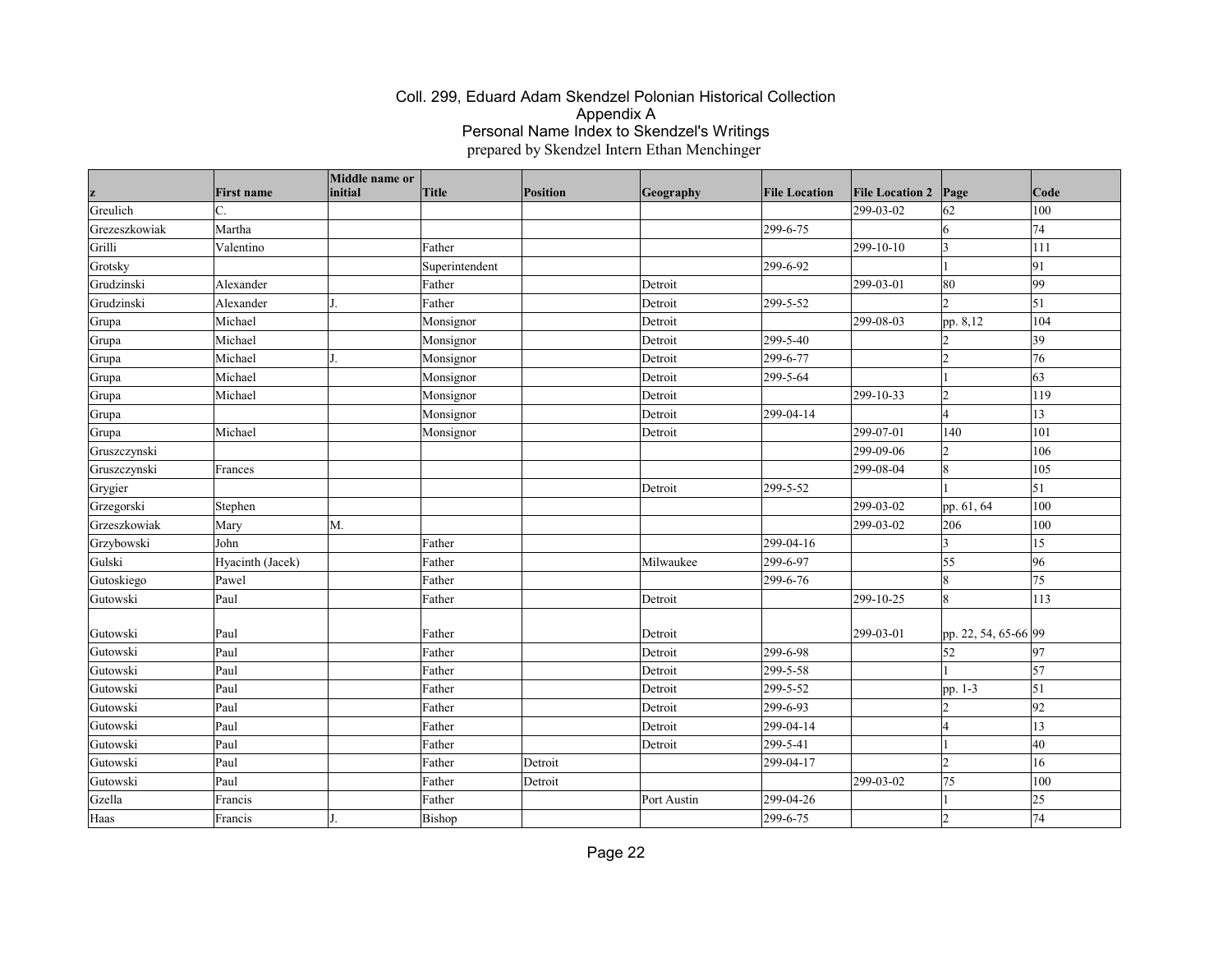|            | <b>First name</b> | Middle name or<br>initial | Title  | Position     | Geography        | <b>File Location</b>  | <b>File Location 2</b> | Page                    | Code       |
|------------|-------------------|---------------------------|--------|--------------|------------------|-----------------------|------------------------|-------------------------|------------|
| z          |                   |                           |        |              |                  |                       |                        |                         |            |
| Haas       | Francis           |                           | Bishop |              |                  |                       | 299-03-02              | pp. 145-146,<br>190-191 | 100        |
| Hack       | Thomas            |                           | Father |              |                  | 299-6-75              |                        | 9                       | 74         |
| Halas      | Piotr             |                           |        |              |                  |                       | 299-03-02              | 64                      | 100        |
| Halicki    | W.                |                           |        |              | Detroit          | 299-6-93              |                        | $\overline{2}$          | 92         |
| Hankiewicz | Edward            | A.                        | Father | Sacred Heart |                  |                       | 299-08-01              | 14                      | 102        |
| Hankiewicz | Edward            |                           | Father |              |                  | 299-6-88              |                        | 6                       | 87         |
| Harks      | Henry             |                           |        |              |                  | 299-5-56              |                        | 12                      | 55         |
| Harks      | Henry             |                           |        |              |                  | 299-04-22             |                        |                         | 21         |
| Harks      | Henry             |                           |        |              | Cleveland        |                       | 299-08-02              | 6                       | 103        |
| Harks      | Henry             |                           |        |              |                  | 299-5-52              |                        |                         | $\vert$ 51 |
| Harks      | Henry             |                           |        |              |                  | $\overline{299-6-84}$ |                        | ١3                      | 83         |
| Hawley     | David             |                           | Father |              |                  | 299-6-87              |                        |                         | 86         |
| Helzer     | Albert            |                           |        |              |                  |                       | 299-03-02              | 23                      | 100        |
| Hernacka   | M.                |                           |        |              |                  |                       | 299-03-02              | 60                      | 100        |
| Hernacki   | Andrew            |                           |        |              | Detroit          | 299-6-83              |                        | $\overline{\mathbf{A}}$ | 82         |
|            |                   |                           |        |              |                  |                       |                        | pp. 61, 63-64,          |            |
| Hernacki   | Albert            |                           |        |              |                  |                       | 299-03-02              | 103                     | 100        |
| Hernes     | Marcin            |                           |        |              |                  |                       | 299-03-02              | 64                      | 100        |
| Herr       | Joseph            |                           | Father | Jackson, MI  |                  |                       | 299-03-02              | 75                      | 100        |
| Herrmann   | Jacob             |                           |        |              |                  |                       | 299-03-02              | pp. 66, 81              | 100        |
| Herrmann   |                   |                           |        |              |                  | 299-5-62              |                        |                         | 61         |
| Herrmann   | Jacquelyn         |                           |        |              |                  |                       | 299-10-27              | $\overline{2}$          | 115        |
| Herzog     | Eduard            |                           | Bishop |              |                  | 299-5-69              |                        | 6                       | 68         |
| Hickey     | James             |                           | Bishop |              | Washington, D.C. | 299-6-75              |                        | pp. 1-3                 | 74         |
| Hilasik    |                   |                           |        |              |                  |                       | 299-09-06              | $10\,$                  | 106        |
| Himpler    | Francis           | G.                        |        |              |                  | 299-5-66              |                        | 5                       | 65         |
| Himpler    | Francis           | George                    |        |              |                  | 299-6-72              |                        | l2                      | 71         |
| Himpler    | Francis           | G.                        |        |              |                  | 299-5-56              |                        |                         | 55         |
| Himpler    | Francis           | G.                        |        |              |                  | 299-5-62              |                        | $\vert$ <sub>2</sub>    | 61         |
| Himpler    | Francis           | G.                        |        |              |                  | 299-6-97              |                        | 53                      | 96         |
| Himpler    | Franz             | George                    |        |              |                  | 299-5-48              |                        |                         | 47         |
| Hodur      |                   |                           | Bishop |              |                  | 299-5-69              |                        | 6                       | 68         |
| Hodur      | Francis           |                           | Father |              | Scranton, PN     |                       | 299-03-01              | 20                      | 99         |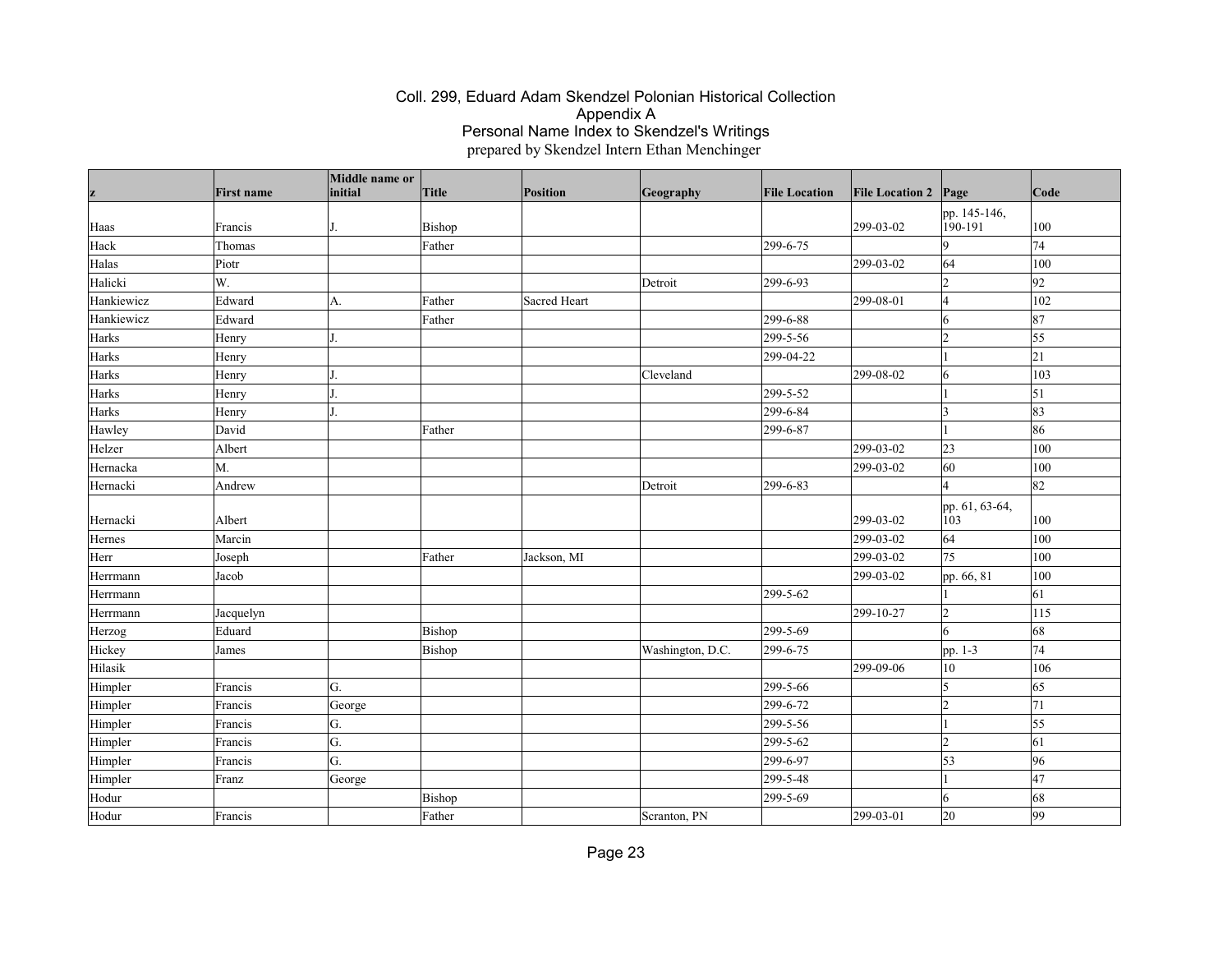| z           | <b>First name</b> | Middle name or<br>initial | <b>Title</b>           | Position       | Geography    | <b>File Location</b> | <b>File Location 2</b> | Page           | Code       |
|-------------|-------------------|---------------------------|------------------------|----------------|--------------|----------------------|------------------------|----------------|------------|
| Hodur       | Frances           |                           | Bishop                 |                | Scranton     | 299-6-78             |                        | b              | 77         |
| Hodur       | Francis           |                           | Father                 |                | Scranton, PA |                      | 299-03-02              | pp. 50-51      | 100        |
| Hohmann     | B.                |                           |                        |                |              | 299-5-62             |                        | 3              | 61         |
| Hojnacki    | Simon             |                           |                        |                | Detroit      | 299-5-58             |                        |                | $\vert$ 57 |
| Hojnacki    | Felix             |                           |                        |                |              |                      | 299-08-04              | 26             | 105        |
| Hojnacki    | Felix             |                           |                        |                |              | 299-6-79             |                        | 9              | 78         |
| Holewinski  | Peter             |                           |                        |                |              |                      | 299-03-02              | 62             | 100        |
| Horstman    | Ignatius          |                           | Bishop                 |                | Cleveland    |                      | 299-10-24              | 17             | 112        |
| Horstmann   | Ignatius          |                           | Bishop                 |                |              | 299-5-69             |                        | 7              | 68         |
| Hough       | Francis           | S.                        | Doctor                 |                | Detroit      | 299-6-73             |                        |                | 72         |
| Houseman    | Julius            |                           | Congressman            |                |              | 299-5-55             |                        |                | 54         |
| Huges       | Michael           | Henry                     |                        |                |              | 299-5-62             |                        |                | 61         |
| Huizenga    | Elizabeth         |                           |                        |                |              |                      | 299-10-35              | $\overline{2}$ | 120        |
| Humilitas   |                   |                           | <b>Sister Superior</b> |                |              |                      | 299-03-02              | 76             | 100        |
| Hunthausen  |                   |                           | Archbishop             |                | Seattle      | 299-6-87             |                        | $\overline{2}$ | 86         |
| Hunthausen  |                   |                           | Archbishop             |                | Seattle      | 299-6-88             |                        | $ 10\rangle$   | 87         |
| Hunthausen  |                   |                           | Archbishop             |                | Seattle      | 299-6-90             |                        | $\overline{3}$ | 89         |
| Hurynowicz  | l T               |                           | Father                 |                |              |                      | 299-03-02              | 106            | 100        |
| Hutch       | Mary              |                           |                        |                |              | 299-6-79             |                        | $\overline{4}$ | 78         |
| Hutsch      | Mary              |                           |                        |                |              |                      | 299-08-04              | 13             | 105        |
| Hutsch      | Mary              | Tita                      | Sister                 |                |              |                      | 299-03-02              | pp. 119-120    | 100        |
| Hutter      |                   |                           | Father                 |                | Detroit      |                      | 299-03-01              | 74             | 99         |
| Iciek       |                   |                           |                        |                |              |                      | 299-09-06              | 10             | 106        |
| Iciek       |                   |                           |                        |                |              | 299-6-97             |                        | 53             | 96         |
| Ignatowski  | Helen             |                           |                        |                |              |                      | 299-03-02              | 194            | 100        |
| Ilowiecki   |                   |                           | Doctor                 |                | Detroit      | 299-6-93             |                        | $\overline{2}$ | 92         |
| Ilowiecki   | Joseph            |                           | Doctor                 |                | Detroit      |                      | 299-10-10              | $\overline{8}$ | 111        |
| Ilowiecki   |                   |                           | Doctor                 |                | Detroit      | 299-6-93             |                        | $\vert$ 1      | 92         |
| Ireland     | John              |                           | Archbishop             |                |              | 299-5-62             |                        | $\overline{2}$ | 61         |
| Jablonowski | Casimir           |                           | Father                 |                |              | 299-5-55             |                        |                | 54         |
| Jablonowski |                   |                           |                        |                |              |                      | 299-01-02              | $\overline{2}$ | 98         |
| Jablonowski | Casimir           |                           | Father                 | St. Adalbert's |              | 299-5-56             |                        |                | 55         |
| Jablonowski | Catherine         |                           |                        |                |              |                      | 299-09-06              | $\overline{2}$ | 106        |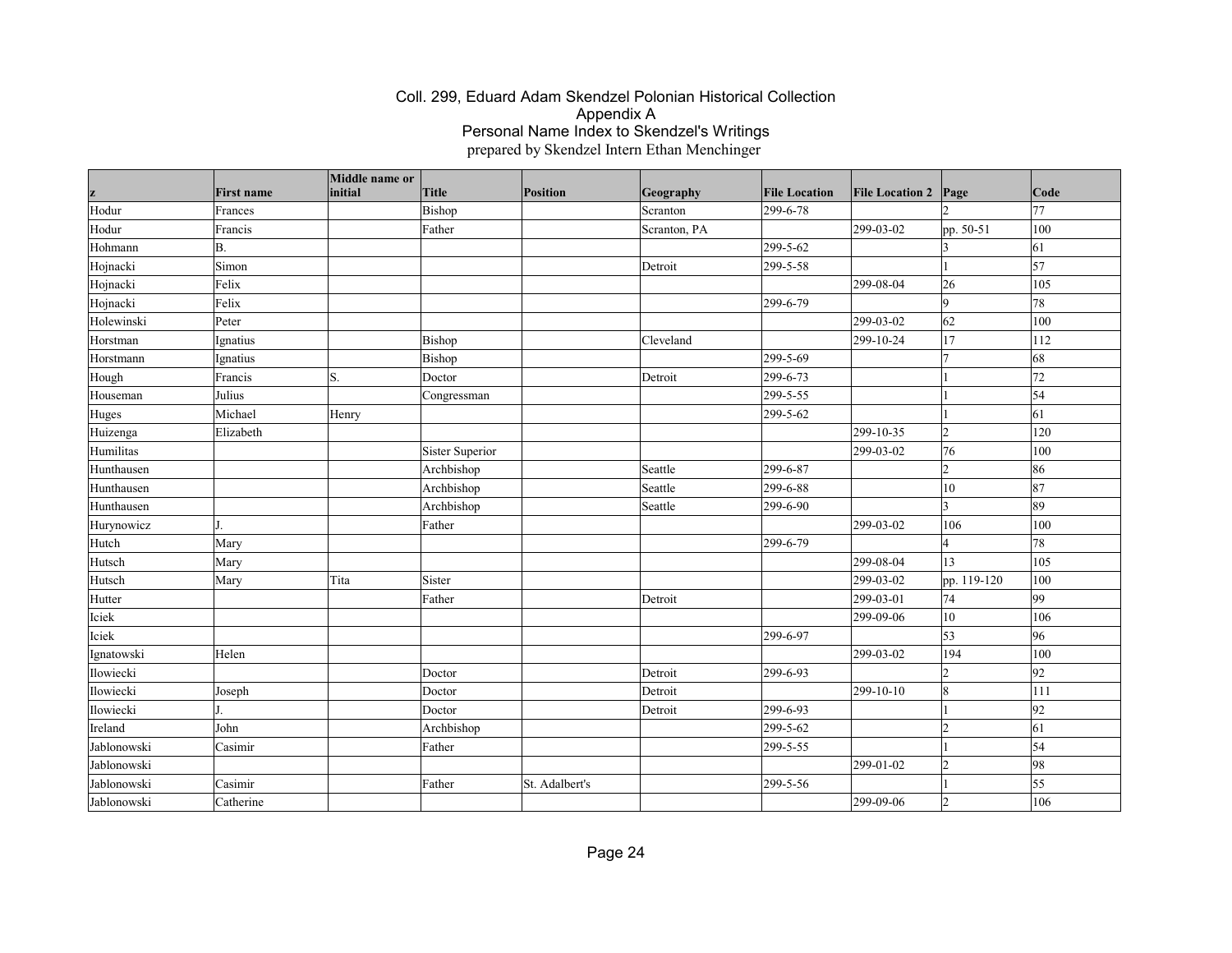| z                        | <b>First name</b> | Middle name or<br>initial | Title              | <b>Position</b> | Geography        | <b>File Location</b> | <b>File Location 2</b> | Page                 | Code            |
|--------------------------|-------------------|---------------------------|--------------------|-----------------|------------------|----------------------|------------------------|----------------------|-----------------|
| Jablonowski              | Casimir           |                           | Father             |                 |                  |                      | 299-09-06              | l4                   | 106             |
| Jablonowski              | Casimir           |                           | Father             | St. Adalbert's  |                  | 299-4-33             |                        | l2                   | $\overline{32}$ |
| Jablonowski              | Casimir           |                           | Father             | St. Adalbert's  |                  |                      | 299-08-02              | $\vert$ 3            | 103             |
| Jablonowski              | Casimir           |                           | Father             |                 |                  | 299-6-97             |                        | pp. 55,56            | 96              |
| Jablonowski              | Casimir           |                           | Father             | St. Adalbert's  |                  | 299-5-66             |                        | 16                   | 65              |
| Jablonowski              | Casimir           |                           | Father             | St. Adalbert's  |                  | 299-4-34             |                        | $\overline{2}$       | $ 33\rangle$    |
| Jablonski                | Thomas            |                           |                    |                 |                  | 299-6-97             |                        | 52                   | 96              |
| Jablonski                | Thomas            |                           |                    |                 |                  | 299-5-66             |                        | 14                   | 65              |
| Jackoboice               | Joseph            |                           |                    |                 |                  |                      | 299-09-06              | $\vert$ 3            | 106             |
| Jackoboice               | Joseph            |                           |                    |                 |                  |                      | 299-08-02              |                      | 103             |
| Jackoboice               | Joseph            |                           |                    |                 |                  | 299-5-47             |                        |                      | 46              |
| Jackoboice               | Joseph            |                           |                    |                 |                  |                      | 299-08-04              | 17                   | 105             |
| Jackowski                | Stanley           |                           |                    |                 |                  | 299-5-66             |                        | $\vert$ 9            | 65              |
| Jackowski                | Stanley           |                           |                    |                 |                  | 299-6-79             |                        | 6                    | 78              |
| Jackowski                | Stanley           |                           |                    |                 |                  |                      | 299-03-02              | 89                   | 100             |
| Jackowski                | Stanley           |                           |                    |                 |                  | 299-6-97             |                        | pp. 63-64            | 96              |
| Jackowski                | Stanley           |                           |                    |                 |                  |                      | 299-08-04              | 20                   | 105             |
| Jackowski                |                   |                           |                    |                 |                  | 299-5-47             |                        |                      | 46              |
| Jackubowicz              |                   |                           |                    |                 |                  |                      | 299-09-06              | $\vert$ 2            | 106             |
| Jacoboice                | Joseph            |                           |                    |                 |                  | 299-5-55             |                        |                      | $\vert$ 54      |
| Jacoboice                | Joseph            |                           |                    |                 |                  | 299-5-66             |                        | pp. $3-\overline{4}$ | 65              |
| Jacoboice                |                   |                           |                    |                 |                  | 299-5-61             |                        |                      | 60              |
| Jadot                    |                   |                           | Archbishop;        |                 |                  |                      | 299-08-02              | 19                   | 103             |
| Jakubowicz               | Jean              |                           | Apostolic Delegate |                 | Washington, D.C. |                      | 299-01-02              | b.                   | 98              |
|                          | Joseph            |                           |                    |                 |                  |                      |                        |                      |                 |
| Jakubowicz<br>Jakubowicz | Joseph            |                           |                    |                 |                  | 299-6-97             | 299-03-02              | pp. 50-51, 73<br>40  | 96<br>100       |
| Janecki                  | Joseph            |                           |                    |                 |                  | 299-04-28            |                        | $\vert$ 3            | 27              |
| Jankowski                |                   |                           |                    |                 |                  |                      | 299-10-37              | $\overline{2}$       | 122             |
| Jankowski                |                   |                           |                    |                 |                  |                      | 299-10-32              | l4                   | 118             |
| Jankowski                | Woj. (Albert?)    |                           |                    |                 |                  |                      | 299-03-02              | 64                   | 100             |
| Janschefski              |                   |                           |                    |                 |                  | 299-04-28            |                        | $\vert$ 3            | 27              |
|                          |                   |                           |                    |                 |                  |                      |                        |                      |                 |
| Janshefski               | Katherine         |                           |                    |                 |                  | 299-6-97             |                        | $\vert$ 51           | 96              |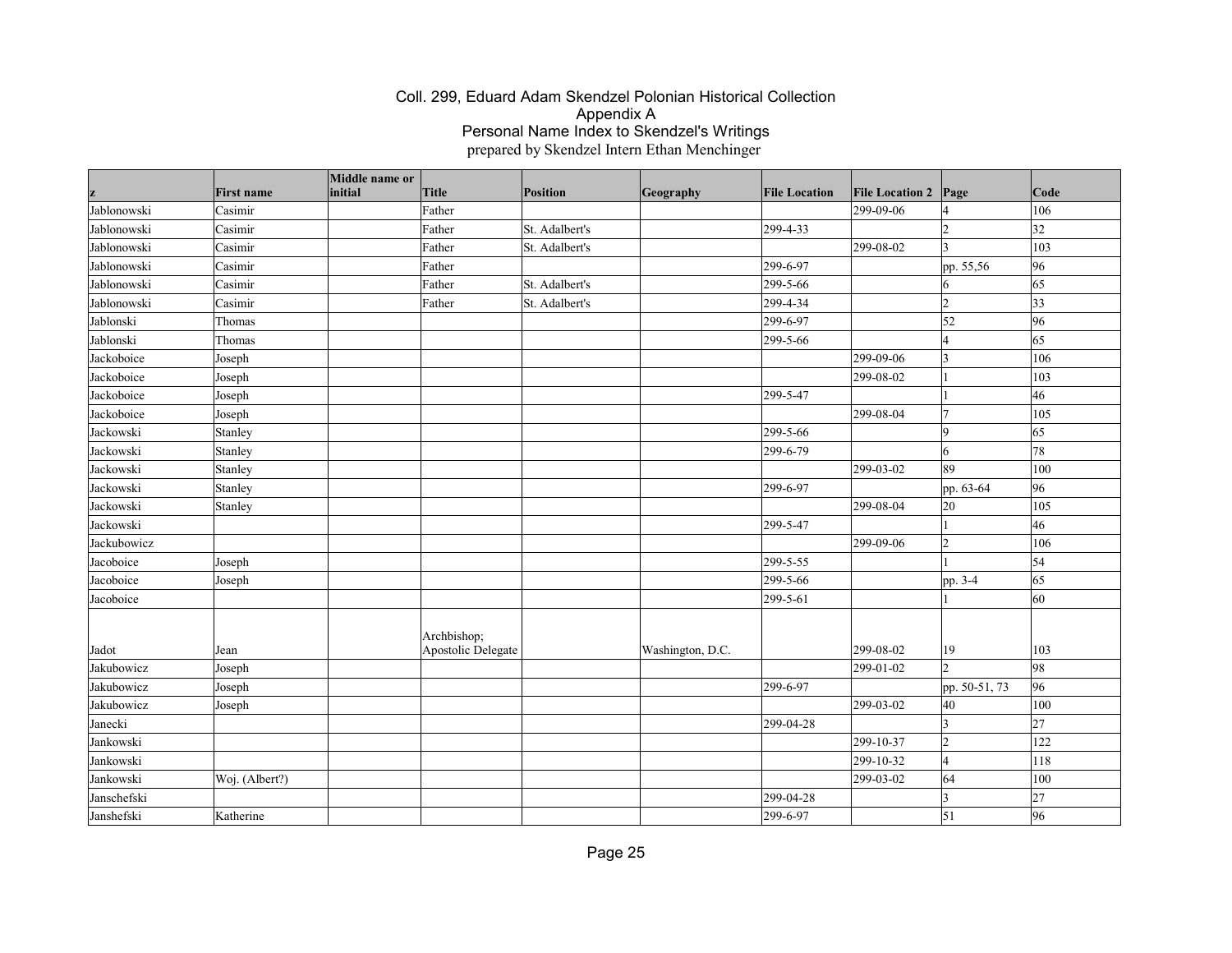|              | <b>First name</b> | Middle name or<br>initial | Title     | Position     | Geography         | <b>File Location</b> | <b>File Location 2</b> | Page         | Code       |
|--------------|-------------------|---------------------------|-----------|--------------|-------------------|----------------------|------------------------|--------------|------------|
| Janshefski   | Simon             |                           |           |              |                   | 299-6-97             |                        | pp. 51-52;   | 96         |
| Janshefski   |                   |                           |           |              |                   | 299-5-47             |                        |              | 46         |
| Janshefski   | Simon             |                           |           |              |                   | 299-5-66             |                        | pp. 3-4      | 65         |
| Janshefski   |                   |                           |           |              |                   |                      | 299-09-06              | $\vert$ 3    | 106        |
| Janshefski   | Estelle           | Anne                      |           |              |                   | 299-6-97             |                        | $\vert$ 51   | 96         |
| Jarecki      | Stanislaus        |                           |           |              |                   | 299-6-97             |                        | 52           | 96         |
| Jarecki      | Joseph            |                           |           |              |                   | 299-6-97             |                        | 52           | 96         |
| Jarecki      | Anton             |                           |           |              |                   | 299-5-66             |                        | 4            | 65         |
| Jarecki      | Stanislaus        |                           |           |              |                   | 299-5-66             |                        | l4           | 65         |
| Jarzembowski | Alexander         |                           | Father    |              | Detroit           | 299-6-74             |                        | $\vert$ 3    | 73         |
| Jasinski     | Adam              |                           |           |              |                   | 299-4-44             |                        |              | 43         |
| Jasinski     | John              |                           |           |              |                   |                      | 299-03-02              | 40           | 100        |
| Jasinski     |                   |                           |           |              |                   | 299-5-66             |                        | l4           | 65         |
| Jasinski     | Valery            |                           | Monsignor |              |                   | 299-04-12            |                        | $\vert$ 3    | 11         |
| Jasinski     | Valerius          | Joseph                    | Monsignor |              |                   | 299-5-54             |                        |              | $\vert$ 53 |
| Jasinski     | Walery            |                           | Monsignor |              |                   | 299-5-53             |                        | $\vert$ 2    | $\vert$ 52 |
| Jasinski     | Valerius          | Joseph                    | Father    |              |                   | 299-4-44             |                        |              | 43         |
| Jasinski     | Monica            |                           |           |              |                   | 299-4-44             |                        |              | 43         |
| Jasinski     | John              |                           |           |              |                   | 299-6-97             |                        | 52           | 96         |
| Jasinski     | Valerian          |                           | Monsignor |              | Orchard Hills, MI |                      | 299-10-26              | 7            | 114        |
| Jasinski     | John              |                           |           |              |                   |                      | 299-09-06              | $ 10\rangle$ | 106        |
| Jasnowski    | Philip            |                           |           |              |                   |                      | 299-03-02              | 40           | 100        |
| Jasnowski    | Philip            |                           |           |              | Detroit           | 299-04-08            |                        |              |            |
| Jasnowski    | Philip            |                           |           |              |                   |                      | 299-10-26              | $ 2\rangle$  | 114        |
| Jasnowskiego | Antoniego         |                           |           |              | Detroit           | 299-04-09            |                        |              | 18         |
| Jason        | Joseph            |                           |           |              | Detroit           | 299-5-50             |                        | l4           | 49         |
| Jason        | Jennie            |                           |           |              | Detroit           | 299-5-50             |                        | l4           | 49         |
| Jason        | Richard           | Joseph                    |           |              |                   | 299-5-50             |                        | l4           | 49         |
| Jason        | Raymond           | Joseph                    |           |              |                   | 299-5-50             |                        | l4           | 49         |
| Jason        | Edmund            | Carl                      |           |              |                   | 299-5-50             |                        | l4           | 49         |
| Jaworowicz   | Edward            | T.                        | Monsignor | Sacred Heart |                   | 299-5-42             |                        |              | 41         |
| Jaworowicz   | Frank             |                           |           |              |                   |                      | 299-03-02              | 205          | 100        |
| Jaworowicz   | Edward            | T.                        | Monsignor | Sacred Heart |                   |                      | 299-08-01              | 4            | 102        |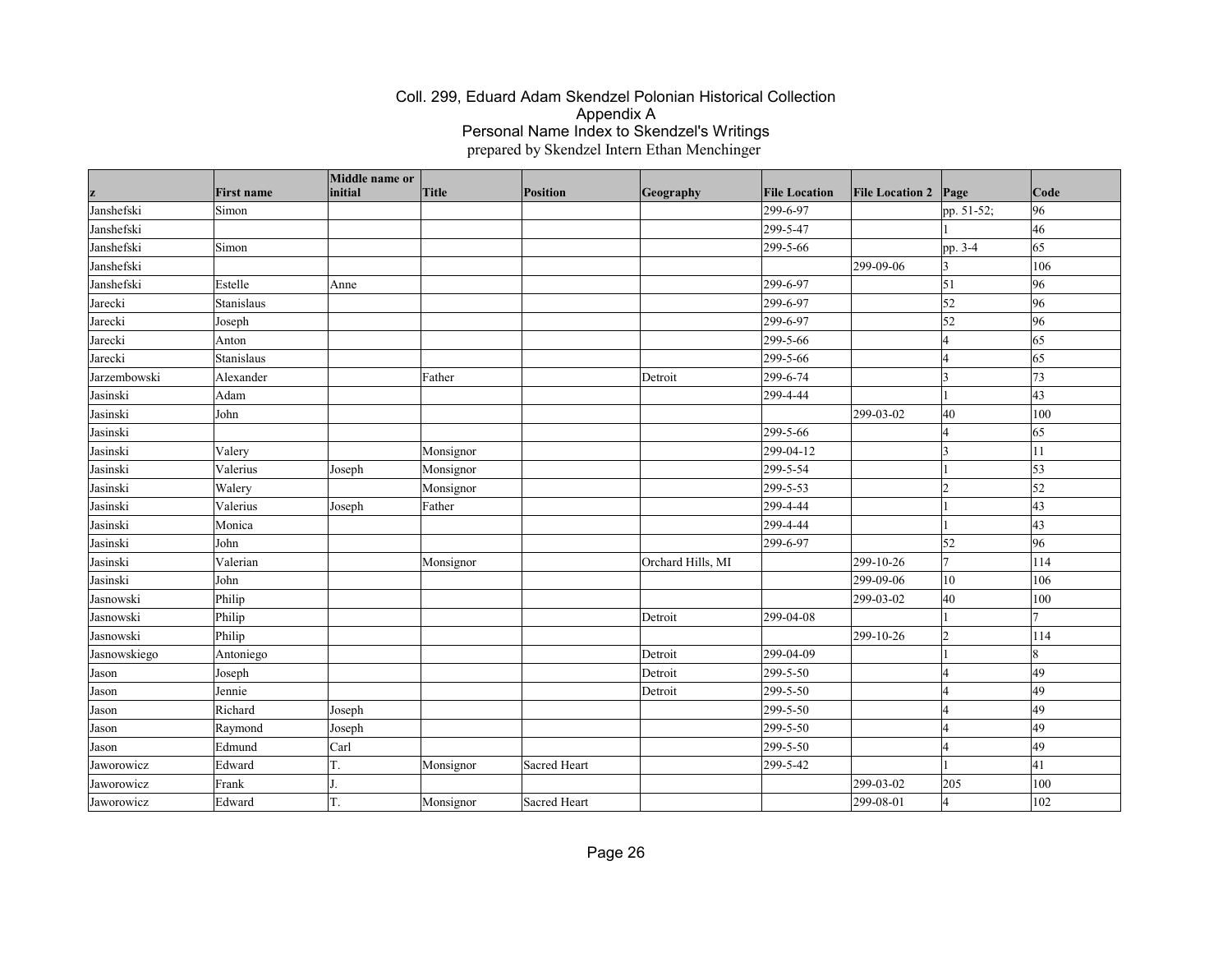|               |                   | Middle name or |           |                 |           |                      |                        |             |      |
|---------------|-------------------|----------------|-----------|-----------------|-----------|----------------------|------------------------|-------------|------|
|               | <b>First name</b> | initial        | Title     | <b>Position</b> | Geography | <b>File Location</b> | <b>File Location 2</b> | Page        | Code |
| Jaworowicz    | Edward            |                | Monsignor |                 |           |                      | 299-03-02              | pp. 205-208 | 100  |
| Jaworski      |                   |                |           |                 |           |                      | 299-10-37              | 2           | 122  |
| Jaworski      | A.                |                | Father    |                 | Detroit   |                      | 299-03-01              | 66          | 99   |
| Jaworski      |                   |                |           |                 |           |                      | 299-09-06              | 10          | 106  |
| Jaworski      |                   |                |           |                 |           |                      | 299-10-32              | 4           | 118  |
| Jaworski      |                   |                |           |                 |           | 299-6-97             |                        | 53          | 96   |
| Jendrasiak    | James             | Lawerence      | Monsignor | Sacred Heart    |           | 299-5-38             |                        | 2           | 37   |
| Jendrasiak    | James             | L.             | Monsignor | Sacred Heart    |           | 299-5-39             |                        | l2          | 38   |
| Jendrasiak    | James             | L.             | Monsignor | Sacred Heart    |           |                      | 299-08-01              | l4          | 102  |
| Jendrasiak    | James             | Lawrence       | Monsignor |                 |           |                      | 299-03-02              | pp. 190-193 | 100  |
| Jendrasiak    | John              | S.             |           |                 |           |                      | 299-03-02              | 190         | 100  |
| Jendrezejczak | Thomas            |                |           |                 |           |                      | 299-03-02              | pp. 61, 64  | 100  |
| Jetke         | Frank             |                |           |                 | Detroit   | 299-6-85             |                        |             | 84   |
| Jetke         | Frank             |                |           |                 | Detroit   | 299-5-41             |                        |             | 40   |
| Joblonski     |                   |                |           |                 |           | 299-04-28            |                        | $\vert$ 3   | 27   |
| John XXIII    |                   |                | Pope      |                 |           | 299-4-44             |                        |             | 43   |
| Joos          | Edward            |                | Father    |                 | Detroit   |                      | 299-10-24              | 15          | 112  |
| Joos          | Edward            |                |           |                 |           | 299-6-76             |                        | 17          | 75   |
| Josef         | Boldam            |                |           |                 | Detroit   | 299-04-09            |                        |             | 18   |
| Juljan        | Baran             |                |           |                 |           |                      | 299-03-02              | 63          | 100  |
| Jungbacker    | John              |                |           |                 |           |                      | 299-03-02              | 66          | 100  |
| Jungbecker    |                   |                |           |                 |           | 299-5-62             |                        | 3           | 61   |
| Kabat         | Frank             |                |           |                 | Detroit   | 299-6-73             |                        | pp. 1-2     | 72   |
| Kabatchinski  | Frank             |                |           |                 | Detroit   | 299-04-27            |                        | pp. 3-4     | 26   |
| Kachnowski    | Joseph            |                |           |                 |           | 299-6-79             |                        | pp. 7,10    | 78   |
| Kachnowski    | Joseph            | J. (?)         |           |                 |           |                      | 299-08-04              | pp. 15, 27  | 105  |
| Kachnowski    | Joseph            |                |           |                 |           | 299-6-97             |                        | 76          | 96   |
| Kachnowski    | Joseph            |                |           |                 |           | 299-5-47             |                        |             | 46   |
| Kaczmarek     | Frank             |                | Father    |                 |           |                      | 299-03-02              | 85          | 100  |
| Kaczmarek     |                   |                | Father    |                 |           |                      | 299-10-07              | 17          | 109  |
| Kado          | Joseph            |                |           |                 | Detroit   |                      | 299-08-03              | 29          | 104  |
| Kado          | Joseph            |                |           |                 | Detroit   | 299-6-77             |                        | 2           | 76   |
| Kado          | Joseph            |                |           |                 | Detroit   | 299-5-63             |                        | 12          | 62   |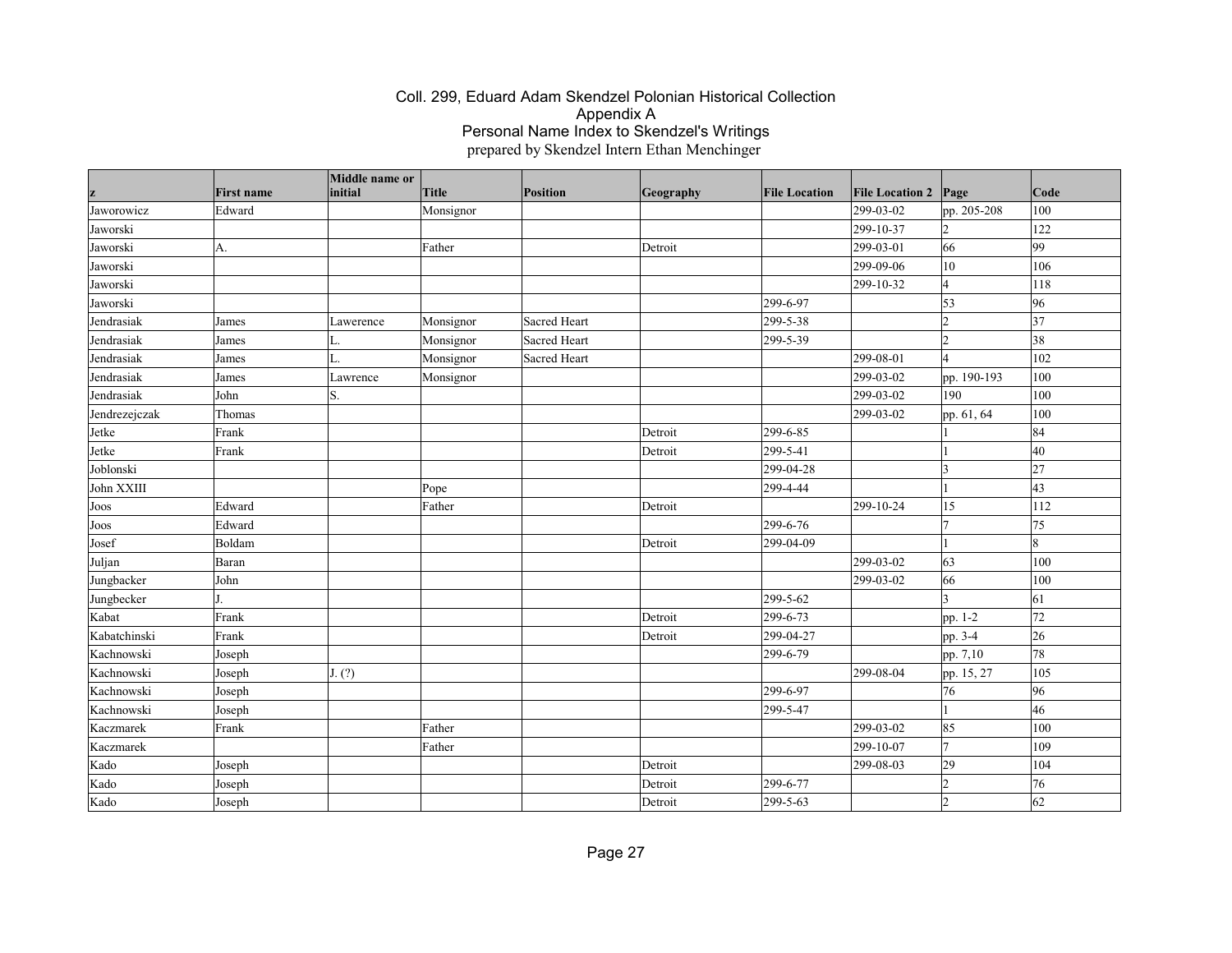|          |                   | Middle name or |           |              |                |                      |                        |                                                                                                         |                |
|----------|-------------------|----------------|-----------|--------------|----------------|----------------------|------------------------|---------------------------------------------------------------------------------------------------------|----------------|
| z        | <b>First name</b> | initial        | Title     | Position     | Geography      | <b>File Location</b> | <b>File Location 2</b> | Page                                                                                                    | $\vert$ Code   |
| Kafka    | John              |                |           |              | Detroit        | 299-5-57             |                        |                                                                                                         | 56             |
| Kafka    | W.                |                |           |              | Detroit        | 299-6-85             |                        |                                                                                                         | 84             |
| Kafka    | W.                |                |           |              | Detroit        | 299-5-41             |                        | $\overline{2}$                                                                                          | 40             |
| Kafka    | Wencel            |                |           |              | Detroit        | 299-5-57             |                        |                                                                                                         | 56             |
| Kaminski | Stephen           |                | Father    |              | <b>Buffalo</b> | 299-5-69             |                        | l2                                                                                                      | 68             |
| Kaminski | Stanislaus        |                | Father    | Sacred Heart |                | 299-5-38             |                        | $\overline{2}$                                                                                          | 37             |
| Kaminski | Stephen           |                | Bishop    |              | <b>Buffalo</b> |                      | 299-03-01              | 20                                                                                                      | 99             |
| Kaminski | Samuel            |                |           |              |                | 299-5-69             |                        | 6                                                                                                       | 68             |
| Kaminski | Andrew            |                |           |              |                |                      | 299-10-26              | 2                                                                                                       | 114            |
| Kaminski | Joseph            |                | Father    | Sacred Heart |                | 299-5-48             |                        |                                                                                                         | 47             |
| Kaminski | Joseph            | Stanislaus     | Father    |              |                |                      | 299-03-02              | pp. 42, 57, 63,<br>85, 92, 100-105,<br>$109, 112 - 115,$<br>118, 121, 126-<br>141, 144-147,<br>152, 168 | 100            |
| Kaminski | Stephen           |                | Father    |              | Buffalo        |                      | 299-03-02              | 50                                                                                                      | 100            |
| Kaminski | Joseph            | S.             | Father    | Sacred Heart |                |                      | 299-08-02              | 14                                                                                                      | 103            |
| Kaminski | John              |                |           |              |                |                      | 299-03-02              | 72                                                                                                      | 100            |
| Kaminski | Joseph            | Stanislaus     | Father    | Sacred Heart |                |                      | 299-08-01              | pp. 2-3, 6                                                                                              | 102            |
| Kaminski | John              |                |           |              |                |                      | 299-03-02              | 100                                                                                                     | 100            |
| Kaminski | Frank             |                | Monsignor |              |                | 299-5-51             |                        | pg. 13, note 31                                                                                         | 50             |
| Kaminski | Joseph            | S.             | Father    | Sacred Heart |                | 299-5-42             |                        |                                                                                                         | 41             |
| Kaminski | Joseph            |                | Father    | Sacred Heart |                |                      | 299-09-06              | 9                                                                                                       | 106            |
| Kaminski | Joseph            | S.             | Father    |              |                | 299-6-79             |                        |                                                                                                         | 78             |
| Kaminski | Frank             |                |           |              | Detroit        | 299-04-08            |                        |                                                                                                         | $\overline{7}$ |
| Kaminski | Joseph            |                | Father    |              |                | 299-5-47             |                        |                                                                                                         | 46             |
| Kaminski | Stephen           |                |           |              | <b>Buffalo</b> |                      | 299-10-24              | 18                                                                                                      | 112            |
| Kaminski | Joseph            |                | Father    |              |                | 299-04-15            |                        | l2                                                                                                      | 14             |
| Kaminski | Anton             |                | Doctor    |              | Detroit        | 299-5-46             |                        | $\mathcal{L}$                                                                                           | 45             |
| Kaminski | Joseph            | Stanislaus     | Father    |              |                | 299-6-97             |                        | pp. 59, 73                                                                                              | 96             |
| Kaminski | Francis           |                | Monsignor |              |                |                      | 299-03-02              | 199                                                                                                     | 100            |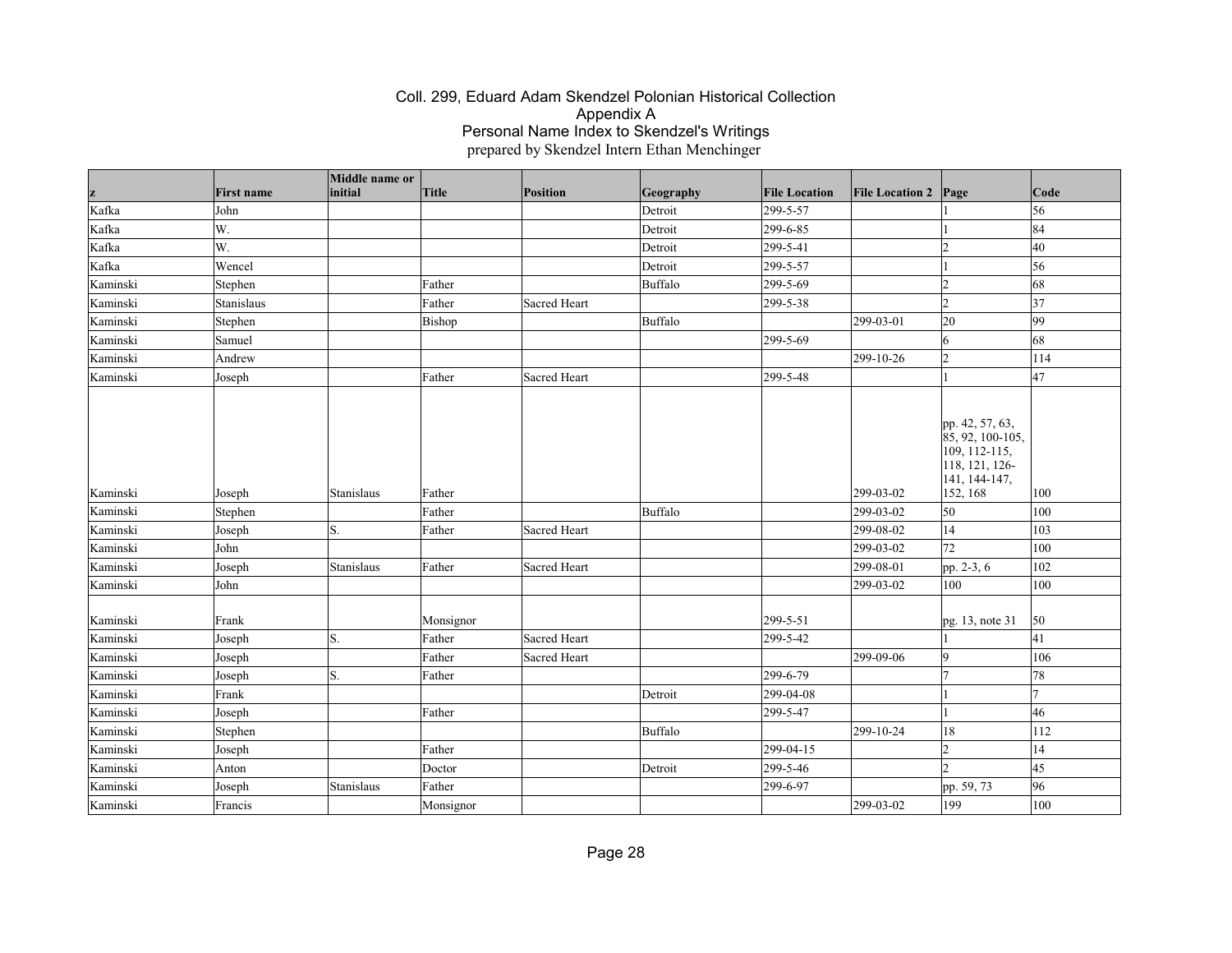| z            | <b>First name</b> | Middle name or<br>initial | <b>Title</b> | <b>Position</b> | Geography | <b>File Location</b> | <b>File Location 2</b> | Page                      | Code            |
|--------------|-------------------|---------------------------|--------------|-----------------|-----------|----------------------|------------------------|---------------------------|-----------------|
| Kaminski     | Joseph            |                           | Father       | Sacred Heart    |           |                      | 299-08-04              | 27                        | 105             |
| Kaminski     | Stephen           |                           | Bishop       |                 | Buffalo   | 299-6-78             |                        | 01/02/13                  | 77              |
| Kaminski     | Joseph            | Stanislaus                | Father       | Sacred Heart    |           | 299-5-39             |                        |                           | $\overline{38}$ |
| Kaminski     | Andrew            |                           |              |                 |           |                      | 299-03-02              | 40                        | 100             |
| Kaminskim    | Franciszku        |                           |              |                 | Detroit   | 299-04-09            |                        |                           | 8               |
| Kampfschulte | F.                |                           |              |                 |           | 299-5-62             |                        | $\vert$ 3                 | 61              |
| Kamyszek     | John              | A.                        |              | Sacred Heart    |           | 299-5-42             |                        | $\overline{1}$            | 41              |
| Kamyszek     | Rosemary          |                           |              | Sacred Heart    |           | 299-5-42             |                        |                           | 41              |
| Kamyszek     | Szym.             |                           |              |                 |           |                      | 299-03-02              | 64                        | 100             |
| Kapcia       | Stanislaus        |                           |              |                 | Detroit   | 299-6-93             |                        | $\mathcal{L}$             | 92              |
| Kaplanowski  | John              | D.                        | Father       |                 |           |                      | 299-03-02              | pp. 101, 140              | 100             |
| Karas        | Joseph            | Francis                   | Father       | Sacred Heart    |           | 299-5-38             |                        | $\overline{2}$            | 37              |
|              |                   |                           |              |                 |           |                      |                        |                           |                 |
| Karas        | Joseph            | Francis                   | Father       |                 |           |                      | 299-03-02              | pp. 145, 150-155 100      |                 |
| Karas        | Joseph            | S.                        | Father       | Sacred Heart    |           |                      | 299-08-01              | $\overline{3}$            | 102             |
| Karas        | Joseph            | F.                        | Father       | Sacred Heart    |           | 299-5-39             |                        | $\overline{2}$            | 38              |
| Karas        | Stanislaus        |                           |              |                 |           |                      | 299-03-02              | 151                       | 100             |
| Karasiewicz  | Joseph            |                           | Father       |                 | Detroit   | 299-6-74             |                        | $\overline{3}$            | 73              |
| Karasiewicz  | Joseph            |                           | Father       |                 | Detroit   | 299-5-52             |                        | pp. 1-2                   | $\vert$ 51      |
| Karaszewski  | John              |                           |              |                 | Detroit   | 299-6-73             |                        | $\overline{2}$            | 72              |
| Karola       | Mary              |                           | Sister       |                 |           |                      | 299-03-02              | 120                       | 100             |
| Kasnia       | Jozef             |                           |              |                 |           |                      | 299-03-02              | 64                        | 100             |
| Kastler      | Joseph            | G.                        |              |                 | Detroit   | 299-6-74             |                        | $\overline{2}$            | 73              |
| Katzer       | Frederic          | $\overline{\mathrm{X}}$ . | Archbishop   |                 | Milwaukee | 299-5-69             |                        | $\vert$ 5                 | 68              |
| Katzer       | Frederic          |                           | Archbishop   |                 |           | 299-5-62             |                        | $\overline{2}$            | 61              |
| Kavanaugh    |                   |                           | Sargeant     |                 | Detroit   | 299-5-43             |                        | $\overline{1}$            | 42              |
| Kawka        | Tomasz            |                           |              |                 |           |                      | 299-03-02              | 64                        | 100             |
| Kehren       | Albert            | A.                        | Father       |                 |           |                      | 299-03-02              | 192                       | 100             |
| Kelly        | Edward            | Dionysius                 | Bishop       |                 |           |                      | 299-03-02              | pp. 105, 109,<br>118, 136 | 100             |
| Kelly        | Edward            | Dennis                    | Bishop       |                 |           |                      | 299-10-07              | 5                         | 109             |
| Kelly        | Ralph             |                           | Father       |                 |           |                      | 299-03-02              | 191                       | 100             |
| Kelly        | Ronald            |                           |              |                 | Detroit   | 299-04-27            |                        | $\overline{4}$            | 26              |
| Kelly        | Edward            | D.                        | Bishop       |                 |           | 299-5-42             |                        |                           | 41              |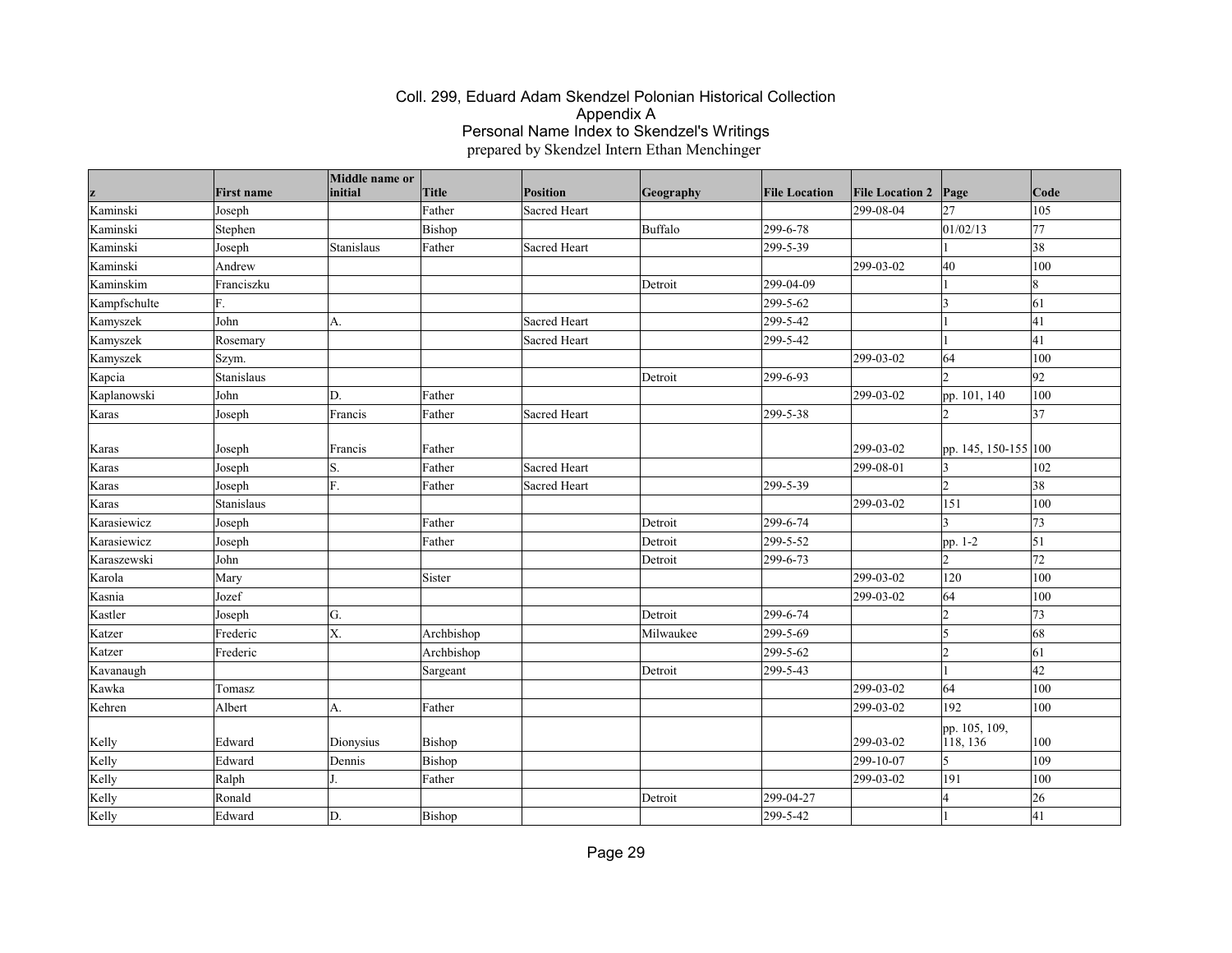| z                    | <b>First name</b> | Middle name or<br>initial | <b>Title</b> | Position       | Geography     | <b>File Location</b> | <b>File Location 2</b> | Page                 | Code            |
|----------------------|-------------------|---------------------------|--------------|----------------|---------------|----------------------|------------------------|----------------------|-----------------|
| Kelly                | Dennis            |                           | Bishop       |                |               |                      | 299-09-06              | 17                   | 106             |
| Kelly                | Ronald            |                           |              |                | Detroit       | 299-6-73             |                        | $\overline{2}$       | 72              |
| Kelly                | Edward            | Dennis                    | Bishop       |                |               | 299-5-39             |                        | $\overline{2}$       | 38              |
| Kelly                | Edward            | Dionysius                 | Bishop       |                |               | 299-5-56             |                        | $\overline{2}$       | $\overline{55}$ |
| Kelly                | Edward            | Dennis                    | Bishop       |                |               |                      | 299-08-01              | $\overline{2}$       | 102             |
| Kelren               | A.                |                           | Father       |                |               |                      | 299-03-02              | 106                  | 100             |
| Kenny                |                   | D.                        | Father       |                |               |                      | 299-03-02              | 106                  | 100             |
| Kenshol              | Joseph            | E.                        | Father       | Sacred Heart   |               |                      | 299-08-01              | $\overline{4}$       | 102             |
| Kershol              | Joseph            |                           | Father       |                |               | 299-04-16            |                        | $\vert$ 3            | 15              |
| Ketchel              | Stanley           |                           |              |                |               |                      | 299-03-02              | 90                   | 100             |
| Ketchel              | Stanley           |                           |              |                |               | 299-6-97             |                        | 65                   | 96              |
| Ketchel              | Stanley           |                           |              |                |               |                      | 299-10-32              | 4                    | 118             |
| Kibble               | Richard           |                           |              |                |               | 299-5-48             |                        |                      | 47              |
| Kibble               | Richard           |                           | Mrs.         |                |               | 299-5-48             |                        |                      | 47              |
| Kilinski             | Julian            |                           |              |                | Detroit       | 299-5-50             |                        | $\vert$ 3            | 49              |
| Kilinski             | Catherine         |                           |              |                | Detroit       | 299-5-50             |                        | $\vert$ 3            | 49              |
| Kilroy               | Lawrence          |                           | Father       |                | Detroit       | 299-5-46             |                        | $\overline{4}$       | 45              |
| Kiolbassa-Kwasigroch | Rose              |                           |              |                |               |                      | 299-03-02              | 89                   | 100             |
| Klawiter             | Anton             |                           | Father       |                | Buffalo       | 299-5-69             |                        | $\overline{2}$       | 68              |
| Klawiter             | Anton             |                           | Father       |                |               | 299-6-78             |                        | $\overline{2}$       | 77              |
| Klimowicz            | Ceslaus           |                           | Father       |                |               |                      | 299-03-02              | pp. 145, 154,<br>198 | 100             |
| Klonowski            | Max               |                           |              |                | Detroit       | 299-6-73             |                        |                      | 72              |
| Kluck                | Peter             |                           | Father       |                | Detroit       | 299-5-46             |                        | pp. 4-5              | $\overline{45}$ |
| Kluck                | Peter             |                           | Father       |                | New Salem, MI |                      | 299-09-06              | $\overline{4}$       | 106             |
| Kluck                | Peter             |                           | Father       |                | New Salem, MI |                      | 299-10-32              | $\vert$ 3            | 118             |
| Kluczewski           | Ant.              |                           |              |                |               |                      | 299-03-02              | 64                   | 100             |
| Kluk                 | Peter             |                           | Father       |                |               | 299-6-97             |                        | 54                   | 96              |
| Klukken              | Douglas           |                           | Father       | St. Alphonse's |               | 299-6-88             |                        | 10                   | 87              |
| Klukowski            |                   |                           |              |                |               | 299-04-02            |                        | $\overline{2}$       |                 |
| Kmiec                | Petronilla        |                           |              |                |               |                      | 299-03-02              | 151                  | 100             |
| Kneibel              | Ted               |                           |              |                |               | 299-5-48             |                        |                      | 47              |
| Koch                 | Peter             | C.                        |              | St. Andrew's   |               | 299-5-62             |                        |                      | 61              |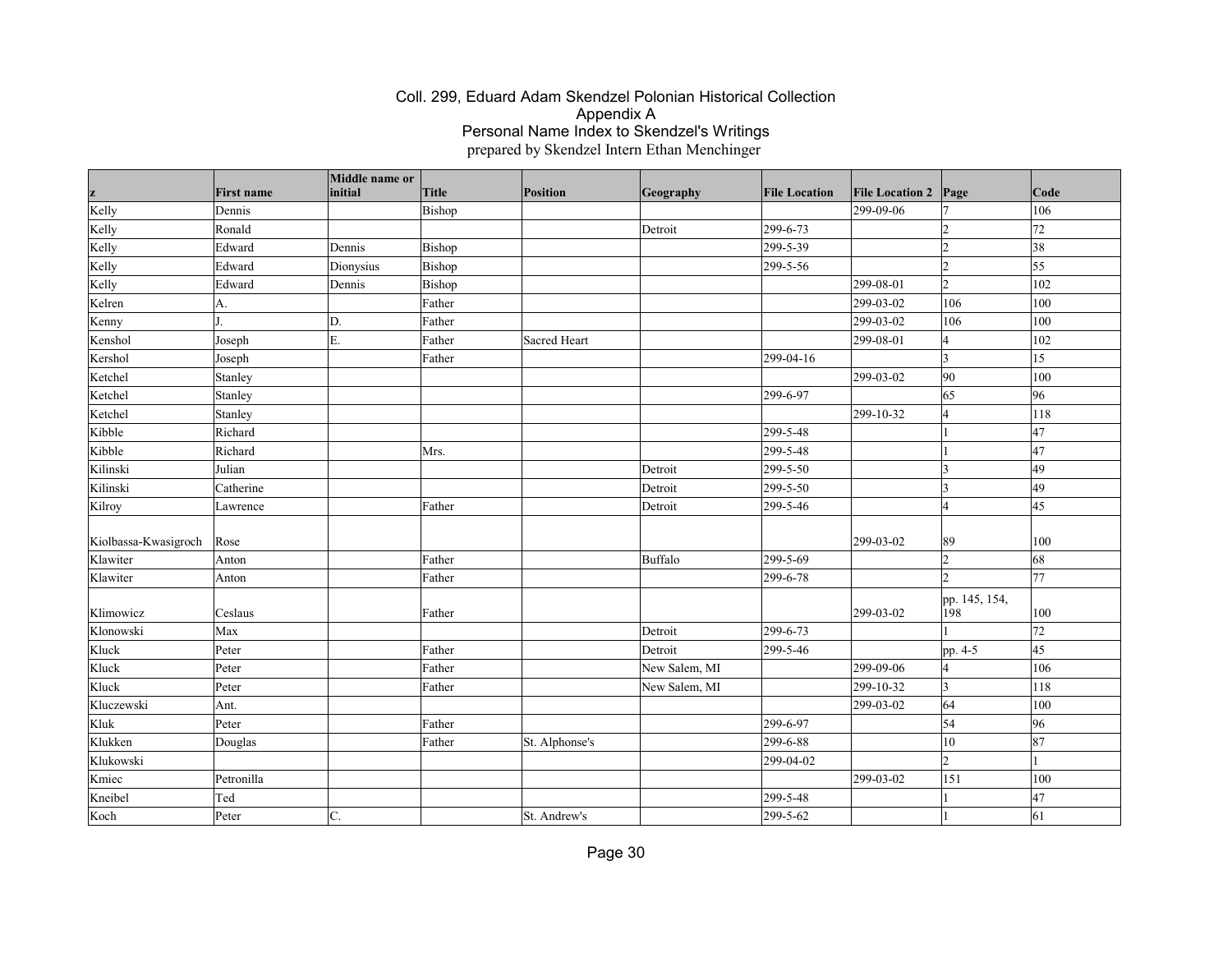|             | <b>First name</b> | Middle name or<br>initial | Title  | <b>Position</b>           | Geography | <b>File Location</b> | <b>File Location 2</b> | Page                                                                | Code         |
|-------------|-------------------|---------------------------|--------|---------------------------|-----------|----------------------|------------------------|---------------------------------------------------------------------|--------------|
| Koczanowski | Jan (John?)       |                           |        |                           |           |                      | 299-03-02              | 64                                                                  | 100          |
| Koerner     |                   |                           | Father |                           | Detroit   |                      | 299-03-01              | 69                                                                  | 99           |
| Kokolowski  | Jan               |                           |        |                           |           |                      | 299-03-02              | 65                                                                  | 100          |
| Kolakowski  | Alexander         |                           |        |                           | Detroit   | 299-5-41             |                        |                                                                     | 40           |
| Kolasinski  | Dominic           | Hippolytus                | Father | Sweetest Heart of<br>Mary | Detroit   | 299-5-43             |                        |                                                                     | 42           |
| Kolasinski  | Dominic           | Hippolytus                | Father |                           | Detroit   | 299-5-54             |                        |                                                                     | 53           |
| Kolasinski  | Dominic           | <b>Hippolytus</b>         | Father |                           | Detroit   |                      | 299-10-36              | pp. 1-6                                                             | 121          |
| Kolasinski  | Thomas            |                           | Father |                           |           | 299-5-59             |                        |                                                                     | 58           |
| Kolasinski  | Nicodemus         |                           | Father |                           |           | 299-5-59             |                        |                                                                     | 58           |
| Kolasinski  | Dominic           | Hippolytus                | Father |                           | Detroit   | 299-5-57             |                        |                                                                     | 56           |
| Kolasinski  | Dominic           | Hippolytus                | Father |                           | Detroit   | 299-5-58             |                        |                                                                     | 57           |
| Kolasinski  | Dominic           | <b>Hippolytus</b>         | Father |                           | Detroit   | 299-5-65             |                        | pp. 1-2                                                             | 64           |
| Kolasinski  | Dominic           | Hippolytus                | Father |                           | Detroit   | 299-5-59             |                        | pp. 1-4                                                             | 58           |
| Kolasinski  | Dominic           | Н.                        | Father |                           | Detroit   | 299-04-11            |                        | pp. 1-2                                                             | 10           |
| Kolasinski  | Nicodemus         |                           | Father |                           |           |                      | 299-03-01              | pp. 4, 8, 14                                                        | 99           |
| Kolasinski  | Thomas            |                           | Father |                           |           |                      | 299-03-01              |                                                                     | 99           |
| Kolasinski  | Thomas            |                           |        |                           |           |                      | 299-03-01              |                                                                     | 99           |
| Kolasinski  | Andrew            |                           |        |                           |           |                      | 299-03-01              |                                                                     | 99           |
| Kolasinski  | Dominic           | Hippolytus                | Father |                           | Detroit   |                      | 299-10-26              |                                                                     | 114          |
| Kolasinski  | Dominic           | <b>Hippolytus</b>         | Father |                           | Detroit   | 299-5-40             |                        | pp. 1-4                                                             | 39           |
| Kolasinski  | Dominic           | Hippolytus                | Father |                           | Detroit   |                      | 299-03-01              | pp. ix-xv, 1-24,<br>$44-50, 53-54,$<br>64-80, 90, 100-<br>104, 104B | $ 99\rangle$ |
| Kolasinski  | Dominic           | Hippolytus                | Father |                           | Detroit   |                      | 299-10-10              | pp. 1, 6-7                                                          | 111          |
| Kolasinski  | Dominic           | Hiipolytus                | Father |                           | Detroit   |                      | 299-10-25              | pp. 1-4, 6-9                                                        | 113          |
| Kolasinski  | Dominic           | Hippolytus                | Father |                           | Detroit   | 299-6-98             |                        | pp. 50-53                                                           | 97           |
| Kolasinski  | Dominic           | H                         | Father | St. Albertus              | Detroit   | 299-04-05            |                        |                                                                     |              |
| Kolasinski  | Dominic           | Hippolytus                | Father |                           | Detroit   | 299-5-49             |                        |                                                                     | 48           |
| Kolasinski  | Dominic           | Hippolytus                | Father |                           | Detroit   |                      | 299-07-01              | pp. 139-140                                                         | 101          |
| Kolasinski  | Dominic           | Hippolytus                | Father |                           | Detroit   | 299-5-50             |                        | pp. 1-4                                                             | 49           |
| Kolasinski  | Nicodemus         | Matthew                   | Father |                           | Detroit   | 299-5-52             |                        |                                                                     | $\vert$ 51   |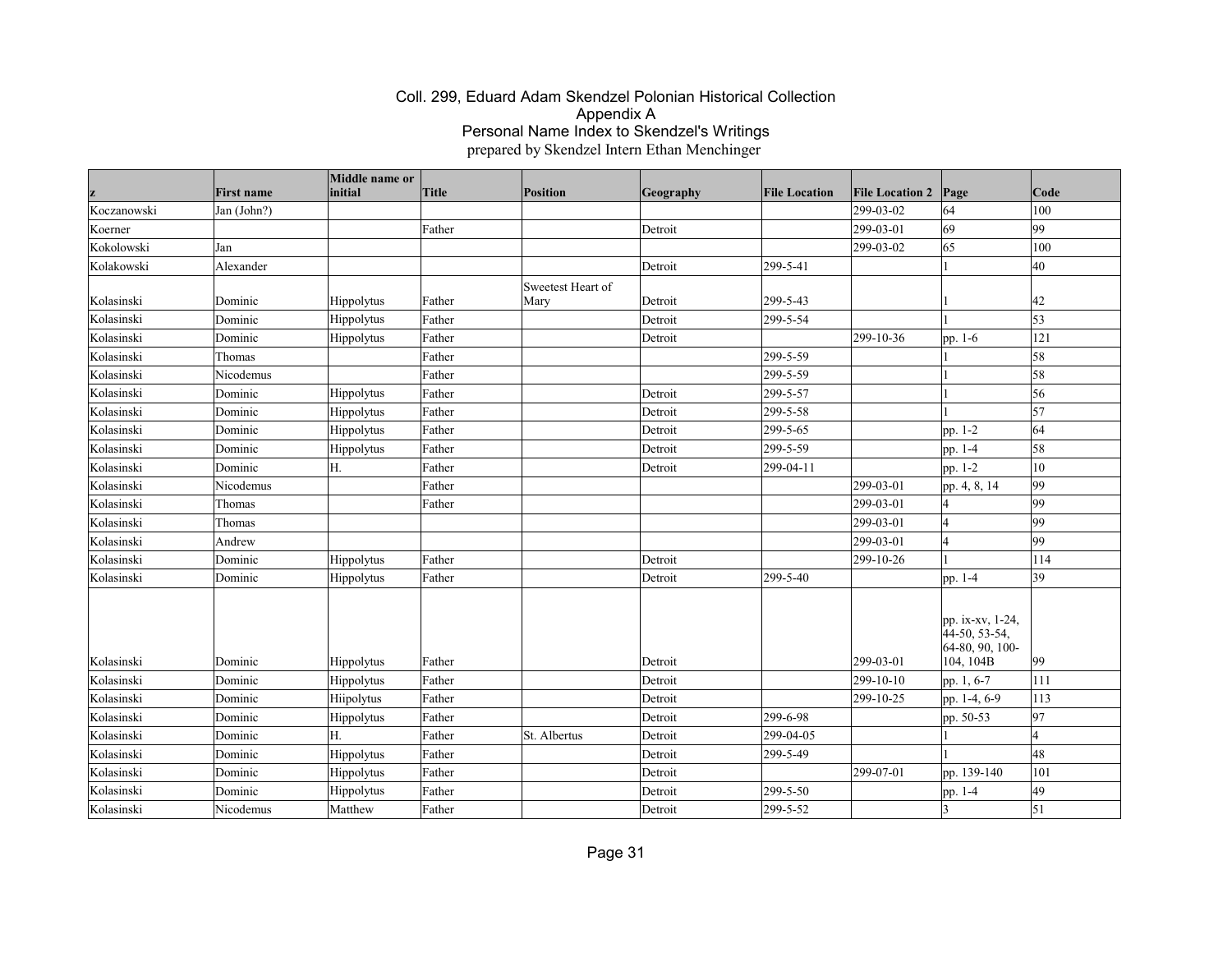|            | <b>First name</b> | Middle name or<br>initial | Title  | Position | Geography | <b>File Location</b> | <b>File Location 2</b> | Page                              | Code         |
|------------|-------------------|---------------------------|--------|----------|-----------|----------------------|------------------------|-----------------------------------|--------------|
| Kolasinski | Dominic           | Η.                        | Father |          | Detroit   | 299-04-12            |                        |                                   | 11           |
| Kolasinski | Dominic           | Hippolytus                | Father |          | Detroit   | 299-5-63             |                        |                                   | 62           |
| Kolasinski | Dominic           | Hippolit                  | Father |          | Detroit   | 299-04-13            |                        |                                   | 12           |
| Kolasinski | Jacob             |                           |        |          | Detroit   | 299-5-50             |                        |                                   | 49           |
| Kolasinski | Dominic           |                           | Father |          |           | 299-6-97             |                        | 54                                | 96           |
| Kolasinski | Dominic           | Hippolit                  | Father |          | Detroit   | 299-04-14            |                        | pp. 4-8                           | 13           |
| Kolasinski | Dominic           | Hippolytus                | Father |          | Detroit   | 299-5-64             |                        |                                   | $ 63\rangle$ |
| Kolasinski | Nicodemus         | Matthew                   | Father |          |           | 299-04-14            |                        | 5                                 | 13           |
| Kolasinski | Dominic           | Hippolytus                | Father |          | Detroit   | 299-5-52             |                        | pp. 1-3                           | $\vert$ 51   |
| Kolasinski | Nicodemus         | Matthew                   | Father |          |           |                      | 299-10-24              | 13                                | 112          |
| Kolasinski | Dominic           | Η.                        | Father |          | Detroit   | 299-04-08            |                        | pp. 1-3                           |              |
| Kolasinski | Dominic           | Hippolytus                | Father |          | Detroit   | 299-4-45             |                        |                                   | 44           |
| Kolasinski | Dominic           | H.                        | Father |          | Detroit   | 299-04-06            |                        |                                   | I٢           |
| Kolasinski | Andrew            |                           |        |          |           | 299-6-86             |                        | $\overline{2}$                    | 85           |
| Kolasinski | Dominic           | Hippolytus                | Father |          | Detroit   | 299-6-77             |                        |                                   | 76           |
| Kolasinski | Nicodemus         |                           | Father |          |           | 299-5-69             |                        |                                   | 68           |
| Kolasinski | Dominic           | Hippolytus                | Father |          | Detroit   |                      | 299-10-24              | pp. 1-8, 11-25                    | 112          |
| Kolasinski | Dominic           | Hippolytus                | Father |          | Detroit   | 299-6-74             |                        |                                   | 73           |
| Kolasinski | Thomas            |                           | Father |          |           | 299-6-86             |                        |                                   | 85           |
| Kolasinski | Dominic           | Hippolytus                | Father |          | Detroit   | 299-6-81             |                        | pp. 2-6                           | 80           |
| Kolasinski | Anton             | Nicholas                  |        |          |           | 299-6-86             |                        |                                   | 85           |
| Kolasinski | Jacob             |                           | Father |          |           | 299-6-86             |                        | $\overline{2}$                    | 85           |
| Kolasinski | Nicodemus         |                           | Father |          |           | 299-6-86             |                        | $\overline{2}$                    | 85           |
| Kolasinski | Jacob             |                           | Father |          |           | 299-5-69             |                        | $\overline{2}$                    | 68           |
| Kolasinski | Thomas            |                           | Father |          |           | 299-5-69             |                        | $\overline{2}$                    | 68           |
| Kolasinski | Thomas            |                           | Father |          |           | 299-6-80             |                        |                                   | 79           |
| Kolasinski | Dominic           | Hippolytus                | Father |          | Detroit   |                      | 299-08-03              | pp. 1-6, 12, 15,<br>21, 24, 26-27 | 104          |
| Kolasinski | Dominic           | Hippolytus                | Father |          | Detroit   | 299-6-82             |                        | pp. 1-2                           | 81           |
| Kolasinski | Jacob             |                           | Father |          |           | 299-6-82             |                        |                                   | 81           |
| Kolasinski | Thomas            |                           | Father |          |           | 299-6-82             |                        |                                   | 81           |
| Kolasinski | Dominic           | Hippolytus                | Father |          | Detroit   | 299-5-70             |                        | pp. 1-2                           | 69           |
| Kolasinski | Dominic           | Hippolytus                | Father |          | Detroit   | 299-6-83             |                        |                                   | 82           |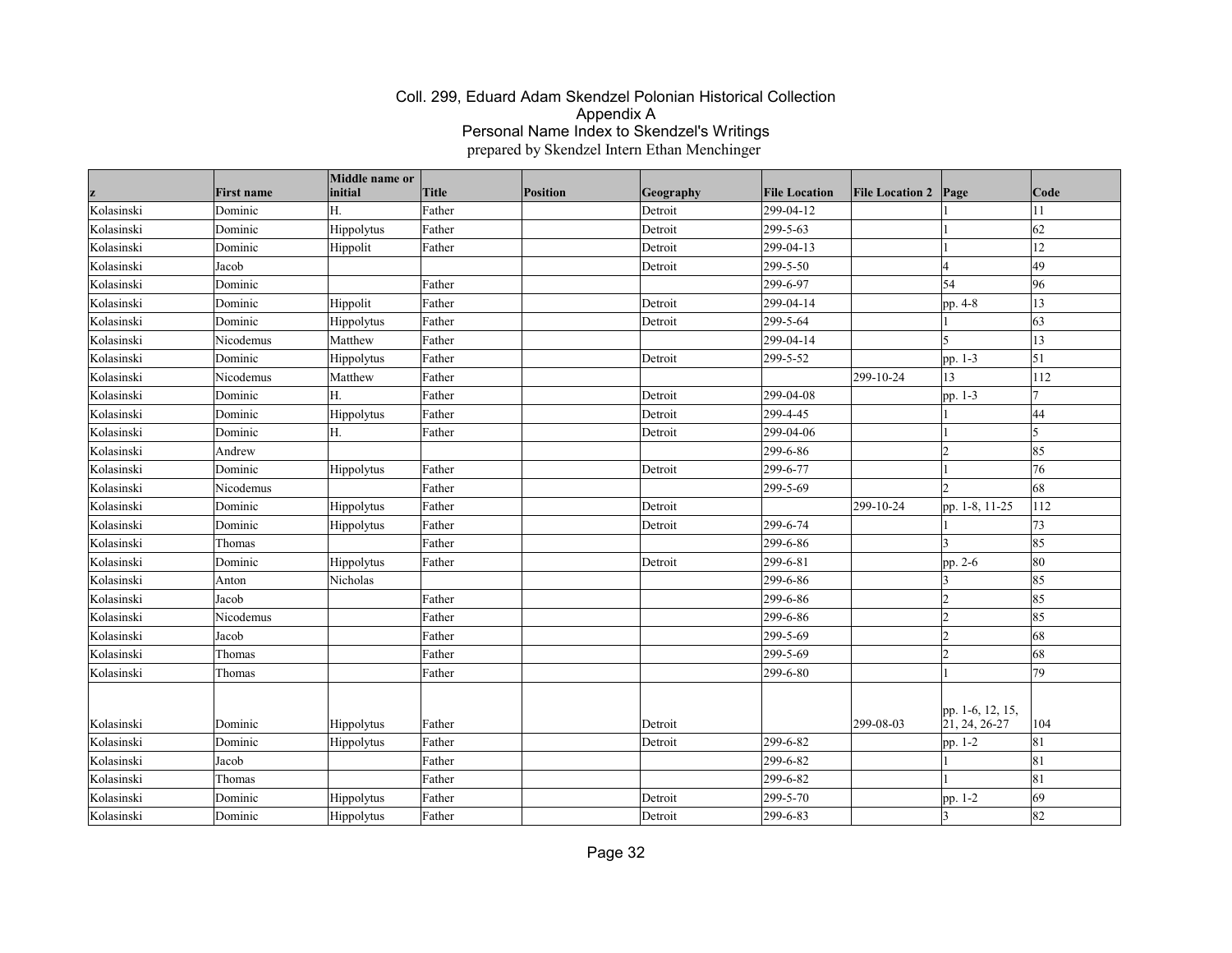| z             | <b>First name</b> | Middle name or<br>initial | <b>Title</b> | Position | Geography | <b>File Location</b> | <b>File Location 2</b> | Page           | Code            |
|---------------|-------------------|---------------------------|--------------|----------|-----------|----------------------|------------------------|----------------|-----------------|
| Kolasinski    | Dominic           | Hippolytus                | Father       |          | Detroit   | 299-04-27            |                        | pp. 1-4        | 26              |
| Kolasinski    | Dominic           | Hippolytus                | Father       |          | Detroit   | 299-6-85             |                        |                | 84              |
| Kolasinski    | Dominic           | Hippolytus                | Father       |          | Detroit   | 299-6-86             |                        | pp. 1-4        | 85              |
| Kolasinski    | Nicodemus         |                           | Father       |          | Wisconsin | 299-04-26            |                        |                | $ 25\rangle$    |
| Kolasinski    | Thomas            |                           | Father       |          |           | 299-6-86             |                        | $\overline{2}$ | 85              |
| Kolasinski    | Dominic           | Hippolytus                | Father       |          | Detroit   | 299-5-41             |                        | $\overline{2}$ | 40              |
| Kolasinski    | Dominic           | Hippolit                  | Father       | Detroit  |           | 299-04-17            |                        |                | 16              |
| Kolasinski    | Dominic           | Hippolytus                | Father       |          | Detroit   |                      | 299-10-33              | pp. 1-3        | 119             |
| Kolasinski    | Dominic           | Hippolytus                | Father       |          | Detroit   |                      | $ 299-03-02 $          | 50             | 100             |
| Kolasinski    | Dominic           | Hippolytus                | Father       |          |           | 299-5-69             |                        | pp. 1-8        | 68              |
| Kolasinski    | Dominic           | Hippolytus                | Father       |          | Detroit   | 299-6-78             |                        | $\overline{2}$ | 77              |
| Kolasinski    | Thomas            |                           |              |          |           |                      | $ 299-10-24$           | 3              | 112             |
| Kolasinski    | Dominc            | Hippolytus                | Father       |          | Detroit   | 299-6-73             |                        | pp. 1-2        | 72              |
| Kolasinski    | Dominic           | Hippolytus                | Father       |          | Detroit   | 299-04-18            |                        |                | 17              |
| Kolasinski    | Dominic           | Hippolytus                | Father       |          | Detroit   | 299-5-71             |                        |                | 70              |
| Kolasinski    | Andrew            |                           |              |          |           | 299-5-69             |                        | $\overline{2}$ | 68              |
| Kolasinski    | Dominic           | Hippolytus                | Father       |          | Detroit   | 299-6-80             |                        | pp. 1-2        | 79              |
| Kolasinski    | Dominic           | Hippolytus                | Father       |          | Detroit   | 299-04-25            |                        | pp. 1-2        | 24              |
| Kolasinski    | Dominic           | Hippolytus                | Father       |          | Detroit   | 299-04-26            |                        |                | $\overline{25}$ |
| Kolasinski    | Andrew            |                           |              |          |           |                      | 299-10-24              | 3              | 112             |
| Kolasinski    | Jacob             |                           | Father       |          |           | 299-6-80             |                        |                | 79              |
| Kolasinski    | Dominik           | Hipolit                   | Father       |          | Detroit   | 299-6-76             |                        | pp. 1-10       | 75              |
| Kolasinski    | Thomas            |                           | Father       |          |           | 299-6-80             |                        |                | 79              |
| Kolasinski    | Nicodemus         |                           | Father       |          |           | 299-6-80             |                        |                | 79              |
| Kolasinski    | Thomas            |                           |              |          |           | 299-6-86             |                        | $\overline{2}$ | 85              |
| Kolasinskiego | Dominic           |                           | Father       |          |           | 299-5-53             |                        |                | $\vert$ 52      |
| Kolasinskiego | Dominik           | Hippolit                  |              |          | Detroit   | 299-04-09            |                        | pp. 1-3        | 18              |
| Kolasinskiego | Dominika          | Hipolita                  | Father       |          | Detroit   | 299-04-10            |                        | pp. 1-2        | ۱q              |
| Kolaszewski   | Frank             | Anton                     | Father       |          | Cleveland |                      | 299-03-01              | pp. 20, 23     | 99              |
| Kolaszewski   | Frank             |                           | Father       |          | Cleveland | 299-6-78             |                        |                | 77              |
| Kolaszewski   | Anton             |                           | Father       |          | Cleveland | 299-5-69             |                        | pp. 2,7        | 68              |
| Kolaszewski   | Anton             | Francis                   | Father       |          | Cleveland |                      | 299-10-24              | pp. 17-18      | 112             |
| Kolaszewski   | Franz             | Anton                     |              |          | Cleveland |                      | 299-10-24              | pp. 17-18      | 112             |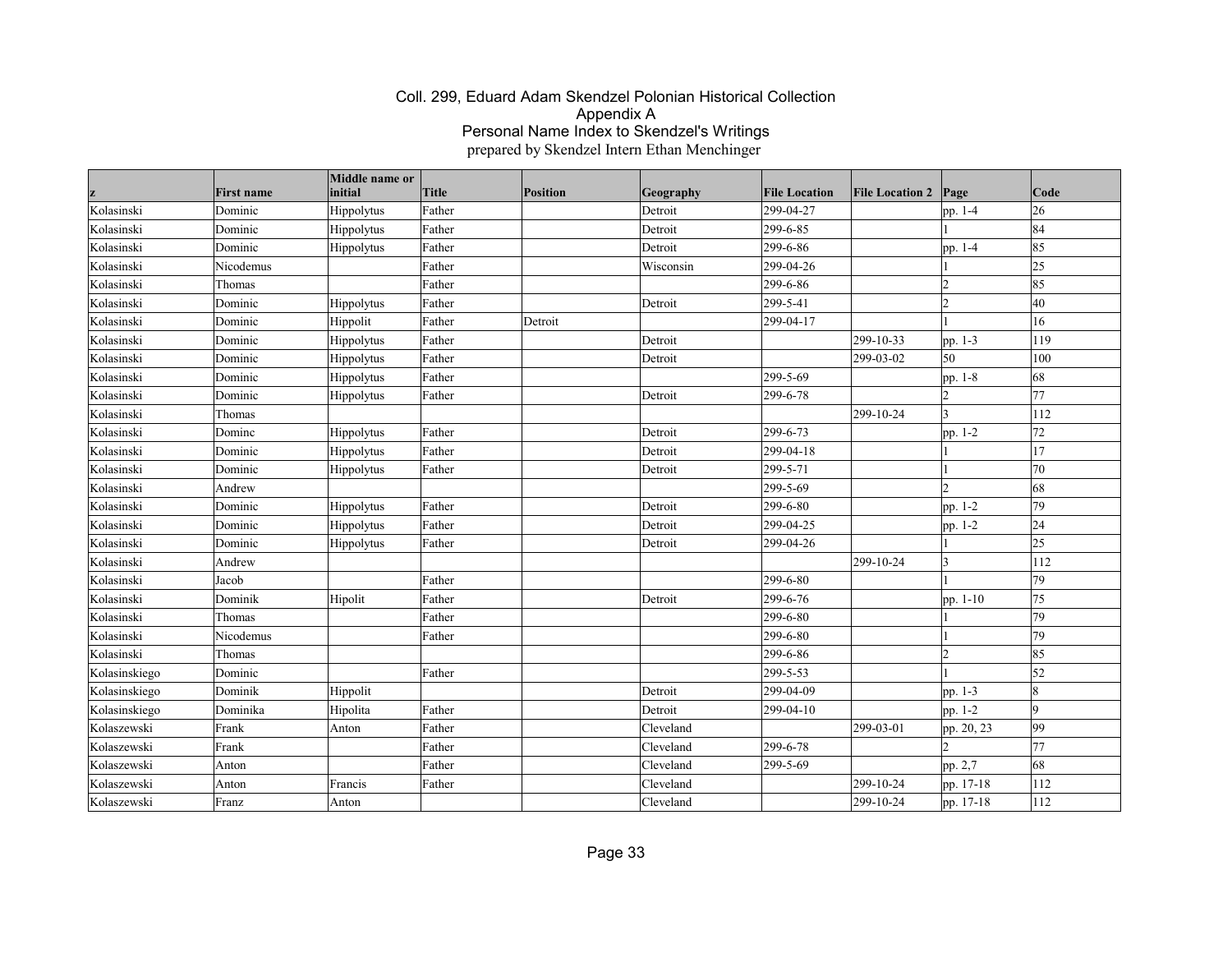|              | <b>First name</b> | Middle name or<br>initial | Title     | <b>Position</b> | Geography       | <b>File Location</b> | <b>File Location 2</b> | Page          | Code         |
|--------------|-------------------|---------------------------|-----------|-----------------|-----------------|----------------------|------------------------|---------------|--------------|
| Kolczynski   | Thomas            |                           |           |                 |                 | 299-6-97             |                        | 52            | 96           |
| Kolczynski   | Fran.             |                           |           |                 |                 |                      | 299-03-02              | 64            | 100          |
| Kolczynski   | Thomas            |                           |           |                 |                 |                      | 299-09-06              | 4             | 106          |
| Kolczynski   |                   |                           |           |                 |                 |                      | 299-09-06              | <sub>3</sub>  | 106          |
| Kolczyski    | Thomas            |                           |           |                 |                 | 299-5-56             |                        |               | 55           |
| Kolena       | Mary              | Theolita                  | Sister    | Sacred Heart    |                 | 299-5-38             |                        | l2            | 37           |
| Kolenda      | Dennis            |                           | Judge     |                 |                 |                      | 299-09-09              | 11            | 107          |
| Kolenda      | Mary              | Theolita                  | Sister    |                 |                 |                      | 299-03-02              | pp. 120-121   | 100          |
| Kolenda      | Herman            |                           | Father    |                 |                 |                      | 299-03-02              | 158           | 100          |
| Kolkiewicz   | S.                |                           | Father    |                 | Detroit         |                      | 299-03-01              | 74            | 99           |
| Kolkiewicz   | Sylvester         |                           | Father    |                 | Detroit         | 299-04-07            |                        |               | 6            |
| Kolodiejczak |                   |                           | Father(?) |                 |                 |                      | 299-03-02              | 64            | 100          |
| Kondrat      | Leonard           |                           |           |                 | Detroit         | 299-04-21            |                        |               | $ 20\rangle$ |
| Koperski     | John              |                           |           |                 |                 |                      | 299-03-02              | 89            | 100          |
| Koperski     | John              |                           |           |                 |                 | 299-5-66             |                        | 10            | 65           |
| Koperski     | John              |                           |           |                 |                 | 299-6-97             |                        | 64            | 96           |
| Koperski     | John              |                           |           |                 |                 |                      | 299-08-04              | 20            | 105          |
| Koperski     | Barbara "Bessie"  |                           |           |                 |                 |                      | 299-08-04              | 10            | 105          |
| Koperski     | John              | L.                        |           |                 |                 | 299-6-79             |                        | 6             | 78           |
| Koperski     |                   |                           |           |                 |                 | 299-5-47             |                        |               | 46           |
| Koprowski    | Adam              |                           | Father    |                 | Detroit         |                      | 299-08-03              | 8             | 104          |
| Koprowski    | Adam              |                           | Father    |                 | Detroit         | 299-5-40             |                        | $\vert$ 2     | 39           |
| Koprowski    | Adam              |                           | Father    |                 | Detroit         |                      | 299-10-33              | 2             | 119          |
| Koprowski    | Adam              |                           | Father    |                 | Detroit         |                      | 299-07-01              | $ 140\rangle$ | 101          |
| Korey        | Henryk            |                           |           |                 |                 |                      | 299-03-02              | 64            | 100          |
| Koscielniak  | H.                |                           | Father    |                 |                 |                      | 299-03-02              | 106           | 100          |
| Kosciuszko   | Thaddeus          |                           | General   |                 |                 |                      | 299-10-06              | $\vert$ 2     | 108          |
| Kosciuszko   | Thaddeus          |                           | General   |                 |                 |                      | 299-07-01              | 347           | 101          |
| Kosciuszko   | Thaddeus          |                           | General   |                 | Panna Maria, TX |                      | 299-03-02              | pp. 38-39     | 100          |
| Kosicki      | Bodhan            |                           | Father    |                 | Detroit         | 299-6-80             |                        | 12            | 79           |
| Kosicki      | Bodhan            |                           | Father    |                 | Detroit         | 299-5-40             |                        | $\vert$ 2     | $ 39\rangle$ |
| Kosicki      | Bodhan            |                           | Father    |                 | Detroit         | 299-6-77             |                        | l2            | 76           |
| Kosicki      | Bodhan            |                           | Father    |                 | Detroit         | 299-5-64             |                        |               | 63           |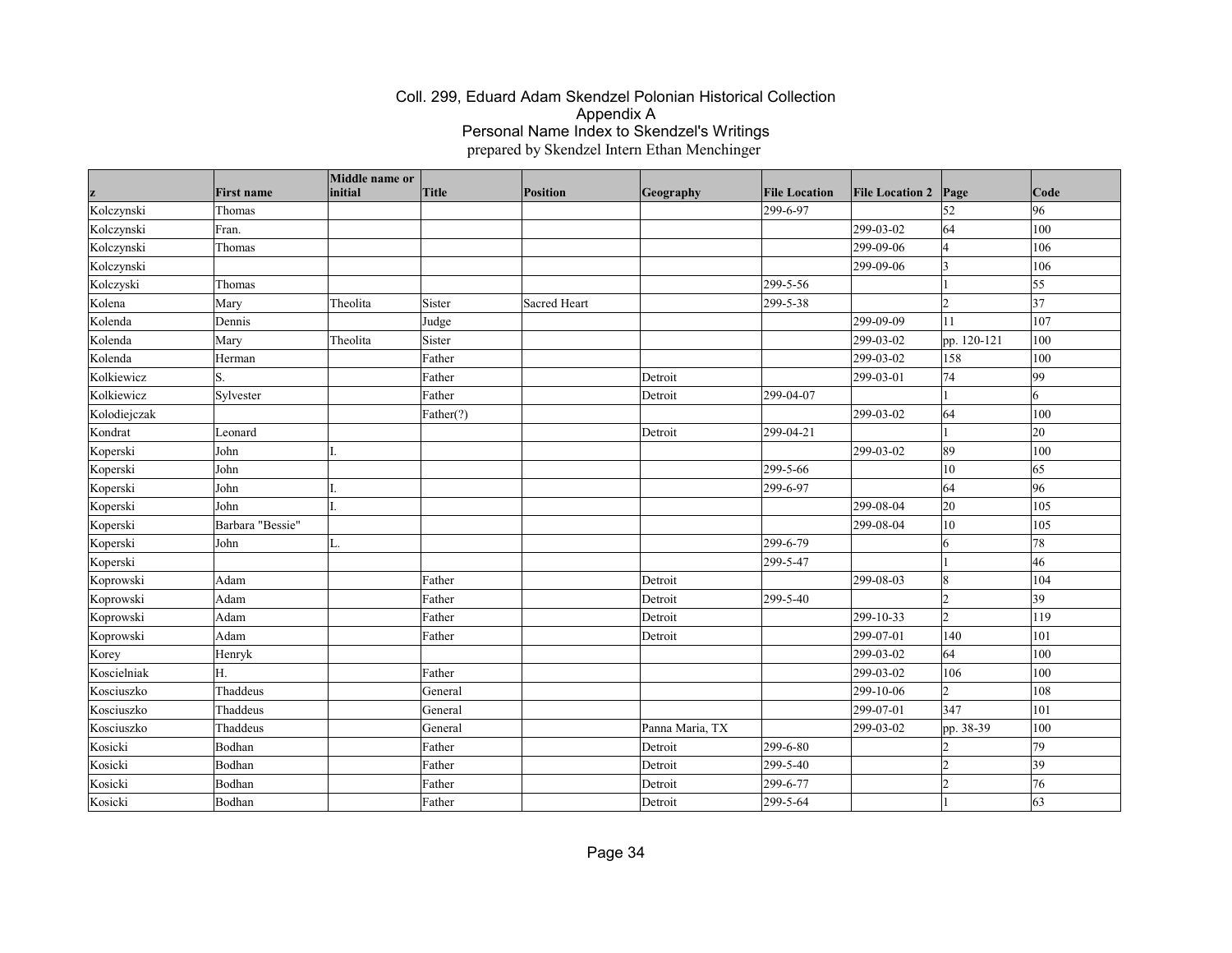| z           | <b>First name</b> | Middle name or<br>initial | <b>Title</b> | Position     | Geography   | <b>File Location</b> | <b>File Location 2</b> | Page                          | Code         |
|-------------|-------------------|---------------------------|--------------|--------------|-------------|----------------------|------------------------|-------------------------------|--------------|
| Kosicki     | Bodhan            |                           | Father       |              | Detroit     | 299-04-18            |                        |                               | 17           |
| Kosicki     | Bodhan            |                           | Father       |              | Detroit     | 299-5-60             |                        | I٩                            | 59           |
| Kosicki     | Bodhan            |                           | Father       |              | Detroit     | 299-5-63             |                        | pp. 1-2                       | 62           |
| Kosicki     | Bodhan            |                           | Father       |              | Detroit     |                      | 299-10-33              | $\overline{3}$                | 119          |
|             |                   |                           |              |              |             |                      |                        |                               |              |
| Kosicki     | Bodhan            |                           | Father       |              | Detroit     |                      | 299-08-03              | pp. 8, 12, 25-27,<br>29       | 104          |
| Kosicki     | Bodhan            |                           | Father       |              | Detroit     |                      | 299-07-01              | 141                           | 101          |
| Kosicki     | Bodhan            |                           | Father       |              | Detroit     |                      | 299-03-01              | pp. 100, 104C                 | 99           |
| Kosielski   | Regina            |                           |              |              |             |                      | 299-10-26              |                               | 114          |
| Koss        | Joseph            | А.                        | Monsignor    |              |             |                      | 299-03-02              | pp. 148, 150,<br>155-159, 190 | 100          |
| Koss        | Joseph            | A.                        | Father       | Sacred Heart |             | 299-5-39             |                        | $\overline{2}$                | 38           |
| Koss        | Joseph            |                           |              |              |             |                      | 299-03-02              | 155                           | 100          |
| Koss        | Joseph            | A.                        | Father       | Sacred Heart |             |                      | 299-08-01              | pp. 3,6                       | 102          |
| Koss        | Joseph            | Aloysius                  | Monsignor    | Sacred Heart |             | 299-5-38             |                        | $\overline{\mathcal{L}}$      | 37           |
| Koss        | Henry             |                           |              |              | Detroit     | 299-6-73             |                        |                               | 72           |
| Koter       | Stanley           |                           |              |              |             |                      | 299-03-02              | pp. 62, 64                    | 100          |
| Koter       | Andrew            |                           |              |              |             |                      | 299-03-02              | pp. 60-61, 64                 | 100          |
| Koter       | Martin (Marcin)   |                           |              |              |             |                      | 299-03-02              | pp. 61, 64                    | 100          |
| Kowalik     | Melchior          |                           |              |              |             |                      | 299-03-02              | 64                            | 100          |
| Kowalik     | Martin            |                           |              |              |             |                      | 299-03-02              | 62                            | 100          |
| Kowalkowski | Rose              |                           |              |              |             |                      | 299-10-07              | $\overline{4}$                | 109          |
| Kowalkowski | Casimir           |                           |              |              |             |                      | 299-10-07              | $\overline{3}$                | 109          |
| Kowalski    | Michael           |                           |              |              |             |                      | 299-10-07              | pp. 1-2                       | 109          |
| Kowalski    | Joseph            |                           | Father       |              | Czernichowo |                      | 299-03-01              | $\overline{4}$                | 99           |
| Kowrach     | Camille           |                           |              |              |             |                      | 299-10-35              | pp. 1-2, 4;                   | 120          |
| Kozak       | Joseph            | A.                        |              |              |             |                      | 299-09-09              | 11                            | 107          |
| Kozak       |                   |                           |              |              |             | 299-6-75             |                        |                               | 74           |
| Kozak       | Joseph            | A.                        |              |              |             | 299-6-97             |                        | 64                            | 96           |
| Kozlowski   | Edward            |                           | Bishop       |              |             | 299-5-42             |                        | 1                             | 41           |
| Kozlowski   | Candid            |                           | Father       |              | Lemont, IL  | 299-04-26            |                        |                               | $ 25\rangle$ |
| Kozlowski   | Anton             |                           | Bishop       |              | Chicago     |                      | 299-03-01              | 20                            | 99           |
| Kozlowski   | Anton             |                           | Father       |              | Chicago     | 299-5-69             |                        | $\overline{2}$                | 68           |
| Kozlowski   | Edward            |                           | Bishop       |              | Chicago     |                      | 299-08-03              | $\overline{7}$                | 104          |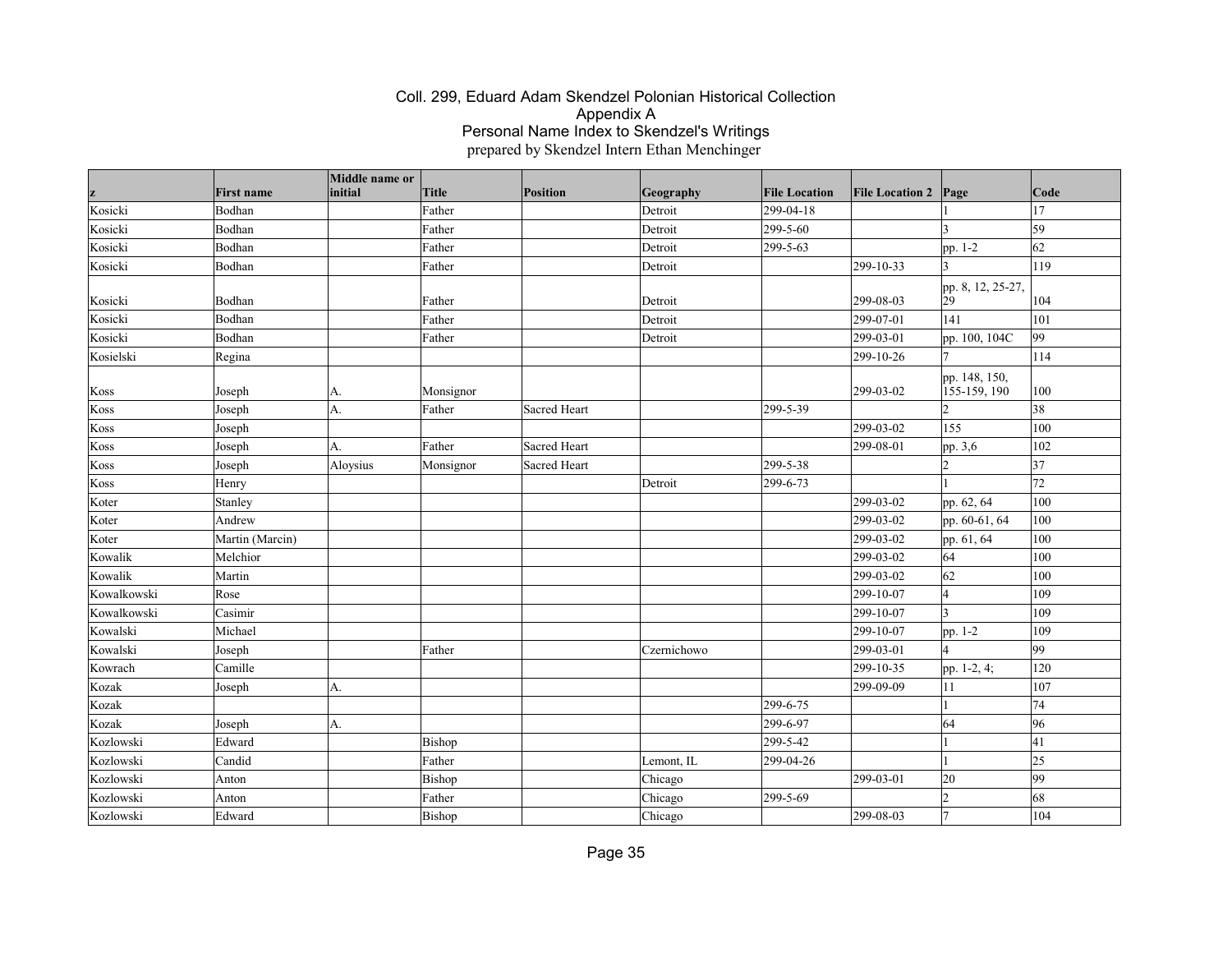|            | <b>First name</b> | Middle name or<br>initial | Title  | Position     | Geography | <b>File Location</b> | <b>File Location 2 Page</b> |                                  | Code            |
|------------|-------------------|---------------------------|--------|--------------|-----------|----------------------|-----------------------------|----------------------------------|-----------------|
| z          |                   |                           |        |              |           |                      | 299-03-02                   |                                  | 100             |
| Kozlowski  | Woj. (Albert?)    |                           |        |              |           |                      |                             | 64                               |                 |
|            |                   |                           |        |              |           |                      |                             | pp. 49, 63, 75,                  |                 |
|            |                   |                           |        |              |           |                      |                             | 84-85, 89, 91-92,                |                 |
|            |                   |                           |        |              |           |                      |                             | 94-95, 97, 104,<br>106, 137-138, |                 |
| Kozlowski  | Edward            |                           | Bishop |              | Chicago   |                      | 299-03-02                   | 151                              | 100             |
| Kozlowski  | Edward            |                           | Father |              | Milwaukee | 299-6-97             |                             | 59                               | 96              |
| Kozlowski  | Michal            |                           |        |              |           |                      | 299-03-02                   | 64                               | 100             |
| Kozlowski  | Anton             |                           | Father |              | Chicago   |                      | 299-03-02                   | 50                               | 100             |
| Kozlowski  | Anton             |                           | Bishop |              | Chicago   | 299-6-78             |                             | $ 2\rangle$                      | 77              |
| Kozminski  | Stanley           |                           |        |              |           |                      | 299-03-02                   | 64                               | 100             |
| Kozmowicz  | Zofia             | Iwicka                    |        |              | Detroit   | 299-5-63             |                             | $\vert$ 2                        | 62              |
| Kozmowicz  | Roman             |                           |        |              | Detroit   | 299-5-63             |                             | $\overline{2}$                   | 62              |
| Kraczewski | Zbigniew          | Jozef                     | Bishop |              |           |                      | 299-03-02                   | 197                              | 100             |
| Krajewska  | Agnes             |                           |        |              |           |                      | 299-03-02                   | 71                               | 100             |
| Krajewski  | Woj.              |                           |        |              |           |                      | 299-03-02                   | 64                               | 100             |
| Krajewski  | Wal.              |                           |        |              |           |                      | 299-03-02                   | 64                               | 100             |
| Krakowski  | Ladislaus         | Ρ.                        | Father | Sacred Heart |           |                      | 299-08-04                   | 14                               | 105             |
| Krakowski  | Ladislaus         | Peter                     | Father | Sacred Heart |           | 299-5-39             |                             |                                  | 38              |
| Krakowski  | Ladislaus         | Peter                     | Father | Sacred Heart |           |                      | 299-08-01                   | $ 2\rangle$                      | 102             |
| Krakowski  | Ladislaus         | Peter                     | Father | Sacred Heart |           | 299-5-66             |                             | 18                               | 65              |
| Krakowski  | Ladislaus         | Ρ.                        | Father | Sacred Heart |           | 299-5-56             |                             | l2                               | 55              |
| Krakowski  | Ladislaus         |                           | Father | Sacred Heart |           |                      | 299-09-06                   | l9                               | 106             |
| Krakowski  | Ladislaus         | $\overline{\mathbf{P}}$ . | Father |              |           | 299-6-79             |                             | pp. 7,9                          | 78              |
| Krakowski  | Ladislaus         | Peter                     | Father | Sacred Heart |           | 299-5-51             |                             | pg. 10, note 10                  | 50              |
| Krakowski  | Alexander         | Edward                    |        |              |           |                      | 299-03-02                   | pp. 60, 62, 70                   | 100             |
| Krakowski  | Ladislaus         |                           | Father |              |           | 299-6-97             |                             | pp. 59-61, 73                    | 96              |
|            |                   |                           |        |              |           |                      |                             |                                  |                 |
|            |                   |                           |        |              |           |                      |                             | pp. 45-48, 51,                   |                 |
|            |                   |                           |        |              |           |                      |                             | 55-57, 59, 61-63,                |                 |
|            |                   |                           |        |              |           |                      |                             | 65-81, 91-93,                    |                 |
| Krakowski  | Ladislaus         |                           | Father | Sacred Heart |           |                      | 299-03-02                   | 94-99, 122, 144                  | 100             |
| Krakowski  | Ladislaus         |                           | Father |              |           | 299-5-47             |                             |                                  | 46              |
| Krakowski  | Ladislaus         | Peter                     | Father | Sacred Heart |           | 299-5-38             |                             |                                  | $\overline{37}$ |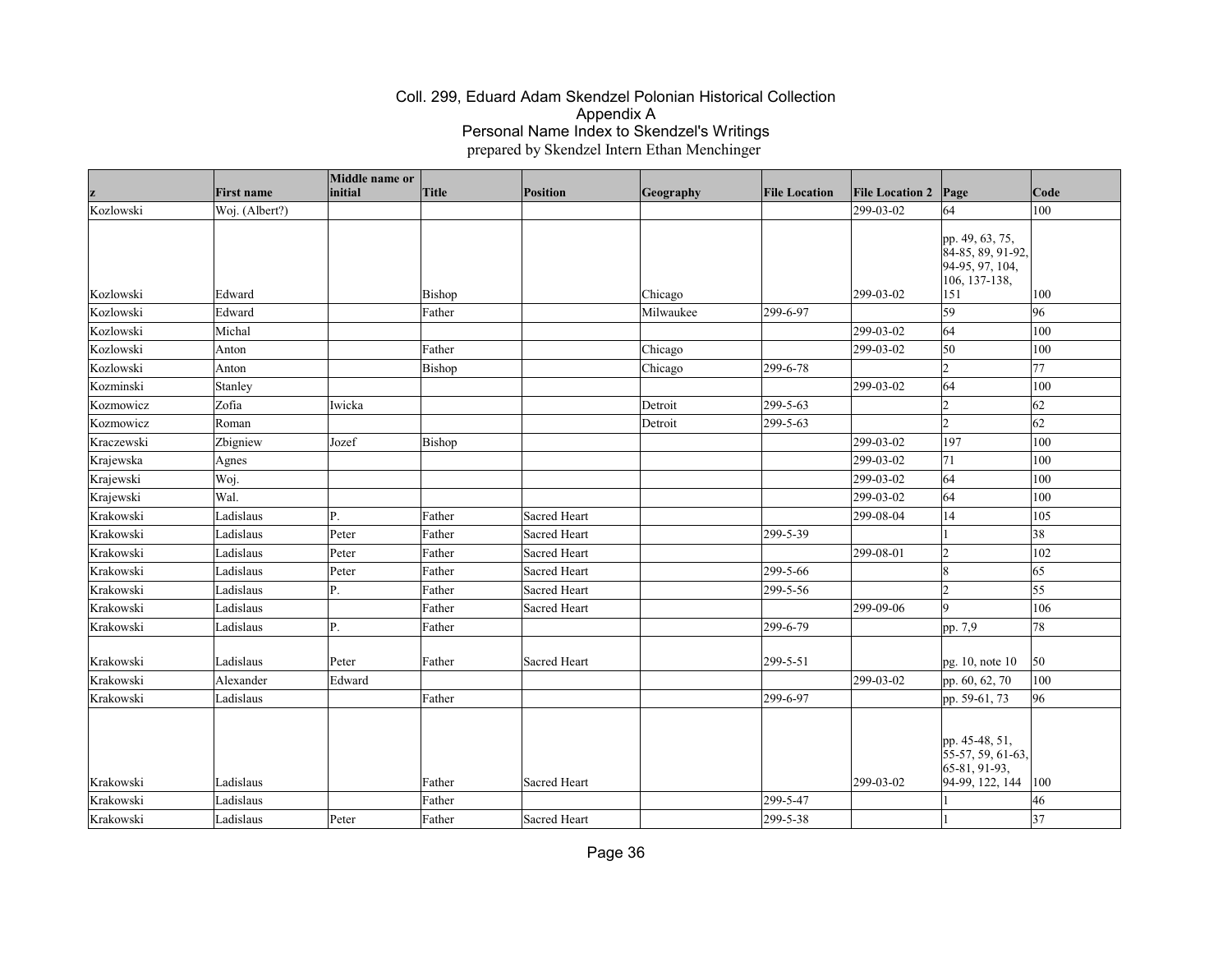| z          | <b>First name</b>      | Middle name or<br>initial | Title     | <b>Position</b> | Geography | <b>File Location</b> | <b>File Location 2</b> | Page                       | $\vert$ Code |
|------------|------------------------|---------------------------|-----------|-----------------|-----------|----------------------|------------------------|----------------------------|--------------|
| Krakowski  | Ladislaus              | Ρ.                        | Father    | Sacred Heart    |           |                      | 299-10-07              |                            | 109          |
| Kramer     | Joseph                 |                           | Professor |                 |           | 299-6-72             |                        | $\mathcal{D}$              | 71           |
| Krasicki   | Jozefa                 |                           |           |                 |           |                      | 299-03-02              | pp. 60, 64                 | 100          |
| Krasicki   | Walter                 |                           |           |                 |           |                      | 299-03-02              | 62                         | 100          |
| Krawczak   | Arthur                 |                           | Bishop    |                 | Detroit   | 299-04-07            |                        | 12                         | 16           |
| Kreszka    | Wenceslaus             |                           | Father    |                 |           | 299-5-59             |                        | 3                          | 58           |
| Krol       | A.                     |                           |           |                 | Detroit   | 299-5-41             |                        | $\overline{2}$             | 40           |
| Krol       | John                   |                           | Cardinal  |                 |           |                      | 299-03-02              | 197                        | 100          |
| Krol       | John                   |                           | Cardinal  |                 |           | 299-5-69             |                        | $\overline{7}$             | 68           |
| Krol       | Boleslaus              |                           | Father    |                 | Detroit   | 299-04-07            |                        | $\overline{2}$             | 6            |
| Krol       | Adolph                 |                           |           |                 | Detroit   | 299-5-57             |                        |                            | 56           |
| Krol       | A.                     |                           |           |                 | Detroit   | 299-6-85             |                        |                            | 84           |
| Krolewski  | Michael                | A.                        |           |                 |           |                      | 299-10-26              | $\overline{4}$             | 114          |
| Kropowski  | Adam                   |                           | Father    |                 | Detroit   | 299-5-64             |                        |                            | $ 63\rangle$ |
| Kroprowski | Adam                   |                           | Father    |                 | Detroit   | 299-6-77             |                        | $\overline{2}$             | 76           |
| Kruizenga  | Robert                 |                           | Colonel   |                 |           |                      | 299-10-27              | 12                         | 115          |
| Kruizenga  | John                   |                           |           |                 |           |                      | 299-10-27              | $\overline{2}$             | 115          |
| Kruizenga  | Eleanore               |                           |           |                 |           |                      | 299-10-39              |                            | 124          |
| Kruszka    | Wenceslaus             |                           | Father    |                 |           | 299-5-52             |                        |                            | $\vert$ 51   |
| Kruszka    | Wenceslau              |                           | Father    |                 |           | 299-5-69             |                        | $\mathcal{D}$              | 68           |
| Kruszka    | Wenceslaus             |                           | Father    |                 | Milwaukee | 299-04-28            |                        | $\mathbf{\hat{z}}$         | 27           |
| Kruszka    | Wenceslaus<br>(Waclaw) |                           | Father    |                 | Milwaukee |                      | 299-03-01              | pp. xv, 1, 8, 64,<br>90-96 | $ 99\rangle$ |
| Kruszka    | Michael                |                           |           |                 | Milwaukee | 299-04-24            |                        | pp. 1-3                    | 23           |
| Kruszka    | Wenceslaus             |                           |           |                 |           | 299-5-51             |                        | 13                         | $\vert$ 50   |
| Kruszka    | Simon                  |                           |           |                 |           | 299-04-24            |                        |                            | 23           |
| Kruszka    | Wenceslaus             |                           | Father    |                 | Milwaukee | 299-04-24            |                        | pp. 1-5                    | 23           |
| Kruszka    | Wecel                  |                           |           |                 |           | 299-6-85             |                        |                            | 84           |
| Kruszka    |                        |                           |           |                 |           |                      | 299-03-02              | pp. 50, 54, 80             | 100          |
| Kruszka    | Wenceslaus             |                           | Father    |                 | Detroit   | 299-6-77             |                        |                            | 76           |
| Kruszka    | Michael                |                           |           |                 |           |                      | 299-03-01              | 90                         | 99           |
| Kruszka    | Wenceslaus             |                           |           |                 | Milwaukee |                      | 299-10-26              | $ 2\rangle$                | 114          |
| Kruszka    | Simon                  |                           | Father    |                 |           |                      | 299-03-01              | 90                         | 99           |
| Kruszki    | Waclawa                |                           |           |                 |           | 299-6-76             |                        | 1,6                        | 75           |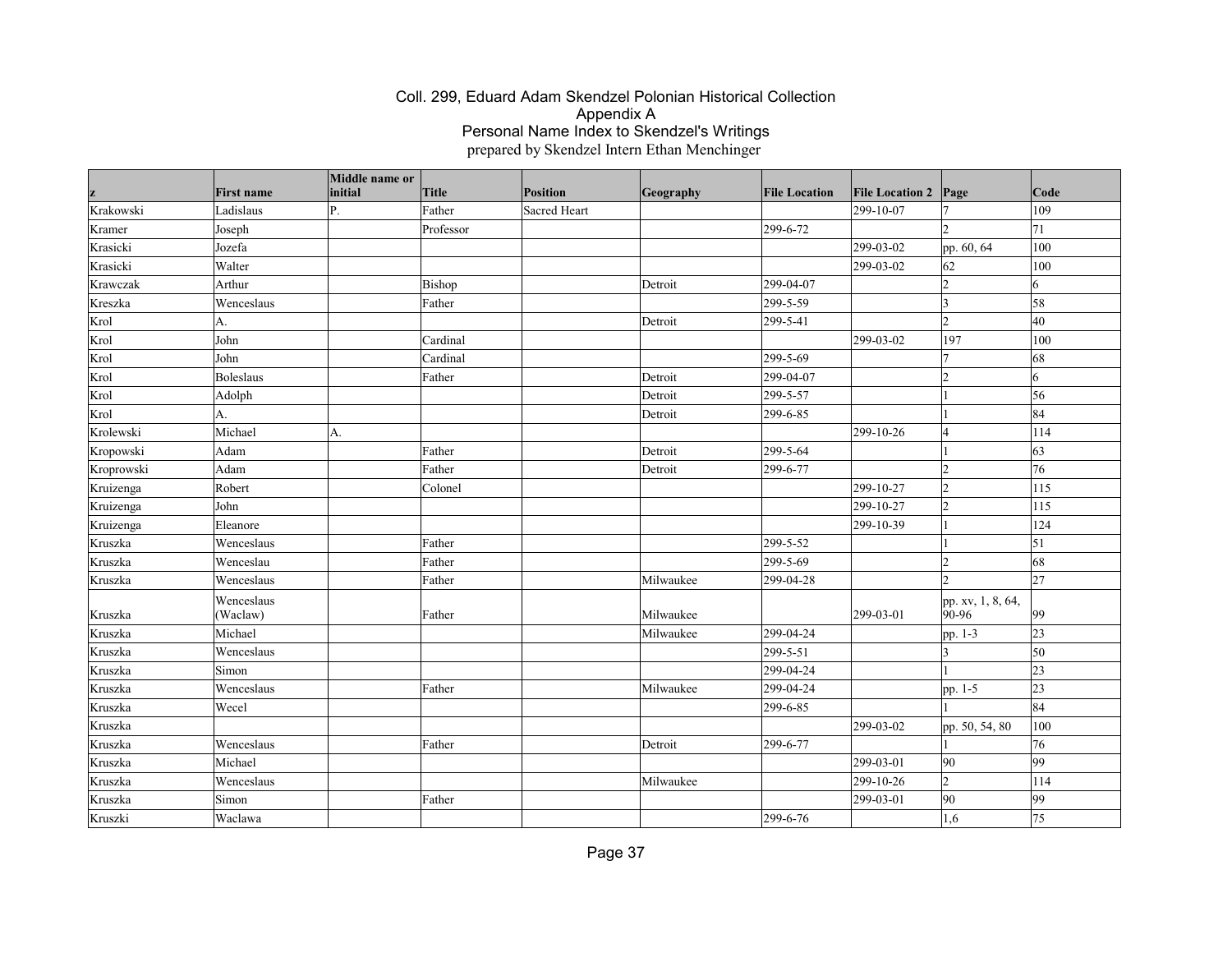| z           | <b>First name</b> | Middle name or<br>initial | <b>Title</b> | Position | Geography | <b>File Location</b> | <b>File Location 2</b> | Page                 | Code       |
|-------------|-------------------|---------------------------|--------------|----------|-----------|----------------------|------------------------|----------------------|------------|
| Kruszki     | Wenceslaus        |                           | Father       |          |           | 299-5-53             |                        |                      | $\vert$ 52 |
| Krutil      | Francis           |                           | Father       |          | Detroit   | 299-5-46             |                        | $\overline{4}$       | 45         |
| Krutul      | Woj.              |                           |              |          |           |                      | 299-03-02              | 64                   | 100        |
| Krygier     | Piotr             |                           |              |          |           |                      | 299-03-02              | 64                   | 100        |
| Krygier     | Juljan            |                           |              |          |           |                      | 299-03-02              | 64                   | 100        |
| Krzyanowski | Casimir           |                           |              |          |           |                      | 299-03-02              | pp. 58, 63-64        | 100        |
| Kubasiak    | Marian            | Esther                    |              |          |           |                      | 299-10-32              | pp. 1-2, 4-6         | 118        |
| Kubasiak    | Walter            |                           |              |          |           |                      | 299-10-30              | 4                    | 116        |
| Kubasiak    | Edmund            |                           |              |          |           |                      | 299-10-30              | $\vert_4$            | 116        |
| Kubasiak    | Andrew            |                           |              |          |           |                      | 299-10-30              | pp. 2,4              | 116        |
| Kubasiak    | Andrew            |                           |              |          |           | 299-6-97             |                        | 65                   | 96         |
| Kubasiak    | Andrew            |                           |              |          |           |                      | 299-03-02              | pp. 86, 90           | 100        |
| Kubasiak    | Joseph            |                           |              |          |           |                      | 299-10-30              | pp. 1-4              | 116        |
| Kubasiak    | Joseph            | Francis                   |              |          |           |                      | 299-10-32              | pp. 1-6              | 118        |
| Kubasiak    | Joseph            |                           |              |          |           |                      | 299-10-37              |                      | 122        |
| Kubasiak    | Marian            |                           |              |          |           |                      | 299-10-37              | pp. 1-2              | 122        |
| Kubasiak    | Michael           |                           |              |          |           |                      | 299-10-30              | pp. 2,4              | 116        |
| Kubasiak    | Andrew            |                           |              |          |           |                      | 299-10-07              |                      | 109        |
| Kubasiak    | Andrew            |                           |              |          |           |                      | 299-10-37              | $ 2\rangle$          | 122        |
| Kubasiak    | Raymond           |                           |              |          |           |                      | 299-10-32              | <sub>3</sub>         | 118        |
| Kubasiak    | Thomas            |                           |              |          |           |                      | 299-10-32              | $\vert$ 3            | 118        |
| Kubasiak    | Eduard            |                           | Father       |          |           |                      | 299-03-02              | 22                   | 100        |
| Kubasiak    | Andrew            |                           |              |          |           |                      | 299-10-32              | ١3                   | 118        |
| Kubasiak    | Lucy              |                           |              |          |           |                      | 299-10-30              | pp. 2,4              | 116        |
|             |                   |                           |              |          |           |                      |                        |                      |            |
| Kubiak      | Edward            |                           | Father       |          |           |                      | 299-03-02              | pp. 199, 203-204 100 |            |
| Kubiak      | A1                |                           |              |          |           |                      | 299-03-02              | 90                   | 100        |
| Kubiak      | Jan               |                           |              |          |           |                      | 299-03-02              | 64                   | 100        |
| Kuczynski   | Anna              |                           |              |          |           |                      | 299-10-35              | $\vert$ 2            | 120        |
| Kuhn        | Frank             |                           |              |          | Detroit   | 299-5-57             |                        |                      | 56         |
| Kujawa      | Clara             | K.                        |              |          |           |                      | 299-03-02              | 190                  | 100        |
| Kulczak     | Anthony           |                           | Doctor       |          |           |                      | 299-03-02              | 197                  | 100        |
| Kulczak     | Anthony           | E.                        | Doctor       |          |           | 299-5-38             |                        | $\overline{2}$       | 37         |
| Kulczak     | Anthony           |                           | Mrs          |          |           | 299-5-38             |                        | $\overline{2}$       | 37         |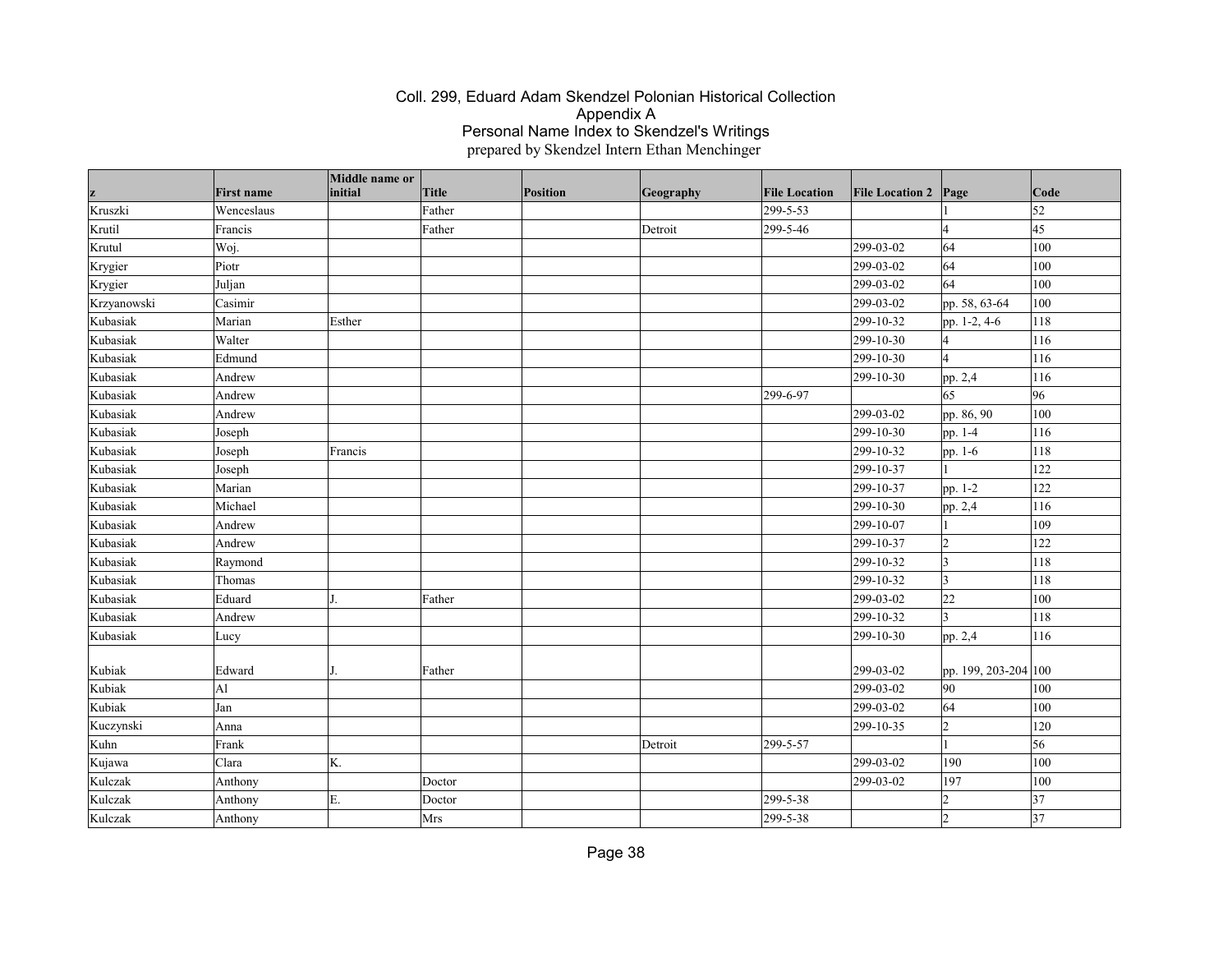| z           | <b>First name</b> | Middle name or<br>initial | Title                                          | Position     | Geography | <b>File Location</b> | <b>File Location 2</b> | Page            | Code |
|-------------|-------------------|---------------------------|------------------------------------------------|--------------|-----------|----------------------|------------------------|-----------------|------|
| Kulczak     | Jane              | Marie                     | Sister                                         | Sacred Heart |           | 299-5-38             |                        |                 | 37   |
| Kulczak     | Jane              | Marie                     | Sister                                         |              |           |                      | 299-03-02              | 197             | 100  |
| Kulkwicki   | Martin            |                           |                                                |              | Detroit   | 299-6-93             |                        |                 | 92   |
| Kulwicki    | John              |                           |                                                |              | Detroit   |                      | 299-10-10              | 8               | 111  |
| Kundig      | Martin            |                           | Father                                         |              |           |                      | 299-10-06              | 5               | 108  |
| Kundig      | Martin            |                           | Father                                         |              |           |                      | 299-07-01              | 350             | 101  |
| Kurczewski  | Alexander         |                           | Doctor                                         |              |           |                      | 299-03-02              | 38              | 100  |
| Kurdelski   |                   |                           |                                                |              |           |                      | 299-10-37              | 2               | 122  |
| Kurdelski   |                   |                           |                                                |              |           |                      | 299-10-32              | $\overline{4}$  | 118  |
| Kurzama     | Stan.             |                           |                                                |              |           |                      | 299-03-02              | 64              | 100  |
| Kuszka      | Wenceslaus        |                           | Father                                         |              |           | 299-5-54             |                        |                 | 53   |
| Kuzma       | Catherine         |                           |                                                |              |           |                      | 299-10-37              |                 | 122  |
| Kuzma       | Mary              |                           |                                                |              |           |                      | 299-10-32              | 14              | 118  |
| Kuzmowicz   | Roman             |                           |                                                |              |           |                      | 299-08-03              | 28              | 104  |
| Kuzmowicz   | Zofia             | Iwicka                    |                                                |              |           |                      | 299-08-03              | 28              | 104  |
| Kwasigroch  | Leonard           | S.                        | Father                                         |              |           |                      | 299-03-02              | 144             | 100  |
| LaBelle     |                   | A.                        | Father                                         |              |           |                      | 299-03-02              | 106             | 100  |
| Laferski    |                   |                           |                                                |              |           | 299-5-47             |                        |                 | 46   |
| Land        | Joseph            |                           |                                                |              |           | 299-5-62             |                        | ١3              | 61   |
| Laskewski   |                   |                           | Doctor                                         |              | Detroit   | 299-6-93             |                        | $\overline{2}$  | 92   |
| Latzek      | Frank             |                           |                                                |              |           | 299-6-97             |                        | 64              | 96   |
| Lauferski   |                   |                           |                                                |              |           | 299-04-28            |                        | 3               | 27   |
| Lauferski   |                   |                           |                                                |              |           |                      | 299-09-06              | 3               | 106  |
| Lauretta    | Mary              |                           | Sister                                         |              |           | 299-6-75             |                        | 6               | 74   |
| Ledochowski | Miecislaus        |                           | Cardinal                                       |              |           | 299-5-69             |                        | pp. 3-4         | 68   |
| Ledochowski | Miecislaus        |                           | Cardinal; Prefect<br>of the Propaganda<br>Fide |              | Rome      |                      | 299-10-24              | 21              | 112  |
| Ledochowski | Mieceslaus        |                           | Cardinal                                       |              |           | 299-5-65             |                        |                 | 64   |
| Lefebvre    | Edward            | А.                        | Father                                         |              |           |                      | 299-03-02              | pp. 105, 136    | 100  |
| Lefevere    | Paul              | Peter                     | Bishop                                         |              |           | 299-6-72             |                        |                 | 71   |
| Lefevere    | Peter             | Paul                      | Bishop                                         |              |           |                      | 299-08-02              |                 | 103  |
| Lefevere    | Peter             | Paul                      | Bishop                                         |              |           | 299-5-46             |                        | pp. 3-4         | 45   |
| Lefevere    | Edward            | A.                        | Monsignor                                      |              |           |                      | 299-10-07              | $\vert 6 \vert$ | 109  |
|             |                   |                           |                                                |              |           |                      |                        |                 |      |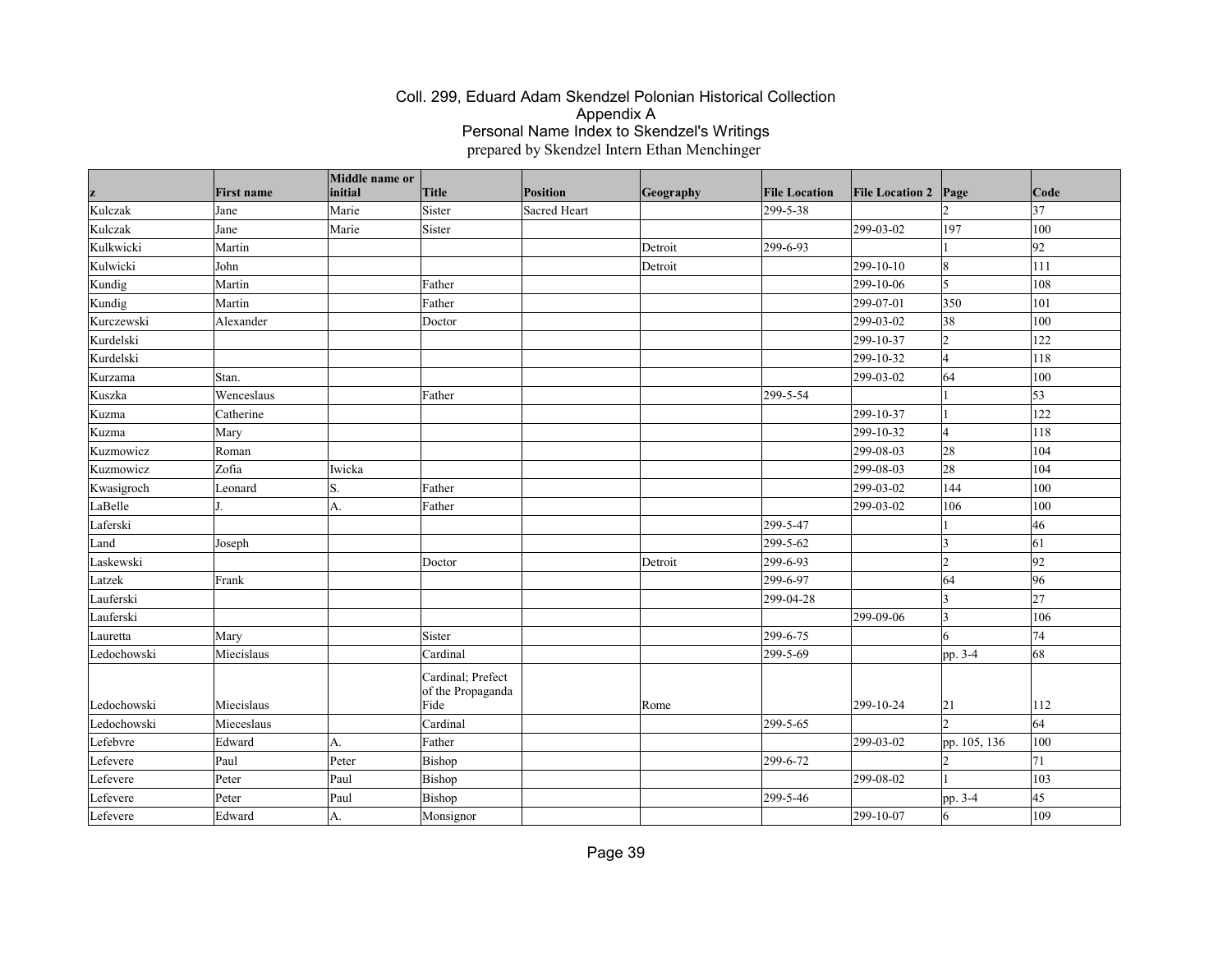|         |                   | Middle name or |              |               |               |                      |                        |                      |      |
|---------|-------------------|----------------|--------------|---------------|---------------|----------------------|------------------------|----------------------|------|
| z       | <b>First name</b> | initial        | <b>Title</b> | Position      | Geography     | <b>File Location</b> | <b>File Location 2</b> | Page                 | Code |
| Leibek  | Theodore          |                | Father       | St. Isidore's |               | 299-5-61             |                        |                      | 60   |
| Lemka   | Joseph            |                | Father       |               | Detroit       | 299-6-74             |                        | $\overline{2}$       | 73   |
| Lemke   | John              |                |              |               | Detroit       | 299-5-65             |                        | $\vert$ <sub>2</sub> | 64   |
| Lemke   | Alexander         |                |              |               | Detroit       | 299-5-50             |                        | $\overline{2}$       | 49   |
| Lemke   | Victor            |                |              |               | Detroit       | 299-5-50             |                        | $\overline{2}$       | 49   |
| Lemke   | John (Jr.)        |                | Father       |               | Detroit       |                      | 299-10-10              | 7                    | 111  |
| Lemke   | Basil             | А.             |              |               | Detroit       | 299-5-41             |                        |                      | 40   |
| Lemke   | Basil             |                |              |               | Detroit       | 299-5-57             |                        |                      | 56   |
| Lemke   | John              |                |              |               | Detroit       | 299-4-45             |                        |                      | 44   |
| Lemke   | John              |                |              |               | Detroit       | 299-5-50             |                        | $\overline{2}$       | 49   |
| Lemke   | John              |                |              |               |               |                      | 299-10-26              | 2                    | 114  |
| Lemke   | Basil             |                |              |               | Detroit       | 299-5-50             |                        | $\overline{2}$       | 49   |
| Lemke   |                   |                |              | St. Joseph's  | Detroit       | 299-04-03            |                        | $\vert 8$            | 12   |
| Lemke   | John              |                |              |               | Detroit       | 299-6-82             |                        | $\overline{2}$       | 81   |
| Lemke   |                   |                |              |               | Detroit       | 299-04-27            |                        | pp. 1-3              | 26   |
| Lemke   | John              |                |              | Detroit       |               | 299-04-17            |                        | $\overline{2}$       | 16   |
| Lemke   | John              |                |              |               | Detroit       |                      | 299-10-24              | 10                   | 112  |
| Lemke   | John (Sr.)        |                |              |               | Detroit       |                      | 299-10-10              | 7                    | 111  |
| Lemke   | John              |                |              |               | Detroit       |                      | 299-03-01              | $\vert 8$            | 99   |
| Lemke   | Basil             | А.             |              |               | Detroit       | 299-6-85             |                        |                      | 84   |
| Lemke   |                   |                |              |               | Detroit       | 299-04-08            |                        |                      | 17   |
| Lemkego | Jana              |                |              |               | Detroit       | 299-6-76             |                        | 6                    | 75   |
| Lemkie  | Felix             |                |              |               | Detroit       | 299-5-57             |                        |                      | 56   |
| Lemkie  | Felix             |                |              |               | Detroit       |                      | 299-03-01              | pp. 13-15            | 99   |
| Lemkie  | Felix             | A.             |              |               | Detroit       |                      | 299-10-36              | pp. 1, 3, 5-6        | 121  |
| Lemkie  | Felix             | A.             | Judge        |               | Detroit       |                      | 299-10-24              | 20                   | 112  |
| Lemkow  |                   |                |              |               | Detroit       | 299-04-09            |                        | $\vert$ 1            | 8    |
| Lempka  | Joseph            |                | Father       |               | Hilliards, MI |                      | 299-03-02              | 57                   | 100  |
| Leonard | Ralph             |                |              |               |               | 299-6-97             |                        | 74                   | 96   |
| Leonard | James             |                |              |               |               | 299-5-47             |                        | $\vert$ 1            | 46   |
| Leonard | Ralph             |                |              |               |               | 299-5-47             |                        |                      | 46   |
| Leonard | Dorothy           | Fiske          |              |               |               |                      | 299-08-04              | 10                   | 105  |
| Leonard | Michelle          |                |              |               |               | 299-6-97             |                        | 74                   | 96   |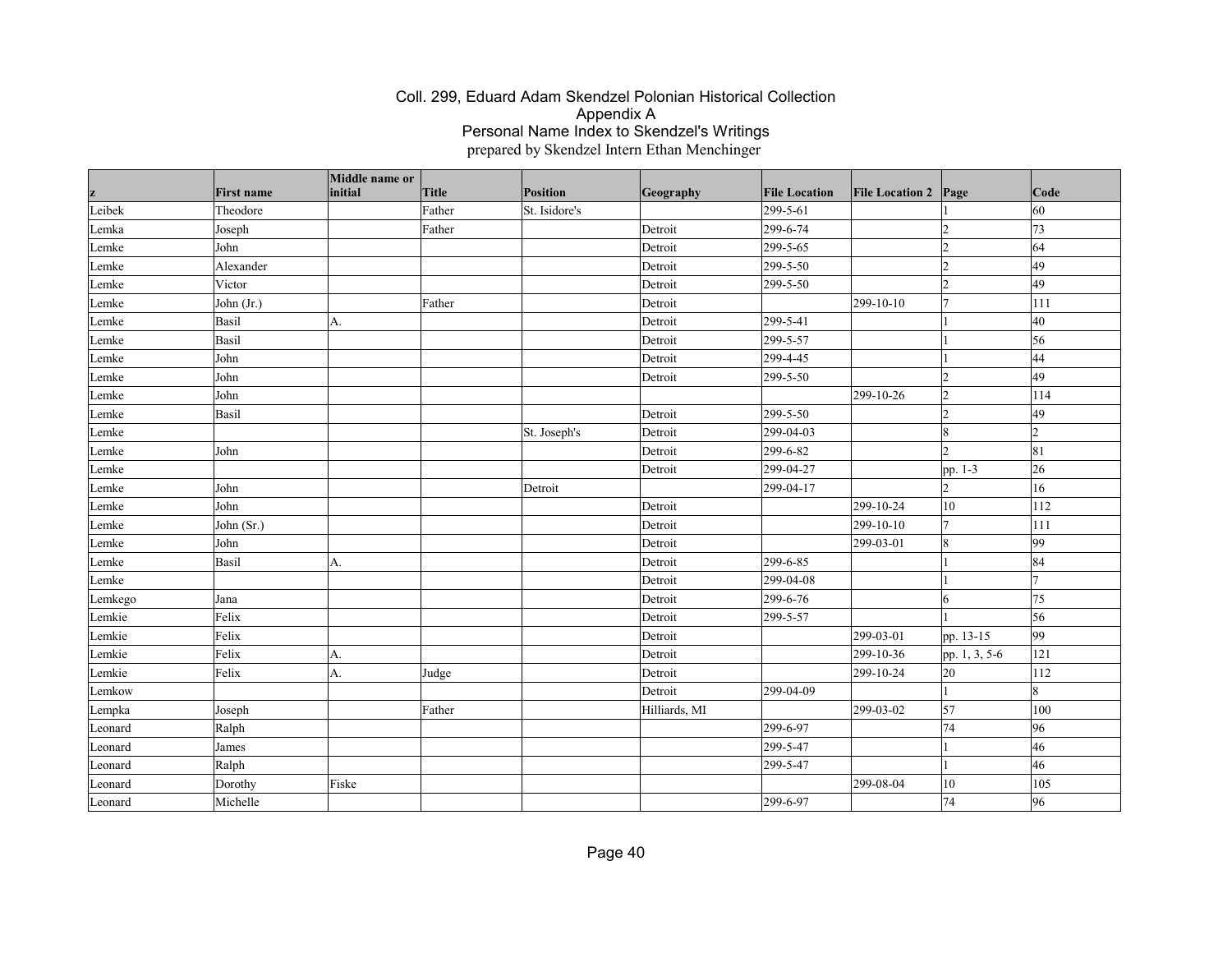| z            | <b>First name</b> | Middle name or<br>initial | Title  | Position | Geography | <b>File Location</b> | <b>File Location 2</b> | Page            | Code |
|--------------|-------------------|---------------------------|--------|----------|-----------|----------------------|------------------------|-----------------|------|
| Leonard      | Michelle          |                           |        |          |           |                      | 299-08-04              | 10              | 105  |
| Leonard      | James             |                           |        |          |           |                      | 299-08-04              | 10              | 105  |
| Leonard      | Rugeen            |                           |        |          |           | 299-5-47             |                        |                 | 46   |
| Leonard      | James             |                           |        |          |           | 299-6-97             |                        | 74              | 96   |
| Leonard      | Michelle          |                           |        |          |           | 299-5-47             |                        |                 | 46   |
| Leszczynski  | Anton             |                           |        |          |           |                      | 299-10-26              | $ 2\rangle$     | 114  |
| Leszczynski  | Andrew            |                           |        |          |           |                      | 299-03-02              | 40              | 100  |
| Leszczynski  | Anton             |                           |        |          | Detroit   | 299-04-08            |                        |                 |      |
| Letzelberger |                   |                           |        |          |           | 299-6-97             |                        | 74              | 96   |
| Lewandowski  | Frank             |                           |        |          | Detroit   | 299-6-85             |                        |                 | 84   |
| Lewandowski  | Martin            |                           |        |          |           |                      | 299-09-06              | 10              | 106  |
| Lewandowski  |                   |                           |        |          |           | 299-04-28            |                        | 13              | 27   |
| Lewandowski  | Frank             |                           |        |          | Detroit   | 299-5-57             |                        |                 | 56   |
| Lewandowski  | John              |                           |        |          | Detroit   | 299-04-27            |                        | pp. 3-4         | 26   |
| Lewandowski  | Frank             |                           |        |          | Detroit   | 299-5-41             |                        |                 | 40   |
| Lewandowski  | Franz             |                           |        |          |           |                      | 299-09-06              | $10\,$          | 106  |
| Lewandowski  | Franz             |                           |        |          |           | 299-6-97             |                        | 53              | 96   |
| Lewandowski  |                   |                           |        |          |           | 299-5-66             |                        | $\overline{A}$  | 65   |
|              |                   |                           |        |          |           |                      |                        |                 |      |
| Lewandowski  | Joseph            | А.                        | Father |          |           | 299-5-51             |                        | pg. 12, note 24 | 50   |
| Lewandowski  | John              |                           |        |          | Detroit   | 299-6-73             |                        | pp. 1-2         | 72   |
| Lewandowski  | Martin            |                           |        |          |           | 299-6-97             |                        | 52              | 96   |
| Lewandowski  | Wilhelm           |                           |        |          |           | 299-6-97             |                        | 52              | 96   |
| Lewandowski  | Joseph            | A.                        | Father |          | Posen, MI |                      | 299-03-02              | pp. 54, 90      | 100  |
| Lewandowski  | Wilhelm           |                           |        |          |           |                      | 299-03-02              | 40              | 100  |
| Lewandowski  | Franz             |                           |        |          |           |                      | 299-03-02              | 40              | 100  |
| Lewandowski  | Jozef             |                           |        |          |           |                      | 299-03-02              | 64              | 100  |
| Lewandowski  | Fran.             |                           |        |          |           |                      | 299-03-02              | 64              | 100  |
| Lewandowski  | Wilhelm           |                           |        |          |           |                      | 299-09-06              | 10              | 106  |
| Lewandowski  |                   |                           |        |          |           |                      | 299-10-37              | $\vert$ 2       | 122  |
| Lewandowski  | Martin            |                           |        |          |           |                      | 299-03-02              | 40              | 100  |
| Lewicki      | Antonia           |                           |        |          | Detroit   | 299-5-50             |                        | $\mathbf 3$     | 49   |
| Lewicki      | Catherine         |                           |        |          | Detroit   | 299-5-50             |                        |                 | 49   |
| Lewicki      | John              |                           |        |          | Detroit   | 299-5-50             |                        | pp. 2-4         | 49   |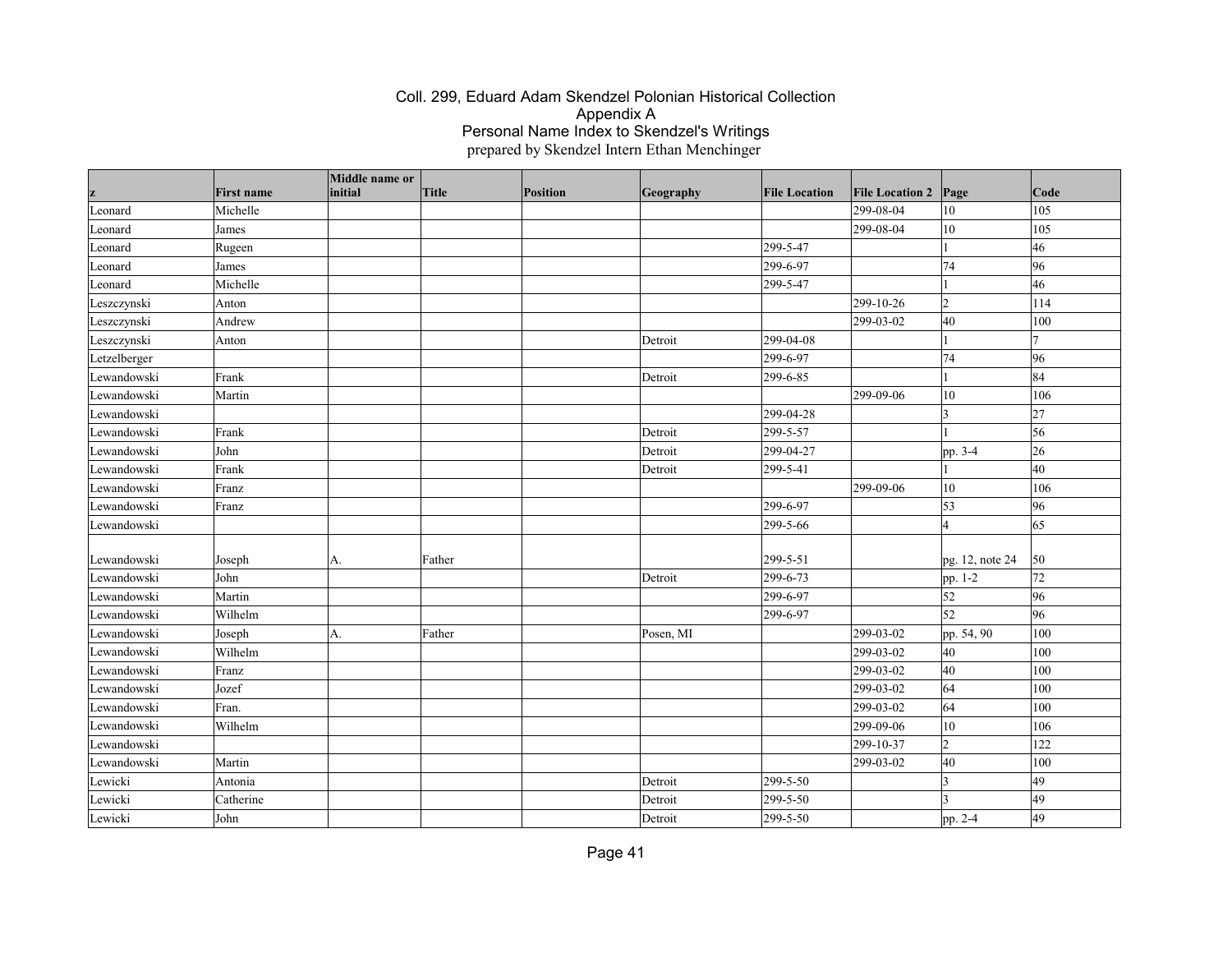| z          | <b>First name</b> | Middle name or<br>initial | <b>Title</b> | Position      | Geography | <b>File Location</b> | <b>File Location 2</b> | $\vert$ Page             | Code            |
|------------|-------------------|---------------------------|--------------|---------------|-----------|----------------------|------------------------|--------------------------|-----------------|
| Lewicki    | Maryann           |                           |              |               | Detroit   | 299-04-27            |                        | pp. 1-2                  | 26              |
| Lewicki    | Julia             |                           |              |               | Detroit   | 299-5-50             |                        | 3                        | $\overline{49}$ |
| Lewicki    | Walter            |                           |              |               | Detroit   | 299-5-50             |                        | $\vert$ 3                | 49              |
| Lewicki    | John              |                           |              | Detroit       |           | 299-04-17            |                        | $\vert$ 1                | 16              |
| Lewicki    | John              |                           |              |               | Detroit   | 299-5-70             |                        | $ 2\rangle$              | 69              |
| Lewicki    | John              |                           |              |               | Detroit   |                      | 299-10-24              | 11                       | 112             |
| Lewicki    | John              |                           |              |               | Detroit   | 299-6-78             |                        | $\overline{2}$           | 77              |
| Lewicki    | John              |                           |              |               | Detroit   |                      | 299-08-03              | $\vert$ 1                | 104             |
| Lewicki    | Joseph            |                           |              |               | Detroit   | 299-5-50             |                        | $\vert$ 3                | 49              |
| Lewicki    | John              |                           |              |               | Detroit   | 299-04-27            |                        | pp. 1-4                  | 26              |
| Lewicki    | Frances           |                           |              |               | Detroit   | 299-5-50             |                        | $\overline{3}$           | 49              |
| Lewicki    | John              |                           |              |               | Detroit   | 299-6-82             |                        | $\overline{2}$           | 81              |
| Lewicki    | John              |                           |              |               | Detroit   |                      | 299-03-01              | $\vert$ 8                | 99              |
| Lewicki    | John              |                           |              |               | Detroit   | 299-5-59             |                        | $\overline{2}$           | 58              |
| Lewicki    | John              |                           |              |               | Detroit   | 299-6-77             |                        |                          | 76              |
| Lewicki    | John              |                           |              |               | Detroit   | 299-4-45             |                        |                          | 44              |
| Lewicki    | John              |                           |              |               | Detroit   | 299-6-73             |                        |                          | 72              |
| Lewicki    | Mary              | Ann                       |              |               | Detroit   | 299-5-50             |                        | <sub>3</sub>             | 49              |
| Lewicki    | John              |                           |              |               | Detroit   | 299-5-65             |                        | $\overline{\mathcal{L}}$ | 64              |
| Lewickiego | Jana              |                           |              |               | Detroit   | 299-6-76             |                        | pp. 6-7                  | 75              |
| Liebek     |                   |                           | Father       | St. Isidore's |           | 299-6-88             |                        | pp. 4,10                 | 87              |
| Liebek     | Theodore          |                           | Father       |               |           |                      | 299-03-02              | 190                      | 100             |
| Liebek     |                   |                           |              | St. Isidore's |           | 299-6-90             |                        | $\overline{4}$           | 89              |
| Liebek     | Theodore          |                           | Father       |               |           |                      | 299-10-30              | $\overline{1}$           | $ 116\rangle$   |
| Liefbroer  | Florence          |                           |              |               |           |                      | 299-10-30              | $\overline{4}$           | 116             |
| Liefbroer  |                   |                           |              |               |           |                      | 299-10-37              | $\overline{2}$           | 122             |
| Lipczynski | Stanley           | B.                        |              |               |           | 299-6-79             |                        | pp. 2,5                  | 78              |
| Lipczynski | Josefa            |                           |              |               |           | 299-6-79             |                        | $\overline{2}$           | 78              |
| Lipczynski | Helena            | Bronislava                |              |               |           |                      | 299-08-04              | pp. 10, 17               | 105             |
| Lipczynski | Maryann           |                           |              |               |           |                      | 299-08-04              | 9                        | 105             |
| Lipczynski | Barbara "Bessie"  |                           |              |               |           |                      | 299-08-04              | 10                       | 105             |
| Lipczynski | Marion            | Ladislaus                 |              |               |           | 299-6-79             |                        | 6                        | 78              |
| Lipczynski | Joseph            | Bronislaus                |              |               |           | 299-6-79             |                        | 6                        | 78              |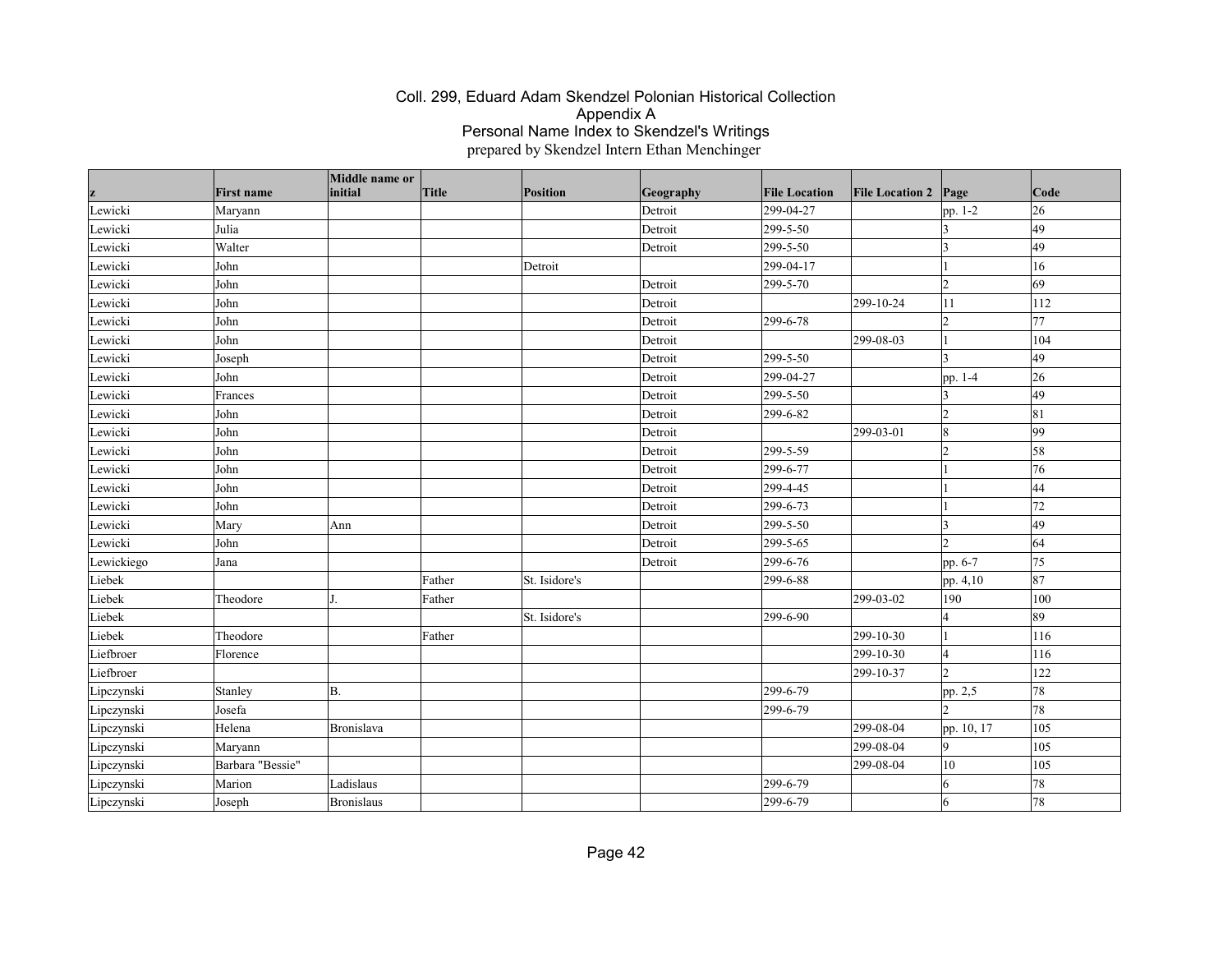| z          | <b>First name</b> | Middle name or<br>initial | Title  | Position | Geography | <b>File Location</b> | <b>File Location 2 Page</b> |                           | Code |
|------------|-------------------|---------------------------|--------|----------|-----------|----------------------|-----------------------------|---------------------------|------|
|            |                   |                           |        |          |           |                      |                             |                           |      |
| Lipczynski | Stanley           | B.                        |        |          |           |                      | 299-08-04                   | pp. 9, 16-17, 20          | 105  |
| Lipczynski | Franz             |                           |        |          |           |                      | 299-08-04                   | $\overline{Q}$            | 105  |
| Lipczynski | Helena            | Bronislava                |        |          |           | 299-6-79             |                             | pp. 5-6                   | 78   |
|            |                   |                           |        |          |           |                      |                             | pp. 5, 7-17, 29-          |      |
| Lipczynski | John              |                           |        |          |           |                      | 299-08-04                   | $\left[21, 26, 28\right]$ | 105  |
| Lipczynski | Joseph            | <b>Bronislaus</b>         |        |          |           |                      | 299-08-04                   | 10                        | 105  |
| Lipczynski | Anton             |                           |        |          |           | 299-6-79             |                             | pp. 2,6                   | 78   |
| Lipczynski | Barbara           |                           |        |          |           | 299-6-79             |                             |                           | 78   |
| Lipczynski | Maryann           |                           |        |          |           | 299-6-79             |                             | $\overline{2}$            | 78   |
| Lipczynski | Franz             |                           |        |          |           | 299-6-79             |                             | $\overline{2}$            | 78   |
| Lipczynski | Louise            |                           |        |          |           |                      | 299-08-04                   | 7                         | 105  |
| Lipczynski | Mildred           |                           |        |          |           | 299-6-79             |                             | 10                        | 78   |
| Lipczynski | Valeria           |                           |        |          |           |                      | 299-08-04                   | pp. 5-28                  | 105  |
| Lipczynski | Josefa            |                           |        |          |           |                      | 299-08-04                   |                           | 105  |
| Lipczynski | Anton             |                           |        |          |           |                      | 299-08-04                   | pp. 9-11, 15              | 105  |
| Lipczynski | Marion "Walter"   | Ladislaus                 |        |          |           |                      | 299-08-04                   | pp. 10, 16, 20            | 105  |
| Lipczynski | Pelagia           |                           |        |          |           | 299-5-47             |                             |                           | 46   |
| Lipczynski | Valeria           |                           |        |          |           |                      | 299-09-06                   | $\overline{7}$            | 106  |
| Lipczynski | John              |                           |        |          |           |                      | 299-10-27                   |                           | 115  |
| Lipczynski | John              |                           |        |          |           |                      | 299-09-09                   | 10                        | 107  |
| Lipczynski | Valeria           |                           |        |          |           |                      | 299-09-09                   | 10                        | 107  |
| Lipczynski | Anton             |                           |        |          |           |                      | 299-10-27                   |                           | 115  |
| Lipczynski | Mary              |                           |        |          |           |                      | 299-10-27                   |                           | 115  |
| Lipczynski | Mildred           |                           |        |          |           | 299-5-47             |                             |                           | 46   |
| Lipczynski | Helen             |                           |        |          |           | 299-5-47             |                             |                           | 46   |
| Lipczynski | Anton             |                           |        |          |           | 299-5-68             |                             |                           | 67   |
| Lipczynski | Walter            |                           |        |          |           | 299-5-47             |                             |                           | 46   |
| Lipczynski | Anton             |                           |        |          |           | 299-5-66             |                             |                           | 65   |
| Lipczynski | Michael           |                           |        |          |           | 299-5-47             |                             |                           | 46   |
| Lipczynski | Anton             |                           |        |          |           | 299-5-47             |                             |                           | 46   |
| Lipczynski | Louise            |                           |        |          |           | 299-5-47             |                             |                           | 46   |
| Lipczynski | John              |                           |        |          |           | 299-5-47             |                             |                           | 46   |
| Lipczynski | Valeria           |                           | Madame |          |           | 299-5-47             |                             |                           | 46   |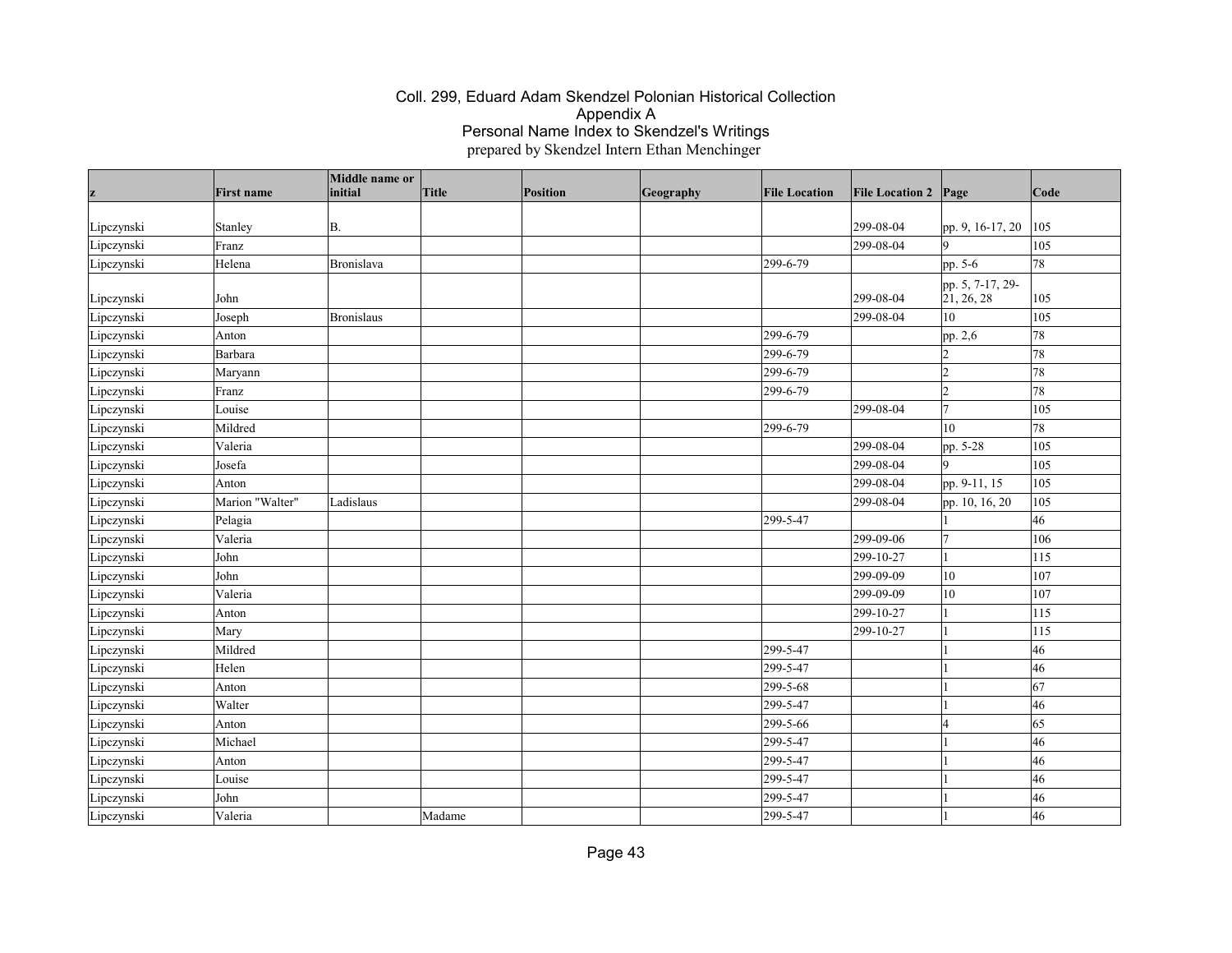|            | <b>First name</b> | Middle name or<br>initial | Title | Position | Geography | <b>File Location</b> | <b>File Location 2</b>  | Page           | Code |
|------------|-------------------|---------------------------|-------|----------|-----------|----------------------|-------------------------|----------------|------|
| Lipczynski | Victoria          |                           |       |          |           | 299-04-15            |                         |                | 14   |
| Lipczynski | Eleanor           |                           |       |          |           | 299-04-15            |                         | l2             | 14   |
| Lipczynski |                   |                           |       |          |           | 299-04-28            |                         | <sub>3</sub>   | 27   |
| Lipczynski | Joseph            |                           |       |          |           | 299-5-47             |                         |                | 46   |
| Lipczynski | Valeria           |                           |       |          |           |                      | 299-03-02               | pp. 89-90      | 100  |
| Lipczynski | Valeria           |                           |       |          |           | 299-6-79             |                         | pp. 1-11       | 78   |
| Lipczynski | John              |                           |       |          |           | 299-6-79             |                         | pp. 1-11       | 78   |
| Lipczynski | Mildred           | Ryan                      |       |          |           |                      | $\overline{299}$ -08-04 | 27             | 105  |
| Lipczynski | Mary              |                           |       |          |           |                      | 299-08-04               | 10             | 105  |
| Lipczynski | Ant.              |                           |       |          |           |                      | 299-03-02               | 64             | 100  |
| Lipczynski |                   |                           |       |          |           | 299-6-75             |                         | 5              | 74   |
| Lipczynski | John              |                           |       |          |           |                      | 299-03-02               | 40             | 100  |
| Lipczynski | Anton             |                           |       |          |           |                      | 299-03-02               | pp. 40, 62, 68 | 100  |
| Lipczynski | John              |                           |       |          |           |                      | 299-09-06               | 17             | 106  |
| Lipczynski | Walter            |                           |       |          |           |                      | 299-03-02               | 90             | 100  |
| Lipczynski | John              |                           |       |          |           | 299-5-66             |                         | l4             | 65   |
| Lipczynski |                   |                           |       |          |           |                      | 299-09-06               | $\vert$ 3      | 106  |
| Lipczynski | Helene            |                           |       |          |           | 299-5-68             |                         |                | 67   |
| Lipczynski | Walter            |                           |       |          |           | 299-5-68             |                         |                | 67   |
| Lipczynski | John              |                           |       |          |           | 299-5-68             |                         | pp. 1-4        | 67   |
| Lipczynski | Joseph            |                           |       |          |           | 299-5-68             |                         |                | 67   |
| Lipczynski | Valerie           |                           |       |          |           | 299-5-68             |                         | pp. 1-4        | 67   |
| Lipczynski | John              |                           |       |          |           | 299-5-61             |                         |                | 60   |
| Lipczynski | Valeria           |                           |       |          |           | 299-5-66             |                         | l4             | 65   |
| Lipczynski | Louise            |                           |       |          |           | 299-6-79             |                         | l2             | 78   |
| Lipczynski | Stanley           | B.                        |       |          |           |                      | 299-03-02               | 89             | 100  |
| Lipczynski | Valeria           |                           |       |          |           | 299-6-97             |                         | pp. 52, 73-76  | 96   |
| Lipczynski | Valeria           |                           |       |          |           |                      | 299-10-39               |                | 124  |
| Lipczynski | Stanley           |                           |       |          |           |                      | 299-10-39               |                | 124  |
| Lipczynski | Anton             |                           |       |          |           |                      | 299-10-38               |                | 123  |
| Lipczynski | John              |                           |       |          |           |                      | 299-10-38               | pp. 1-2        | 123  |
| Lipczynski | Valeria           |                           |       |          |           |                      | 299-10-38               | pp. 1-2        | 123  |
| Lipczynski | John              |                           |       |          |           | 299-6-97             |                         | pp. 52, 73-76  | 96   |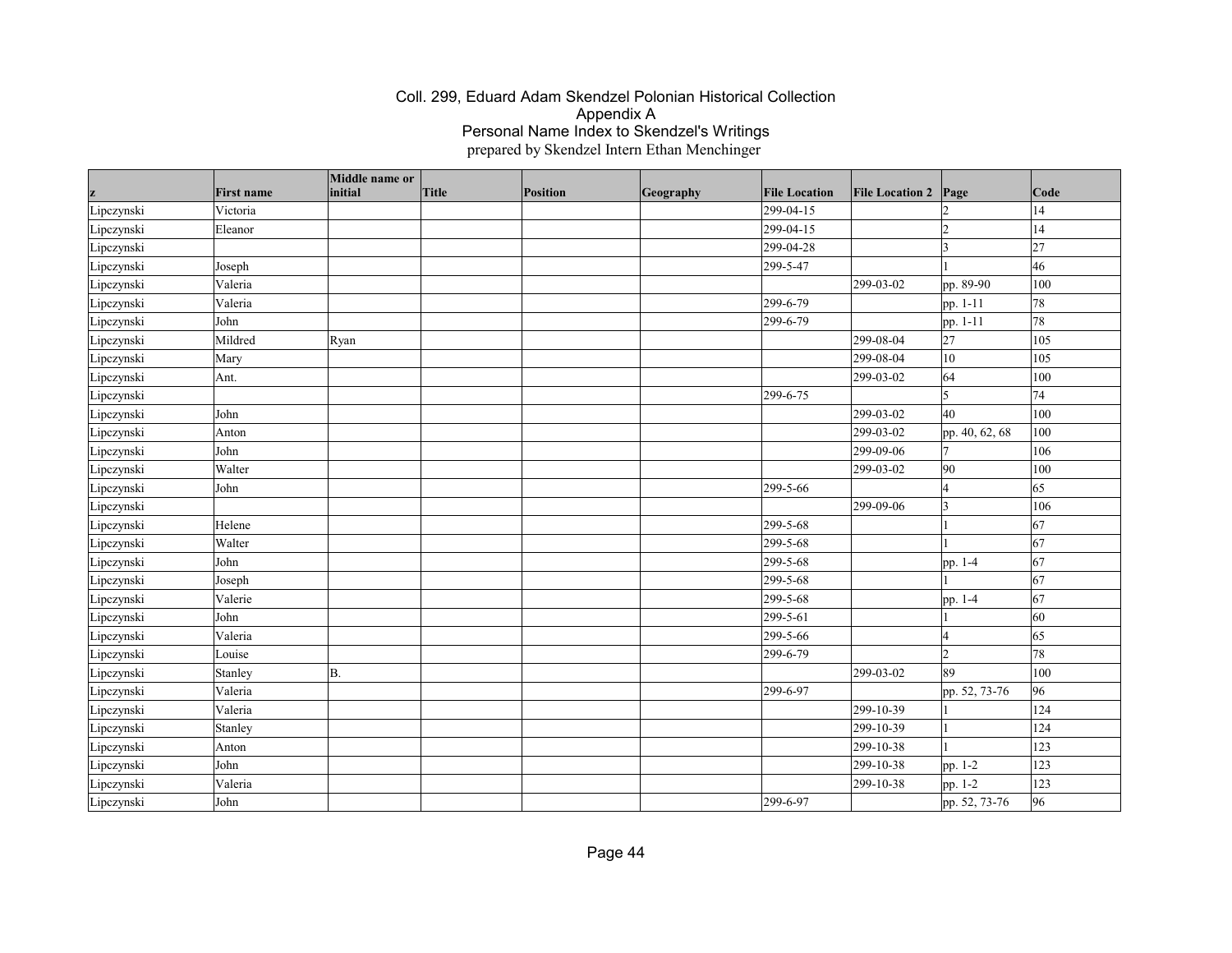| z           | <b>First name</b> | Middle name or<br>initial | Title  | Position     | Geography   | <b>File Location</b> | <b>File Location 2 Page</b> |                         | Code       |
|-------------|-------------------|---------------------------|--------|--------------|-------------|----------------------|-----------------------------|-------------------------|------------|
| Lipczynski  | John              |                           |        |              |             |                      | 299-10-39                   |                         | 124        |
| Lipczynski  | Mildred           |                           |        |              |             | 299-6-97             |                             | 74                      | 96         |
| Lipczynski  | Valeria           |                           |        |              |             |                      | 299-10-30                   |                         | 116        |
| Lipczynski  | John              |                           |        |              |             |                      | 299-10-30                   |                         | 116        |
| Lipczynski  | Eleanore          |                           |        |              |             |                      | 299-10-39                   |                         | 124        |
| Lipczynski  | Walter            |                           |        |              |             | 299-6-97             |                             | 74                      | 96         |
| Lipczynski  | Louise            |                           |        |              |             |                      | 299-10-39                   |                         | 124        |
| Lipczynski  | Helen             |                           |        |              |             | 299-6-97             |                             | 74                      | 96         |
| Lipczynski  | Joseph            |                           |        |              |             | 299-6-97             |                             | 74                      | 96         |
| Lipczynski  | Anton             |                           |        |              |             |                      | 299-10-39                   |                         | 124        |
| Lipczynski  | Anton             |                           |        |              |             | 299-6-97             |                             | pp. 52,74               | 96         |
| Lipinski    | Alexander         |                           | Father |              | Saginaw, MI |                      | 299-03-02                   | pp. 57, 63, 101         | 100        |
| Lipinski    | Chester           |                           | Father |              |             |                      | 299-10-07                   |                         | 109        |
| Lipke       | John              |                           |        |              | Detroit     | 299-5-50             |                             |                         | 49         |
| Loehr       | Joseph            |                           | Father |              |             |                      | 299-10-10                   | 12                      | 111        |
| Loman       | Jean              |                           |        |              |             |                      | 299-10-27                   | 12                      | 115        |
| Lomasiewicz | Donald            | Е.                        | Father | Sacred Heart |             |                      | 299-08-01                   | 4                       | 102        |
| Lomasiewicz | Donald            | E.                        | Father |              |             |                      | 299-10-30                   |                         | 116        |
| Lorenski    | Jan               |                           |        |              |             |                      | 299-03-02                   | 64                      | 100        |
| Lornecki    | LT.               |                           |        |              |             |                      | 299-03-02                   | pp. 60, 72              | 100        |
| Lukasiewicz | Edmund            | L                         | Father |              | Detroit     | 299-6-74             |                             | 2                       | 73         |
| Lukowicz    | Paul              |                           |        |              |             |                      | 299-03-02                   | 63                      | 100        |
| Lukowicz    | Pawel             |                           |        |              |             |                      | 299-03-02                   | 64                      | 100        |
| Lupinski    | Hugo              |                           | Doctor |              |             |                      | 299-08-04                   | 15                      | 105        |
| Lupinski    | Hugo              |                           | Doctor |              |             | 299-6-79             |                             | 16                      | 78         |
| Lupinski    | Hugo              |                           | Doctor |              |             | 299-6-97             |                             | 64                      | 96         |
| Lutomski    | Casimir           | F.                        | Father |              | Detroit     | 299-5-52             |                             | pp. 1-2                 | $\vert$ 51 |
| Maciejewski | Julian            |                           | Father |              |             |                      | 299-07-01                   | 350                     | 101        |
| Maciejewski | Julian            |                           | Father |              |             | 299-04-28            |                             | $\overline{\mathbf{3}}$ | 27         |
| Maciejewski | Julian            | John                      | Father |              |             | 299-5-61             |                             |                         | 60         |
| Maciejewski | Julian            |                           | Father |              |             |                      | 299-03-02                   | 40                      | 100        |
| Maciejewski | Julian            | John                      | Father |              |             | 299-5-66             |                             |                         | 65         |
| Maciejewski | Frank             |                           |        |              |             |                      | 299-03-02                   | pp. 61, 64              | 100        |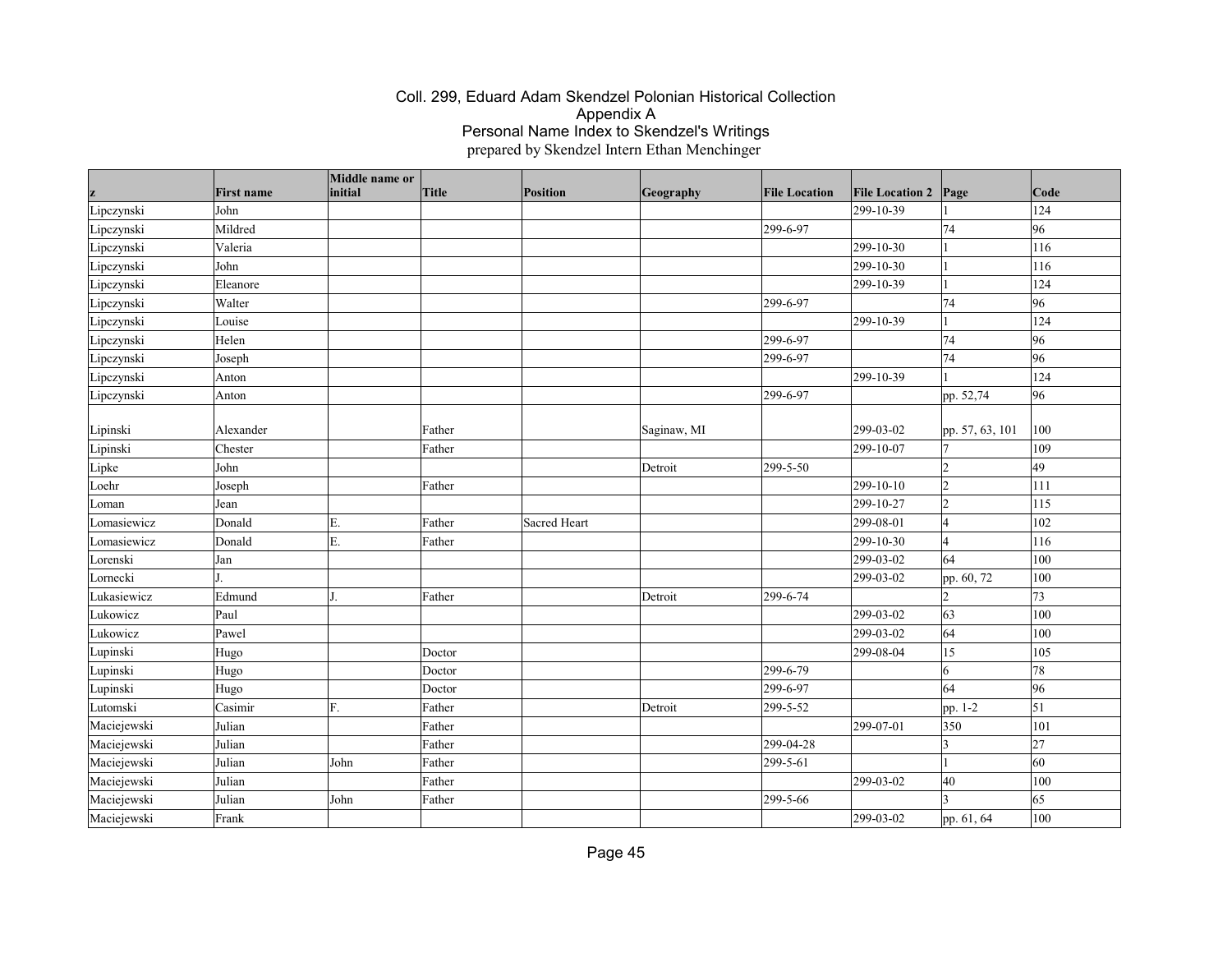|              |                   | Middle name or |           |                |              |                      |                        |                          |              |
|--------------|-------------------|----------------|-----------|----------------|--------------|----------------------|------------------------|--------------------------|--------------|
|              | <b>First name</b> | initial        | Title     | Position       | Geography    | <b>File Location</b> | <b>File Location 2</b> | Page                     | Code         |
| Maciejewski  | Robert            |                |           |                |              | 299-6-90             |                        |                          | 89           |
| Maciejewski  | Julian            | John           | Father    |                |              |                      | 299-01-02              | pp. 1-2                  | 98           |
| Maciejewski  | Julian            |                | Father    |                |              | 299-6-72             |                        |                          | 71           |
| Maciejewski  | Julian            |                | Father    |                | Detroit      | 299-5-46             |                        | pp. 1-4                  | 45           |
| Maciejewski  | Matthew           |                |           |                |              |                      | 299-03-02              | 72                       | 100          |
| Maciejewski  | Julian            |                | Father    |                |              |                      | 299-08-02              |                          | 103          |
| Maciejewski  | Julian            | John           | Father    |                |              |                      | 299-09-06              | pp. 2, 10, 13            | 106          |
| Maciejewski  | Julian            | John           | Father    |                |              | 299-5-51             |                        | pp. 3-4                  | 50           |
| Maciejewski  | Julian            |                | Father    |                |              |                      | 299-10-06              | $\overline{\phantom{a}}$ | 108          |
| Maciejewski  | Robert            |                |           |                |              | 299-6-88             |                        | pp. 7,10                 | 87           |
| Maciewjewski | John              | Julian         | Father    |                |              | 299-6-97             |                        | pp. 49-50, 52            | 96           |
| MacIntyre    | Anne              |                |           |                |              | 299-5-48             |                        |                          | 47           |
| Macioszek    | Stan.             |                |           |                |              |                      | 299-03-02              | 64                       | 100          |
| MacManus     | Patrick           | Joseph         | Father    | St. Andrew's   |              | 299-6-72             |                        | pp. 1-2                  | 71           |
| Magdelene    | Milewski          |                |           |                |              |                      | 299-08-04              | $\overline{27}$          | 105          |
| Maher        | Eleanore          |                |           |                |              |                      | 299-10-39              |                          | 124          |
| Maher        | Eleanor           |                |           |                |              |                      | 299-10-27              | pp. 1-2                  | 115          |
| Maher        | Frank             |                |           |                |              |                      | 299-10-27              | 12                       | 115          |
| Maire        | Dominik           |                | Father    |                |              | 299-6-76             |                        | 8                        | 75           |
| Maisel       | Edward            | S.             | Father    |                | Detroit      | 299-5-52             |                        | pp. 1-2                  | $\vert$ 51   |
| Majer        | Dominic           |                | Father    |                | St. Paul, MN |                      | 299-03-01              | 16                       | 99           |
| Majer        | Dominic           |                | Father    |                | Detroit      | 299-04-13            |                        | 12                       | 12           |
| Maksymowski  | John              |                | Monsignor |                |              | 299-5-66             |                        | 10                       | 65           |
| Maksymowski  | Jan               |                | Monsignor | St. Adalbert's |              | 299-4-35             |                        | $\overline{2}$           | 34           |
| Maksymowski  | John              |                | Monsignor | St. Adalbert's |              | 299-4-33             |                        | l2                       | 32           |
| Maksymowski  | John              |                | Father    | St. Adalbert's |              | 299-5-48             |                        |                          | 47           |
| Maksymowski  | John              |                | Monsignor | St. Adalbert's |              | 299-6-97             |                        | 66                       | 96           |
| Maksymowski  | John              |                | Monsignor | St. Adalbert's |              | 299-4-34             |                        | l2                       | $ 33\rangle$ |
| Maksymowski  | John              | T.             | Father    | St. Adalbert's |              |                      | 299-10-07              | 6                        | 109          |
| Maksymowski  | John              |                | Monsignor | St. Adalbert's |              | 299-04-23            |                        |                          | 22           |
| Maksymowski  | John              |                | Monsignor |                |              | 299-04-15            |                        | pp. 2-3                  | 14           |
| Maksymowski  | John              |                | Monsignor | St. Adalbert's |              | 299-4-32             |                        | ς                        | 31           |
| Maksymowski  | John              |                | Monsignor | St. Adalbert's |              | 299-4-31             |                        |                          | 30           |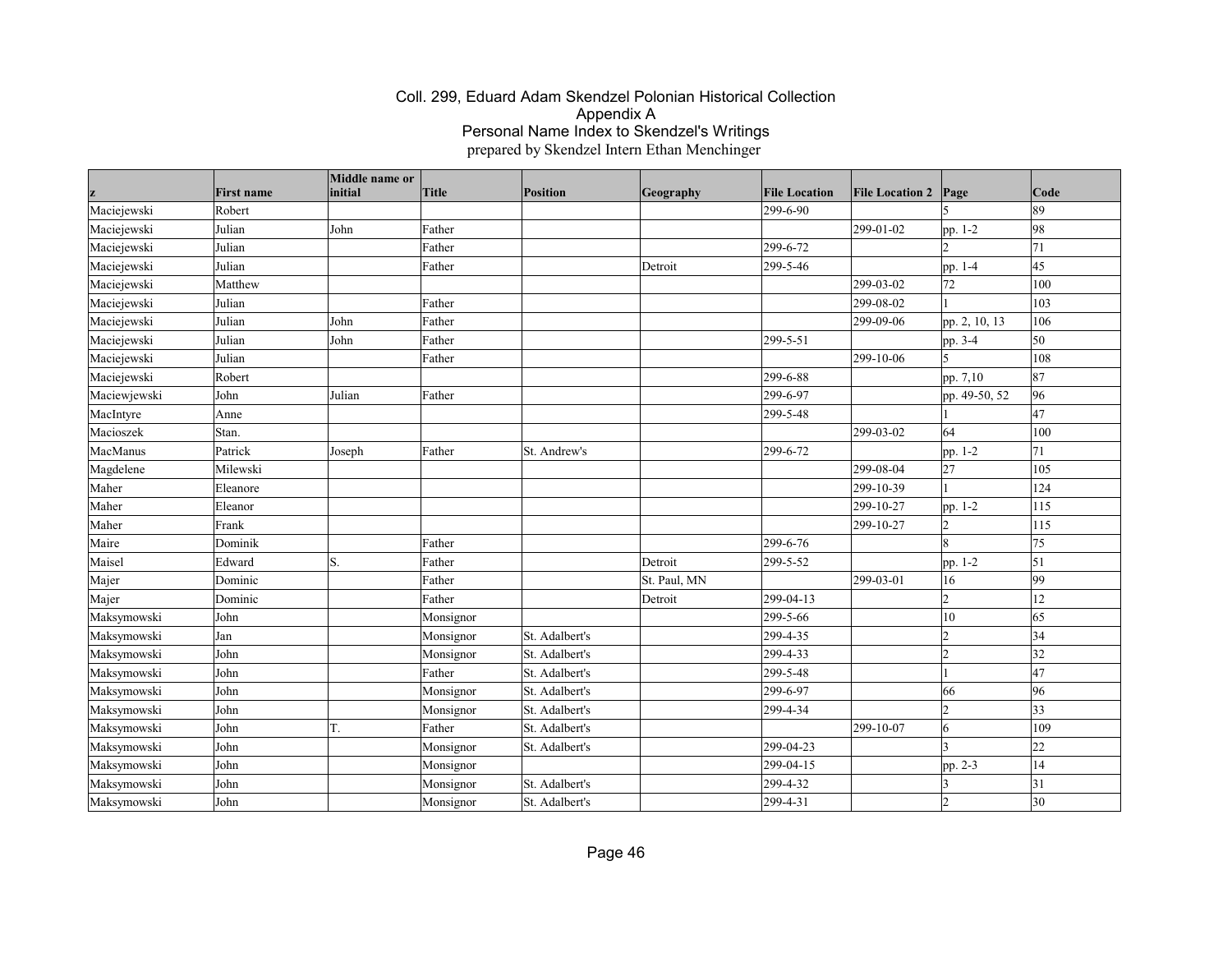|             | <b>First name</b> | Middle name or<br>initial | <b>Title</b> | Position       | Geography        | <b>File Location</b> | <b>File Location 2</b> | Page                     | Code |
|-------------|-------------------|---------------------------|--------------|----------------|------------------|----------------------|------------------------|--------------------------|------|
| Maksymowski | John              | T.                        | Monsignor    | St. Adalbert's |                  | 299-5-56             |                        |                          | 55   |
| Maksymowski | John              |                           | Monsignor    | St. Adalbert's |                  | 299-04-16            |                        | b.                       | 15   |
| Maksymowski | John              |                           | Monsignor    | St. Adalbert's |                  |                      | 299-08-02              | pp. 5,8                  | 103  |
| Maksymowski | John              |                           | Monsignor    | St. Adalbert's |                  | 299-6-84             |                        |                          | 83   |
| Malek       | Michal            |                           |              |                |                  |                      | 299-03-02              | 64                       | 100  |
| Malewicz    | Joseph            |                           |              |                |                  |                      | 299-03-02              | 81                       | 100  |
| Malewicz    | Joseph            |                           |              |                |                  | 299-5-38             |                        |                          | 37   |
| Malewicz    | Thomas (Tomasz)   |                           |              |                |                  |                      | 299-03-02              | pp. 58, 61, 64           | 100  |
| Malewicz    | W.                |                           |              |                |                  |                      | 299-03-02              | 60                       | 100  |
| Mallek      | lF.               |                           |              |                |                  |                      | 299-03-02              | pp. 60, 72               | 100  |
| Maller      | Walentego         | Franciszki                |              |                |                  | 299-6-76             |                        |                          | 75   |
| Malone      | Dennis            |                           | Monsignor    |                |                  |                      | 299-10-08              | $\overline{2}$           | 110  |
| Malone      | Dennis            | Ε.                        | Monsignor    |                |                  |                      | 299-10-07              | pp. 6-7                  | 109  |
| Marciniak   | Felix             |                           |              |                |                  |                      | 299-03-02              | 64                       | 100  |
| Marco       | M.                |                           | Father       |                |                  |                      | 299-10-06              | 15                       | 108  |
| Marco       | Mario             |                           | Father       | St. Mary's     |                  | 299-5-62             |                        |                          | 61   |
| Marco       | M.                |                           | Father       |                |                  |                      | 299-07-01              | 350                      | 101  |
| Marczynski  | Fran.             |                           |              |                |                  |                      | 299-03-02              | 64                       | 100  |
| Marczynski  | Victoria          |                           |              |                |                  | 299-6-75             |                        |                          | 74   |
| Markowicz   | Walter            |                           | Father       |                | Detroit          | 299-6-74             |                        |                          | 73   |
| Markowski   | Benedict          |                           |              |                |                  |                      | 299-10-26              |                          | 114  |
| Markowski   | Leocadia          |                           |              |                |                  |                      | 299-03-02              | 60                       | 100  |
| Markowski   | Jan               |                           |              |                |                  |                      | 299-03-02              | 64                       | 100  |
| Marquette   | Jacques           |                           | Father       |                |                  |                      | 299-07-01              | 360                      | 101  |
| Martwinski  | Mary              |                           |              |                | Detroit          | 299-5-50             |                        | 12                       | 49   |
| Marty       | Martin            |                           | Bishop       |                | Dakota Territory |                      | 299-03-01              | $\overline{8}$           | 99   |
| Marx        | Joseph            | A.                        | Monsignor    |                |                  | 299-5-69             |                        | 6                        | 68   |
| Masalkowski | Fran.             |                           |              |                |                  |                      | 299-03-02              | 64                       | 100  |
| Matel       | Mary              | Xaverine                  | Sister       | St. Adalbert's |                  |                      | 299-08-02              | 19                       | 103  |
| Matel       | Antoni            |                           |              |                |                  |                      | 299-03-02              | 64                       | 100  |
| Matiss      | Stanislaus        |                           | Father       |                |                  |                      | 299-03-02              | 146                      | 100  |
| Matkowski   | Marianus          |                           | Father       | St. Adalbert's |                  |                      | 299-08-02              | $\overline{\mathcal{A}}$ | 103  |
| Matkowski   | Marianus          |                           | Father       |                |                  | 299-6-72             |                        | $\mathbf{\Omega}$        | 71   |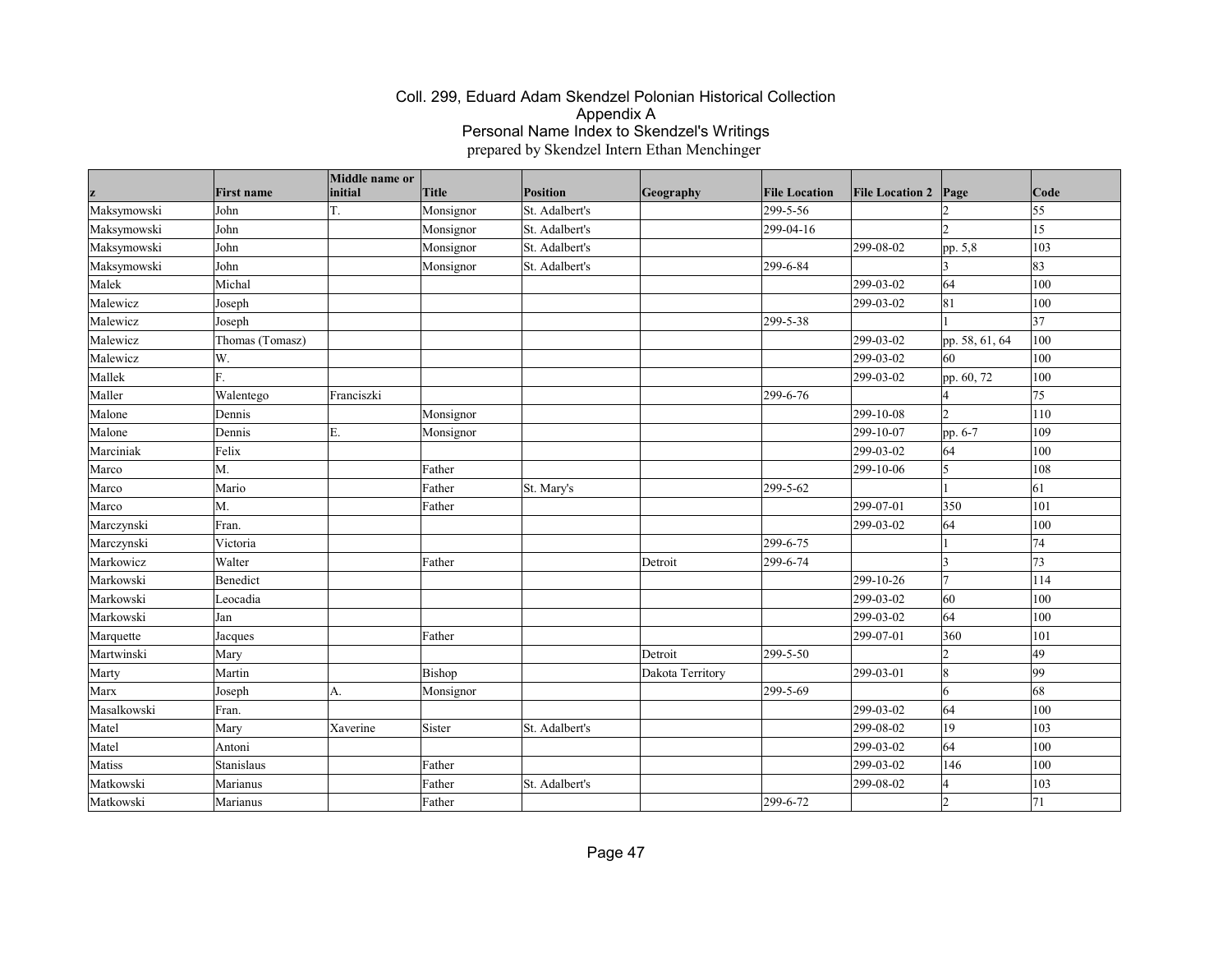|             |                   | Middle name or |           |                |           |                      |                        |                                                                      |                 |
|-------------|-------------------|----------------|-----------|----------------|-----------|----------------------|------------------------|----------------------------------------------------------------------|-----------------|
|             | <b>First name</b> | initial        | Title     | Position       | Geography | <b>File Location</b> | <b>File Location 2</b> | Page                                                                 | Code            |
| Matkowski   | Marianus          |                | Father    |                |           | 299-04-15            |                        |                                                                      | 14              |
| Matkowski   | Marianus          |                | Father    | St. Isidore's  |           | 299-5-60             |                        | l2                                                                   | 59              |
| Matkowski   | Marianus          |                | Dean      |                |           | 299-5-47             |                        |                                                                      | 46              |
| Matkowski   | Marianus          |                | Father    | St. Adalbert's |           | 299-6-84             |                        | l2                                                                   | 83              |
| Matkowski   | Marianus          |                | Father    |                |           |                      | 299-10-07              | $\vert$ 3                                                            | 109             |
| Matkowski   |                   |                | Father    |                |           | 299-04-02            |                        |                                                                      |                 |
| Matkowski   | Marianus          |                | Father    | St. Isidore's  |           |                      | 299-08-04              | 14                                                                   | 105             |
| Matkowski   | Marianus          |                | Father    | St. Adalbert's |           |                      | 299-10-32              | l4                                                                   | 118             |
| Matkowski   | Marianus          |                | Father    |                |           | 299-5-51             |                        | pg. 12, note 24                                                      | 50              |
| Matkowski   | Marianus          |                | Father    |                |           | 299-5-55             |                        |                                                                      | $\overline{54}$ |
| Matkowski   | Marianus          |                | Father    | St. Adalbert's |           | 299-5-56             |                        |                                                                      | 55              |
| Matkowski   | Marianus          |                | Father    | St. Isidore's  |           | 299-5-61             |                        |                                                                      | 60              |
| Matkowski   |                   |                | Father    |                |           | 299-04-22            |                        |                                                                      | 21              |
| Matkowski   | Marianus          |                | Father    | St. Isidore's  |           |                      | 299-03-02              | pp. 45-46, 48,<br>51, 54, 63, 80,<br>83, 85, 89, 91,<br>96, 137, 164 | 100             |
| Matkowski   | Marianus          |                | Monsignor | St. Adalbert's |           | 299-5-62             |                        |                                                                      | 61              |
| Matkowski   | Marianus          |                | Father    | St. Adalbert's |           | 299-4-33             |                        | l2                                                                   | 32              |
| Matkowski   | Marianus          |                | Father    | St. Isidore's  |           | 299-6-79             |                        | 17                                                                   | 78              |
| Matkowski   | Marianus          |                | Father    |                |           | 299-6-75             |                        | 6                                                                    | 74              |
| Matkowski   | Marianus          |                | Father    | St. Isidore's  |           |                      | 299-10-37              |                                                                      | 122             |
| Matkowski   | Marianus          |                | Father    | St. Adalbert's |           | 299-5-66             |                        | pp. 6-8                                                              | 65              |
| Matkowski   | Marianus          |                | Father    | St. Adalbert's |           | 299-6-97             |                        | pp. 56-61, 73                                                        | 96              |
| Matkowski   | Marianus          |                | Father    |                |           |                      | 299-09-06              | pp. 4, 8                                                             | 106             |
| Matkowski   | Marianus          |                | Father    | St. Adalbert's |           | 299-04-22            |                        |                                                                      | 21              |
| Matkowski   | Marianus          |                | Father    | St. Adalbert's |           | 299-4-34             |                        | 2                                                                    | $ 33\rangle$    |
| Matlenga    | Joseph            |                | Father    |                | Detroit   | 299-5-63             |                        | $\mathbf{1}$                                                         | 62              |
| Matlenga    | Joseph            |                | Father    |                | Detroit   |                      | 299-08-03              | 25                                                                   | 104             |
| Matukiewicz | Stella            |                |           |                |           |                      | 299-03-02              | 60                                                                   | 100             |
| Matukiewicz | Karol             |                |           |                |           |                      | 299-03-02              | 64                                                                   | 100             |
| Matulaitis  | Wenceslaus        | V.             | Father    |                |           |                      | 299-03-02              | pp. 74, 85                                                           | 100             |
| Maza        | Ant.              |                |           |                |           |                      | 299-03-02              | 64                                                                   | 100             |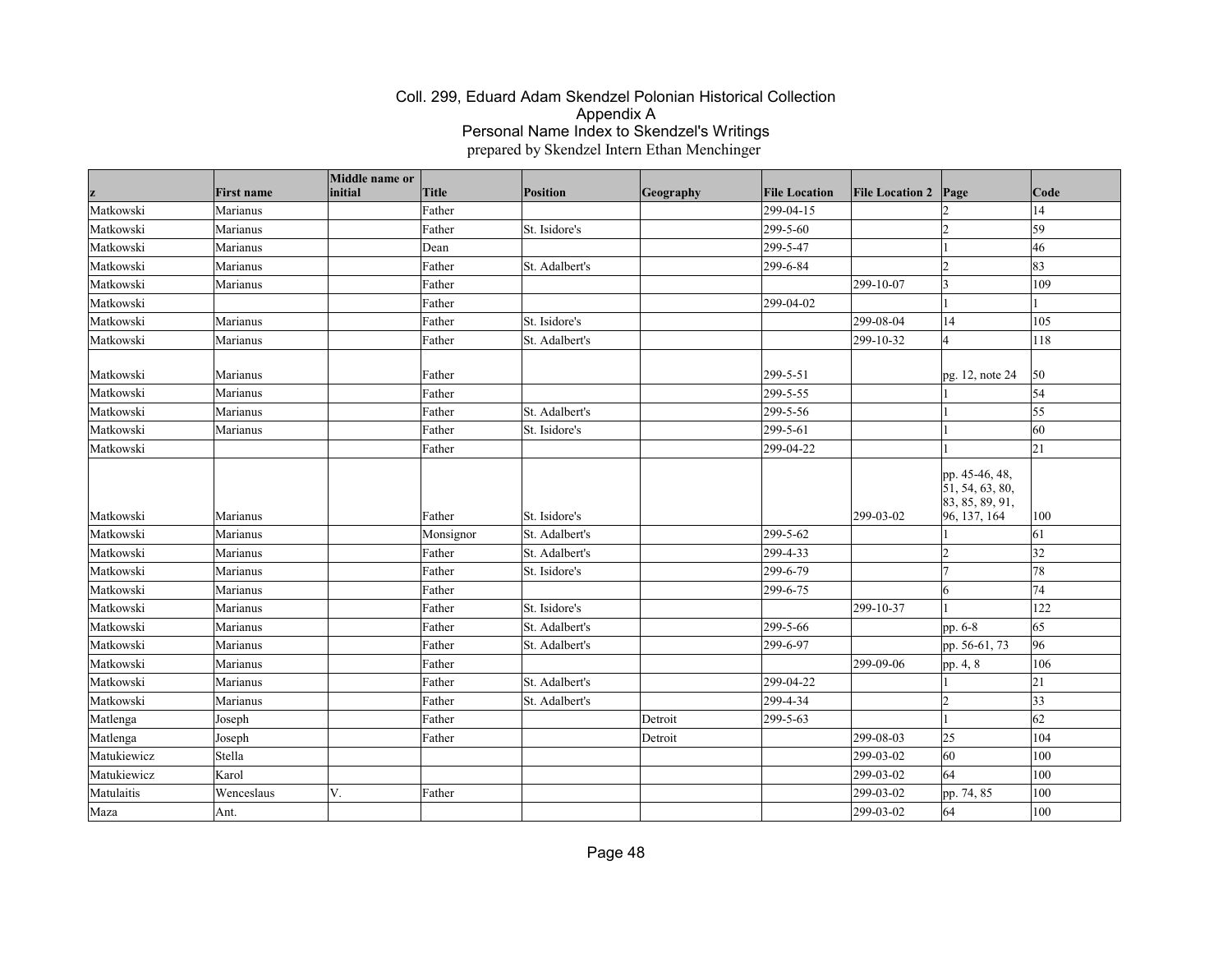|              | <b>First name</b> | Middle name or<br>initial | Title    | Position     | Geography            | <b>File Location</b> | <b>File Location 2</b> | Page           | Code            |
|--------------|-------------------|---------------------------|----------|--------------|----------------------|----------------------|------------------------|----------------|-----------------|
| Mazurkiewicz | Charles           |                           |          |              |                      |                      | 299-08-04              | 18             | 105             |
| Mazurkiewicz | August            |                           |          |              |                      | 299-5-38             |                        |                | $\overline{37}$ |
| Mazurkiewicz | Kat.              |                           |          |              |                      |                      | 299-03-02              | 64             | 100             |
| Mazurkiewicz | Frank             |                           |          |              |                      |                      | 299-03-02              | 80             | 100             |
| Mazurkiewicz | Charles           |                           |          |              |                      | 299-6-79             |                        | 2              | 78              |
| Mazurkiewicz | August            |                           |          |              |                      |                      | 299-03-02              | 81             | 100             |
| McAuley      | Catherine         |                           |          |              |                      | 299-5-62             |                        |                | 61              |
| McCarthy     | Pete              |                           |          |              |                      |                      | 299-03-02              | 82             | 100             |
| McCoskey     |                   |                           | Cardinal |              | New York             |                      | 299-03-01              | 46             | 99              |
| McCoy        | Isaac             |                           | Reverend |              |                      | 299-5-62             |                        |                | 61              |
| McDonnell    | Archibald         |                           | Mrs.     |              |                      | 299-5-48             |                        |                | 47              |
| McGee        | John              |                           | Father   |              |                      | 299-04-28            |                        | l2             | 27              |
| McGee        | Ivan              | Emmett                    |          |              |                      |                      | 299-10-08              |                | 110             |
| McGee        | John              | Whalen                    | Father   |              |                      |                      | 299-10-08              | pp. 1-5        | 110             |
| McGee        | John              | Whalen                    |          |              |                      | 299-6-97             |                        | 48             | 96              |
| McGee        | John              | Whalen                    | Father   |              |                      |                      | 299-03-02              | pp. 22-23, 74  | 100             |
| McGee        | Bernard "Barney"  |                           |          |              |                      |                      | 299-10-08              |                | 110             |
| McGee        | John              | Whalen                    | Father   |              |                      | 299-5-66             |                        | pp. 2-3        | 65              |
| McGee        | John              |                           | Father   |              |                      | 299-6-87             |                        |                | 86              |
| McGee        | John              | Whalen                    | Father   |              |                      | 299-5-62             |                        |                | 61              |
| McGinn       | Ю.                | T.                        | Father   |              |                      |                      | 299-03-02              | 106            | 100             |
| McKinney     |                   |                           |          |              |                      | 299-5-62             |                        |                | 61              |
| McKinney     | Tom               |                           | Father   |              |                      | 299-6-72             |                        | 12             | 71              |
| McKinney     | Joseph            |                           | Bishop   |              |                      | 299-6-72             |                        | l2             | 71              |
| McKinney     |                   |                           | Bishop   |              |                      | 299-6-90             |                        | $\vert$ 2      | 89              |
| McManus      | Patrick           |                           | Father   | St. Andrew's |                      | 299-6-97             |                        | 55             | 96              |
| McManus      | Patrick           |                           | Father   |              |                      | 299-5-55             |                        |                | 54              |
| McManus      | Patrick           |                           | Father   |              |                      |                      | 299-10-08              | 4              | 110             |
| McManus      | Patrick           |                           | Father   | St. Andrew's |                      | 299-5-62             |                        |                | 61              |
| McManus      | Patrick           |                           | Father   | At. Andrew's |                      | 299-5-56             |                        |                | 55              |
| McQade       | James             |                           | Father   |              | <b>Traverse City</b> | 299-6-88             |                        | <b>Q</b>       | 87              |
| Mead         | Harry             | A.                        |          |              |                      |                      | 299-08-01              | $\overline{5}$ | 102             |
| Mead         | Harry             | L.                        |          |              |                      |                      | 299-03-02              | 103            | 100             |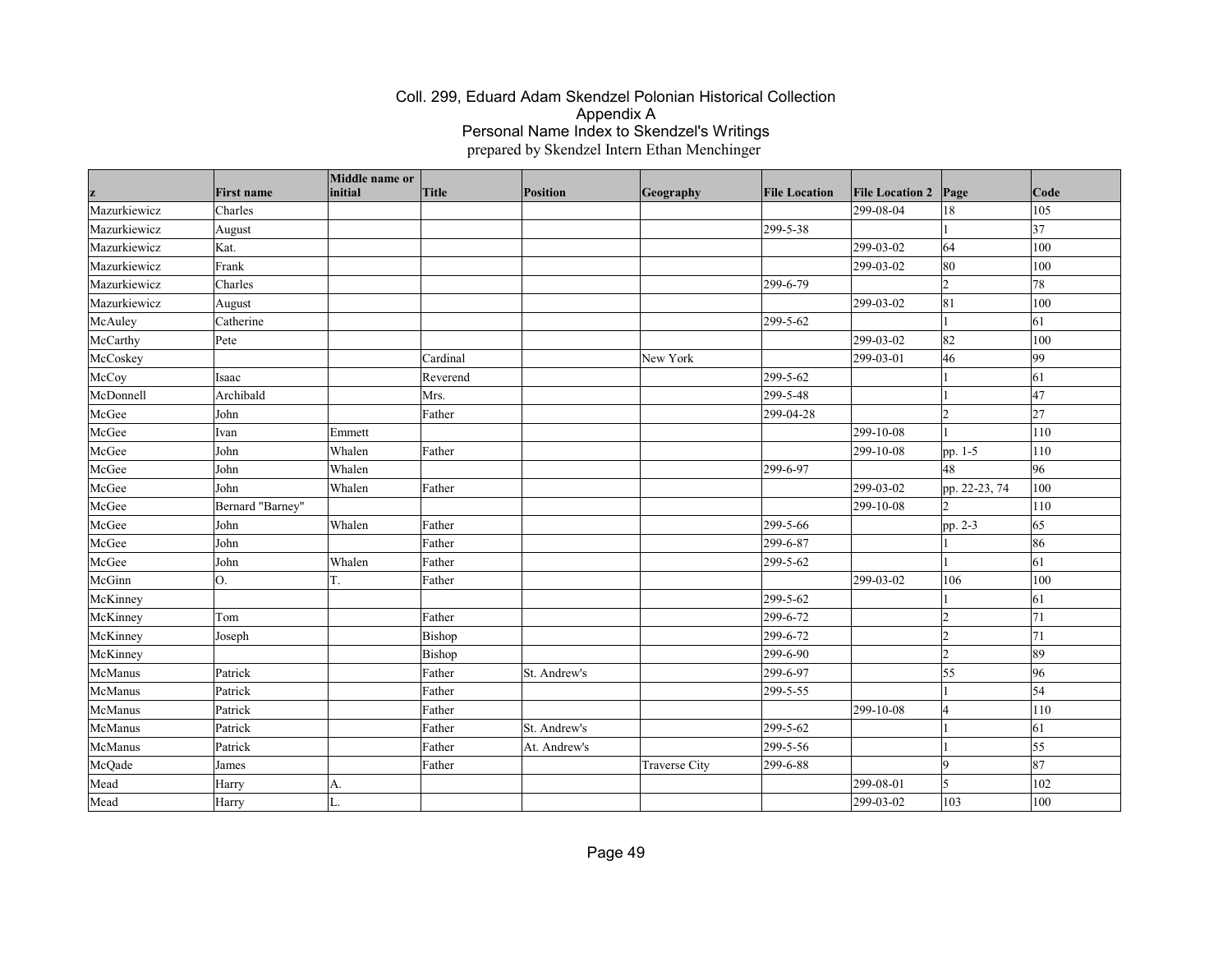| z           | <b>First name</b> | Middle name or<br>initial | Title     | Position | Geography | <b>File Location</b> | <b>File Location 2</b> | Page                  | Code |
|-------------|-------------------|---------------------------|-----------|----------|-----------|----------------------|------------------------|-----------------------|------|
| Melin       | Stanislaus        |                           |           |          |           |                      | 299-10-26              | $\mathcal{D}$         | 114  |
| Melin       |                   |                           |           |          | Detroit   | 299-04-08            |                        |                       |      |
| Melinow     |                   |                           |           |          | Detroit   | 299-04-09            |                        |                       | l8   |
| Meliszewski | Julian            |                           |           |          |           | 299-5-55             |                        | $\mathcal{D}$         | 54   |
| Meller      | Valentine         |                           |           |          |           |                      | 299-10-24              | 3                     | 112  |
| Meller      | Frances           |                           |           |          |           |                      | 299-10-24              | 3                     | 112  |
| Merdzinski  | Helen             |                           |           |          |           | 299-5-38             |                        | $\overline{2}$        | 37   |
| Merdzinski  | Helen             |                           |           |          |           |                      | 299-03-02              | 118                   | 100  |
| Merdzinski  | George            |                           |           |          |           | 299-6-90             |                        |                       | 89   |
| Messmore    |                   | Ε.                        | Colonel   |          |           | 299-5-55             |                        | pp. 1-2               | 54   |
| Michalak    | Jan               |                           |           |          |           |                      | 299-03-02              | 64                    | 100  |
| Michalowska | P.                |                           |           |          |           |                      | 299-03-02              | 60                    | 100  |
| Michalowski | Woj.              |                           |           |          |           |                      | 299-03-02              | 65                    | 100  |
| Michalowski | Albert            |                           |           |          |           |                      | 299-03-02              | 61                    | 100  |
|             |                   |                           |           |          |           |                      |                        |                       |      |
| Michalowski | Joseph            |                           |           |          |           |                      | 299-03-02              | pp. 57-58, 60, 65 100 |      |
| Michalowski | Joseph            |                           |           |          |           |                      | 299-03-02              | pp. 61-62             | 100  |
| Michalowski | Mich.             |                           |           |          |           |                      | 299-03-02              | 65                    | 100  |
| Michalski   | Stanislaus        |                           | Monsignor |          |           | 299-5-71             |                        | $\overline{2}$        | 70   |
| Mielcuszny  | Albert            |                           | Father    |          |           | 299-5-69             |                        | 12                    | 68   |
| Milanowski  | Wencel            |                           |           |          |           | 299-6-97             |                        | 64                    | 96   |
| Milanowski  | Anton             |                           |           |          |           | 299-6-97             |                        | 64                    | 96   |
| Milanowski  | Anton             |                           |           |          |           |                      | 299-09-09              | 9                     | 107  |
| Milanowski  | Henry             |                           |           |          |           | 299-6-97             |                        | 64                    | 96   |
| Milanowski  | Mary              |                           |           |          |           |                      | 299-09-09              | 9                     | 107  |
| Milanowski  | Ant.              |                           |           |          |           |                      | 299-03-02              | 65                    | 100  |
| Milanowski  |                   |                           | Father    |          |           |                      | 299-03-02              | 106                   | 100  |
| Milanowski  | John              | Ρ.                        | Judge     |          |           | 299-6-97             |                        | 64                    | 96   |
| Milanowski  | Mary              |                           |           |          |           | 299-6-97             |                        | 64                    | 96   |
| Milanowski  | Edward            |                           |           |          |           | 299-6-97             |                        | 64                    | 96   |
| Milanowski  |                   |                           |           |          |           | 299-6-75             |                        |                       | 74   |
| Milestan    | Harry             |                           |           |          |           |                      | 299-10-26              | $\overline{4}$        | 114  |
| Milewski    | Winc.             |                           |           |          |           |                      | 299-03-02              | 65                    | 100  |
| Milkowski   |                   |                           |           |          | Detroit   | 299-6-93             |                        | $\overline{2}$        | 92   |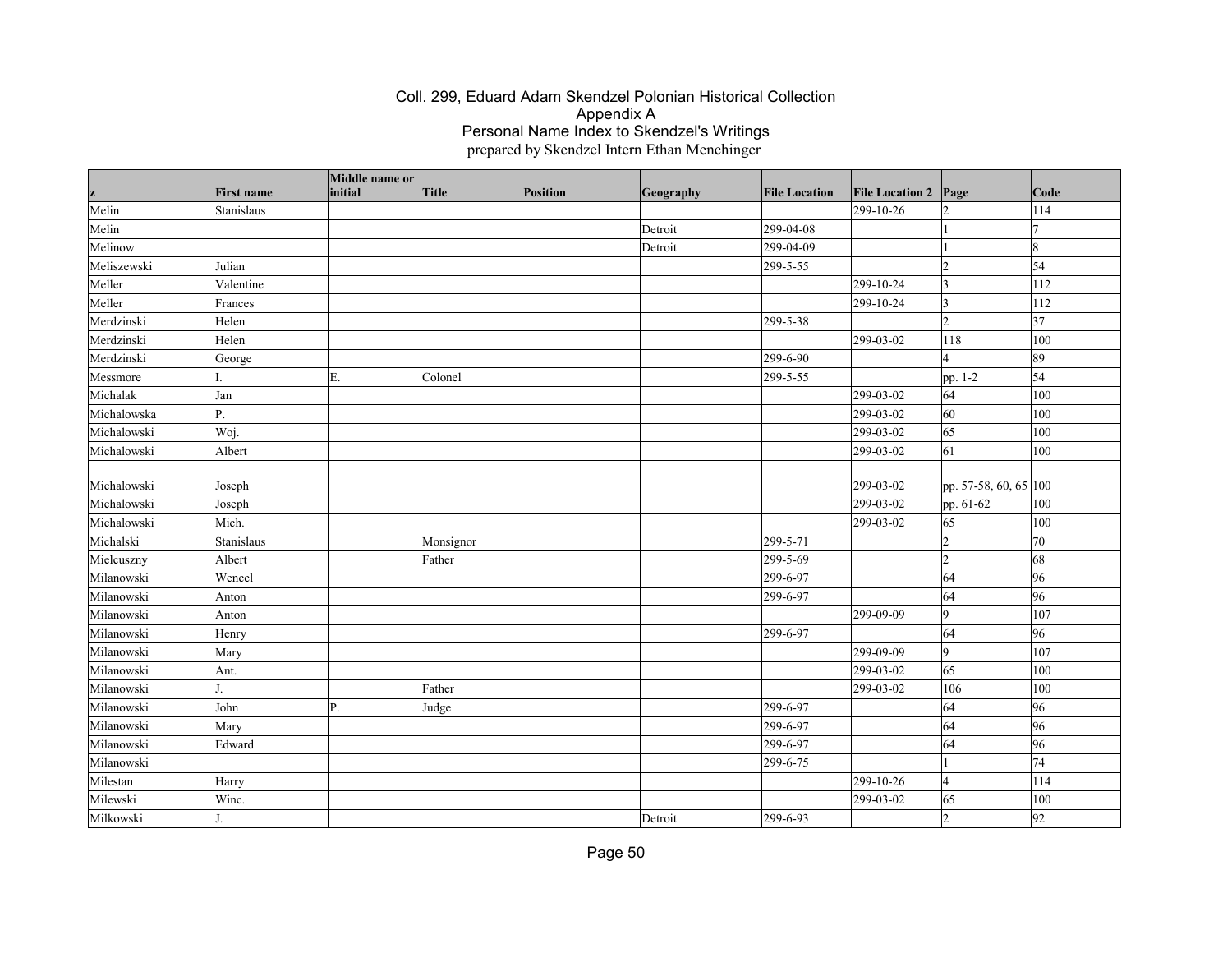|             | <b>First name</b> | Middle name or<br>initial | Title     | <b>Position</b> | Geography       | <b>File Location</b> | <b>File Location 2</b> | Page           | Code       |
|-------------|-------------------|---------------------------|-----------|-----------------|-----------------|----------------------|------------------------|----------------|------------|
| Mindak      |                   |                           |           |                 | Detroit         | 299-04-08            |                        |                |            |
| Mindakow    |                   |                           |           |                 | Detroit         | 299-04-09            |                        |                | 18         |
| Mira        |                   |                           |           |                 |                 | 299-04-02            |                        | b.             |            |
| Miskiewicz  | John              |                           |           |                 |                 |                      | 299-03-02              | pp. 47, 62, 65 | 100        |
| Moczygemba  | Leopold           |                           | Father    |                 |                 |                      | 299-10-06              | 3              | 108        |
| Moczygemba  | Leopold           |                           | Father    |                 |                 | 299-04-12            |                        | I٩             | 11         |
| Moczygemba  | Leopold           |                           | Father    |                 | Texas           | 299-04-23            |                        |                | 22         |
| Moczygemba  | Leopold           |                           | Father    |                 |                 | 299-5-54             |                        |                | 53         |
| Moczygemba  | Leopold           |                           | Father    |                 |                 |                      | 299-03-02              | 39             | 100        |
| Moczygemba  | Leopold           |                           | Father    |                 | Panna Maris, TX |                      | 299-07-01              | 348            | 101        |
| Moczygembie | Leopoldzie        |                           | Father    |                 |                 | 299-5-53             |                        | 2              | $\vert$ 52 |
| Modjeska    | Helen             |                           |           |                 |                 | 299-6-79             |                        | 6              | 78         |
| Modjeska    | Helena            |                           |           |                 |                 | 299-5-68             |                        |                | 67         |
| Modjeska    | Helena            |                           |           |                 |                 |                      | 299-08-04              | pp. 10, 20     | 105        |
| Modras      | Ronald            |                           | Father    |                 | Detroit         | 299-04-21            |                        | l2             | 20         |
| Moleski     | Anastasia         |                           |           |                 |                 |                      | 299-09-09              | $ 9\rangle$    | 107        |
| Moleski     | Stanley           | L.                        | Doctor    |                 |                 |                      | 299-10-07              | 17             | 109        |
| Moleski     | Stanley           | L.                        | Doctor    |                 |                 | 299-6-97             |                        | 64             | 96         |
| Moleski     | Joseph            | V.                        | Doctor    |                 |                 | 299-6-97             |                        | 64             | 96         |
| Moleski     | Leo               | T.                        | Doctor    |                 |                 | 299-6-97             |                        | 64             | 96         |
| Moleski     | Andrew            |                           |           |                 |                 |                      | 299-09-09              | 9              | 107        |
| Moleski     |                   |                           |           |                 |                 | 299-6-75             |                        |                | 74         |
| Moleski     | Stanley           | Ε.                        | Doctor    |                 |                 |                      | 299-09-06              | 17             | 106        |
| Mooney      |                   |                           | Cardinal  |                 |                 | 299-6-90             |                        | l2             | 89         |
| Morrow      | Dennis            | E.                        | Father    |                 |                 |                      | 299-10-08              | l4             | 110        |
| Morrow      | Dennis            | W.                        | Father    |                 |                 |                      | 299-03-02              | pp. 22-23      | 100        |
| Mroczkowski | Cajetan           |                           |           |                 | Detroit         |                      | 299-10-10              | $\vert 8$      | 111        |
| Mueller     | Francis           |                           | Father    |                 | Detroit         | 299-6-93             |                        | $\overline{2}$ | 92         |
| Mundelin    | George            |                           | Cardinal  |                 |                 |                      | 299-08-02              | 16             | 103        |
| Murphy      | William           |                           | Monsignor |                 |                 |                      | 299-10-07              | pp. 6-7        | 109        |
| Murphy      | William           |                           | Monsignor |                 |                 |                      | 299-09-06              | 17             | 106        |
| Murphy      | William           |                           | Monsignor |                 |                 |                      | 299-03-02              | 153            | 100        |
| Murphy      | Joseph            |                           | Monsignor |                 |                 | 299-5-48             |                        |                | 47         |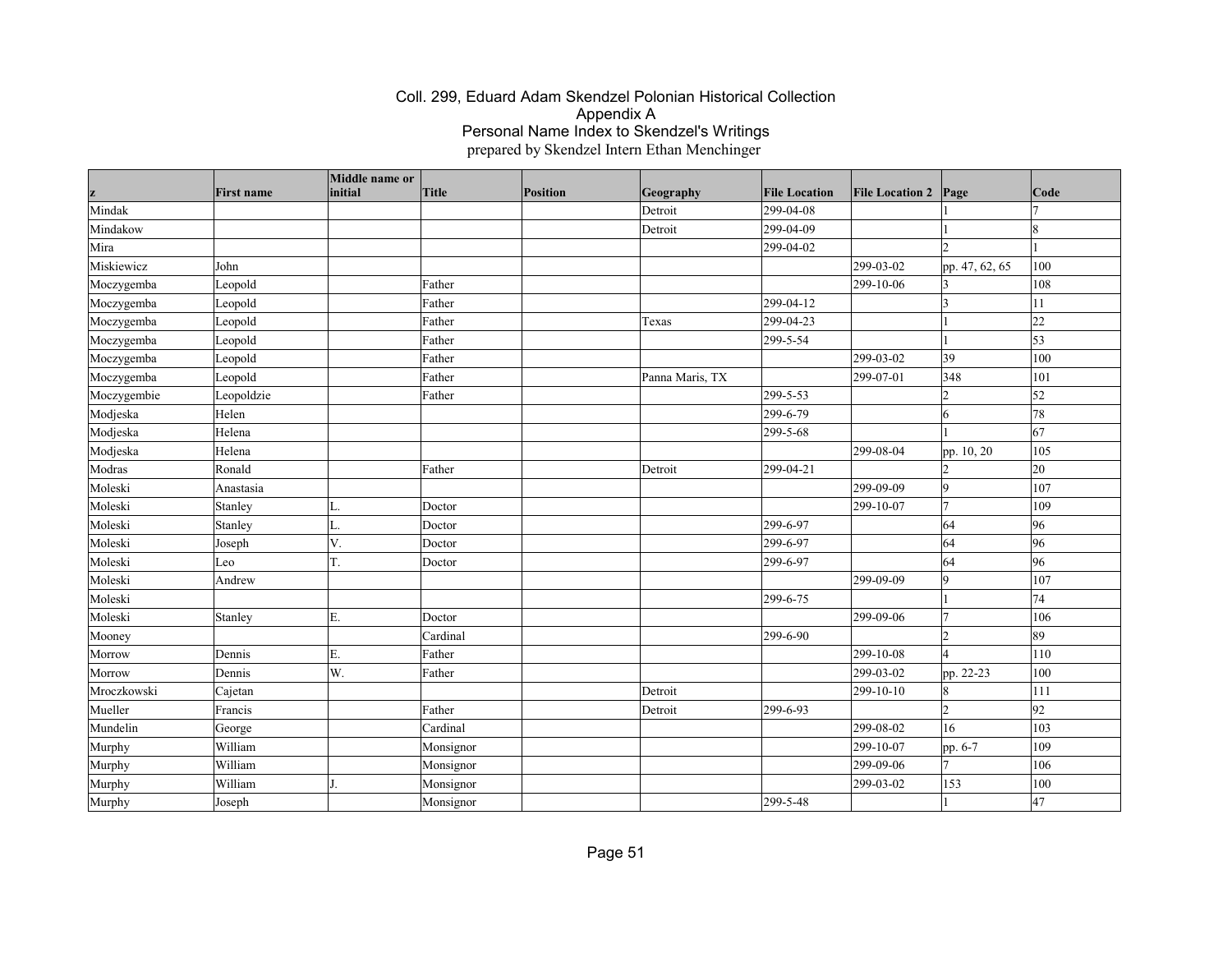| z           | <b>First name</b> | Middle name or<br>initial | Title    | Position | Geography    | <b>File Location</b> | <b>File Location 2</b> | Page            | Code       |
|-------------|-------------------|---------------------------|----------|----------|--------------|----------------------|------------------------|-----------------|------------|
| Myszak      | Michal            |                           |          |          |              |                      | 299-03-02              | pp. 65, 71      | 100        |
| Myszka      | John (Jan)        |                           |          |          |              |                      | 299-03-02              | pp. 61-62, 65   | 100        |
| Myszka      | Agnes             |                           |          |          |              |                      | 299-03-02              | 60              | 100        |
| Myszka      | John              |                           |          |          |              |                      | 299-03-02              | pp. 57-58, 63   | 100        |
| Myszkiewicz | Joseph            |                           |          |          |              |                      | 299-03-02              | 61              | 100        |
| Nadolski    | Leon              |                           |          |          |              |                      | 299-08-04              | 27              | 105        |
| Nadolski    | Leon              |                           |          |          |              | 299-6-79             |                        | $10\,$          | 78         |
| Najdowski   |                   |                           | Father   |          |              | 299-6-90             |                        | $\overline{2}$  | 89         |
| Napolska    | Mary              | Remigin                   | Sister   |          |              |                      | 299-10-26              | pp. 1-2         | 114        |
| Nardelli    | Stephanie         |                           | Sister   |          |              | 299-4-44             |                        |                 | 43         |
| Narloch     | Adalbert          |                           | Father   |          |              |                      | 299-03-02              | 118             | 100        |
| Narloch     | Andrew            |                           | Father   |          |              |                      | 299-10-07              | 7               | 109        |
| Narloch     | Stephen           |                           | Father   |          |              |                      | 299-10-07              | 7               | 109        |
| Narloch     | Andrew            |                           | Father   |          |              | 299-6-75             |                        | $\overline{5}$  | 74         |
| Narloch     | Andrew            |                           | Father   |          |              |                      | 299-09-06              | 11              | 106        |
| Narloch     | Stephen           |                           | Father   |          |              |                      | 299-03-02              | 103             | 100        |
| Narloch     | Andrew            |                           | Father   |          | Muskegon, MI |                      | 299-03-02              | pp. 85, 98, 106 | 100        |
| Nawakowski  | Constantine       |                           |          |          | Detroit      | 299-5-41             |                        |                 | 40         |
| Nawrocki    | Stanislaus        |                           | Father   |          | Chicago      | 299-04-22            |                        |                 | 21         |
| Nawrocki    | Stanislau         |                           | Father   |          | Detroit      | 299-5-52             |                        |                 | $\vert$ 51 |
| Nawrot      | Valentine         |                           |          |          |              |                      | 299-08-04              | 11              | 105        |
| Nerkowski   | Joz.              |                           |          |          |              |                      | 299-03-02              | 65              | 100        |
| Neumann     | Louis             |                           |          |          |              |                      | 299-09-09              | 11              | 107        |
| Neumann     | Louis             |                           |          |          |              | 299-6-79             |                        | 10              | 78         |
| Neumann     |                   |                           |          |          |              | 299-5-48             |                        |                 | 47         |
| Neumann     | Louis             |                           |          |          |              | 299-6-97             |                        | 64              | 96         |
| Neumann     | Louis             | D. (?)                    |          |          |              |                      | 299-08-04              | 27              | 105        |
| Newman      | John              | Henry                     | Cardinal |          |              |                      | 299-10-30              | $ 2\rangle$     | 116        |
| Newman      | Henry             |                           | Cardinal |          |              |                      | 299-03-01              | 93              | 99         |
| Newman      | John              | Henry                     | Cardinal |          |              |                      | 299-10-08              |                 | 110        |
| Newman      | Louis             |                           |          |          |              | 299-5-66             |                        | 10              | 65         |
| Newman      | Henry             |                           | Cardinal |          |              | 299-04-24            |                        |                 | 23         |
| Newman      |                   |                           | Cardinal |          |              |                      | 299-11-02              | pp. 1-2         | 125        |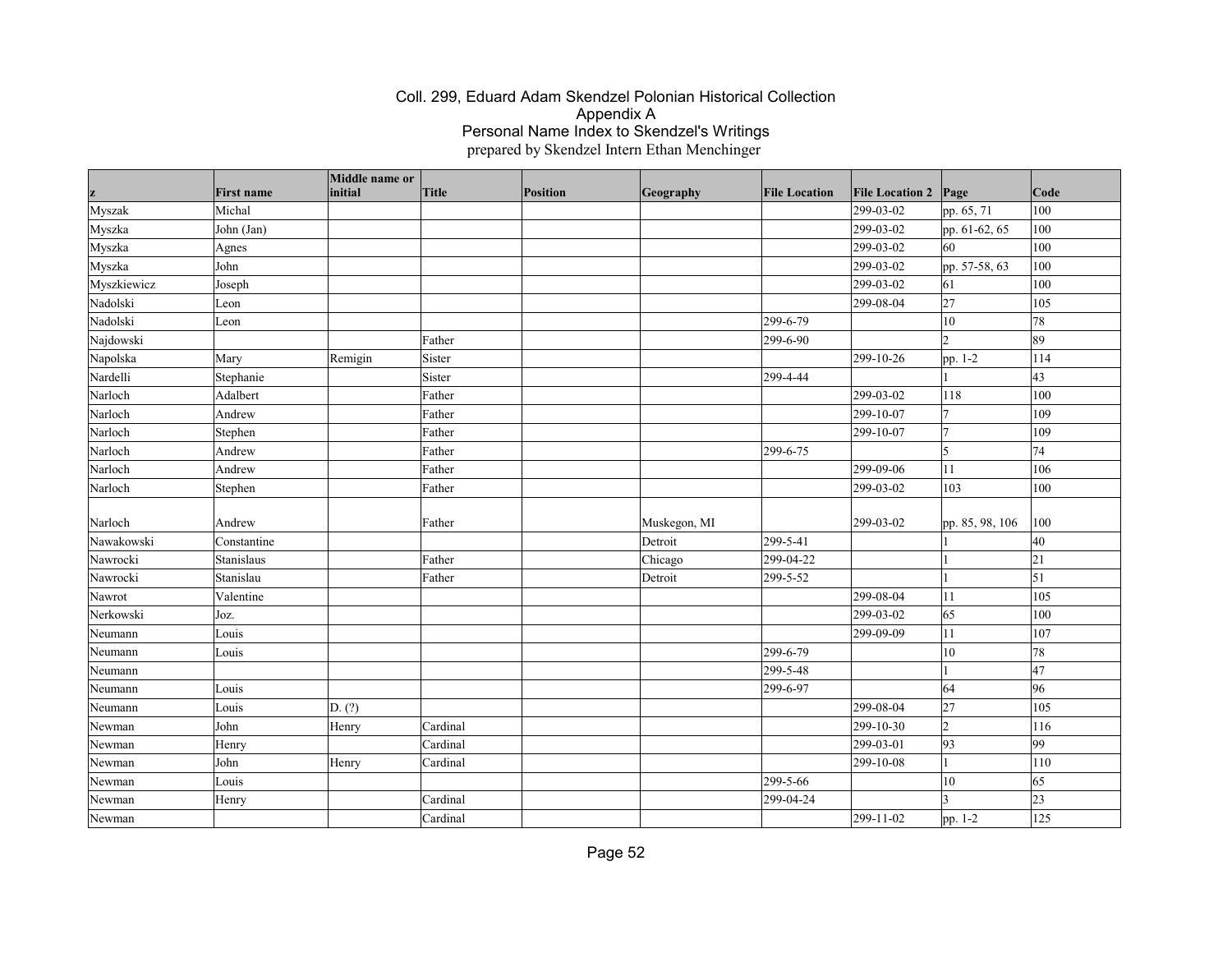| z            | <b>First name</b>  | Middle name or<br>initial | Title          | <b>Position</b> | Geography | <b>File Location</b> | <b>File Location 2</b> | Page                     | Code |
|--------------|--------------------|---------------------------|----------------|-----------------|-----------|----------------------|------------------------|--------------------------|------|
| Nicolai      |                    |                           | Doctor         |                 |           |                      | 299-03-01              | 76                       | 99   |
| Niedomanski  | Emil               |                           |                |                 | Detroit   | 299-5-57             |                        |                          | 56   |
| Niedomanski  | Emil               | J.                        |                |                 | Detroit   | 299-6-73             |                        |                          | 72   |
| Niedziewcki  | Catherine          |                           |                |                 |           |                      | 299-10-32              | 3                        | 118  |
| Niedzwiecki  | Henry              |                           | Father         |                 |           |                      | 299-03-02              | 154                      | 100  |
| Nierzwicki   | Wlad. (Ladislaus?) |                           |                |                 |           |                      | 299-03-02              | pp. 65, 103, 154         | 100  |
| Niewiadomski | Szcz.              |                           |                |                 |           |                      | 299-03-02              | 65                       | 100  |
| Nir          | Roman              |                           | Father; Doctor |                 |           |                      | 299-10-26              | pp. 4-5                  | 114  |
| Noa          | Thomas             | Lawerence                 | Bishop         |                 | Marquette | 299-04-28            |                        |                          | 27   |
| Noa          | Thomas             | L.                        | Bishop         |                 |           |                      | 299-03-02              | pp. 50, 106, 165,<br>202 | 100  |
| Noe          | Virgilio           |                           | Monsignor      |                 |           |                      | 299-08-02              | 20                       | 103  |
| Norlocj      | Adalbert           |                           | Father         | Sacred Heart    |           | 299-5-38             |                        | $\overline{c}$           | 37   |
| Nowaczyk     | Pauline            |                           |                |                 |           | 299-6-75             |                        | 16                       | 74   |
| Nowak        | John               |                           |                |                 |           | 299-5-47             |                        |                          | 46   |
| Nowak        | John               |                           |                |                 |           |                      | 299-08-04              | pp. 8-9                  | 105  |
| Nowak        | John               |                           |                |                 |           |                      | 299-03-02              | 40                       | 100  |
| Nowak        |                    |                           |                |                 |           | 299-5-66             |                        | $\overline{4}$           | 65   |
| Nowak        |                    |                           |                |                 |           |                      | 299-09-06              | $10\,$                   | 106  |
| Nowak        | John               |                           |                |                 |           | 299-6-97             |                        | 52                       | 96   |
| Nowakowski   | Martin             |                           |                |                 |           |                      | 299-03-02              | pp. 58, 65, 103          | 100  |
| Nowakowski   | Frank              |                           |                |                 |           |                      | 299-03-02              | pp. 61, 65               | 100  |
| Nowakowski   | Luke               |                           |                |                 | Detroit   | 299-5-50             |                        | $\overline{2}$           | 49   |
| Nowicka      | Agnieska           |                           |                |                 |           |                      | 299-03-02              | 65                       | 100  |
| Nowicki      | Wanda              |                           |                |                 |           |                      | 299-03-02              | 81                       | 100  |
| Nowicki      | Jan                |                           |                |                 |           |                      | 299-03-02              | 65                       | 100  |
| Nowicki      | Wanda              |                           |                |                 |           | 299-5-38             |                        |                          | 37   |
| Nowicki      | Anthony (Anton?)   |                           |                |                 |           |                      | $299 - 03 - 02$        | pp. 58, 61, 63,<br>83    | 100  |
| Oblinski     | Joseph             |                           |                |                 |           | 299-5-66             |                        |                          | 65   |
| Oblinski     |                    |                           |                |                 |           |                      | 299-01-02              | $\overline{2}$           | 98   |
| Oblinski     | Joseph             |                           |                |                 |           | 299-6-97             |                        | 52                       | 96   |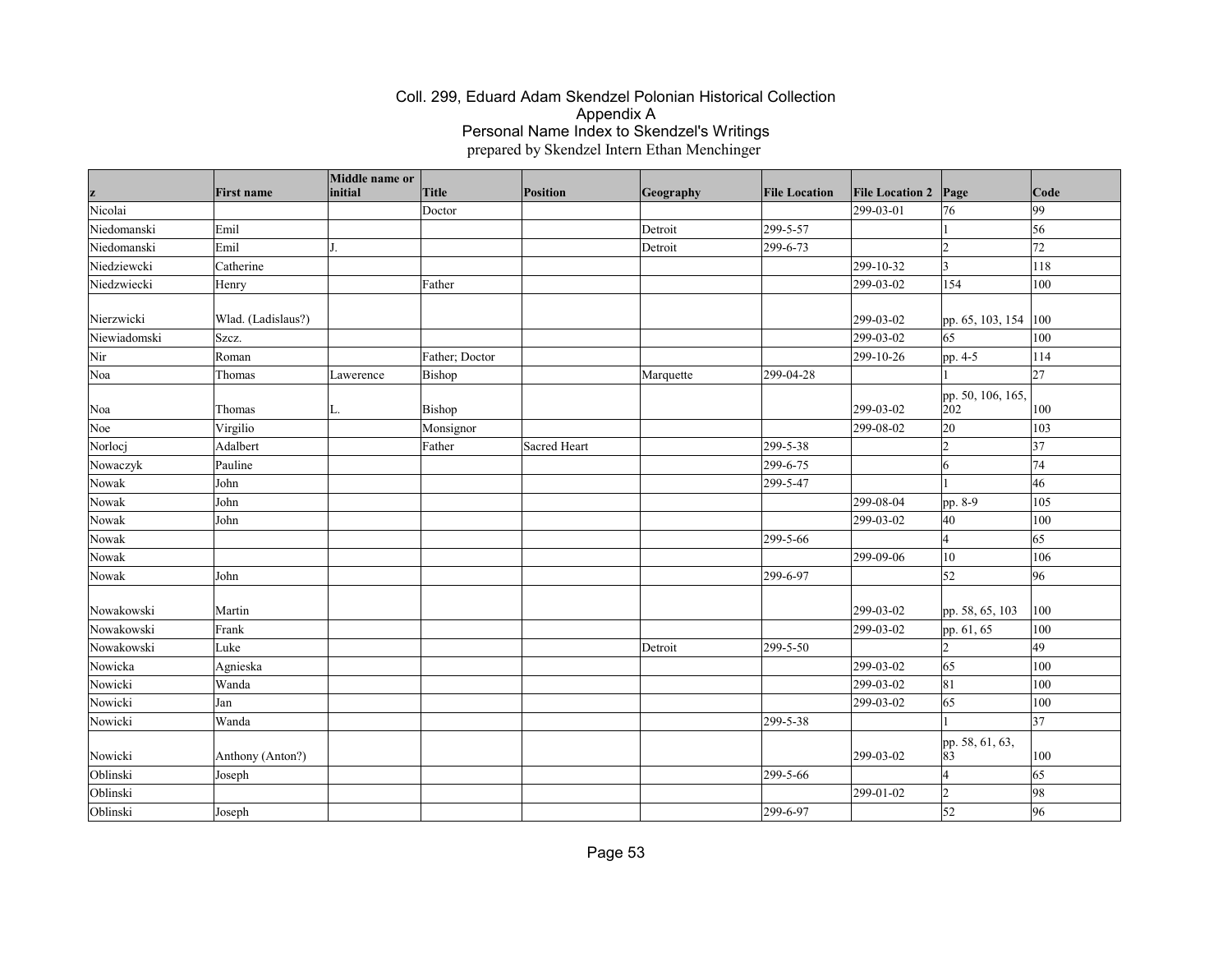| z           | <b>First name</b> | Middle name or<br>initial | Title                            | Position | Geography | <b>File Location</b> | <b>File Location 2</b> | Page           | Code            |
|-------------|-------------------|---------------------------|----------------------------------|----------|-----------|----------------------|------------------------|----------------|-----------------|
| Odojewski   | Maciej            |                           |                                  |          |           |                      | 299-03-02              | 65             | 100             |
| Ojrowski    | Stanley           |                           |                                  |          |           | 299-5-56             |                        | $\mathfrak{D}$ | $\overline{55}$ |
| Olbinski    |                   |                           |                                  |          |           |                      | 299-09-06              | pp. 2-3        | 106             |
| Olejniczak  | Stanislaus (?)    |                           |                                  |          |           |                      | 299-03-02              | pp. 60, 65     | 100             |
| Olejniczak  | Jan               |                           |                                  |          |           |                      | 299-03-02              | 65             | 100             |
| Olszewski   |                   |                           |                                  |          |           |                      | 299-03-01              | 22             | 99              |
| Olszewski   | L.                | C.                        |                                  |          | Detroit   | 299-6-93             |                        | $\overline{2}$ | 92              |
| Oosdyke     | Raymond           |                           | Father                           |          |           |                      | 299-03-02              | 195            | 100             |
| Oppenhiem   | Joseph            |                           |                                  |          |           | 299-5-62             |                        | 3              | 61              |
| Opyrchalski | Leopold           |                           | Father                           |          |           |                      | 299-03-02              | 98             | 100             |
| Orlik       | Wlad.             |                           |                                  |          |           |                      | 299-03-02              | 65             | 100             |
| Orlik       | Stanley           |                           |                                  |          |           | 299-5-38             |                        |                | 37              |
| Orlik       | Stanley           |                           |                                  |          |           |                      | 299-03-02              | 81             | 100             |
| Orlik       | Piotr             |                           |                                  |          |           |                      | 299-03-02              | 65             | 100             |
| Orlik       | Andrew            |                           |                                  |          |           |                      | 299-03-02              | pp. 61, 63, 65 | 100             |
| Orlowski    | Mildred           |                           |                                  |          |           |                      | 299-08-04              | 10             | 105             |
| Orlowski    | Dennis            |                           |                                  |          | Detroit   |                      | 299-08-03              | pp. 19, 28     | 104             |
| Orlowski    | Dennis            |                           |                                  |          |           | 299-5-40             |                        | $\overline{A}$ | 39              |
| Orlowski    | Mildred           |                           |                                  |          |           | 299-6-79             |                        | 10             | 78              |
| Orlowski    | Dennis            |                           |                                  |          | Detroit   | 299-5-63             |                        | $\mathfrak{D}$ | 62              |
| Orlowski    | Mildred           |                           |                                  |          |           | 299-6-97             |                        | 74             | 96              |
| Orton       | Lawrence          | D.                        |                                  |          |           |                      | 299-10-26              | 4              | 114             |
| Orton       | Lawrence          | D.                        |                                  |          |           | 299-5-59             |                        | $\Delta$       | 58              |
| Paczkowski  | St.               |                           |                                  |          |           |                      | 299-03-02              | 65             | 100             |
| Paderewski  | Ignace            |                           |                                  |          |           | 299-6-79             |                        | 6              | 78              |
| Paderewski  |                   |                           | Madame                           |          |           |                      | 299-08-04              | 25             | 105             |
| Palmieri    | Salvatore         |                           | Archbishop,<br>Moderator General |          | Rome      |                      | 299-10-10              | 11             | 111             |
| Panfil      | Anthony           | C.                        |                                  |          |           | 299-6-97             |                        | 64             | 96              |
| Pantiland   |                   |                           |                                  |          |           | 299-5-55             |                        |                | 54              |
| Panyrek     | Edward            |                           |                                  |          |           | 299-6-75             |                        | $\overline{Q}$ | 74              |
| Parrochi    |                   |                           | Cardinal                         |          | Rome      |                      | 299-10-07              | $\overline{2}$ | 109             |
| Paryski     | A.                |                           |                                  |          | Detroit   | 299-6-93             |                        |                | 92              |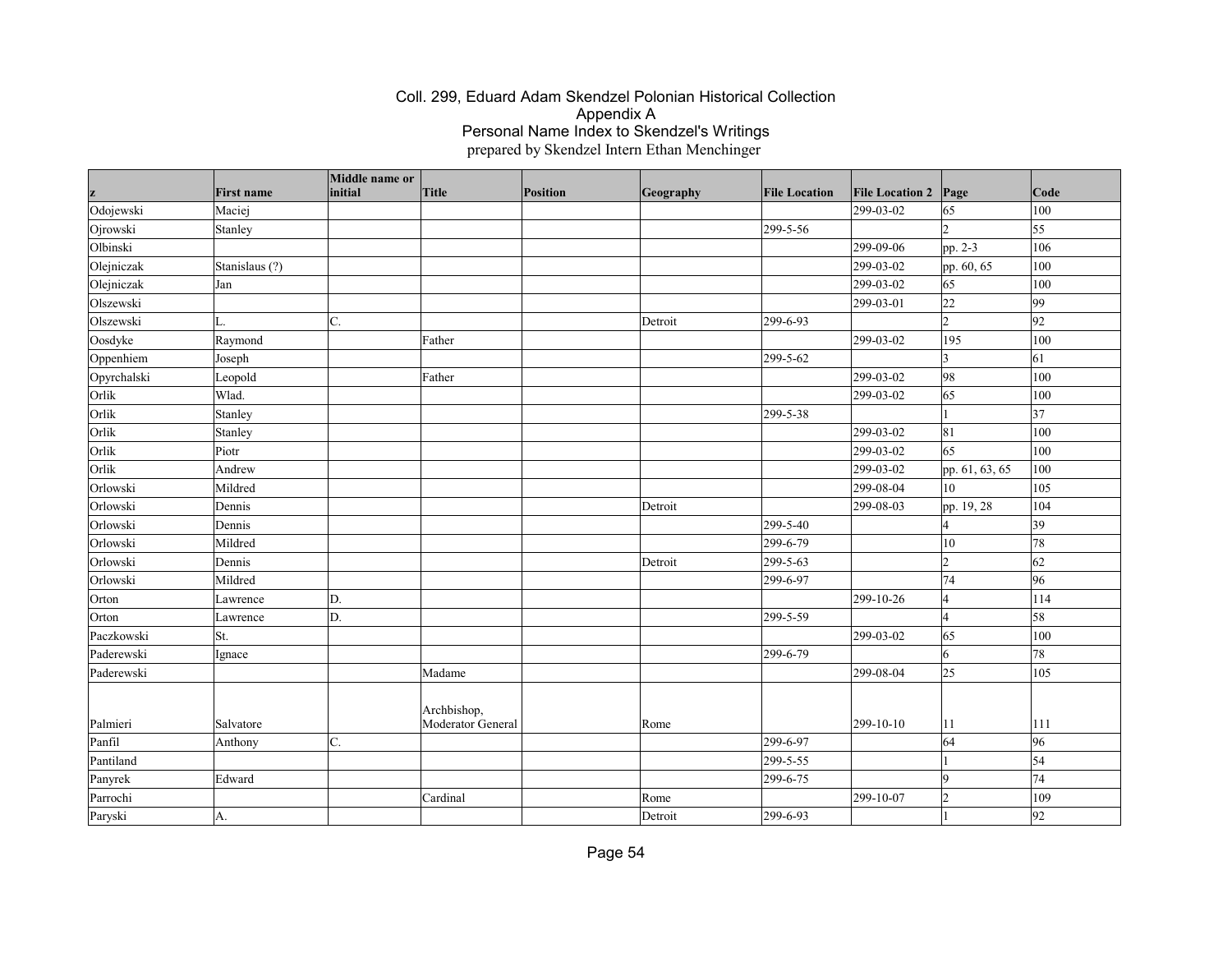|            |                   | Middle name or<br>initial |              |                 |           |                      |                        |                      | Code         |
|------------|-------------------|---------------------------|--------------|-----------------|-----------|----------------------|------------------------|----------------------|--------------|
| z          | <b>First name</b> |                           | <b>Title</b> | <b>Position</b> | Geography | <b>File Location</b> | <b>File Location 2</b> | Page                 |              |
| Pattok     | Ant.              |                           |              |                 |           |                      | 299-03-02              | 65                   | 100          |
| Pattok     |                   |                           |              |                 |           | 299-04-28            |                        | $\overline{3}$       | 27           |
| Pattok     | Franz             |                           |              |                 |           |                      | 299-09-06              | $ 10\rangle$         | 106          |
| Pattok     | Franz             |                           |              |                 |           | 299-6-97             |                        | 52                   | 96           |
| Pattok     |                   |                           |              |                 |           | 299-5-66             |                        | $\vert$ 4            | 65           |
| Pattok     | Franz             |                           |              |                 |           |                      | 299-03-02              | 40                   | 100          |
| Paul II    | John              |                           | Pope         |                 |           | 299-5-37             |                        | $\vert$ 1            | 36           |
| Paul II    | John              |                           | Pope         |                 |           | 299-4-31             |                        | 1                    | $ 30\rangle$ |
| Paul II    | John              |                           | Pope         |                 |           | 299-4-33             |                        | $\vert$ <sub>2</sub> | 32           |
| Paul II    | John              |                           | Pope         |                 |           | 299-4-34             |                        |                      | $ 33\rangle$ |
| Pawell II  | Jan               |                           | Pope         |                 |           | 299-04-30            |                        | $\overline{2}$       | $ 29\rangle$ |
| Pawell II  | Jan               |                           | Pope         |                 |           | 299-4-35             |                        |                      | 34           |
| Pawlawska  | Josephine         |                           |              |                 |           |                      | 299-03-02              | 71                   | 100          |
| Pawlawska  | Anastasia         |                           |              |                 |           |                      | 299-03-02              | 71                   | 100          |
| Pawlowski  | Szcz.             |                           |              |                 |           |                      | 299-03-02              | 65                   | 100          |
| Pawlowski  | Fran.             |                           |              |                 |           |                      | 299-03-02              | 65                   | 100          |
| Pawlowski  | Marion            |                           | Father       |                 |           |                      | 299-03-02              | 153                  | 100          |
| Pawlowski  | Leopold           |                           | Father       |                 | Detroit   | 299-5-46             |                        | pp. 3-4              | 45           |
| Pawlowski  | Marcin            |                           |              |                 |           |                      | 299-03-02              | 65                   | 100          |
| Penna      | Frank             | Della                     |              |                 |           | 299-5-42             |                        |                      | 41           |
| Permoda    | Ignace            |                           |              |                 |           | 299-5-61             |                        |                      | 60           |
| Peszkowski | Z.                |                           | Monsignor    |                 |           | 299-4-44             |                        |                      | 43           |
| Phillips   | Katherine         | Jansheska                 |              |                 |           |                      | 299-03-02              | 117                  | 100          |
| Phillips   | Eugene            |                           |              |                 |           |                      | 299-03-02              | 117                  | 100          |
| Phillips   | Katherine         |                           |              |                 |           | 299-6-97             |                        | 51                   | 96           |
| Piaskewski | Leo               |                           | Father       |                 |           |                      | 299-03-02              | 152                  | 100          |
| Piaskowski | Francis           |                           | Father       |                 |           |                      | 299-03-02              | pp. 83, 85           | 100          |
| Pienta     | Jacob             |                           |              |                 |           | 299-5-66             |                        | 17                   | 65           |
| Pienta     | Eva               |                           |              |                 |           |                      | 299-03-02              | 60                   | 100          |
|            |                   |                           |              |                 |           |                      |                        | pp. 45, 61-62,       |              |
| Pienta     | Jacob             |                           |              |                 |           |                      | 299-03-02              | 65, 70               | 100          |
| Pierce     | Harry             | O.                        |              |                 |           |                      | 299-08-04              | 10                   | 105          |
| Pietrasik  | Joseph            |                           | Monsignor    |                 |           | 299-5-47             |                        |                      | 46           |
| Pietrasik  | Joseph            | Stanislaus                | Father       | St. Isidore's   |           |                      | 299-09-06              | $\overline{8}$       | 106          |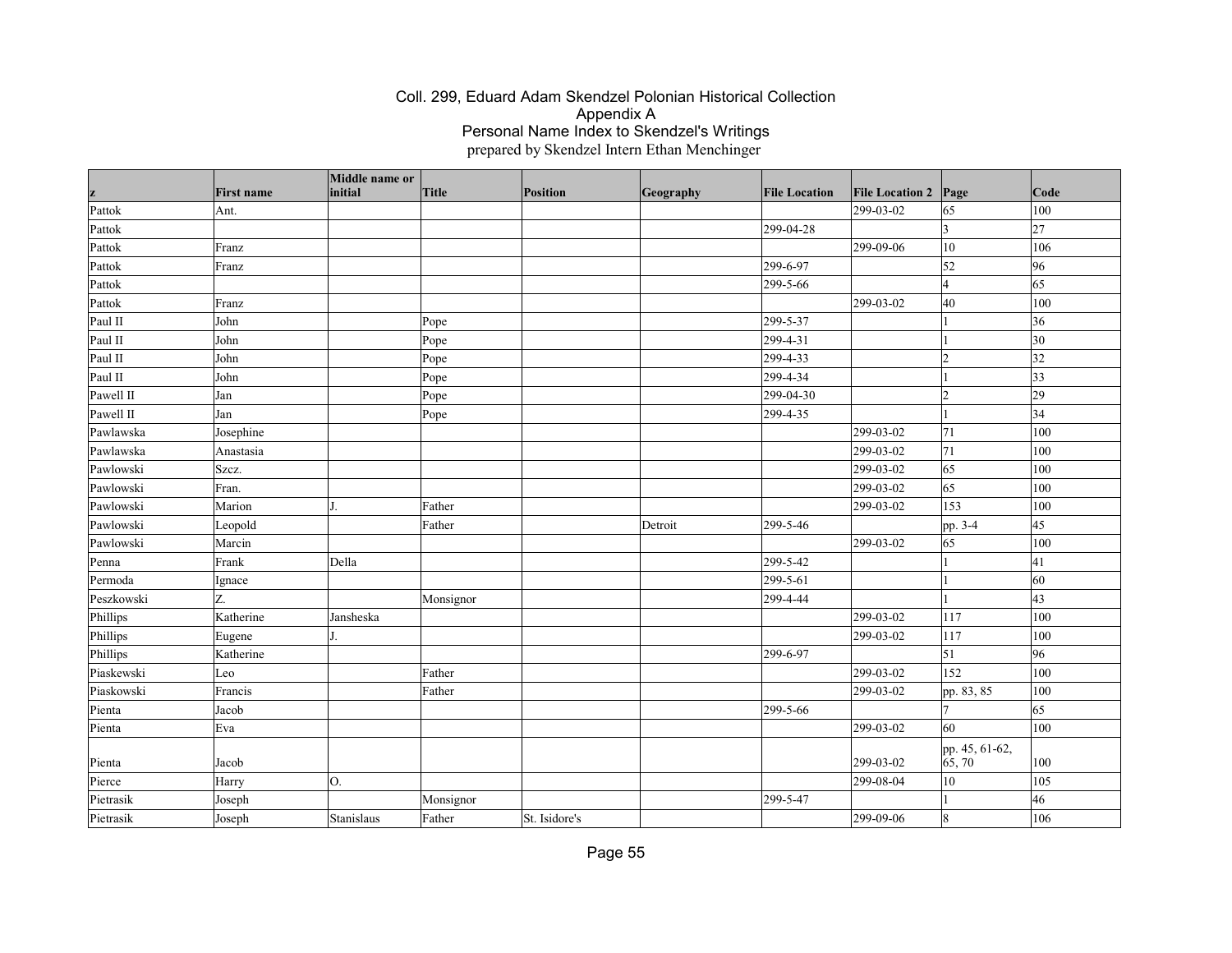|            | <b>First name</b> | Middle name or<br>initial | <b>Title</b> | <b>Position</b> | Geography | <b>File Location</b> | <b>File Location 2</b> | Page                                           | Code          |
|------------|-------------------|---------------------------|--------------|-----------------|-----------|----------------------|------------------------|------------------------------------------------|---------------|
| Pietrasik  | Joseph            | Stanislaus                | Father       |                 |           | 299-6-97             |                        |                                                | 96            |
| Pietrasik  | Joseph            | Stanislaus                | Monsignor    |                 |           | 299-6-75             |                        | 16                                             | 74            |
| Pietrasik  | Joseph            | S.                        | Monsignor    |                 |           |                      | 299-10-30              |                                                | 116           |
| Pietrasik  |                   |                           | Monsignor    |                 |           | 299-6-88             |                        | pp. 7,10                                       | 87            |
| Pietrasik  | Joseph            | Stanislaus                | Monsignor    | St. Isidore's   |           |                      | 299-10-37              |                                                | 122           |
| Pietrasik  | Joseph            | A.                        | Monsignor    | St. Isidore's   |           |                      | 299-08-04              | pp. 14, 24, 27                                 | 105           |
| Pietrasik  | Joseph            | Stanislaus                | Monsignor    | St. Isidore's   |           | 299-5-61             |                        |                                                | 60            |
| Pietrasik  | Joseph            | S.                        | Monsignor    |                 |           | 299-6-79             |                        | pp. 4,10                                       | 78            |
| Pietrasik  |                   |                           |              | St. Isidore's   |           | 299-6-90             |                        |                                                | 89            |
| Pietrasik  | Joseph            | S.                        | Father       |                 |           |                      | 299-03-02              | pp. 53-54, 106,<br>109, 151, 164               | 100           |
| Pietrasik  | Joseph            | Stanislaus                | Father       | St. Isidore's   |           |                      | 299-09-09              | 10                                             | 107           |
| Pietrasik  | Joseph            | S.                        | Monsignor    | St. Isidore's   |           | 299-5-60             |                        | l2                                             | 59            |
| Pietrasik  |                   |                           | Monsignor    |                 |           | 299-04-15            |                        | 2                                              | 14            |
| Pietraski  | Joseph            | Stanislaus                | Monsignor    | St. Isidore     |           | 299-04-02            |                        |                                                |               |
| Pietrowski | Joseph            |                           |              |                 | Detroit   | 299-6-93             |                        |                                                | 92            |
| Pilarowski | Louis             |                           | Father       | St. Adalbert's  |           |                      | 299-08-02              | 8                                              | $ 103\rangle$ |
| Pilat      | John              |                           |              |                 | Detroit   | 299-6-83             |                        | l4                                             | 82            |
| Pinten     | Joseph            | G.                        | Bishop       |                 |           | 299-6-75             |                        | 17                                             | 74            |
| Pinten     | Joseph            | Gabriel                   | Bishop       |                 |           |                      | 299-08-01              | 13                                             | 102           |
| Pinten     | Joseph            | Gabriel                   | Bishop       |                 |           |                      | 299-10-07              | pp. 6-7                                        | 109           |
| Pinten     | Gabriel           |                           | Bishop       |                 |           |                      | 299-03-02              | pp. 118, 122,<br>129, 133-139,<br>152-153, 165 | 100           |
| Pinten     | Joseph            | Gabriel                   | Bishop       |                 |           |                      | 299-09-06              | pp. 7, 9                                       | 106           |
| Pitass     | John              |                           | Father       |                 | Buffalo   |                      | 299-03-02              | 45                                             | 100           |
| Plagens    | Joseph            | Casimir                   | Father       |                 | Detroit   | 299-6-77             |                        | pp. 1-2                                        | 76            |
| Plagens    | Joseph            | Casimir                   | Bishop       |                 |           |                      | 299-10-08              |                                                | 110           |
| Plagens    | Joseph            | Casimir                   | Father       |                 | Detroit   |                      | 299-10-33              | 2                                              | 119           |
| Plagens    | Joseph            | Casimir                   | Bishop       |                 |           | 299-6-75             |                        | 12                                             | 74            |
| Plagens    | Joseph            | Casimir                   | Father       |                 | Detroit   | 299-5-63             |                        |                                                | 62            |
| Plagens    | Casimir           | Joseph                    | Bishop       |                 | Detroit   | 299-5-64             |                        |                                                | 63            |
| Plagens    | Joseph            | Casimir                   | Bishop       |                 | Detroit   |                      | 299-08-03              | pp. 7,11                                       | 104           |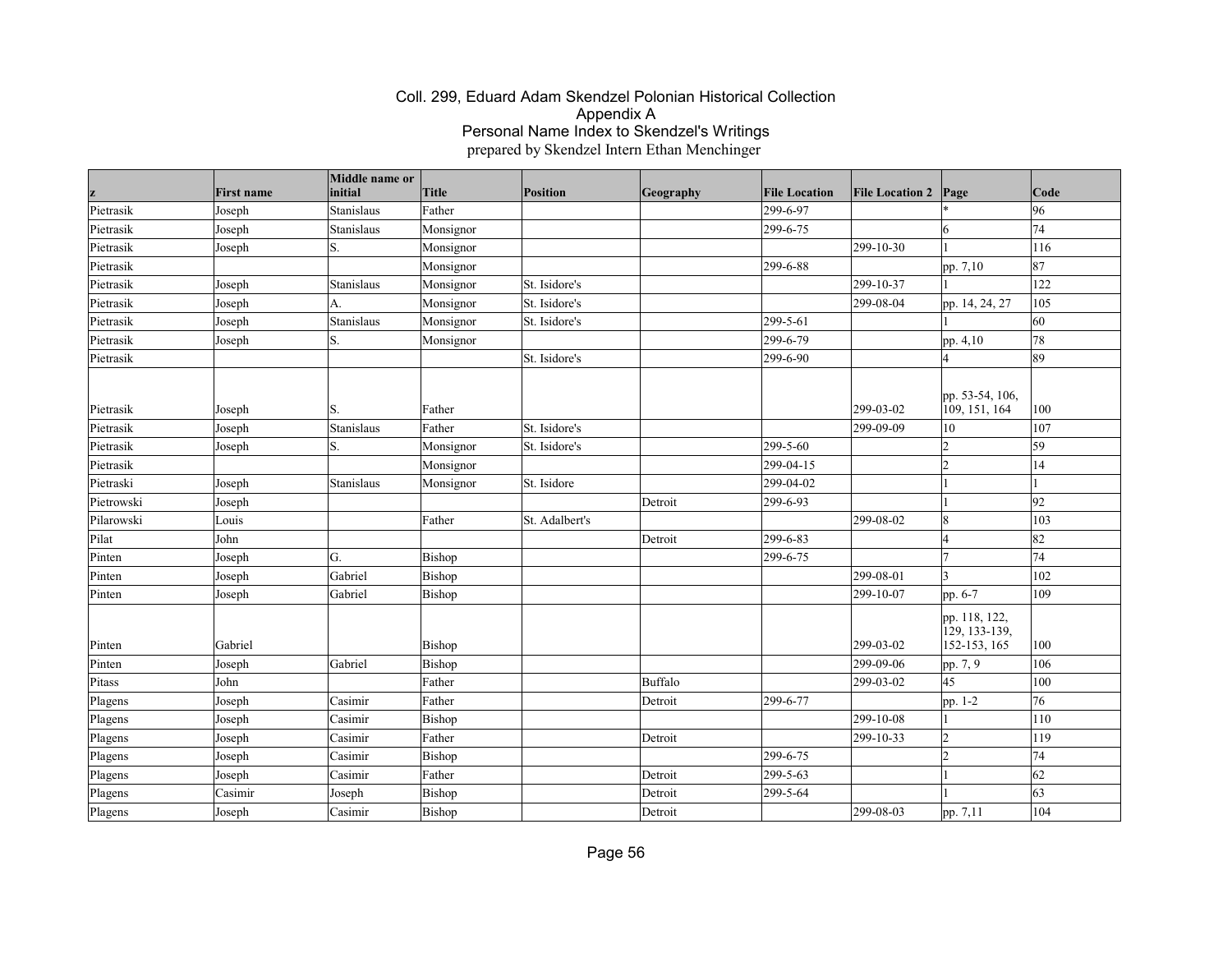|             |                   | Middle name or |              |                 |           |                      |                        |                |                 |
|-------------|-------------------|----------------|--------------|-----------------|-----------|----------------------|------------------------|----------------|-----------------|
|             | <b>First name</b> | initial        | <b>Title</b> | <b>Position</b> | Geography | <b>File Location</b> | <b>File Location 2</b> | Page           | Code            |
| Plagens     | Joseph            | Casimir        | Father       |                 | Detroit   |                      | 299-07-01              | 140            | 101             |
| Plagens     |                   |                |              |                 | Detroit   | 299-5-52             |                        |                | $\vert$ 51      |
| Plagens     | Casimir           | Joseph         | Bishop       |                 | Detroit   | 299-04-14            |                        | l4             | 13              |
| Plagens     | Joseph            |                | Father       |                 | Detroit   |                      | 299-03-01              | 80             | 99              |
| Plagens     | Joseph            | Casimir        | Bishop       |                 |           |                      | 299-03-02              | 154            | 100             |
| Plagens     | Joseph            | Casimir        | Bishop       |                 |           | 299-6-80             |                        | 12             | 79              |
| Plagens     | Joseph            | Casimir        | Father       |                 | Detroit   | 299-5-40             |                        | 2              | $ 39\rangle$    |
| Platte      | Anton             |                |              |                 |           | 299-5-62             |                        |                | 61              |
| Plewka      | Edward            |                | Father       |                 |           |                      | 299-03-02              | 205            | 100             |
| Plewka      | Anthony           |                |              |                 |           |                      | 299-03-02              | pp. 61, 65, 83 | 100             |
| Podhajeski  | Joseph            |                | Monsignor    | St. Isidore's   |           | 299-5-60             |                        | pp. 2-3        | 59              |
| Podhajski   | Joseph            |                | Father       | St. Isidore's   |           | 299-5-61             |                        |                | 60              |
| Podhajski   | Joseph            |                | Monsignor    |                 |           |                      | 299-10-30              |                | 116             |
| Podhajski   |                   |                | Monsignor    | St. Isidore's   |           | 299-6-88             |                        | pp. 4-10       | 87              |
| Poganis     | Simon             |                | Monsignor    | St. Adalbert's  |           | 299-4-34             |                        | l2             | $ 33\rangle$    |
| Poganis     | Simon             |                | Monsignor    | St. Adalbert's  |           | 299-4-33             |                        | 2              | 32              |
| Poganis     | Simon             |                | Monsignor    |                 |           | 299-5-56             |                        |                | 55              |
| Pogodzinski |                   |                |              |                 |           | 299-04-28            |                        | $\vert$ 3      | 27              |
| Pogodzinski |                   |                |              |                 |           | 299-5-61             |                        |                | 60              |
| Pogodzinski | Louise            |                |              |                 |           | 299-5-68             |                        |                | 67              |
| Pogodzinski | Jacob             |                |              |                 |           | 299-5-55             |                        |                | $\overline{54}$ |
| Pogodzinski |                   |                |              |                 |           |                      | 299-01-02              | 2              | 98              |
| Pogodzinski | Valentine         |                |              |                 |           |                      | 299-10-39              |                | 124             |
| Pogodzinski | Jacob             |                |              |                 |           | 299-5-66             |                        | pp. 3-4        | 65              |
| Pogodzinski |                   |                |              |                 |           |                      | 299-09-06              | l2             | 106             |
| Pogodzinski | Jacob             |                |              |                 |           | 299-6-97             |                        | pp. 51,73      | 96              |
| Pogodzinski | Jacob             |                |              |                 |           |                      | 299-03-02              | 40             | 100             |
| Pogodzinski | Louise            |                |              |                 |           |                      | 299-08-04              | 17             | 105             |
| Pogodzinski | Valentine         |                |              |                 |           | 299-5-66             |                        |                | 65              |
| Pogodzinski | Valentine         |                |              |                 |           | 299-6-97             |                        | pp. 51, 73     | 96              |
| Pogodzinski | Jacob             |                |              |                 |           |                      | 299-08-04              | 18             | 105             |
| Pogodzinski | Jacob             |                |              |                 |           | 299-5-47             |                        |                | 46              |
| Pogodzinski | Valentine         |                |              |                 |           |                      | 299-03-02              | 40             | 100             |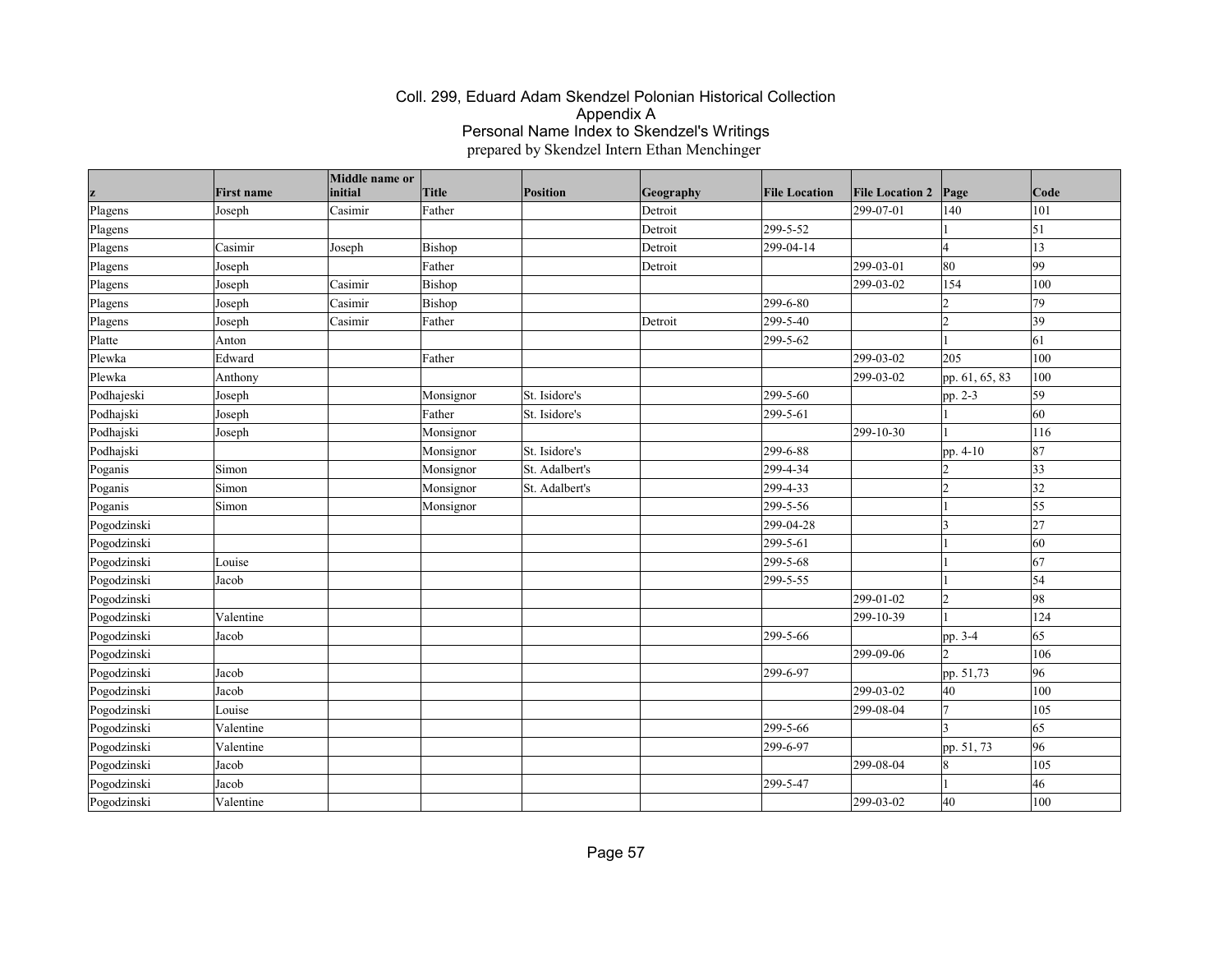|             | <b>First name</b> | Middle name or<br>initial | Title     | <b>Position</b> | Geography | <b>File Location</b> | <b>File Location 2</b> | Page                                                     | Code |
|-------------|-------------------|---------------------------|-----------|-----------------|-----------|----------------------|------------------------|----------------------------------------------------------|------|
| Pogodzinski | Jacob             |                           |           |                 |           |                      | 299-09-06              | 13                                                       | 106  |
| Pogodzinski | Louise            |                           |           |                 |           | 299-6-97             |                        | 73                                                       | 96   |
| Pogodzinski | Valentine         |                           |           |                 |           | 299-6-79             |                        | l2                                                       | 78   |
| Pogodzinski | Louise            |                           |           |                 |           | 299-6-79             |                        | 2                                                        | 78   |
| Pogodzinski | Valentine         |                           |           |                 |           | 299-5-47             |                        |                                                          | 46   |
| Pogonzinski | Valentine         |                           |           |                 |           | 299-5-56             |                        | I2                                                       | 55   |
| Pojhadski   |                   |                           | Monsignor |                 |           | 299-6-90             |                        | pp. 2-4                                                  | 89   |
| Polgensak   |                   |                           |           |                 |           |                      | 299-09-06              | 12                                                       | 106  |
| Pollack     | Andrew            |                           | Father    |                 |           |                      | 299-10-10              | 14                                                       | 111  |
| Ponganis    | Simon             |                           | Father    |                 |           |                      | 299-03-02              | pp. 42-43, 45,<br>$\overline{51}$ , 53-54, 69,<br>71, 91 | 100  |
| Ponganis    | Simon             |                           | Father    | St. Stanislaus' |           | 299-04-22            |                        |                                                          | 21   |
| Ponganis    | Simon             |                           | Father    | St. Adalbert's  |           |                      | 299-08-02              | l4                                                       | 103  |
| Ponganis    | Simon             |                           | Monsignor | St. Adalbert's  |           |                      | 299-07-01              | 282                                                      | 101  |
| Ponganis    | Simon             |                           | Father    | St. Adalbert's  |           |                      | 299-01-02              | 8                                                        | 98   |
| Ponganis    | Simon             |                           | Father    | St. Adalbert's  |           | 299-5-48             |                        |                                                          | 47   |
| Ponganis    | Simon             |                           | Father    | St. Adalbert's  |           | 299-04-16            |                        | pp. 2-3                                                  | 15   |
| Ponganis    | Simon             |                           | Father    | St. Adalbert's  |           |                      | 299-09-06              | pp. 4-6, 8, 10                                           | 106  |
| Ponganis    | Simon             |                           | Monsignor | St. Adalbert's  |           | 299-6-75             |                        | 16                                                       | 74   |
| Ponganis    | Simon             |                           | Monsignor | St. Adalbert's  |           | 299-5-62             |                        | b                                                        | 61   |
| Ponganis    | Simon             |                           | Father    | St. Adalbert's  |           | 299-6-97             |                        | pp. 57-58, 73                                            | 96   |
| Ponganis    | Simon             |                           | Father    | St. Adalbert's  |           |                      | 299-08-04              | pp. 14-15                                                | 105  |
| Ponganis    | Simon             |                           | Monsignor | St. Adalbert's  |           | 299-6-72             |                        | pp. 1-2                                                  | 71   |
| Ponganis    | Simon             |                           | Father    |                 |           | 299-04-15            |                        | 2                                                        | 14   |
| Ponganis    | Simon             |                           | Father    | St. Adalbert's  |           | 299-6-84             |                        | l2                                                       | 83   |
| Ponganis    | Simon             |                           | Monsignor | St. Isidore's   |           | 299-5-61             |                        |                                                          | 60   |
| Ponganis    | Simon             |                           | Father    | St. Adalbert's  |           | 299-5-66             |                        | pp. 6-7                                                  | 65   |
| Ponganis    | Simon             |                           | Father    |                 |           | 299-6-79             |                        | pp. 4,7                                                  | 78   |
| Ponganis    | Simon             |                           | Father    | St. Adalbert's  |           |                      | 299-10-07              | pp. 2-4                                                  | 109  |
| Ponganis    | Simon             |                           | Monsignor |                 |           | 299-5-51             |                        | pg. 13, note 31                                          | 50   |
| Ponganis    | Simon             |                           | Monsignor |                 |           | 299-5-47             |                        |                                                          | 46   |
| Ponganis    | Simon             |                           | Father    |                 |           |                      | 299-08-04              | g                                                        | 105  |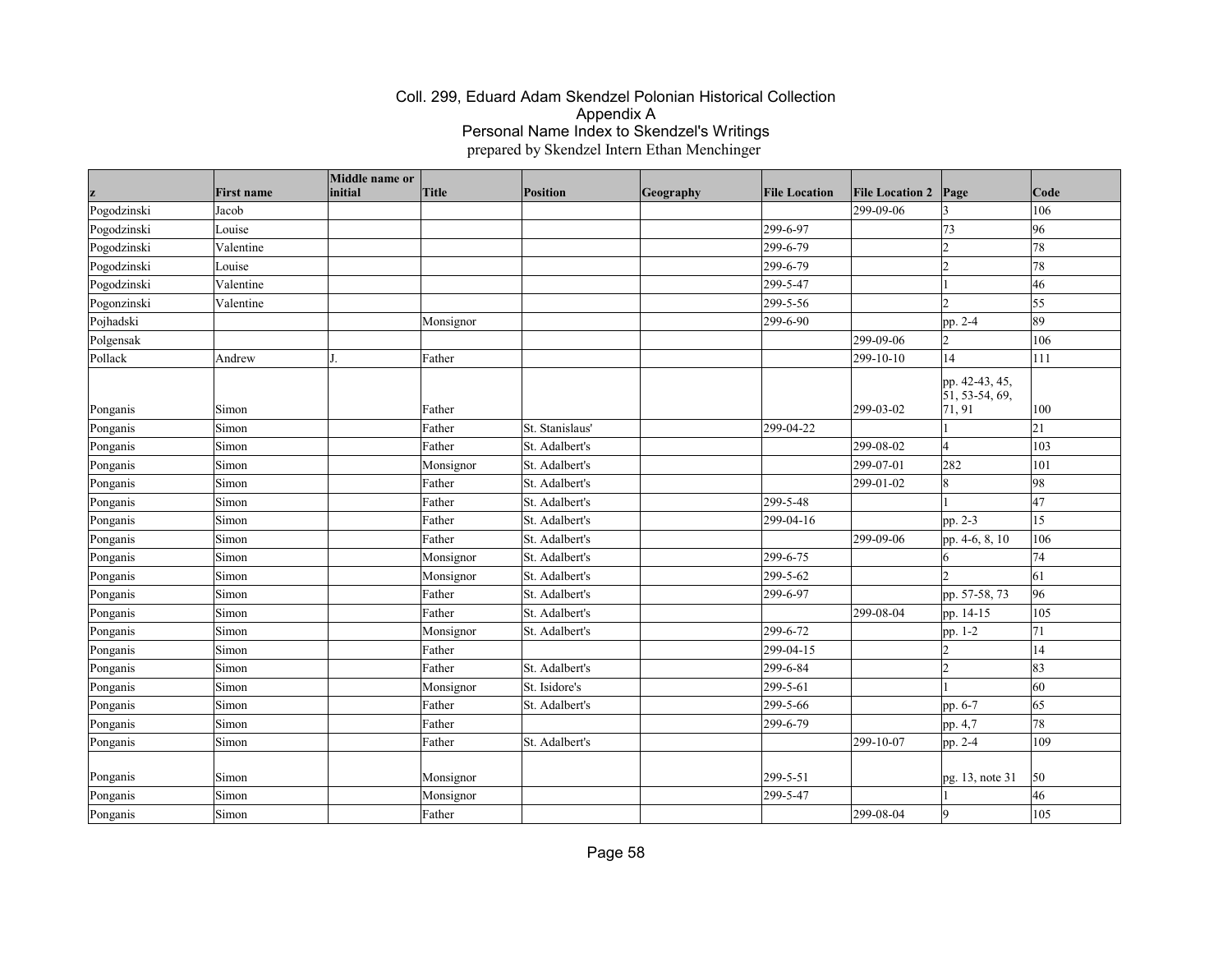| z         | <b>First name</b> | Middle name or<br>initial | Title  | Position | Geography | <b>File Location</b> | <b>File Location 2</b> | Page           | Code         |
|-----------|-------------------|---------------------------|--------|----------|-----------|----------------------|------------------------|----------------|--------------|
| Poposkey  | Estelle           | Anne                      |        |          |           | 299-6-97             |                        | 51             | 96           |
| Poposkey  | Andrew            |                           |        |          |           | 299-6-97             |                        | pp. 51,73;     | 96           |
| Poposkey  |                   |                           |        |          |           | 299-5-61             |                        |                | 60           |
| Poposkey  | Estelle           |                           |        |          |           | 299-5-66             |                        | ١3             | 65           |
| Poposkey  | Joseph            |                           | Doctor |          |           | 299-6-97             |                        | pp. 51,64      | 96           |
| Poposkey  | Ann               |                           |        |          |           | 299-5-66             |                        |                | 65           |
| Poposkey  | Joseph            |                           |        |          |           | 299-5-66             |                        | 13             | 65           |
| Poposkey  | Andrew            |                           |        |          |           | 299-5-66             |                        | 03/04/13       | 65           |
| Poposki   | Andrew            |                           |        |          |           |                      | 299-01-02              | 2              | 98           |
| Poposki   | Andrew            |                           |        |          |           | 299-5-47             |                        |                | 46           |
| Poposki   | Estelle           |                           |        |          |           |                      | 299-09-06              | 2              | 106          |
| Poposki   | Joseph            |                           | Doctor |          |           | 299-5-47             |                        |                | 46           |
| Poposki   |                   |                           |        |          |           | 299-04-28            |                        | 3              | 27           |
| Poposki   | Joseph            |                           | Doctor |          |           |                      | 299-08-04              | $\overline{8}$ | 105          |
| Poposki   | Andrew            |                           |        |          |           |                      | 299-09-06              | pp. 2-3        | 106          |
| Poposki   | Andrew            |                           |        |          |           |                      | 299-03-02              | 40             | 100          |
| Poposki   | Andrew            |                           |        |          |           |                      | 299-08-04              | 8              | 105          |
| Popski    | Andrew            |                           |        |          |           | 299-5-55             |                        |                | 54           |
| Portoko   | Jeffrey           |                           |        |          |           | 299-5-60             |                        | 3              | 59           |
| Poznanski | Boguslaus         |                           | Father |          | Detroit   |                      | 299-08-03              | 18             | 104          |
| Poznanski | Boguslaus         |                           | Father |          | Detroit   | 299-5-40             |                        | 12             | $ 39\rangle$ |
| Poznanski | <b>Boguslaus</b>  |                           | Father |          | Detroit   |                      | 299-07-01              | pp. 140-141    | 101          |
| Poznanski | Boguslaus         |                           | Father |          | Detroit   | 299-5-64             |                        |                | 63           |
| Poznanski | Boguslaus         |                           | Father |          | Detroit   | 299-6-77             |                        | 12             | 76           |
| Poznanski | Boguslaus         |                           | Father |          | Detroit   |                      | 299-10-33              | pp. 2-3        | 119          |
| Prescher  | Anton             |                           |        |          |           |                      | 299-09-09              | Z              | 107          |
| Prescher  | Anton             |                           |        |          |           | 299-5-61             |                        |                | 60           |
| Prill     | Karen             | L.                        |        |          |           | 299-6-88             |                        | 10             | 87           |
| Prill     | Karen             | ۱.                        |        |          |           | 299-6-90             |                        | 5              | 89           |
| Prus      | Michael           |                           |        |          |           | 299-5-47             |                        |                | 46           |
| Prus      | Pelagia           |                           |        |          |           |                      | 299-08-04              | 10             | 105          |
| Prus      | Michael           |                           |        |          |           | 299-6-97             |                        | 74             | 96           |
| Prus      | Pelagia           |                           |        |          |           | 299-5-68             |                        |                | 67           |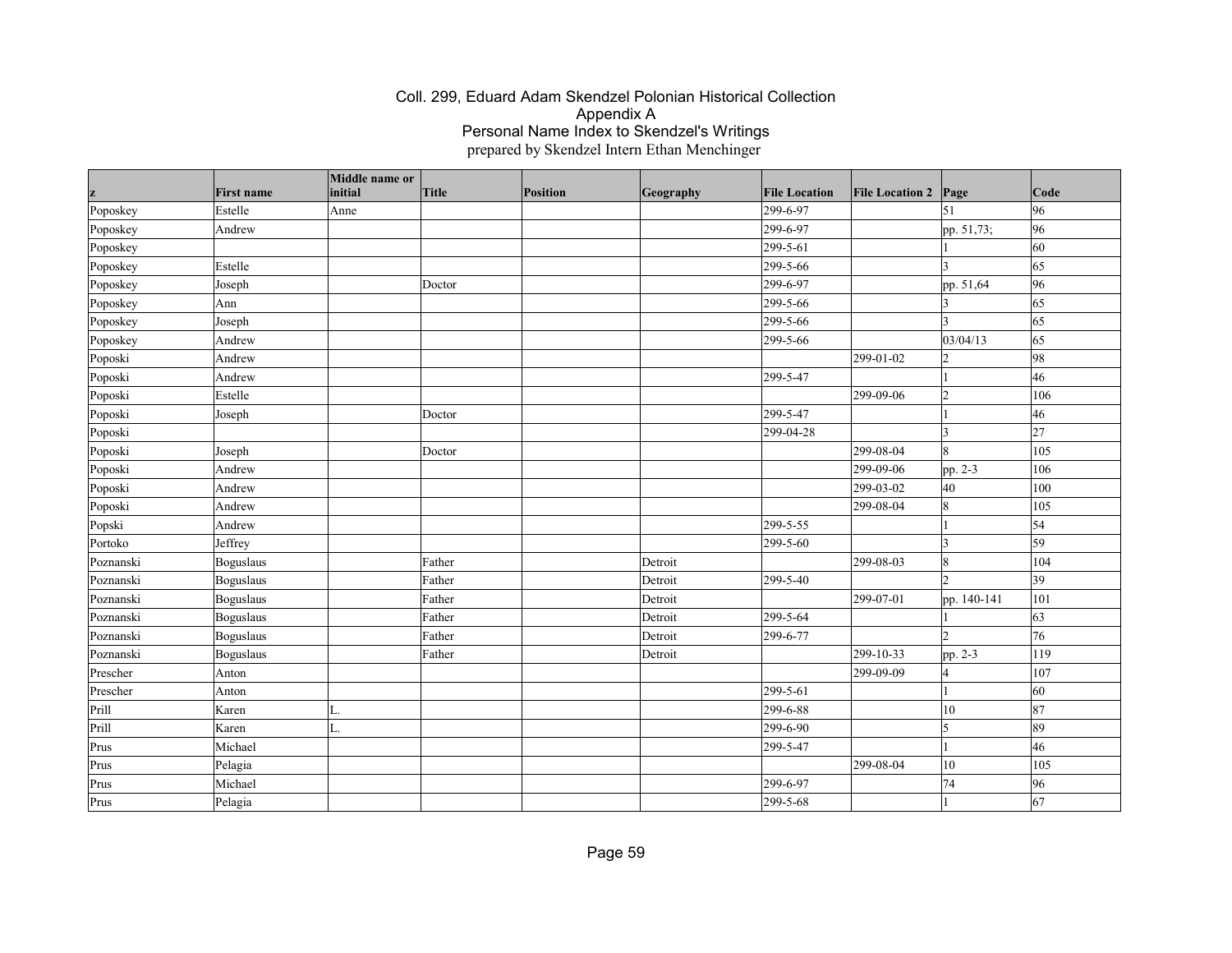| z            | <b>First name</b> | Middle name or<br>initial | Title      | <b>Position</b> | Geography  | <b>File Location</b> | <b>File Location 2</b> | Page                          | $\vert$ Code |
|--------------|-------------------|---------------------------|------------|-----------------|------------|----------------------|------------------------|-------------------------------|--------------|
| Prus         | Pelagia           |                           |            |                 |            | 299-6-97             |                        | 74                            | 96           |
| Prus         | Michael           |                           |            |                 |            |                      | 299-03-02              | 40                            | 100          |
| Przyblowski  | Joseph            |                           |            |                 | Detroit    |                      | 299-10-24              | pp. 4,14                      | 112          |
| Przybylowski | Joseph            |                           |            |                 |            | 299-5-70             |                        | $\overline{2}$                | 69           |
| Przybylowski | Joseph            |                           |            |                 | Detroit    |                      | 299-03-01              | 5                             | 99           |
| Przybysz     | Michael           |                           |            |                 |            |                      | 299-03-02              | 62                            | 100          |
| Przybysz     | Andrew            |                           |            |                 |            |                      | 299-03-02              | 65                            | 100          |
| Przybysz     | Fran.             |                           |            |                 |            |                      | 299-03-02              | 65                            | 100          |
| Pulaski      | Casimir           |                           | General    |                 |            |                      | 299-07-01              | 347                           | 101          |
| Pulaski      | Casimir           |                           | General    |                 |            |                      | 299-10-06              | 12                            | 108          |
| Pulaski      | Casimir           |                           | General    |                 |            |                      | 299-03-02              | 38                            | 100          |
| Pulcher      | James             |                           | Father     | St. James'      |            | 299-5-62             |                        | $\overline{2}$                | 61           |
| Pulcher      | James             |                           | Father     | St. James'      |            | 299-6-97             |                        | 55                            | 96           |
| Pulcher      | James             |                           | Father     | St. James'      |            | 299-5-56             |                        |                               | 55           |
| Pulcher      | James             |                           | Father     | St. James'      |            | 299-6-72             |                        | pp. 1-2                       | 71           |
| Pulte        |                   | C.                        |            |                 |            | 299-5-62             |                        | 3                             | 61           |
| Purcell      |                   |                           | Archbishop |                 | Cinncinati |                      | 299-10-10              | 14                            | 111          |
| Purczynski   | Piotr             |                           |            |                 |            |                      | 299-03-02              | 65                            | 100          |
| Purzecki     | Florian           |                           |            |                 |            |                      | 299-03-02              | 72                            | 100          |
| Pyplatz      | Michael           |                           | Father     |                 | Chicago    | 299-04-26            |                        |                               | $ 25\rangle$ |
| Pyzikiewicz  | Frances           |                           |            |                 |            |                      | 299-10-24              | 3                             | 112          |
| Pyzikiewicz  | Thomas            |                           |            |                 |            |                      | 299-10-24              | 3                             | 112          |
| Quigley      | James             |                           | Archbishop |                 | Chicago    |                      | 299-03-01              | 96                            | 99           |
| Quigley      | James             |                           | Archbishop |                 | Chicago    | 299-04-24            |                        | 5                             | 23           |
| Radawski     | Adalbert          | S.                        | Monsignor  |                 |            |                      | 299-03-02              | 165                           | 100          |
| Rademacher   | Tom               |                           |            |                 |            | 299-6-96             |                        |                               | 95           |
| Radlicki     | Jul.              |                           |            |                 |            |                      | 299-03-02              | 65                            | 100          |
| Radlicki     | Antoinette        |                           |            |                 |            |                      | 299-03-02              | 60                            | 100          |
| Radlicki     | John              |                           |            |                 |            | 299-5-66             |                        |                               | 65           |
| Radlicki     | John              |                           |            |                 |            |                      | 299-03-02              | pp. 45, 57-58,<br>$61-62, 65$ | 100          |
| Radlicki     | Anne              |                           |            |                 |            |                      | 299-03-02              | 60                            | 100          |
| Radlicki     | Martin            |                           |            |                 |            |                      | 299-03-02              | pp. 60, 62                    | 100          |
| Radlicki     | Martin            |                           |            |                 |            |                      | 299-03-02              | 62                            | 100          |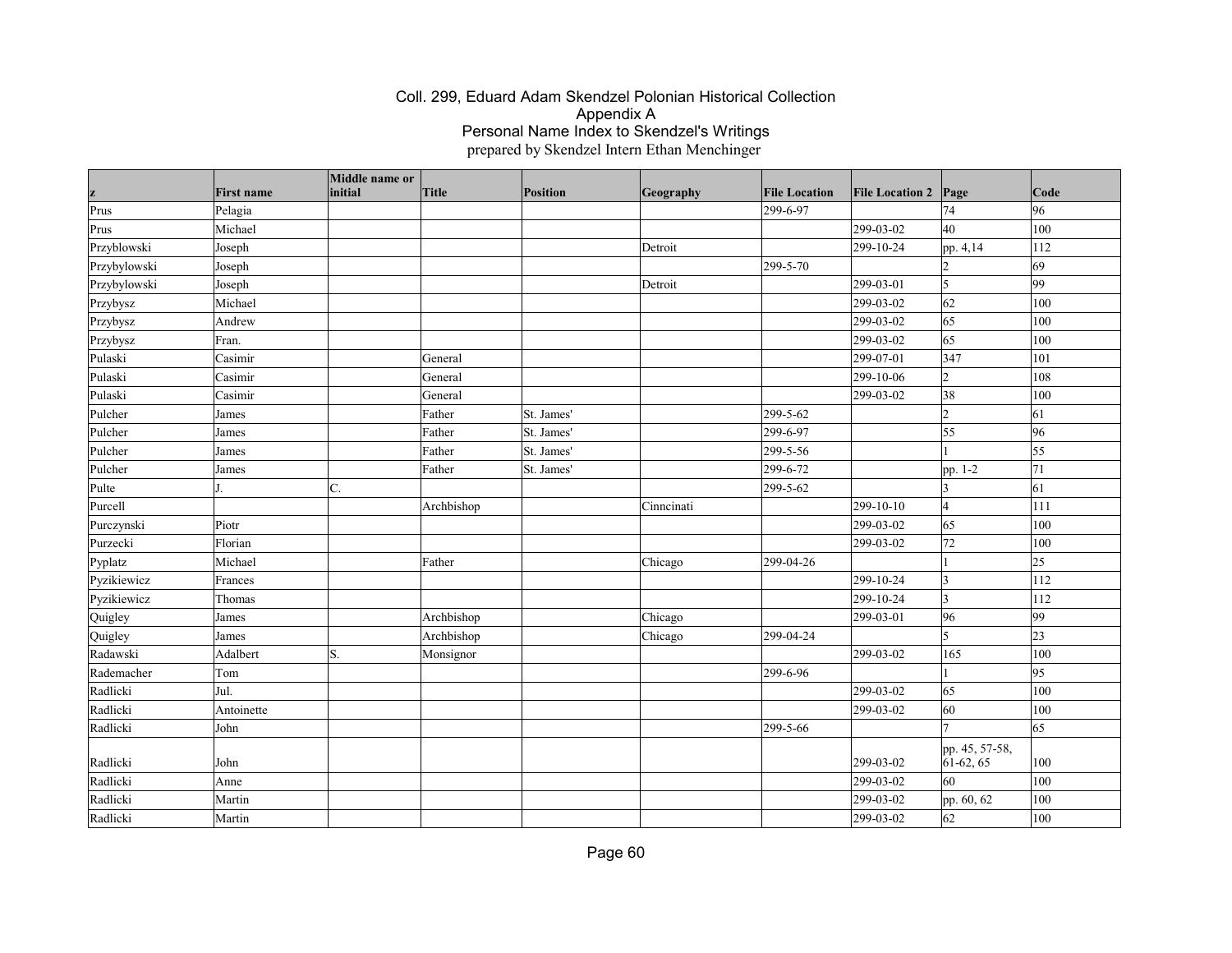|             |                   | Middle name or |                |          |               |                      |                        |                 |                 |
|-------------|-------------------|----------------|----------------|----------|---------------|----------------------|------------------------|-----------------|-----------------|
|             | <b>First name</b> | initial        | Title          | Position | Geography     | <b>File Location</b> | <b>File Location 2</b> | Page            | $\vert$ Code    |
| Radoczy     | Wal.              |                |                |          |               |                      | 299-03-02              | 65              | 100             |
| Raeder      | Frederick         |                |                |          |               |                      | 299-03-01              | 23              | 99              |
| Rainka      | Karl              |                |                |          |               |                      | 299-03-02              | 61              | 100             |
| Rainka      | Karol             |                |                |          |               |                      | 299-03-02              | 65              | 100             |
| Rakoczy     | Mary              |                |                |          |               |                      | 299-03-02              | 72              | 100             |
| Raniszewski | T.                |                |                |          | Detroit       | 299-6-85             |                        |                 | 84              |
| Raniszewski | R.                |                |                |          | Detroit       | 299-5-41             |                        | $\overline{2}$  | 40              |
| Ratzinger   |                   |                | Cardinal       |          |               | 299-6-88             |                        | 9               | 87              |
| Reda        | Louise            |                |                |          |               | 299-6-75             |                        |                 | 74              |
| Reed [sic]  |                   |                | Father         |          |               |                      | 299-03-02              | $\overline{57}$ | 100             |
| Reilly      | Charles           | Ormand         | Father, Doctor |          | Detroit       |                      | 299-10-24              | 12              | 112             |
| Reilly      | Charles           | О.             | Father         |          |               |                      | 299-10-36              | 3               | 121             |
| Reilly      | Charles           | Ormande        | Doctor         |          |               | 299-5-65             |                        | $\overline{2}$  | 64              |
| Reilly      | Charles           | Ormand         | Father         |          | Detroit       | 299-6-98             |                        | $\vert$ 51      | $\overline{97}$ |
| Reilly      | Charles           | Ormand         | Father         |          | Detroit       |                      | 299-10-10              | 6               | 111             |
| Reilly      | Charles           | Ormonde        | Father         |          | Detroit       |                      | 299-03-01              | 17              | 99              |
| Reimann     | Therese           |                |                |          |               |                      | 299-10-07              |                 | 109             |
| Reinisch    | Henry             |                |                |          |               |                      | 299-03-02              | 116             | 100             |
| Reiss       |                   |                | Father         |          |               |                      | 299-03-02              | 106             | 100             |
| Renkiewicz  | Frank             |                | Doctor         |          |               |                      | 299-10-26              | 15              | 114             |
| Rensland    | Esther            |                |                |          |               |                      | 299-10-35              | 12              | 120             |
| Rettig      | Joz.              |                |                |          |               |                      | 299-03-02              | 65              | 100             |
| Rettig      | John              |                |                |          |               |                      | 299-03-02              | 154             | 100             |
| Rhode       | Paul              | Peter          | Bishop         |          |               | 299-4-31             |                        | $\overline{2}$  | 30              |
| Rhode       | Paul              | Peter          | Bishop         |          |               |                      | 299-08-03              | $\overline{7}$  | 104             |
| Rhode       | Paul              | Peter          | Bishop         |          | Chicago       |                      | 299-03-02              | pp. 49, 86, 91  | 100             |
| Rhode       | Pawla             | P.             | Bishop         |          |               | 299-04-30            |                        |                 | 29              |
| Rhode       | Pawla             | Ρ.             | Bishop         |          |               | 299-4-35             |                        | l2              | 34              |
| Rhode       | Paul              | Peter          | Bishop         |          |               | 299-4-33             |                        | $\overline{2}$  | 32              |
| Rhode       | Paul              | Peter          | Bishop         |          |               | 299-4-34             |                        | I٩              | $ 33\rangle$    |
| Rhode       | Paul              | Peter          | Bishop         | Chicago  |               |                      | 299-10-07              | 15              | 109             |
| Rhode       | Paul              | Peter          | Bishop         |          | Green Bay, WI |                      | 299-08-04              | 20              | 105             |
| Rhode       | Paul              | Peter          | Bishop         |          | Chicago       | 299-6-97             |                        | 59              | 96              |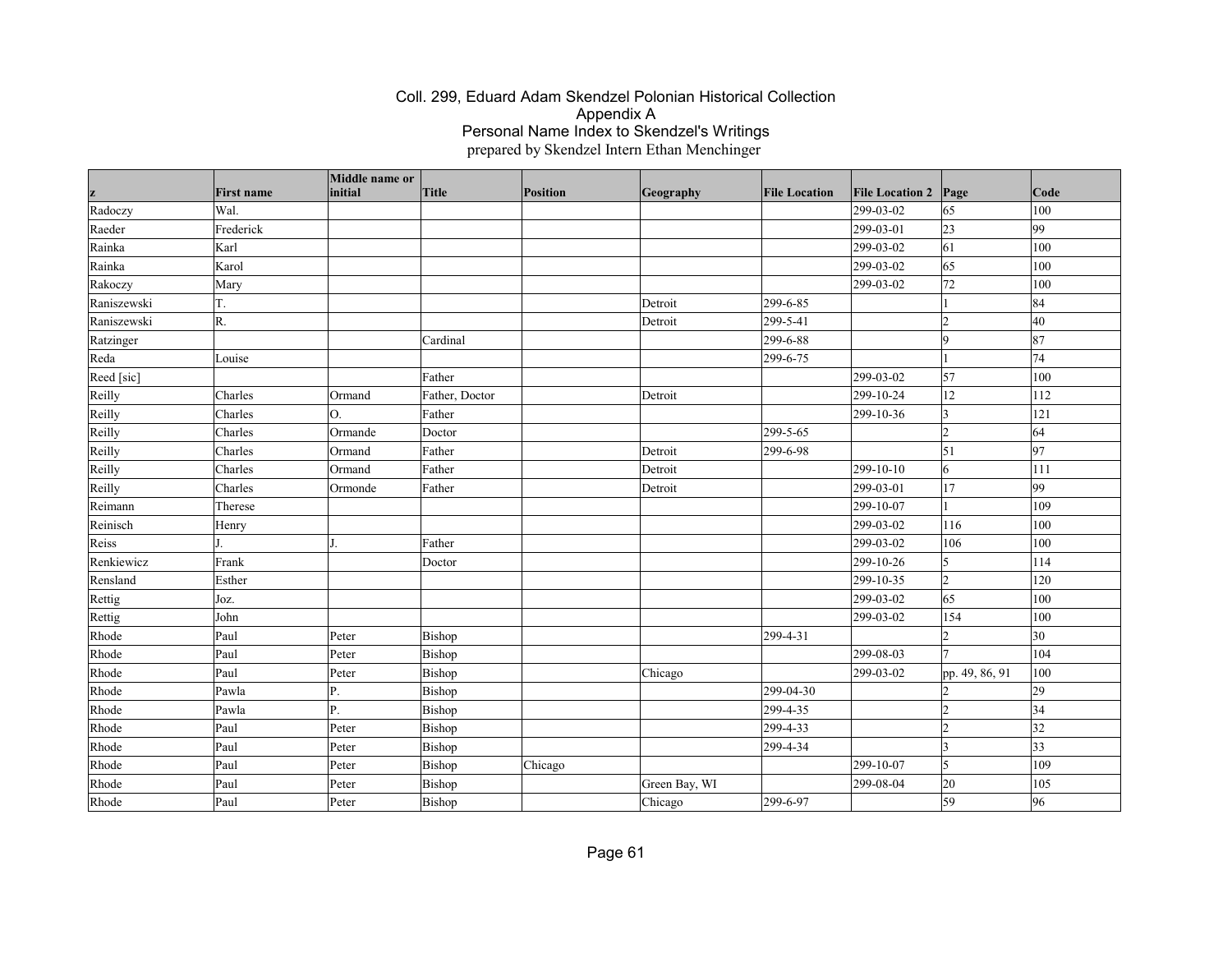| z       | <b>First name</b> | Middle name or<br>initial | Title  | Position | Geography     | <b>File Location</b> | <b>File Location 2</b> | Page                                                                                                   | Code            |
|---------|-------------------|---------------------------|--------|----------|---------------|----------------------|------------------------|--------------------------------------------------------------------------------------------------------|-----------------|
| Rhode   | Paul              | Peter                     | Bishop |          | Chicago       |                      | 299-03-01              | pp. 90, 96                                                                                             | 99              |
| Rhode   | Paul              | Peter                     | Bishop |          |               | 299-4-32             |                        |                                                                                                        | 31              |
| Rhode   | Paul              | Peter                     | Bishop |          |               | 299-04-23            |                        |                                                                                                        | $\overline{22}$ |
| Rhode   | Paul              | Peter                     | Bishop |          | Green Bay, WI |                      | 299-08-02              | pp. 5,16                                                                                               | 103             |
| Rhode   | Paul              | Peter                     | Bishop |          | Chicago       | 299-6-84             |                        |                                                                                                        | 83              |
| Rhode   | Paul              | Peter                     | Bishop |          |               |                      | 299-09-06              | 6                                                                                                      | 106             |
| Rhode   | Paul              | Peter                     | Bishop |          |               | 299-5-66             |                        | pp. 7-8                                                                                                | 65              |
| Rhode   | Paul              | Peter                     | Bishop |          |               | 299-04-24            |                        | pp. 2-3                                                                                                | 23              |
| Richard | Gabriel           |                           | Father |          |               |                      | 299-07-01              | pp. 360-361                                                                                            | 101             |
| Richter | Henry             | Joseph                    | Bishop |          |               |                      | 299-10-07              | pp. 3-4                                                                                                | 109             |
| Richter | Henry             | Joseph                    | Bishop |          |               | 299-5-48             |                        |                                                                                                        | 47              |
| Richter | Joseph            | Henry                     | Bishop |          |               | 299-5-55             |                        |                                                                                                        | 54              |
| Richter | Henry             | Joseph                    | Bishop |          |               |                      | 299-10-06              | pp. 2,6                                                                                                | 108             |
| Richter | Henry             | Joseph                    | Bishop |          |               |                      | $299 - 03 - 02$        | pp. 42, 45-46,<br>$52-55, 57, 66,$<br>68-69, 71, 74,<br>80, 84, 86, 91,<br>94-95, 101, 103,<br>136-137 | 100             |
| Richter |                   |                           | Bishop |          |               | 299-5-51             |                        | pg. 12, note 24                                                                                        | 50              |
| Richter | Henry             | Joseph                    | Bishop |          |               | 299-5-66             |                        | pp. 6-7                                                                                                | 65              |
| Richter |                   |                           | Bishop |          |               | 299-6-97             |                        | pp. 57-60                                                                                              | 96              |
| Richter | Henry             |                           | Bishop |          |               |                      | 299-01-02              | l8                                                                                                     | 98              |
| Richter | Henry             | Joseph                    | Bishop |          |               |                      | 299-09-06              | pp. 4-5, 8                                                                                             | 106             |
| Richter | Henry             | Joseph                    | Bishop |          |               | 299-5-61             |                        |                                                                                                        | 60              |
| Richter | Henry             | Joseph                    | Bishop |          |               |                      | 299-07-01              | pp. 347, 351                                                                                           | 101             |
| Richter | Henry             | Joseph                    | Bishop |          |               | 299-04-23            |                        |                                                                                                        | 22              |
| Richter | Henry             | Joseph                    | Bishop |          |               | 299-04-22            |                        |                                                                                                        | 21              |
| Richter | Henry             | Joseph                    | Bishop |          |               | 299-6-79             |                        |                                                                                                        | 78              |
| Richter | Henry             | Joseph                    | Bishop |          |               | 299-5-38             |                        |                                                                                                        | 37              |
| Richter | Henry             |                           | Bishop |          |               | 299-6-72             |                        |                                                                                                        | 71              |
| Richter | Henry             | James                     | Bishop |          |               | 299-5-39             |                        |                                                                                                        | 38              |
| Richter | Henry             | Joseph                    | Bishop |          |               |                      | 299-08-01              |                                                                                                        | 102             |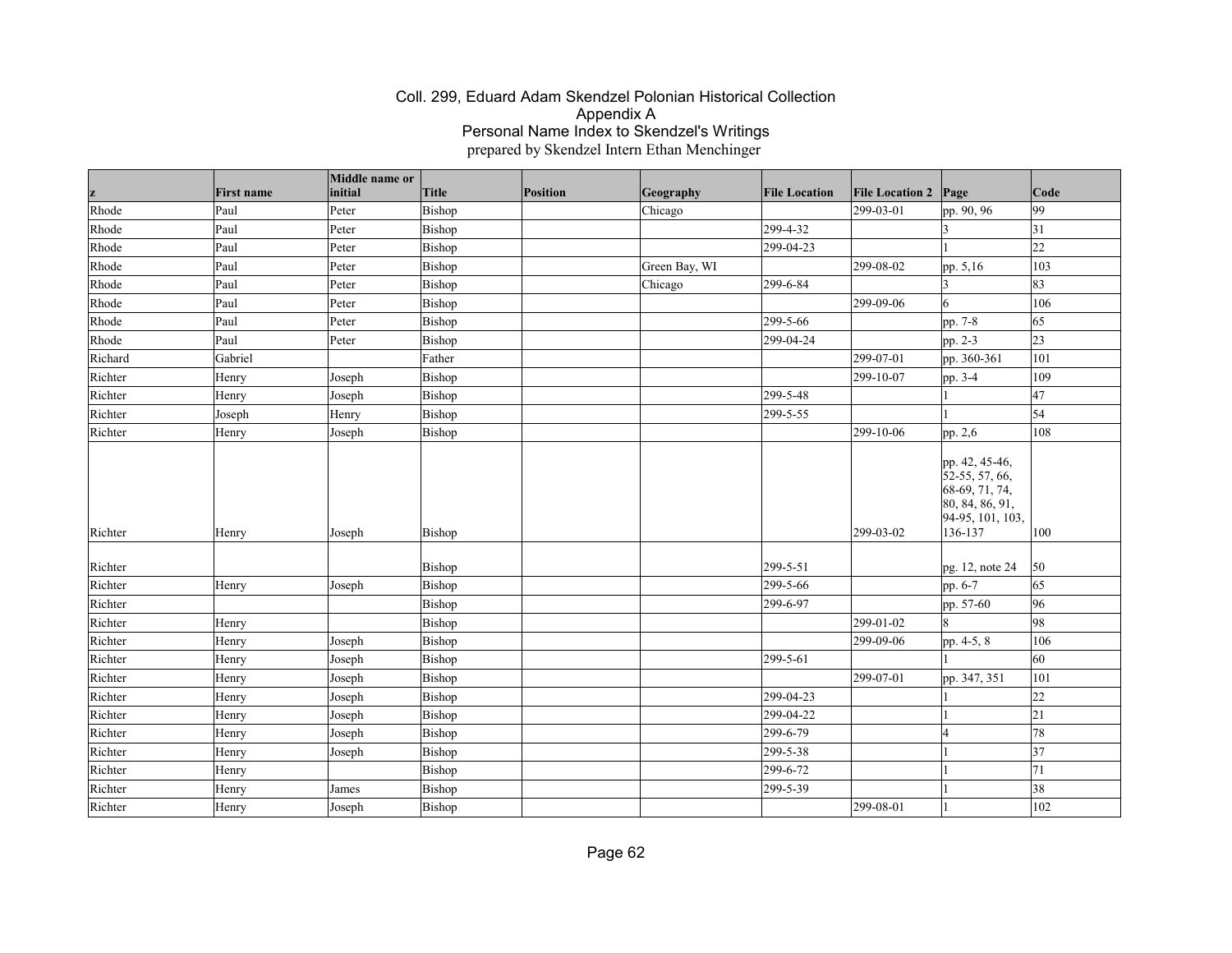|            |                   | Middle name or |              |                |                |                      |                        |                  |                 |
|------------|-------------------|----------------|--------------|----------------|----------------|----------------------|------------------------|------------------|-----------------|
| z          | <b>First name</b> | initial        | <b>Title</b> | Position       | Geography      | <b>File Location</b> | <b>File Location 2</b> | Page             | Code            |
| Richter    | Henry             | Joseph         | Bishop       |                |                | 299-5-56             |                        |                  | 55              |
| Richter    | Henry             | Joseph         | Bishop       |                |                | 299-5-62             |                        | $\overline{2}$   | $\vert$ 61      |
| Richter    | Henry             | Joseph         | Bishop       |                |                |                      | 299-08-04              | $ 9\rangle$      | 105             |
| Richter    | Henry             | Joseph         | Bishop       |                |                | 299-4-34             |                        | $\vert$ 3        | $ 33\rangle$    |
| Richter    | Henry             | Joseph         | Bishop       |                |                |                      | 299-08-02              | 5                | 103             |
| Richter    | Henry             | Joseph         | Bishop       |                |                | 299-4-33             |                        | $\overline{2}$   | 32              |
| Ridder     | Herman            |                | Doctor       |                |                |                      | 299-10-35              | 4                | 120             |
| Robinson   | William           | L.             |              |                |                |                      | 299-03-02              | 80               | 100             |
| Robinson   | William           | G.             |              |                |                |                      | 299-03-02              | 157              | 100             |
| Robinson   | Rix               |                |              |                |                | 299-6-97             |                        | 47               | 96              |
| Roche      | Cornelius         |                | Father       |                |                | 299-5-62             |                        | $\overline{c}$   | 61              |
| Rochell    | Antonia           |                |              |                | Detroit        | 299-5-46             |                        | $\overline{2}$   | 45              |
| Roczen     | Edward            |                | Father       |                |                |                      | 299-03-02              | 146              | 100             |
| Roehrig    | E.                | G.             | Doctor       |                | Detroit        | 299-04-27            |                        | $\overline{3}$   | 26              |
| Roehrig    | G.                | Edward         | Doctor       |                | Detroit        | 299-6-73             |                        |                  | $\overline{72}$ |
| Rogalski   | Stanislaus        |                | Father       |                |                |                      | 299-03-02              | 85               | 100             |
| Rogers     | Elizabeth         |                |              |                |                | 299-6-75             |                        | 6                | 74              |
| Roguszka   | Bronislaus        |                | Father       |                |                |                      | 299-03-02              | 190              | 100             |
| Rohns      | William           | C.             |              |                |                | 299-5-70             |                        | $\overline{2}$   | 69              |
| Rohns      |                   |                |              |                | Detroit        |                      | 299-10-33              | 1                | 119             |
| Rohns      | William           | C.             |              |                | Detroit        |                      | 299-10-24              | 16               | 112             |
| Rohns      | William           | C.             |              |                |                | 299-5-69             |                        | $\overline{3}$   | 68              |
| Rohns      | William           | C.             |              |                |                | 299-6-80             |                        | $\overline{2}$   | 79              |
| Rohowski   | Casimir           |                | Father       |                |                | 299-6-97             |                        | 54               | 96              |
| Rohowski   | Casimir           |                | Father       |                | North Dorr, MI |                      | 299-09-06              | $\overline{4}$   | 106             |
| Rohowski   | Joseph            |                | Father       |                |                |                      | 299-10-10              | $\overline{2}$   | 111             |
| Rohowski   | Joseph            | Michael        |              |                |                |                      | 299-10-10              |                  | 111             |
| Rohowski   | Casimir           | Michael        | Father       |                | Detroit        |                      | 299-10-10              | pp. 1-15         | 111             |
| Rohowski   | Peter             |                |              |                |                |                      | 299-10-10              | $\vert$ 1        | 111             |
| Rohr       |                   |                |              | St. Joesph's   | Detroit        | 299-04-03            |                        | $\boldsymbol{8}$ | 12              |
| Romkiewicz | Kost.             |                |              |                |                |                      | $299 - 03 - 02$        | 65               | 100             |
| Rosleiec   |                   |                | Father       |                |                | 299-6-75             |                        | $\overline{3}$   | 74              |
| Rosloniec  | Leo               | S.             | Father       | St. Adalbert's |                | 299-6-84             |                        | $\overline{2}$   | 83              |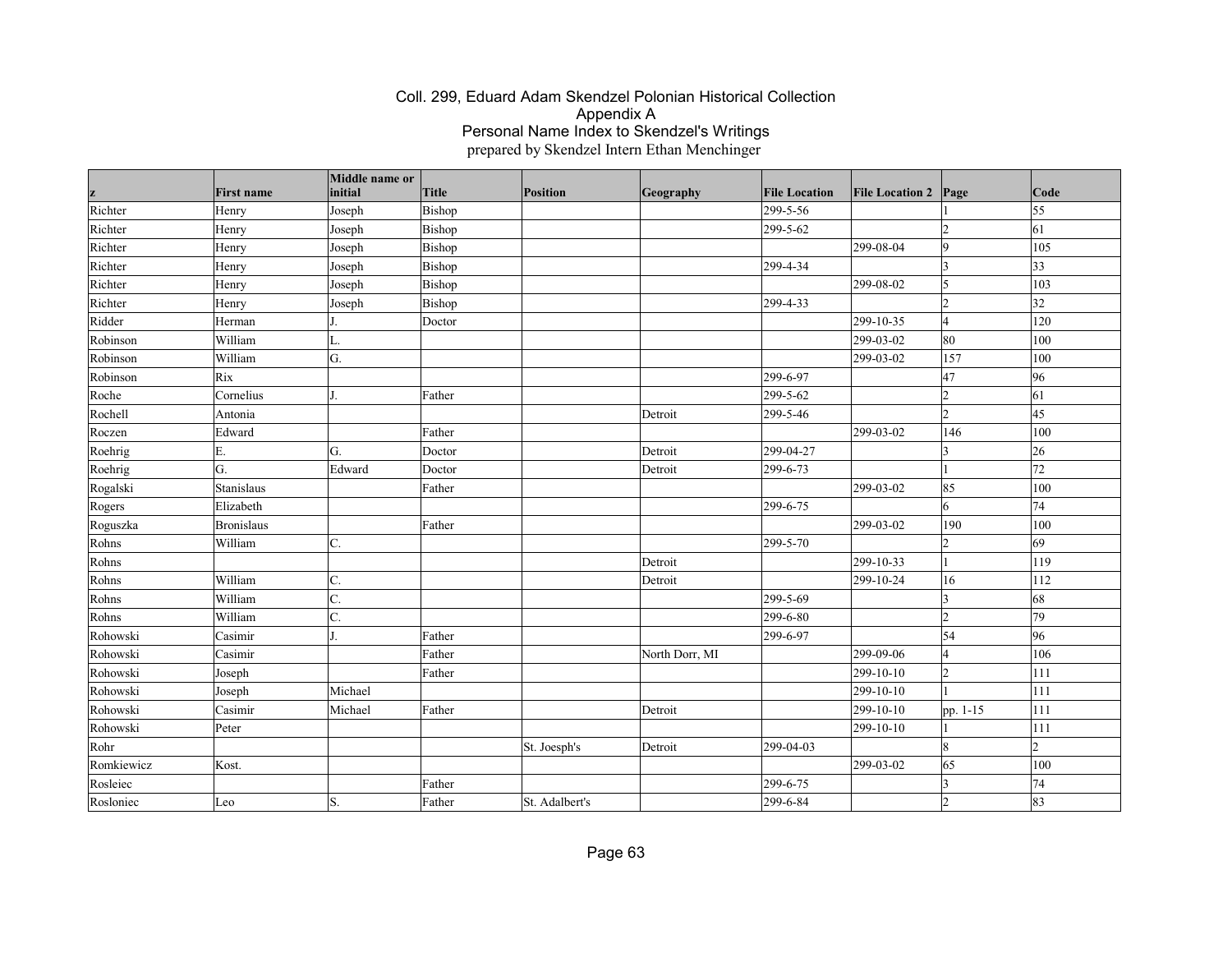| z             | <b>First name</b> | Middle name or<br>initial | <b>Title</b> | Position | Geography | <b>File Location</b> | <b>File Location 2</b> | Page                 | Code       |
|---------------|-------------------|---------------------------|--------------|----------|-----------|----------------------|------------------------|----------------------|------------|
| Rozanski      | Anastasia         |                           |              |          |           | 299-6-75             |                        | pp. 5-6              | 74         |
| Rozanski      | Anastasia         |                           |              |          |           |                      | 299-09-09              | 9                    | 107        |
| Rozmarynowski | Maryann           |                           |              |          |           |                      | 299-08-04              | $\vert$ 9            | 105        |
| Rozmarynowski | Maryann           |                           |              |          |           |                      | 299-09-09              | $ 10\rangle$         | 107        |
| Rozmarynowski | Maryann           |                           |              |          |           | 299-5-54             |                        |                      | $\vert$ 53 |
| Rozmarynowski | Maryann           |                           |              |          |           |                      | 299-03-01              | XV                   | 99         |
| Rozmarynowski | Maryann           |                           |              |          |           | 299-5-61             |                        |                      | 60         |
| Rozmarynowski | Maryann           |                           |              |          | Detroit   | 299-5-57             |                        |                      | 56         |
| Rudolf        |                   |                           | Father       |          |           |                      | 299-03-02              | 57                   | 100        |
| Ryan          | Mary              |                           |              |          |           |                      | 299-08-04              | 10                   | 105        |
| Rybicki       |                   |                           |              |          |           | 299-6-97             |                        | 53                   | 96         |
| Rybicki       |                   |                           |              |          |           |                      | 299-09-06              | 10                   | 106        |
| Rypel         |                   |                           | Father       |          | Detroit   | 299-04-07            |                        |                      | 6          |
| Rzadkowolski  | John              |                           | Father       |          | Detroit   | 299-6-74             |                        | pp. 1-2              | 73         |
| Sadowski      | Roman             |                           | Doctor       |          | Detroit   | 299-6-93             |                        |                      | 92         |
| Sadowski      | John              |                           |              |          |           |                      | 299-03-02              | 38                   | 100        |
| Sadowski      | Anton $(Jr.)$     |                           |              |          |           |                      | 299-03-02              | 38                   | 100        |
| Sadowski      | Emmanuel          |                           |              |          |           |                      | 299-03-02              | 38                   | 100        |
| Sadowski      | James             |                           |              |          |           |                      | 299-03-02              | 38                   | 100        |
| Sadowski      | Johnathon         |                           |              |          |           |                      | 299-03-02              | 38                   | 100        |
| Sadowski      | Jacob             |                           |              |          |           |                      | 299-03-02              | 38                   | 100        |
| Sadowski      | Anton             |                           |              |          |           |                      | 299-03-02              | 38                   | 100        |
| Sakowski      | Harry             |                           |              |          |           | 299-6-90             |                        | $\overline{4}$       | 89         |
| Sakowski      | Catherine         |                           |              |          |           | 299-6-90             |                        | $\overline{4}$       | 89         |
| Sakowski      | Anton             |                           |              |          |           | 299-6-90             |                        | $\overline{4}$       | 89         |
| Sakowski      | Anastasia         |                           |              |          |           |                      | 299-09-09              | 9                    | 107        |
| Salbert       | Julius            |                           |              |          | Detroit   | 299-6-73             |                        |                      | 72         |
| Salbert       | Walter            |                           |              |          | Detroit   | 299-6-73             |                        |                      | 72         |
| Satolli       | Francesco         |                           | Father       |          |           | 299-5-65             |                        | $\overline{2}$       | 64         |
| Satolli       | Francesco         |                           | Archbishop   |          |           |                      | 299-07-01              | 139                  | 101        |
| Satolli       | Francesco         |                           | Archbishop   |          |           | 299-5-69             |                        | pp. 3-5              | 68         |
| Satolli       | Francis           |                           | Archibishop  |          |           |                      | 299-03-01              | pp. 13, 16-17, 74 99 |            |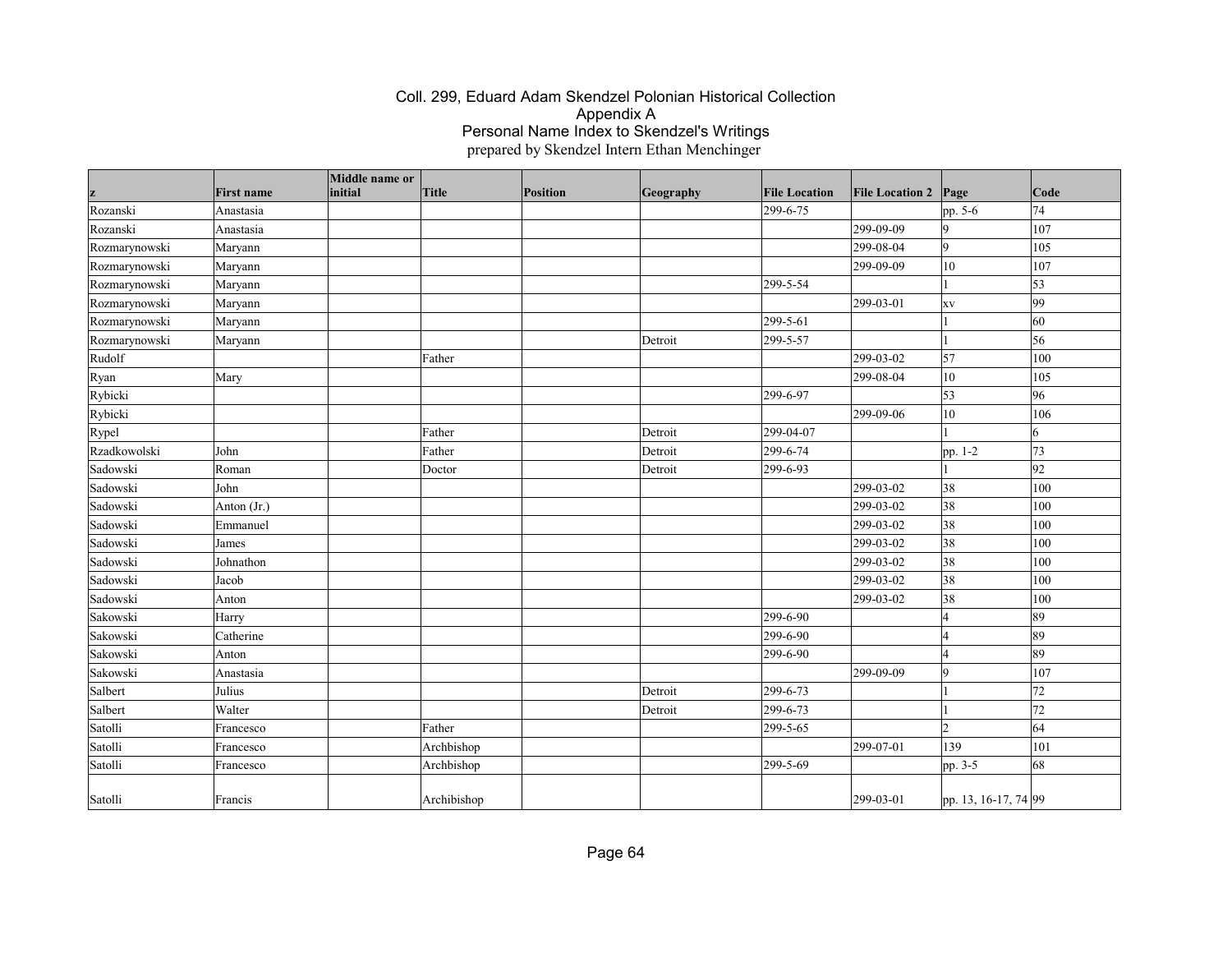|              | <b>First name</b> | Middle name or<br>initial | <b>Title</b>                               | Position       |                  | <b>File Location</b> | <b>File Location 2 Page</b> |                            | Code         |
|--------------|-------------------|---------------------------|--------------------------------------------|----------------|------------------|----------------------|-----------------------------|----------------------------|--------------|
| z            |                   |                           |                                            |                | Geography        |                      |                             |                            |              |
|              |                   |                           | Archbishop;                                |                |                  |                      |                             |                            |              |
| Satolli      | Francesco         |                           | Apostolic Delegate                         |                | Washington, D.C. |                      | 299-10-33                   |                            | 119          |
| Satolli      |                   |                           | Monsignor                                  |                |                  |                      | $ 299-10-36 $               | pp. 4-5                    | 121          |
|              |                   |                           |                                            |                |                  |                      |                             |                            |              |
|              |                   |                           | Archbishop;                                |                |                  |                      |                             |                            |              |
| Satolli      | Francesco         |                           | Apostolic Delegate                         |                | Washington, D.C. |                      | 299-10-24                   | pp. 19, 21                 | 112          |
|              |                   |                           |                                            |                |                  |                      |                             |                            |              |
|              |                   |                           | Archbishop;                                |                |                  |                      |                             |                            |              |
| Satolli      |                   |                           | Apostolic Delegate<br>to the United States |                |                  | 299-5-40             |                             |                            | $ 39\rangle$ |
| Sawicki      | Francesco<br>W.   |                           |                                            |                |                  |                      | 299-03-02                   | 60                         | 100          |
| Sawicki      | Albert            |                           |                                            |                |                  |                      | 299-03-02                   | pp. 58, 61                 | 100          |
| Sbarretti    | Donato            |                           | Monsignor                                  |                |                  |                      | 299-03-01                   |                            | 99           |
| Sbarrettiego | Donato            |                           | Monsignor                                  |                |                  | 299-6-76             |                             | pp. 17, 74, 76<br><b>g</b> | 75           |
| Schaeper     | Joseph            |                           |                                            |                | Detroit          |                      | 299-10-10                   | 5                          | 111          |
| Schaeper     | Frederick         |                           | Father                                     |                | Detroit          |                      | $ 299-10-10$                | pp. 5, 12-13               | 111          |
| Schenkelberg | C.                |                           |                                            |                |                  | 299-5-62             |                             |                            | 61           |
| Schmidt      | Charles           |                           |                                            |                |                  | 299-5-62             |                             | $\vert$ 3<br>$\vert$ 3     | 61           |
| Schmidt      | John              |                           | Father                                     | St. Adalbert's |                  | 299-5-62             |                             | $\overline{2}$             | 61           |
| Schneider    |                   |                           | Father                                     |                |                  | 299-6-90             |                             | pp. 2-3                    | 89           |
| Schneider    | Ernest            |                           | Father                                     |                |                  | 299-4-32             |                             |                            | 31           |
|              |                   |                           |                                            |                |                  |                      |                             |                            |              |
| Schneider    | Ernest            |                           | Father, Diocesan<br>Notary                 |                |                  | 299-4-33             |                             |                            | 32           |
|              |                   |                           | Father, Diocesan                           |                |                  |                      |                             |                            |              |
| Schneider    | Ernest            |                           | Notary                                     |                |                  | 299-4-34             |                             |                            | $ 33\rangle$ |
| Schnieder    |                   |                           | Father                                     |                |                  | 299-6-88             |                             | 9                          | 87           |
| Schrembs     | Joseph            |                           | Monsignor                                  |                |                  | 299-5-48             |                             |                            | 47           |
| Schrembs     | Joseph            |                           | Father                                     |                |                  | 299-5-62             |                             | I٩                         | 61           |
|              |                   |                           | Father; Vicar                              |                |                  |                      |                             | pp. 57, 68, 76,            |              |
| Schrembs     | Joseph            |                           | General                                    | St. Mary's     |                  |                      | 299-03-02                   | 87, 91                     | 100          |
| Schulak      | Francis           | Xavier                    | Father                                     |                |                  |                      | 299-10-10                   | pp. 3,12                   | 111          |
| Schulak      | Francis           | Xavier                    | Father                                     |                |                  |                      | 299-08-04                   | 11                         | 105          |
| Schulak      | Francis           | Xavier                    | Father                                     |                |                  |                      | 299-10-24                   | 24                         | 112          |
| Schulak      | Francis           | Xavier                    |                                            |                |                  |                      | 299-10-32                   | pp. 3-4                    | 118          |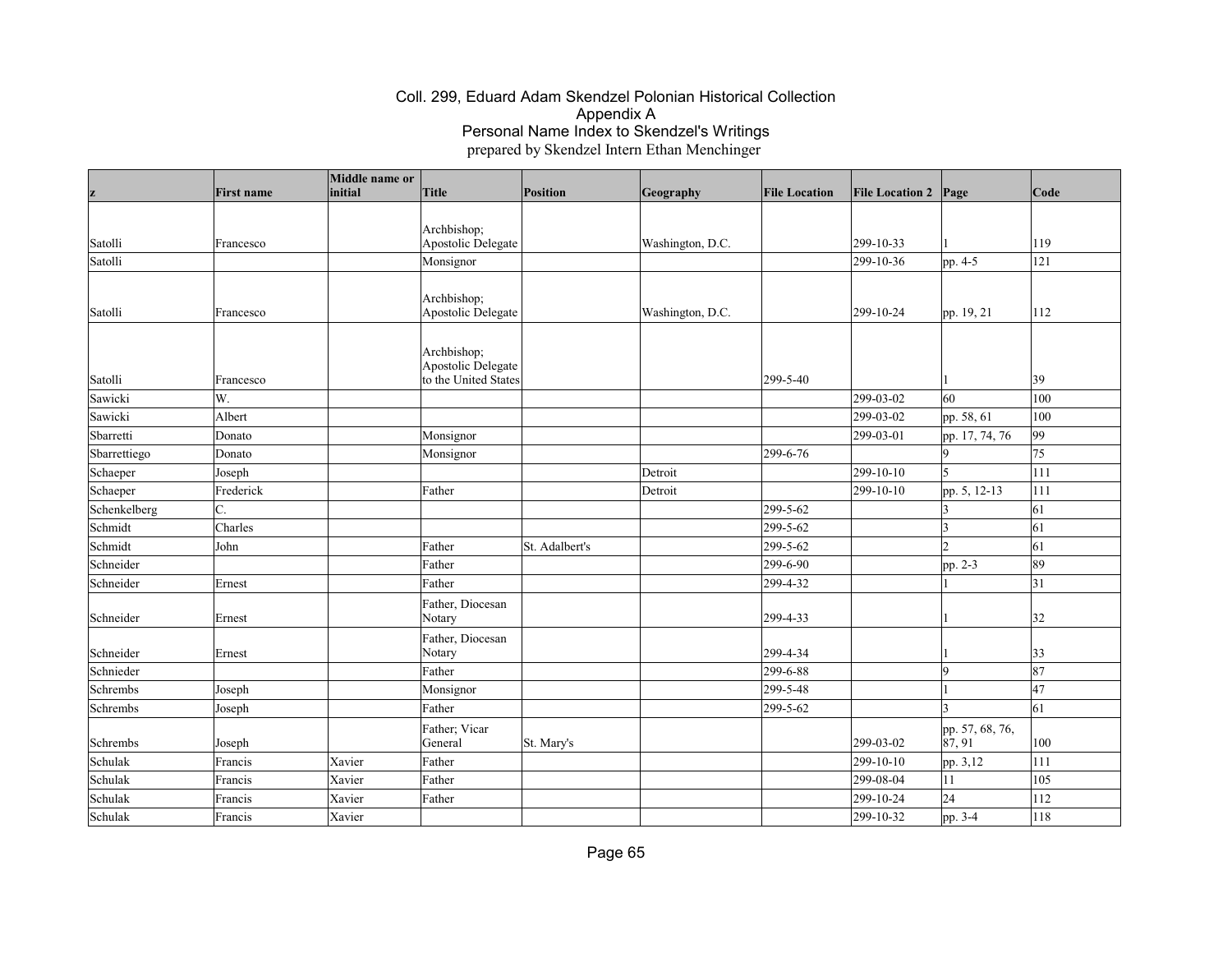| z            | <b>First name</b> | Middle name or<br>initial | <b>Title</b> | Position   | Geography | <b>File Location</b> | <b>File Location 2</b> | Page                    | Code            |
|--------------|-------------------|---------------------------|--------------|------------|-----------|----------------------|------------------------|-------------------------|-----------------|
| Schulak      | Francis           | Xavier                    | Father       |            |           |                      | 299-08-02              | $\overline{2}$          | 103             |
| Schulak      | Francis           | Xavier                    | Father       |            |           | 299-5-66             |                        | 5                       | $\overline{65}$ |
| Schulak      | Francis           | Xavier                    | Father       |            | Detroit   | 299-5-52             |                        | <sub>3</sub>            | $\vert$ 51      |
| Schulak      | Francis           | Xavier                    | Father       |            | Detroit   | 299-04-18            |                        | $\overline{2}$          | 17              |
| Schulak      | Francis           | Xavier                    | Father       |            |           |                      | 299-07-01              | 362                     | 101             |
| Schulak      | Francis           | Xavier                    | Father       |            |           | 299-6-97             |                        | pp. 53-54               | 96              |
| Schulte      | Edward            |                           |              |            |           | 299-6-75             |                        |                         | 74              |
| Schulte      |                   |                           | Doctor       |            |           |                      | 299-03-01              | 78                      | $\overline{99}$ |
| Schwiek      | Joseph            |                           | Father       | St. Mary's |           | 299-5-62             |                        | $\overline{3}$          | 61              |
| Scurr        | William           | R.                        | Doctor       |            | Detroit   | 299-6-73             |                        |                         | 72              |
| Sebastianski | Ladislaus         |                           | Father       |            | Detroit   |                      | 299-10-24              | 15                      | 112             |
| Serafini     | N.                | G.                        | Signor       |            |           | 299-04-23            |                        |                         | 22              |
| Serafini     | N.                | G.                        |              |            |           |                      | 299-08-02              | $\boldsymbol{8}$        | 103             |
| Seybold      | Joseph            |                           | Father       |            |           |                      | 299-03-02              | 100                     | 100             |
| Sheen        | Fulton            |                           | Archbishop   |            |           | 299-6-90             |                        | $\overline{\mathbf{3}}$ | 89              |
| Sheen        | Fulton            |                           | Bishop       |            |           | 299-6-88             |                        | $ 10\rangle$            | 87              |
| Sienkiewicz  | Henry             |                           |              |            |           |                      | 299-08-04              | 6                       | 105             |
| Sieracka     | Elzbieta          |                           |              |            |           |                      | 299-03-02              | 65                      | 100             |
| Sierota      | Stephen           |                           |              |            |           |                      | 299-03-02              | 61                      | 100             |
| Sikorska     | Kat.              |                           |              |            |           |                      | 299-03-02              | 65                      | 100             |
| Sikorski     | Frank             |                           |              |            |           | 299-6-75             |                        | 6                       | 74              |
| Sikorski     | Andrew            |                           |              |            |           | 299-6-75             |                        | $\vert$ 5               | 74              |
| Sikorski     | John              |                           |              |            |           | 299-6-75             |                        | 5                       | 74              |
| Sikorski     | Vincent           |                           |              |            |           | 299-6-75             |                        | $\vert$ 5               | 74              |
| Sikorski     | Peter             |                           |              |            |           | 299-6-75             |                        | $\vert$ 5               | 74              |
| Sikorski     | Anastasia         |                           |              |            |           |                      | 299-09-09              | $\overline{9}$          | 107             |
| Sikorski     | Mary              |                           |              |            |           |                      | 299-08-02              | $ 19\rangle$            | 103             |
| Sikorski     | Casimir           |                           |              |            |           | 299-6-75             |                        | $\vert$ 5               | 74              |
| Sikorski     | Aloysius          |                           |              |            |           | 299-6-75             |                        | 6                       | 74              |
| Sikorski     | Clara             |                           |              |            |           | 299-6-75             |                        | 6                       | 74              |
| Sikorski     | Martha            |                           |              |            |           | 299-6-75             |                        | 6                       | 74              |
| Sikorski     | Katherine         |                           |              |            |           | 299-6-75             |                        | 6                       | 74              |
| Sikorski     | Pauline           |                           |              |            |           | 299-6-75             |                        | 6                       | 74              |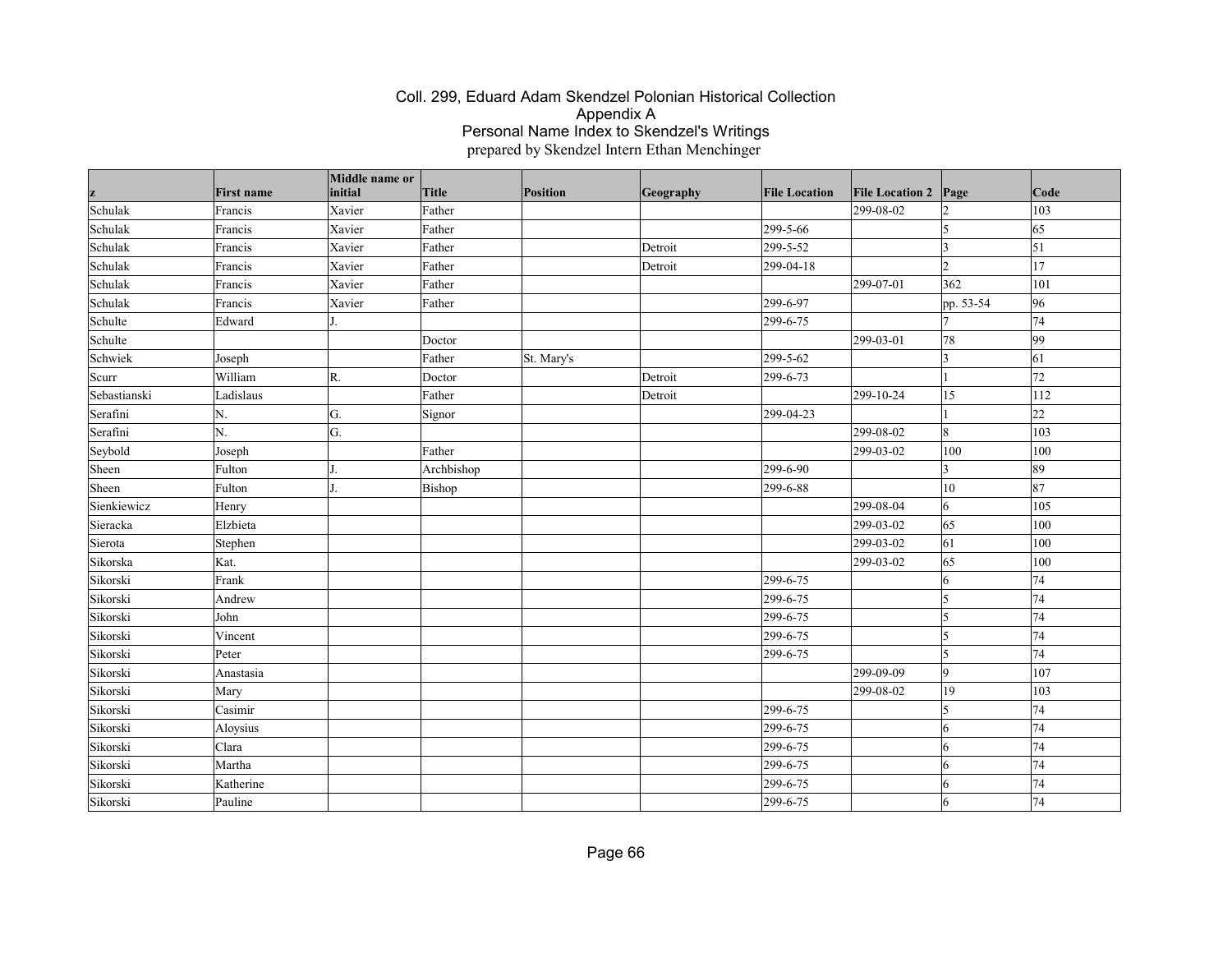|          |                   | Middle name or |                                                |          |           |                      |                        |                |                 |
|----------|-------------------|----------------|------------------------------------------------|----------|-----------|----------------------|------------------------|----------------|-----------------|
| z        | <b>First name</b> | initial        | Title                                          | Position | Geography | <b>File Location</b> | <b>File Location 2</b> | $\vert$ Page   | $\vert$ Code    |
| Sikorski | Andrew            |                | Father                                         |          |           |                      | 299-09-06              | 11             | 106             |
| Sikorski | Lottie            |                |                                                |          |           | 299-6-75             |                        | 6              | 74              |
| Sikorski | Joseph            |                |                                                |          |           | 299-6-75             |                        | 6              | 74              |
| Sikorski | Anne              |                |                                                |          |           | 299-6-75             |                        | 6              | 74              |
| Sikorski | Mary              |                |                                                |          |           | 299-6-75             |                        | 6              | 74              |
| Sikorski | Charles           |                |                                                |          |           | 299-6-75             |                        | 6              | 74              |
| Sikorski | Stanley           |                | Father                                         |          |           | 299-6-75             |                        | 6              | 74              |
| Sikorski | Bernard           |                | Father                                         |          |           | 299-6-75             |                        | 16             | 74              |
| Sikorski |                   |                |                                                |          |           | 299-04-02            |                        | l2             |                 |
| Sikorski | Celia             |                |                                                |          |           | 299-6-75             |                        | 6              | 74              |
| Sikorski | John              |                |                                                |          |           |                      | 299-09-09              | 9              | 107             |
| Sikorski | Elizabeth         |                |                                                |          |           | 299-6-75             |                        | 6              | 74              |
| Sikorski |                   |                |                                                |          |           | 299-6-75             |                        |                | 74              |
| Sikorski | Bernard           |                | Father                                         |          |           |                      | 299-03-02              | 146            | 100             |
| Sikorski | Andrew            | Simon          | Father                                         |          |           | 299-6-75             |                        | pp. 4-10       | 74              |
| Sikorski | Anthony           |                |                                                |          |           |                      | 299-03-02              | 62             | 100             |
| Sikorski | Joseph            |                |                                                |          |           |                      | 299-08-02              | 19             | 103             |
| Sikorski | Joseph            |                |                                                |          |           |                      | 299-03-02              | pp. 58, 62     | 100             |
| Sikorski | John              |                |                                                |          |           | 299-6-75             |                        | pp. 5-6        | 74              |
| Simeoni  | Giovanni          |                | Cardinal; Prefect<br>of the Propaganda<br>Fide |          | Rome      |                      | $ 299-10-24$           | 14             | 112             |
| Simeoni  | Giovanni          |                | Cardinal                                       |          | Rome      | 299-5-70             |                        | $\overline{2}$ | 69              |
| Simeoni  | Giovanni          |                | Cardinal                                       |          | Rome      | 299-5-69             |                        | 14             | 68              |
| Singer   | Dorota            |                |                                                |          | Detroit   | 299-04-10            |                        | l2             | 9               |
| Singer   | Dorothy           |                |                                                |          | Detroit   | 299-04-11            |                        | l2             | 10              |
| Skalnik  | Victoria          |                |                                                |          |           |                      | 299-10-10              |                | 111             |
| Skalski  | Frank             |                | Father                                         |          | Detroit   | 299-04-07            |                        | $\mathfrak{D}$ | 6               |
| Skendzel | Eduard            | Adam           |                                                |          |           | 299-04-23            |                        | pp. 1-3        | 22              |
| Skendzel | Eduard            | Adam           |                                                |          |           | 299-5-60             |                        | 3              | $\overline{59}$ |
| Skendzel | Mary              |                |                                                |          |           |                      | 299-09-09              | 9              | 107             |
| Skendzel | Mary              |                |                                                |          |           | 299-6-97             |                        | 64             | 96              |
| Skendzel |                   |                | Father                                         |          |           | 299-6-72             |                        | b              | 71              |
| Skendzel | Eduard            | Adam           |                                                |          |           | 299-5-59             |                        |                | 58              |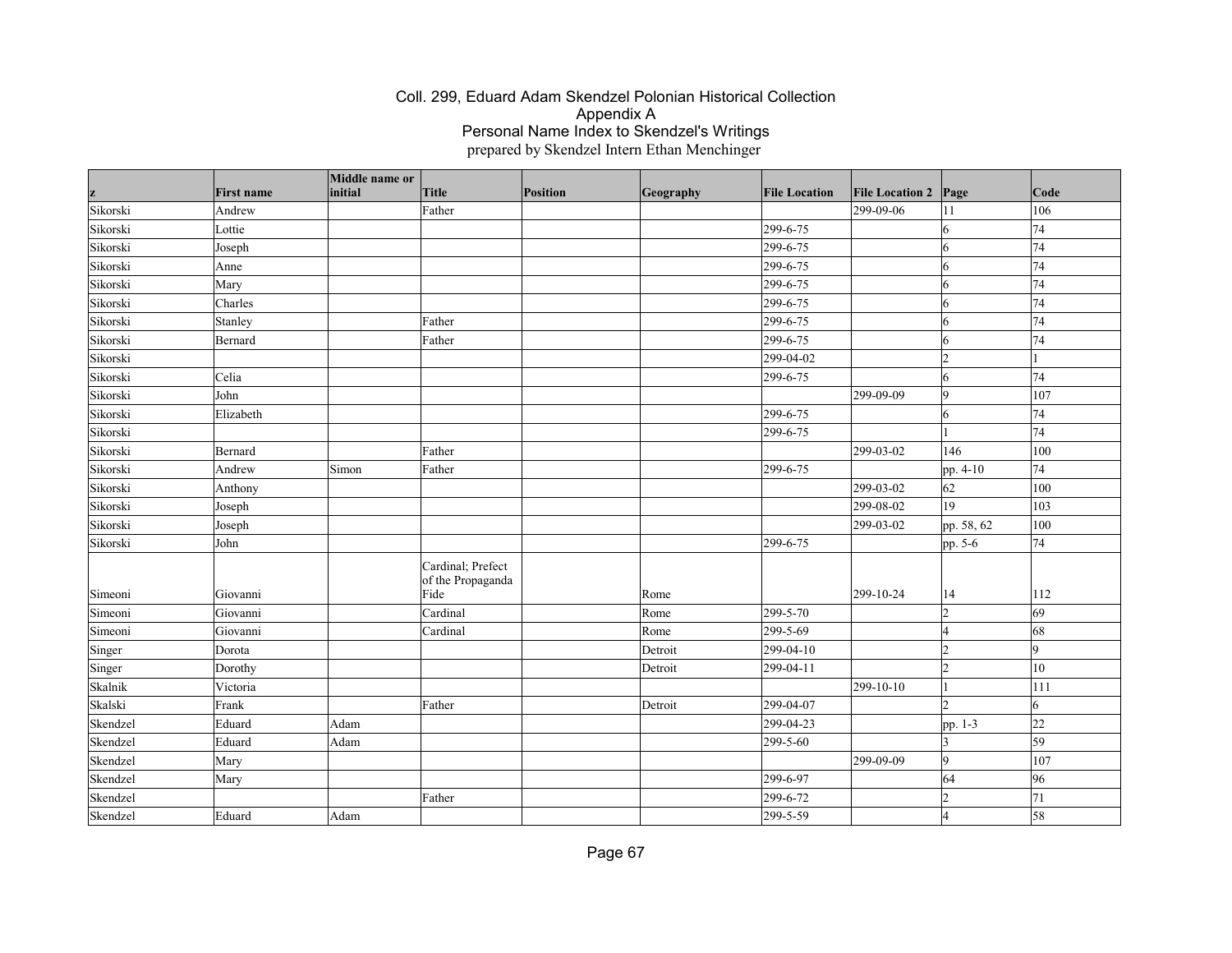|          |                   | Middle name or |              |                 |               |                      |                        |                                                                              |                 |
|----------|-------------------|----------------|--------------|-----------------|---------------|----------------------|------------------------|------------------------------------------------------------------------------|-----------------|
| z        | <b>First name</b> | initial        | <b>Title</b> | <b>Position</b> | Geography     | <b>File Location</b> | <b>File Location 2</b> | Page                                                                         | Code            |
| Skendzel | Eduard            | Adam           |              |                 |               |                      | 299-10-08              | $\overline{4}$                                                               | 110             |
| Skendzel | Eduard            | Adam           |              |                 |               |                      | 299-10-26              | pp. 4-5                                                                      | 114             |
| Sklorzik | Augustine         |                | Father       |                 |               |                      | 299-10-10              | $\overline{4}$                                                               | 111             |
| Sklorzik | August            |                | Father       |                 |               |                      | 299-10-07              | $\overline{2}$                                                               | 109             |
| Sklorzik | August            |                | Father       |                 | New Salem, MI |                      | 299-09-06              | $\overline{4}$                                                               | 106             |
| Sklorzyk | August            |                | Father       |                 |               | 299-6-97             |                        | 54                                                                           | 96              |
| Skory    | Casimir           |                | Monsignor    | St. Adalbert's  |               | 299-4-32             |                        | $\overline{3}$                                                               | 31              |
| Skory    | Casimir           |                | Monsignor    | St. Adalbert's  |               | 299-04-22            |                        |                                                                              | 21              |
| Skory    | Casimir           |                | Monsignor    | St. Adalbert's  |               | 299-4-36             |                        |                                                                              | $\overline{35}$ |
| Skory    | Casimir           |                | Father       | St. Adalbert's  |               |                      | 299-07-01              | 282                                                                          | 101             |
| Skory    | Gustave           |                |              |                 |               |                      | 299-10-07              | pp. 2, 4                                                                     | 109             |
| Skory    |                   |                |              |                 |               |                      | 299-09-06              | $\overline{3}$                                                               | 106             |
| Skory    | Casimira          |                |              |                 |               |                      | 299-10-27              |                                                                              | 115             |
| Skory    | Casimir           |                | Monsignor    | St. Adalbert's  |               | 299-4-34             |                        |                                                                              | $ 33\rangle$    |
| Skory    | Louis             |                |              |                 |               |                      | 299-10-07              | $\overline{4}$                                                               | 109             |
| Skory    | Casimir           |                | Monsignor    |                 |               | 299-5-47             |                        |                                                                              | 46              |
| Skory    | John              |                |              |                 |               | 299-04-16            |                        | ١3                                                                           | 15              |
| Skory    | Casimir           |                | Monsignor    |                 |               | 299-6-75             |                        | pp. 1-5                                                                      | 74              |
| Skory    | Casimir           | R.             | Father       |                 |               | 299-5-56             |                        | $\mathsf{D}$                                                                 | 55              |
| Skory    | Casimir           |                | Monsignor    | St. Adalbert's  |               |                      | 299-08-04              | pp. 14, 26-27                                                                | 105             |
| Skory    | Casimir           |                | Monsignor    | St. Adalbert's  |               | 299-4-31             |                        | $\overline{2}$                                                               | 30              |
| Skory    | Casimir           | E.             | Monsignor    | St. Adalbert's  |               |                      | 299-08-01              | $\overline{2}$                                                               | 102             |
| Skory    | Casimir           | Edward         | Monsignor    | St. Adalbert's  |               |                      | 299-10-07              | pp. 1-8                                                                      | 109             |
| Skory    | Casimir           |                | Father       | St. Adalbert's  |               | 299-5-66             |                        | pp. 7-8                                                                      | 65              |
| Skory    | Casimir           |                | Monsignor    | St. Adalbert's  |               | 299-4-33             |                        | $\overline{2}$                                                               | 32              |
| Skory    | Casimir           |                | Monsignor    | St. Adalbert's  |               | 299-04-16            |                        | pp. 2-3                                                                      | 15              |
| Skory    | Casimir           |                |              |                 |               |                      | 299-10-07              |                                                                              | 109             |
| Skory    | Casimir           |                | Father       |                 |               | 299-04-23            |                        | $\overline{2}$                                                               | 22              |
| Skory    | Kazimierza        |                | Monsignor    | St. Adalbert's  |               | 299-4-35             |                        | $\overline{2}$                                                               | 34              |
| Skory    | Casimir           |                | Father       | St. Adalbert's  |               |                      | $299 - 03 - 02$        | pp. 42-43, 51,<br>54, 69, 76, 83,<br>85, 89, 92, 97,<br>105-106, 109,<br>136 | 100             |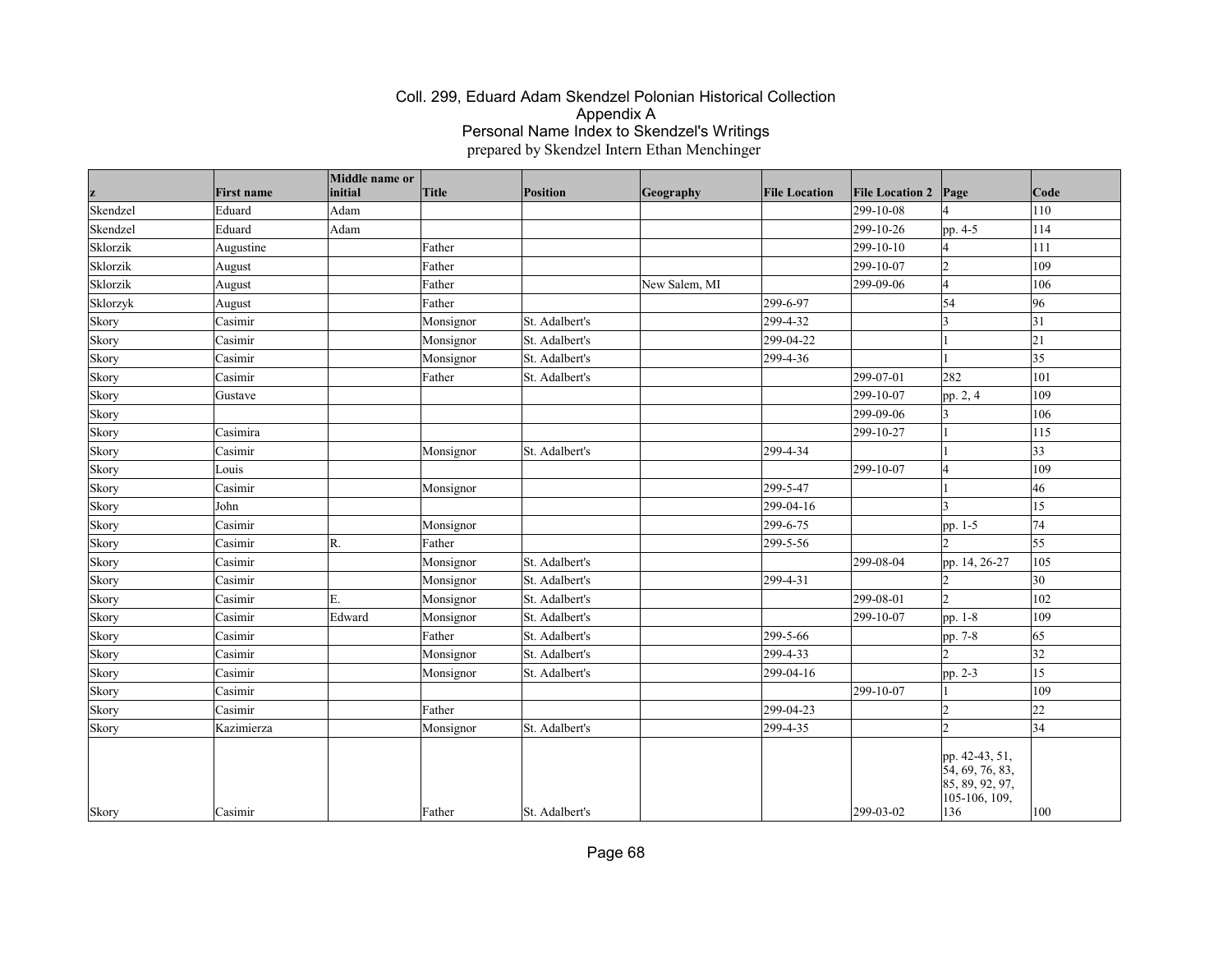| z              | <b>First name</b> | Middle name or<br>initial | <b>Title</b> | Position       | Geography | <b>File Location</b> | <b>File Location 2</b> | Page                     | Code            |
|----------------|-------------------|---------------------------|--------------|----------------|-----------|----------------------|------------------------|--------------------------|-----------------|
| Skory          | Louis             |                           |              |                |           |                      | 299-10-07              | pp. 2, 4                 | 109             |
| Skory          |                   |                           |              |                |           | 299-04-28            |                        |                          | 27              |
| Skory          | Casimir           |                           | Monsignor    |                |           | 299-04-15            |                        | $\overline{2}$           | 14              |
| Skory          | Casimir           |                           | Father       | St. Adalbert's |           | 299-6-84             |                        | $\overline{\phantom{a}}$ | 83              |
| Skory          | Casimir           |                           | Father       | St. Adalbert's |           |                      | 299-09-06              | pp. 5-7, 11-12           | 106             |
| Skory          | John              |                           |              |                |           |                      | 299-10-07              |                          | 109             |
| Skory          | Anton             |                           |              |                |           |                      | 299-10-07              | pp. 2, 4                 | 109             |
| Skory          | Casimir           |                           | Monsignor    | St. Adalbert's |           | 299-5-51             |                        | pg. 13, note 29,<br>31   | 50              |
| Skory          | Casimir           |                           | Monsignor    | St. Adalbert's |           |                      | 299-08-02              | pp. 4-5                  | 103             |
| Skory          | Josephine         |                           |              |                |           |                      | 299-10-07              | pp. 2, 4                 | 109             |
| Skory          | Casimir           | Ε.                        | Monsignor    | St. Adalbert's |           | 299-6-79             |                        | pp. 7,9                  | 78              |
| Skory          | Casimir           |                           | Monsignor    | St. Adalbert's |           | 299-6-97             |                        | pp. 59-62, 73            | 96              |
| Skrzycki       | Joseph            |                           | Officer      |                | Detroit   | 299-6-73             |                        |                          | 72              |
| Skupinski      | Joseph            |                           |              |                | Detroit   | 299-6-93             |                        |                          | $ 92\rangle$    |
| Skupinski      | Joseph            |                           |              |                | Detroit   | 299-5-58             |                        |                          | $\overline{57}$ |
| Skupinski      | Joseph            |                           |              |                | Detroit   | 299-5-57             |                        |                          | 56              |
| Skupinski      | Joseph            |                           |              |                | Detroit   | 299-5-41             |                        | pp. 1-2                  | 40              |
| Skupinski      | Joseph            |                           |              |                | Detroit   | 299-6-85             |                        |                          | 84              |
| Slater         | Leonard           |                           | Reverend     |                |           | 299-5-62             |                        |                          | 61              |
| Slawnikowski   | Joseph            |                           |              |                |           | 299-5-55             |                        | l2                       | 54              |
| Slipecki       | Michael           |                           |              |                |           | 299-5-48             |                        |                          | 47              |
| Slipecki       | Mary              |                           |              |                |           | 299-5-48             |                        |                          | 47              |
| Slominski      |                   |                           | Doctor       |                |           | 299-6-97             |                        | 64                       | 96              |
| Slupecki       | Michael           |                           |              |                |           | 299-04-15            |                        | l2                       | 14              |
| Slupecki       | Mary              |                           |              |                |           | 299-04-15            |                        | $\overline{2}$           | 14              |
| Smigiel        | Mich.             |                           |              |                |           |                      | 299-03-02              | 65                       | 100             |
| Smolczynski    | Vincent           |                           |              |                |           |                      | 299-10-26              | 3                        | 114             |
| Smolczynski    | Vincent           |                           |              |                |           | 299-5-70             |                        |                          | 69              |
| Smolczynski    | Vincent           |                           |              |                |           | 299-5-59             |                        |                          | 58              |
| Smolczynski    | Wincenty          |                           |              |                |           |                      | 299-03-01              |                          | 99              |
| Smolczynskiego | Wincentego        |                           |              |                |           | 299-6-76             |                        |                          | 75              |
| Smolenski      | John              | L.                        |              |                |           |                      | 299-08-04              | 27                       | 105             |
| Smolenski      | Pauline           |                           |              |                |           | 299-6-79             |                        | 9                        | 78              |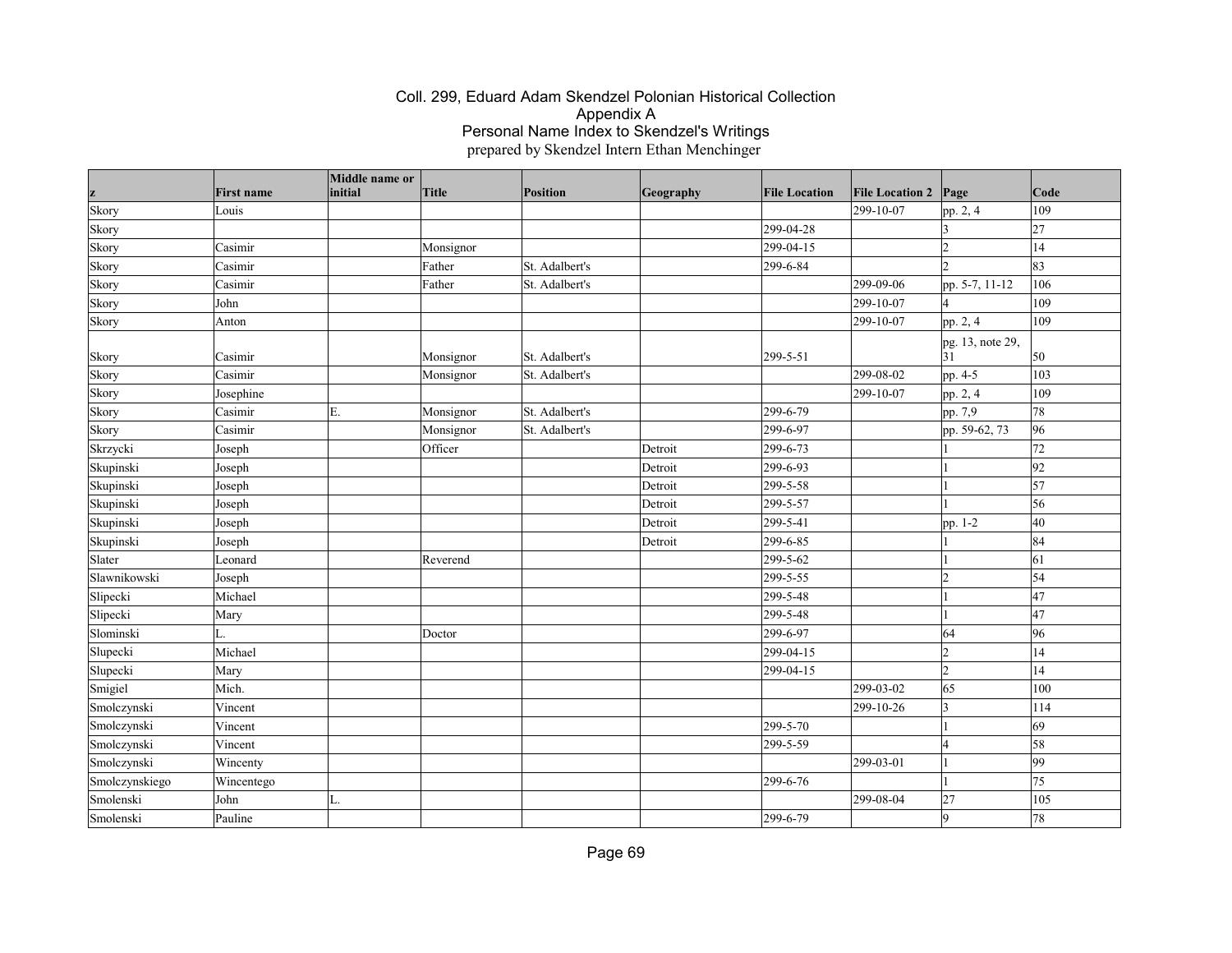| z           | <b>First name</b> | Middle name or<br>initial | Title     | Position       | Geography | <b>File Location</b> | <b>File Location 2</b> | Page                                                   | Code     |
|-------------|-------------------|---------------------------|-----------|----------------|-----------|----------------------|------------------------|--------------------------------------------------------|----------|
| Smolenski   |                   |                           |           |                |           | 299-6-75             |                        |                                                        | 74       |
| Smolenski   | John              |                           |           |                |           | 299-6-79             |                        | 10                                                     | 78       |
| Smolenski   | Pauline           |                           |           |                |           |                      | 299-08-04              | 26                                                     | 105      |
| Smulski     | John              | F.                        |           |                |           |                      | 299-03-02              | 89                                                     | 100      |
| Sneigowski  | Ted               |                           | Father    | St. Adalbert's |           |                      | 299-07-01              | 280                                                    | 101      |
| Sniatecki   | Frank             |                           |           |                |           | 299-5-38             |                        |                                                        | 37       |
| Sniatecki   | Frank             |                           |           |                |           | 299-5-66             |                        |                                                        | 65       |
| Sniatek     | Frank             |                           |           |                |           |                      | 299-03-02              | pp. 45, 57-58,<br>$\left[61-62, 65, 70, 77\right]$ 100 |          |
| Sniegnowski | Thaddeus          | Roman                     | Monsignor |                |           | 299-5-61             |                        |                                                        | 60       |
| Sniegowksi  |                   |                           | Monsignor |                |           | 299-6-88             |                        | pp. 1-7                                                | 87       |
| Sniegowski  | Thaddeus          | Roman                     | Monsignor | St. Adalbert's |           |                      | 299-10-35              | I٦                                                     | 120      |
| Sniegowski  | Ted               |                           | Father    | St. Adalbert's |           | 299-04-16            |                        | pp. 2-3                                                | 15       |
| Sniegowski  | Thaddeus          | R.                        | Father    | St. Adalbert's |           |                      | 299-08-02              | pp. 5,19                                               | 103      |
| Sniegowski  | Thaddeus          | R.                        | Father    | St. Adalbert's |           | 299-4-34             |                        |                                                        | 33       |
| Sniegowski  | Thaddeus          | R.                        | Monsignor | St. Adalbert's |           | 299-4-36             |                        |                                                        | 35       |
| Sniegowski  | Thaddeus          | R.                        | Monsignor | St. Adalbert's |           | 299-5-37             |                        |                                                        | 36       |
| Sniegowski  | Tadeusz           | R.                        | Father    | St. Adalbert's |           | 299-4-35             |                        | 12                                                     | 34       |
| Sniegowski  |                   |                           | Monsignor | St. Isidore's  |           | 299-6-90             |                        |                                                        | 89       |
| Sniegowski  | Thaddeus          | $\mathsf{R}$              | Monsignor |                |           | 299-5-60             |                        | pp. 2-3                                                | 59       |
| Sniegowski  | Thaddeus          | R.                        | Father    | St. Adalbert's |           | 299-4-32             |                        | 13                                                     | 31       |
| Sniegowski  | Thaddeus          | Roman                     | Monsignor | St. Adalbert's |           | 299-6-84             |                        |                                                        | 83       |
| Sniegowski  | Thaddeus          | R.                        | Father    | St. Adalbert's |           | 299-4-33             |                        | 2                                                      | 32       |
| Sniegowski  | Thaddeus          |                           | Father    | St. Adalbert's |           | 299-04-23            |                        |                                                        | $ _{22}$ |
| Sniegowski  | Thaddeus          | R.                        | Father    | St. Adalbert's |           | 299-4-31             |                        | $\overline{2}$                                         | 30       |
| Snow        | Roman             |                           |           |                |           | 299-6-97             |                        | 64                                                     | 96       |
| Sobieszczyk |                   |                           | Father    |                |           |                      | 299-03-02              | 85                                                     | 100      |
| Sonnenbert  |                   |                           |           |                |           |                      | 299-03-02              | 62                                                     | 100      |
| Sparks      | Frank             |                           |           |                |           |                      | 299-08-04              | 19                                                     | 105      |
| Spier       | Frederick         | Η.                        |           |                |           | 299-6-80             |                        | $\overline{2}$                                         | 79       |
| Spier       | Frederick         | Η.                        |           |                |           | 299-5-69             |                        | 3                                                      | 68       |
| Spier       | Frederick         | Н.                        |           |                | Detroit   |                      | 299-10-24              | 16                                                     | 112      |
| Spier       | Frederic          | H.                        |           |                |           | 299-5-70             |                        | l2                                                     | 69       |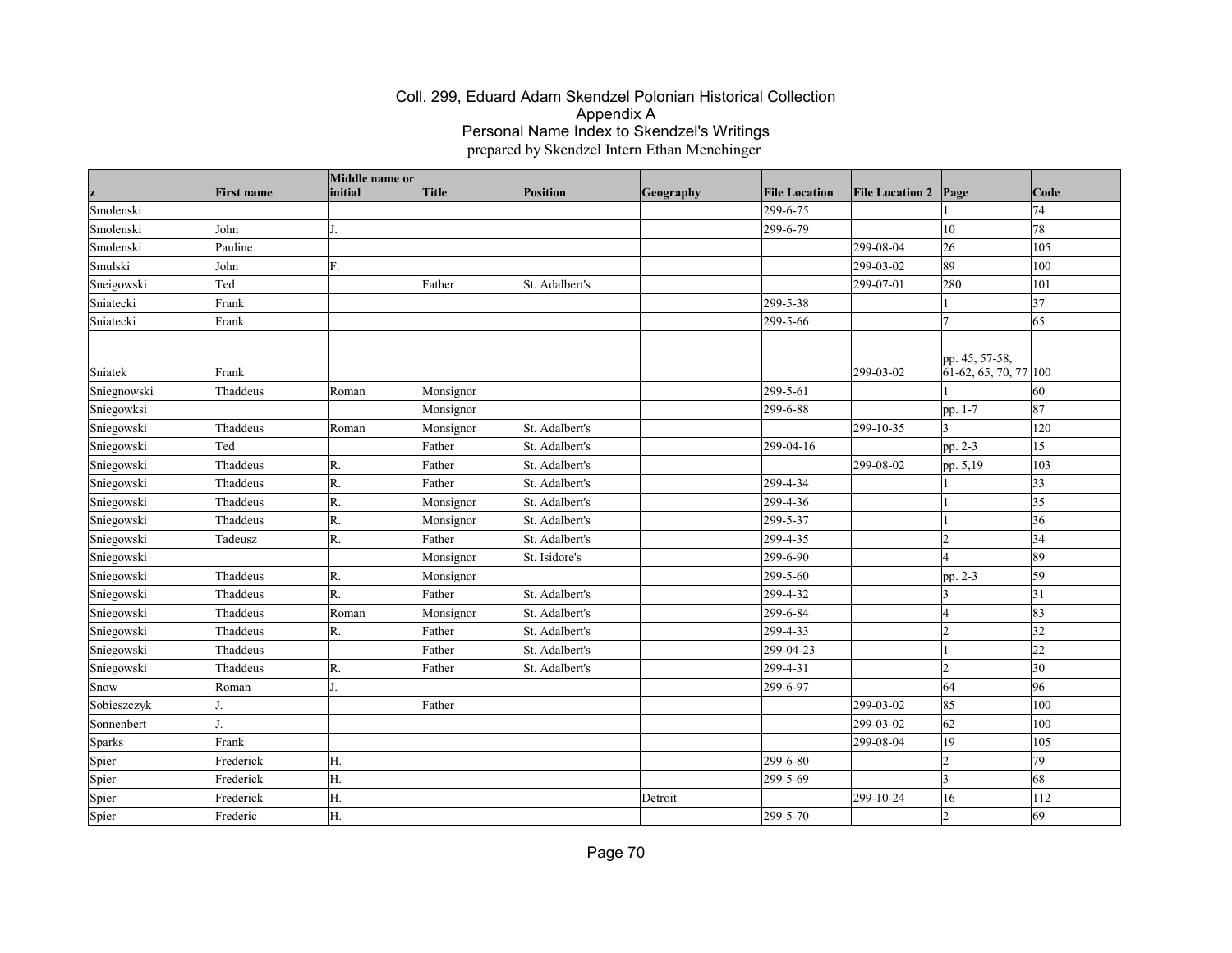| z          | <b>First name</b> | Middle name or<br>initial | Title       | Position | Geography | <b>File Location</b> | <b>File Location 2</b> | $\vert$ Page   | Code       |
|------------|-------------------|---------------------------|-------------|----------|-----------|----------------------|------------------------|----------------|------------|
| Spiers     |                   |                           |             |          | Detroit   |                      | 299-10-33              |                | 119        |
| Stachowiak | Konrad            |                           |             |          |           |                      | 299-03-02              | 65             | 100        |
| Stachowiak | Jan               |                           |             |          |           |                      | 299-03-02              | 65             | 100        |
| Stachowiak | Tom.              |                           |             |          |           |                      | 299-03-02              | 65             | 100        |
| Steiber    | August            |                           |             |          | Detroit   | 299-5-50             |                        | $ 2\rangle$    | 49         |
| Stelitski  | Jacques "Jacob"   |                           |             |          |           |                      | 299-08-04              | 15             | 105        |
| Stiller    | Anton             |                           |             |          |           | 299-6-97             |                        | $\vert$ 51     | 96         |
| Stiller    | Anton             |                           |             |          |           | 299-5-56             |                        |                | 55         |
| Stiller    | Anton             |                           |             |          |           |                      | 299-09-06              | 14             | 106        |
| Stiller    | Anton             |                           |             |          |           | 299-04-16            |                        | $\overline{2}$ | 15         |
| Stiller    | Anton             |                           |             |          |           | 299-5-66             |                        | pp. 3,5        | 65         |
| Stiller    | Anton             |                           |             |          |           |                      | 299-08-02              | $ 2\rangle$    | 103        |
| Stiller    | Anton             |                           |             |          |           |                      | 299-03-02              | 40             | 100        |
| Stiller    | Anton             |                           |             |          |           | 299-5-47             |                        |                | 46         |
| Stiller    |                   |                           |             |          |           | 299-04-28            |                        | 3              | 27         |
| Stiller    |                   |                           |             |          |           |                      | 299-09-06              | $ 3\rangle$    | 106        |
| Stiller    |                   |                           |             |          |           | 299-5-47             |                        |                | 46         |
| Stiller    | Anton             |                           |             |          |           |                      | 299-08-04              | 11             | 105        |
| Stoba      | Jerzy             |                           | Bishop      |          |           |                      | 299-03-02              | 197            | 100        |
| Strenk     | Winc.             |                           |             |          |           |                      | 299-03-02              | 65             | 100        |
| Stritch    | Samuel            |                           | Archibishop |          | Milwaukee |                      | 299-08-02              | 16             | 103        |
| Sucharski  | Frank             |                           |             |          |           | 299-5-66             |                        | 4              | 65         |
| Sucharski  |                   |                           |             |          |           |                      | 299-09-06              | $\vert$ 2      | 106        |
| Sucharski  | Frank             |                           |             |          |           | 299-6-97             |                        | 52             | 96         |
| Susanna    | Mary              |                           | Sister      |          |           |                      | 299-03-02              | 81             | 100        |
| Swastek    | Joseph            |                           | Father      |          |           |                      | 299-10-10              | 14             | 111        |
| Swastek    | Josef             | Wincenty                  | Father      |          |           | 299-5-53             |                        |                | $\vert$ 52 |
| Swastek    | Joseph            |                           | Father      |          |           | 299-5-59             |                        | 14             | 58         |
| Swastek    | Joseph            |                           | Father      |          |           | 299-5-69             |                        |                | 68         |
| Swastek    | Joseph            | Vincent                   | Father      |          | Detroit   | 299-04-12            |                        | pp. 1-5        | 11         |
| Swastek    | Joseph            | Vincent                   | Father      |          | Detroit   | 299-04-11            |                        | 2              | 10         |
| Swastek    | Josef             | Wincenty                  | Father      |          | Detroit   | 299-04-10            |                        | l2             | $\Omega$   |
| Swastek    | Joseph            | Vincent                   | Father      |          |           | 299-6-82             |                        |                | 81         |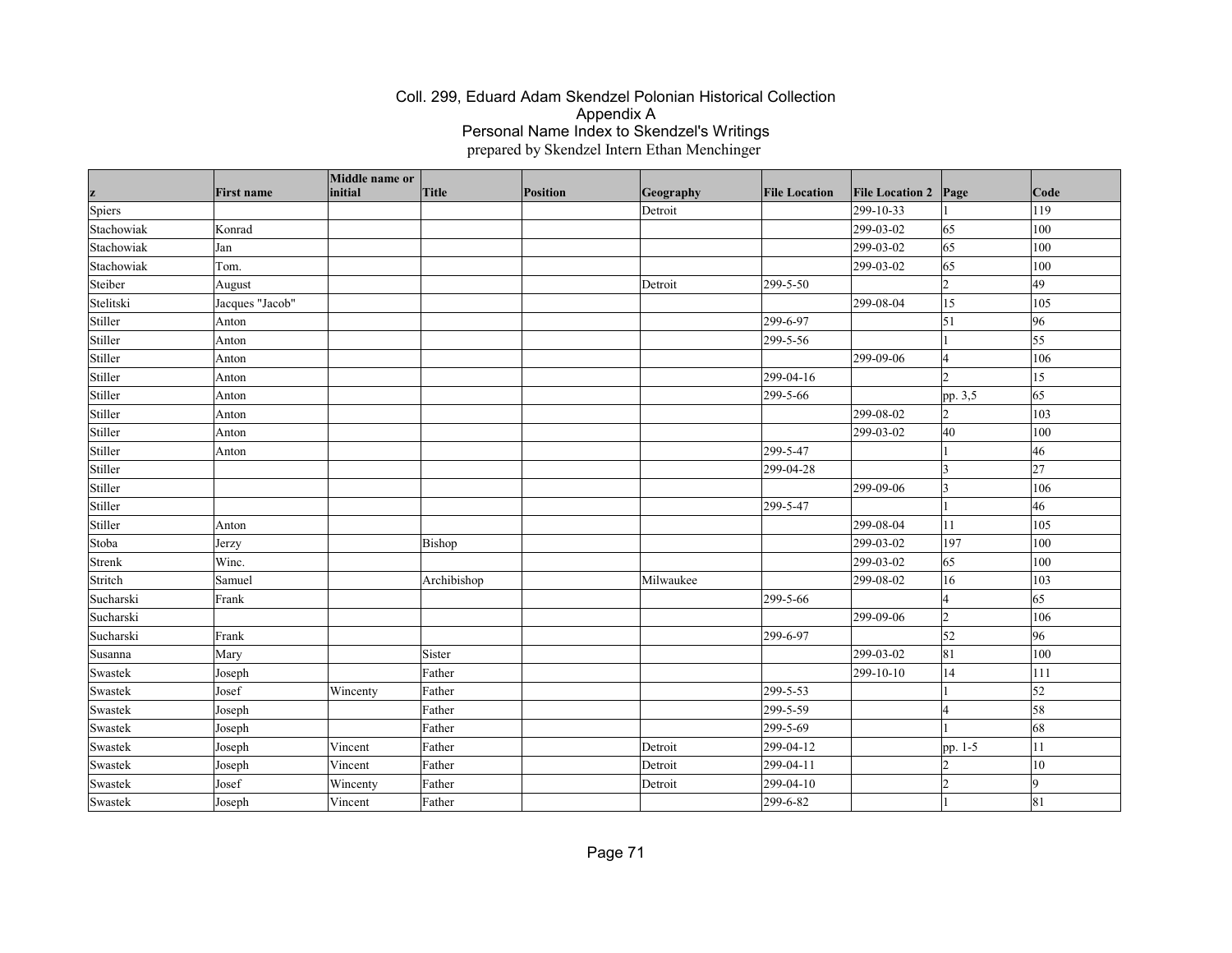|             | <b>First name</b> | Middle name or<br>initial | Title      | Position | Geography        | <b>File Location</b> | <b>File Location 2</b> | Page                                | Code |
|-------------|-------------------|---------------------------|------------|----------|------------------|----------------------|------------------------|-------------------------------------|------|
| Swastek     | Joseph            | Vincent                   | Father     |          | Orchard Lake, MI |                      | 299-10-26              | pp. 1, 4-8                          | 114  |
| Swatek      | Joseph            | Vincent                   | Father     |          |                  | 299-5-54             |                        |                                     | 53   |
| Sweet       | Edwin             | F.                        | Mayor      |          |                  |                      | 299-03-02              | 89                                  | 100  |
| Switalski   | F.                |                           | Father     |          |                  |                      | 299-03-02              | 106                                 | 100  |
| Symon       |                   |                           | Archbishop | Poland   |                  |                      | 299-03-02              | 78                                  | 100  |
| Sypniewski  | Joseph            |                           |            |          |                  | 299-6-97             |                        | 64                                  | 96   |
| Syski       | Alexander         |                           | Father     |          |                  |                      | 299-10-26              | 5                                   | 114  |
| Szalkowski  | Joseph            |                           |            |          |                  |                      | 299-03-02              | pp. 61, 65                          | 100  |
| Szarobocz   | Francis           |                           | Father     |          |                  |                      | 299-03-02              | 87                                  | 100  |
| Szczepanski | M.                |                           |            |          |                  |                      | 299-03-02              | 60                                  | 100  |
| Szczepanski |                   |                           |            |          |                  |                      | 299-03-02              | pp. 60, 62                          | 100  |
| Szczepanski | Jozef             |                           |            |          |                  |                      | 299-03-02              | 65                                  | 100  |
| Szczepanski | Joseph            |                           |            |          |                  |                      | 299-03-02              | 61                                  | 100  |
| Szczerba    | John              |                           |            |          |                  |                      | 299-08-04              | 27                                  | 105  |
| Szczerba    | John              |                           |            |          |                  | 299-6-79             |                        | 10                                  | 78   |
| Szocinski   | Frank             |                           |            |          |                  |                      | 299-03-02              | 40                                  | 100  |
| Szocinski   | Frank             |                           |            |          |                  | 299-6-97             |                        | 52                                  | 96   |
| Szocinski   | Frank             |                           |            |          |                  | 299-5-66             |                        | $\overline{A}$                      | 65   |
| Szoka       | Edmund            | Casimir                   | Bishop     |          |                  | 299-5-51             |                        | pg. 13, note 31                     | 50   |
| Szoka       | Casimir           |                           |            |          |                  | 299-5-51             |                        | pg. 13, note 31                     | 50   |
| Szoka       | Edmund            | Casimir                   | Archbishop |          |                  | 299-4-44             |                        |                                     | 43   |
| Szoka       | Edmund            | Casimir                   | Archbishop |          | Detroit          | 299-6-97             |                        | 64                                  | 96   |
| Szoka       | Edmund            | C.                        | Bishop     |          |                  |                      | 299-03-02              | 50                                  | 100  |
| Szoka       | Edmund            | Casimir                   | Archbishop |          |                  | 299-6-75             |                        | pp. 4,9                             | 74   |
| Szoka       | Edmund            | K.                        | Archbishop |          |                  | 299-6-87             |                        | $\overline{2}$                      | 86   |
| Szulak      | Francis           | Xavier                    | Father     |          |                  | 299-6-72             |                        | $\mathsf{D}$                        | 71   |
| Szulak      | Frantiszek        | Χ.                        |            |          |                  | 299-5-51             |                        | pg. 12, note 21;<br>pg. 13, note 31 | 50   |
| Szulak      | Francis           | Xavier                    | Father     |          |                  |                      | 299-09-06              | pp. 3-4                             | 106  |
| Szulak      | Francis           | Xavier                    | Father     |          |                  |                      | 299-10-06              | $\overline{A}$                      | 108  |
| Szulak      | Francis           | Xavier                    | Father     |          |                  |                      | $ 299-07-01$           | 349                                 | 101  |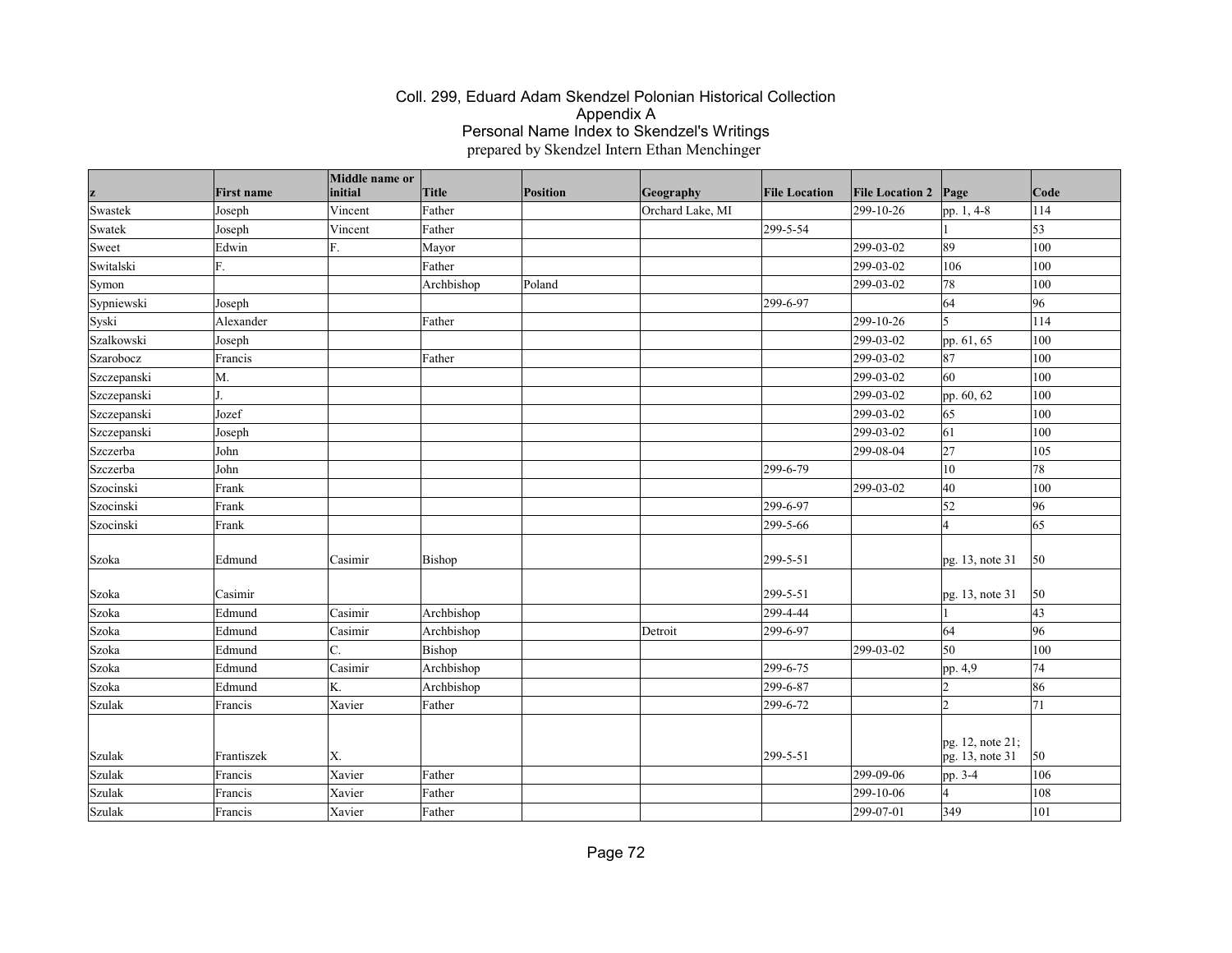| z          | <b>First name</b> | Middle name or<br>initial | <b>Title</b>   | Position      | Geography  | <b>File Location</b>   | <b>File Location 2</b> | Page                    | Code |
|------------|-------------------|---------------------------|----------------|---------------|------------|------------------------|------------------------|-------------------------|------|
| Szulak     | Francis           | X.                        | Father         |               |            |                        | 299-03-01              | pp. 18, 102             | 99   |
| Szulakowi  | Franciskowi       |                           | Father         |               |            | 299-6-76               |                        | 9                       | 75   |
| Szydlowski | John              |                           |                |               |            |                        | 299-03-02              | 109                     | 100  |
| Szymanska  | Josephine         |                           |                |               |            |                        | 299-03-02              | 71                      | 100  |
| Szymanski  | Wal.              |                           |                |               |            |                        | 299-03-02              | 65                      | 100  |
| Szymanski  |                   |                           |                |               |            | 299-04-02              |                        | $\overline{c}$          |      |
| Szymanski  | Edward            | Alan                      |                |               |            |                        | 299-10-38              | $\vert$ 1               | 123  |
| Szymanski  | Valentine         |                           |                |               |            |                        | 299-03-02              | 58                      | 100  |
| Szymczak   | Michael           |                           |                |               |            |                        | 299-08-04              | $\vert$ 8               | 105  |
| Szymczak   | Michael           |                           |                |               |            | 299-5-47               |                        |                         | 46   |
| Szymczak   | Valentine         |                           |                |               |            |                        | 299-03-02              | 61                      | 100  |
| Szymczak   | Andrew            |                           |                |               |            |                        | 299-03-02              | pp. 58, 61-62, 65 100   |      |
| Szymczak   | Andrew            |                           |                |               |            | 299-5-38               |                        | $\overline{2}$          | 37   |
| Szymczak   | Harriet           |                           |                |               |            | 299-6-97               |                        | 64                      | 96   |
| Szymczak   |                   |                           |                |               |            | 299-5-66               |                        | $\overline{4}$          | 65   |
| Szymczak   | And.              |                           |                |               |            |                        | 299-03-02              | 65                      | 100  |
| Szymczak   | Michael           |                           |                |               |            |                        | 299-03-02              | 40                      | 100  |
| Szymczak   | Agnes             |                           |                |               |            |                        | 299-03-02              | 60                      | 100  |
| Szymczak   | Michael           |                           |                |               |            | 299-6-97               |                        | 52                      | 96   |
| Szyper     | Casimir           |                           | Father         |               |            |                        | 299-10-07              | $\overline{7}$          | 109  |
| Taras      | Piotr             |                           | Father; Doctor |               |            |                        | 299-10-26              | $\vert$ 5               | 114  |
| Tarnowski  | Michael           |                           |                |               | Detroit    |                        | 299-10-24              | 14                      | 112  |
| Tarnowski  | Stanislaus        |                           |                |               |            | $\overline{299}$ -5-70 |                        | $\overline{2}$          | 69   |
| Tesmar     |                   |                           |                |               | Detroit    | 299-04-07              |                        |                         | 6    |
| Theisen    | Anton             |                           |                |               |            | 299-5-62               |                        |                         | 61   |
| Theissen   | Anton             |                           | Father         |               |            | 299-6-72               |                        | $\overline{2}$          | 71   |
| Thoma      | John              |                           | Father         |               | Detroit    |                        | 299-10-10              | pp. 3-4                 | 111  |
| Thome      |                   |                           |                |               |            | 299-5-62               |                        |                         | 61   |
| Tilek      | Wencel            |                           | Father         |               | Wright, MI |                        | 299-09-06              | $\overline{4}$          | 106  |
| Tilek      | Wenceslaus        |                           | Father         |               |            | 299-6-97               |                        | 54                      | 96   |
| Tita       | Mary              |                           | Sister         | St. Isidore's |            | 299-5-62               |                        | $\overline{\mathbf{3}}$ | 61   |
| Tita       | Mary              |                           | Sister         | Sacred Heart  |            | 299-5-38               |                        | $\overline{2}$          | 37   |
| Tita       | Mary              |                           | Sister         |               |            | 299-5-66               |                        | pp. 5-6                 | 65   |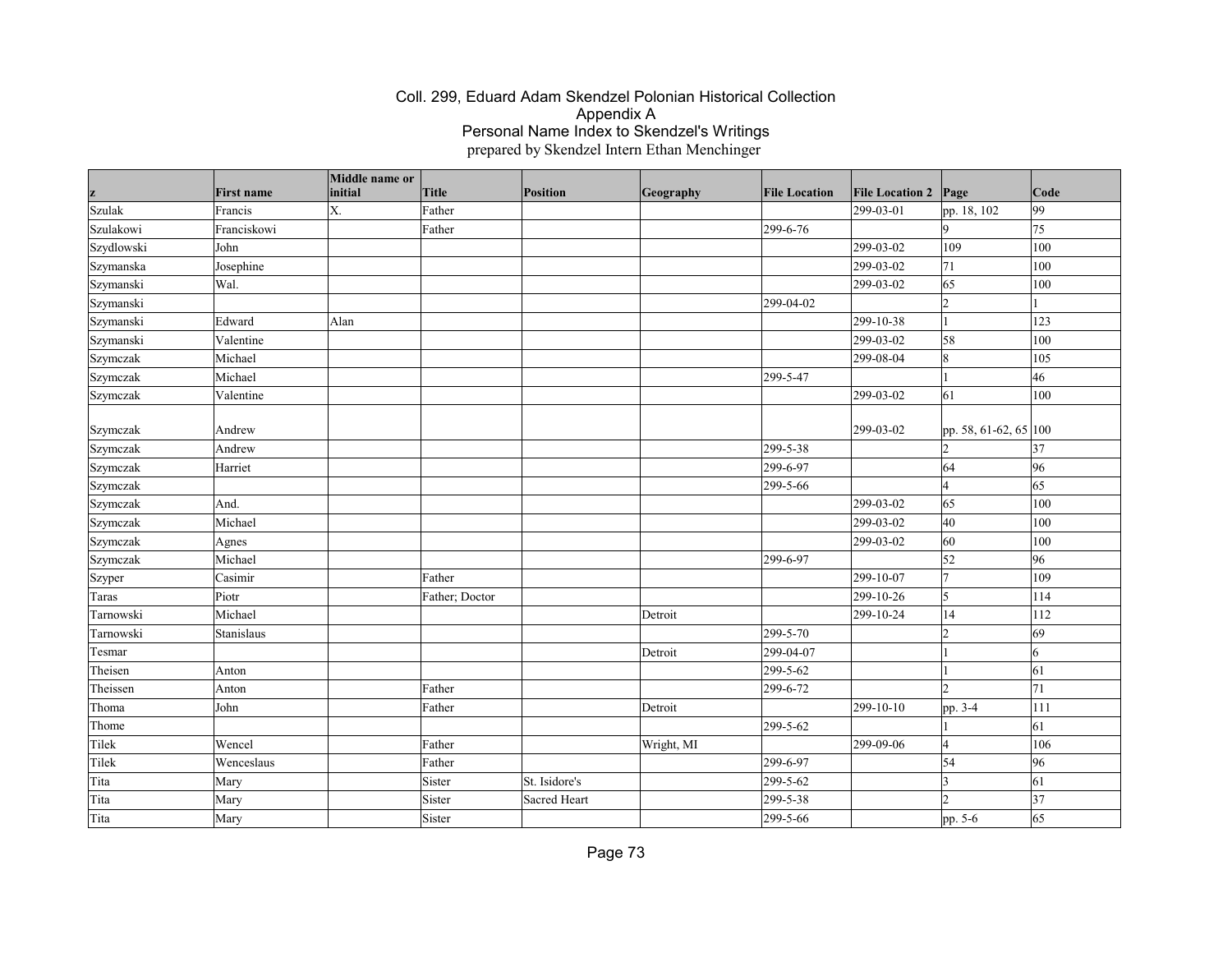| z          | <b>First name</b> | Middle name or<br>initial | <b>Title</b> | Position       | Geography | <b>File Location</b> | <b>File Location 2</b> | Page                 | Code       |
|------------|-------------------|---------------------------|--------------|----------------|-----------|----------------------|------------------------|----------------------|------------|
| Tita       | Mary              |                           | Sister       |                |           | 299-6-79             |                        | $\overline{A}$       | 78         |
| Tita       | Mary              |                           | Sister       | St. Adalbert's |           |                      | 299-08-02              | pp. 2,4              | 103        |
| Tita       | Mary              |                           | Sister       | Sacred Heart   |           | 299-6-97             |                        | pp. 54, 57           | 96         |
| Tita       | Mary              |                           | Sister       |                |           |                      | 299-08-04              | 13                   | 105        |
| Tlochinski | Franz             |                           |              |                |           |                      | 299-09-06              | $ 3\rangle$          | 106        |
| Tlochinski | Frank             |                           |              |                |           | 299-5-56             |                        |                      | 55         |
| Tloczynski | Frank             |                           |              |                |           | 299-6-97             |                        | pp. 51, 73           | 96         |
| Tloczynski | Frank             |                           |              |                |           |                      | 299-08-04              | 17                   | 105        |
| Tloczynski | Frank             |                           |              |                |           | 299-5-62             |                        | $\overline{2}$       | 61         |
| Tloczynski |                   |                           |              |                |           |                      | 299-09-06              | $\overline{2}$       | 106        |
| Tloczynski | Frank             |                           |              |                |           | 299-5-47             |                        |                      | 46         |
| Tloczynski | Mary              |                           |              |                |           | 299-6-97             |                        | $\vert$ 51           | 96         |
| Tloczynski | Frank             |                           |              |                |           | 299-5-66             |                        | 14                   | 65         |
| Tloczynski | Frank             |                           |              |                |           | 299-6-72             |                        | $ 2\rangle$          | 71         |
| Tloczynski |                   |                           |              |                |           | 299-04-28            |                        | $ 3\rangle$          | 27         |
| Tloczynski |                   |                           |              |                |           |                      | 299-01-02              | $\vert$ <sub>2</sub> | 98         |
| Tloczynski | Frank             |                           |              |                |           | 299-04-16            |                        | $\overline{2}$       | $\vert$ 15 |
| Tloczynski | Frank             |                           |              |                |           | 299-6-79             |                        | $\overline{2}$       | 78         |
| Tomajaczyk | Frank             |                           |              |                |           |                      | 299-03-02              | 105                  | 100        |
| Tomasik    | Waw.              |                           |              |                |           |                      | 299-03-02              | 65                   | 100        |
| Topolewski | Bernard           |                           |              |                | Detroit   |                      | 299-08-03              | 29                   | 104        |
| Topolewski | Bernard           |                           |              |                | Detroit   | 299-5-63             |                        | $\overline{2}$       | 62         |
| Torka      | <b>Bruno</b>      |                           | Father       |                |           | 299-5-51             |                        | pg. 14, note 33      | 50         |
| Torka      | <b>Bruno</b>      |                           | Father       |                |           |                      | 299-07-01              | 351                  | 101        |
| Torka      | Bruno             |                           | Father       |                |           |                      | 299-10-06              | $\overline{6}$       | 108        |
| Torzewski  |                   |                           |              |                | Detroit   | 299-5-52             |                        | $\vert$ 1            | 51         |
| Trepka     | AA.               |                           |              |                |           |                      | 299-03-02              | 60                   | 100        |
| Trepka     | Stephen           |                           |              |                |           |                      | 299-03-02              | $\vert 61 \vert$     | 100        |
|            |                   |                           |              |                |           |                      |                        |                      |            |
| Trepka     | Peter             |                           |              |                |           |                      | 299-03-02              | pp. 58, 65, 103      | 100        |
| Treppa     | Allan             | R.                        |              |                |           |                      | 299-10-26              | 7                    | 114        |
| Turner     | Eliphant          |                           |              |                |           | 299-5-62             |                        |                      | 61         |
| Turowski   |                   |                           |              |                | Detroit   | 299-5-52             |                        |                      | $\vert$ 51 |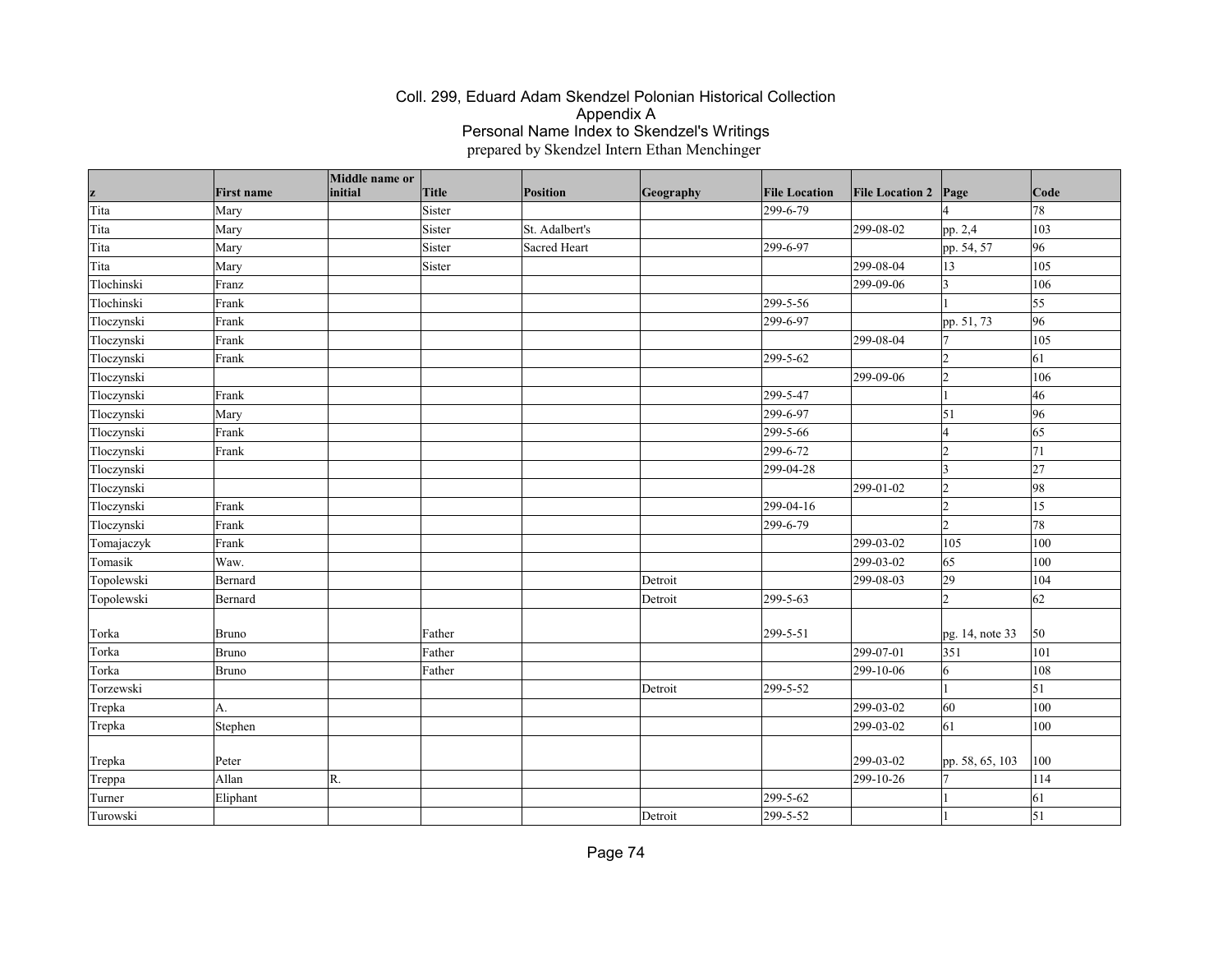| z          | <b>First name</b> | Middle name or<br>initial | <b>Title</b> | Position      | Geography | <b>File Location</b> | <b>File Location 2</b> | Page             | Code         |
|------------|-------------------|---------------------------|--------------|---------------|-----------|----------------------|------------------------|------------------|--------------|
| Tuuk       | Johnathan         | A.                        |              |               |           | 299-4-33             |                        |                  | 32           |
| Tuuk       | Johnathan         |                           |              |               |           | 299-6-84             |                        | $\overline{4}$   | 83           |
| Tuuk       | Johnathan         | A.                        |              |               |           | 299-4-34             |                        |                  | $ 33\rangle$ |
| Tye        | James             |                           |              |               |           | 299-5-41             |                        |                  | 40           |
| Tye        | James             |                           |              |               |           | 299-6-85             |                        | $\vert$ 1        | 84           |
| Tye        | James             |                           |              |               |           |                      | 299-10-26              | 7                | 114          |
| Tysse      | Thomas            |                           | Doctor       |               |           |                      | 299-08-04              | 10               | 105          |
| Tysse      | Todd              |                           |              |               |           | 299-6-97             |                        | 74               | 96           |
| Tysse      | Kristen           |                           |              |               |           | 299-5-47             |                        |                  | 46           |
| Tysse      | Todd              |                           |              |               |           |                      | 299-08-04              | 10               | 105          |
| Tysse      | Todd              |                           |              |               |           | 299-5-47             |                        |                  | 46           |
| Tysse      | Thomas            |                           | Doctor       |               |           | 299-6-97             |                        | 74               | 96           |
| Tysse      | Thomas            |                           | Doctor       |               |           | 299-5-47             |                        |                  | 46           |
| Tysse      | Kristen           |                           |              |               |           |                      | 299-08-04              | 10               | 105          |
| Tysse      | Kristen           |                           |              |               |           | 299-6-97             |                        | 74               | 96           |
| Usakowski  |                   |                           |              |               |           | 299-5-47             |                        |                  | 46           |
| Usakowski  | Joseph            |                           |              |               |           |                      | 299-10-39              |                  | 124          |
| Usakowski  | Gertrude          | Mary                      |              |               |           |                      | $ 299-10-39$           | pp. 1-2          | 124          |
| Usakowski  | Eleanor           |                           |              |               |           | 299-04-15            |                        | $\mathcal{D}$    | 14           |
| Usakowski  | Mary              | Camilla                   | Sister       |               |           |                      | 299-10-39              | pp. 1-2          | 124          |
| Usakowski  | Esther            | Victoria                  |              |               |           |                      | 299-03-02              | 23               | 100          |
| Usakowski  | Esther            | Victoria                  |              |               |           |                      | 299-10-38              | pp. 1-2          | 123          |
| Usakowski  |                   |                           |              |               |           | 299-6-97             |                        | 74               | 96           |
| Van Erp    | Joseph            |                           | Father       | St. Andrew's  |           | 299-5-62             |                        | $\vert$ 1        | 61           |
| Van Pammel | Edward            |                           | Father       |               |           | 299-6-72             |                        | $\overline{2}$   | 71           |
| Van Pammel | Edward            |                           | Father       | St. Andrew's  |           | 299-5-62             |                        |                  | $\vert$ 61   |
| Vandenberg | A.                | Н.                        |              |               |           |                      | 299-03-02              | 82               | 100          |
| Venturelli | Vittorio          |                           |              |               |           |                      | 299-03-02              | 201              | 100          |
| Verlinden  | Edmund            |                           |              |               |           |                      | 299-08-02              | $\boldsymbol{8}$ | 103          |
| Vesbit     | Stephen           |                           | Father       | St. Isidore's |           | 299-5-60             |                        | $\overline{3}$   | 59           |
| Vesbit     | Stephen           |                           | Father       | St. Isidore's |           | 299-5-61             |                        |                  | 60           |
| Vesbit     | Stephen           |                           | Father       | St. Isidore's |           | 299-6-96             |                        |                  | 95           |
| Vesbit     |                   |                           | Father       | St. Isidore's |           | 299-6-88             |                        | pp. 2-10         | 87           |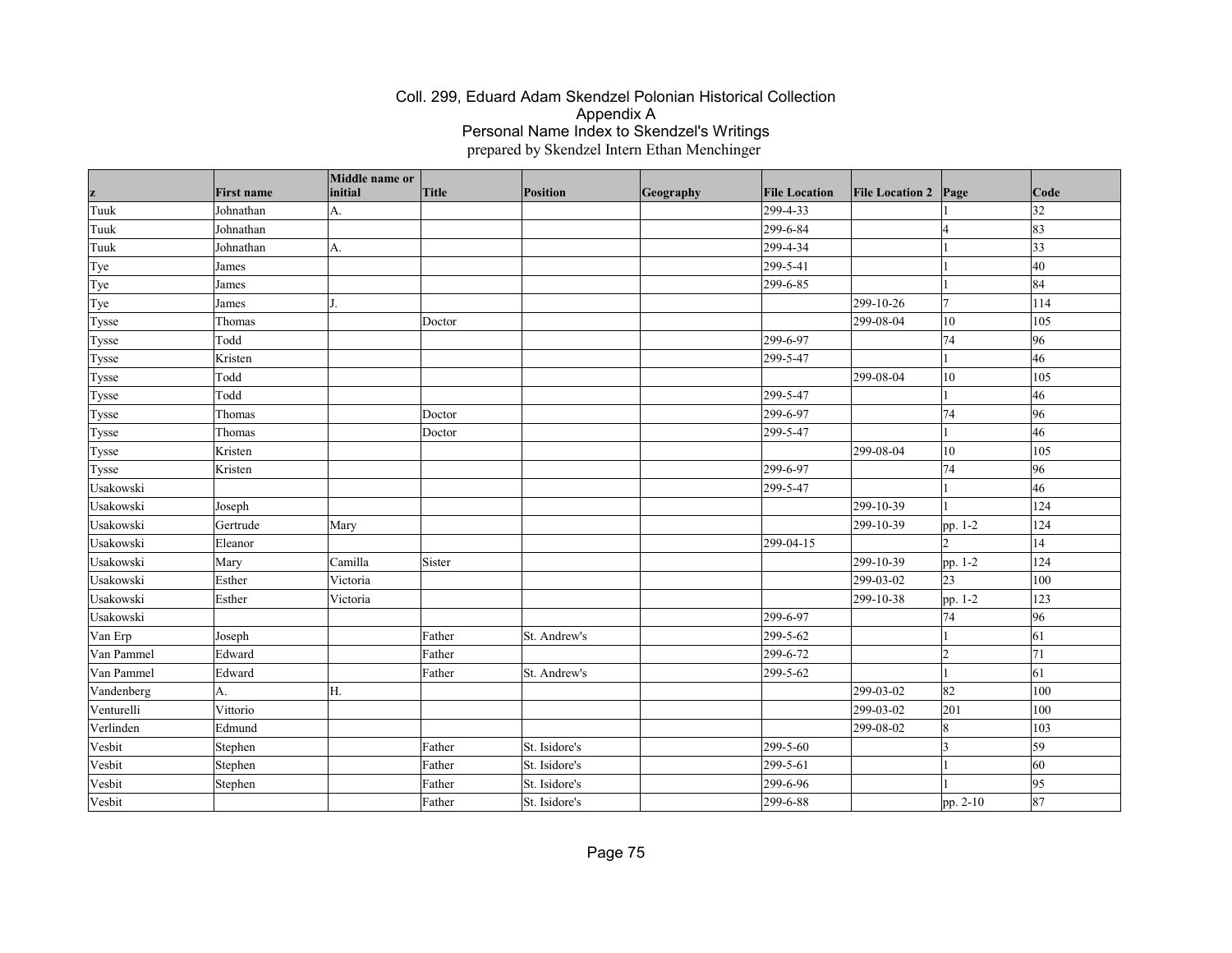| z           | <b>First name</b> | Middle name or<br>initial | <b>Title</b> | Position      | Geography     | <b>File Location</b> | <b>File Location 2</b> | Page           | Code |
|-------------|-------------------|---------------------------|--------------|---------------|---------------|----------------------|------------------------|----------------|------|
| Vesbit      |                   |                           | Father       | St. Isidore's |               | 299-6-90             |                        | pp. 1-6        | 89   |
| Vierheilig  | C.                | G.                        |              |               |               |                      | 299-08-01              | $\overline{2}$ | 102  |
| Vierheilig  | Chris             |                           |              |               |               |                      | 299-08-02              | 6              | 103  |
| Vierheilig  | Chris             |                           |              |               |               | 299-6-84             |                        | $\vert$ 3      | 83   |
| Vierheilig  | Chris             |                           |              |               |               | 299-04-22            |                        |                | 21   |
| Vilate      | Rene              | Joseph                    | Archbishop   |               |               | 299-4-45             |                        |                | 44   |
| Vilatte     | Joseph            | Rene                      | Bishop       |               | Green Bay     |                      | 299-03-01              | pp. 14, 74     | 99   |
| Vilatte     | Joseph            | Rene                      | Bishop       |               |               | 299-5-69             |                        | pp. $3-5$      | 68   |
| Vilatte     | Joseph            | Rene                      | Archbishop   |               | Green Bay, MI |                      | 299-10-24              | pp. 18, 20     | 112  |
| Vilatte     | Joseph            | Rene                      | Father       |               |               |                      | 299-08-03              | $\overline{3}$ | 104  |
| Vilatte     | Joseph            | Rene                      | Bishop       |               |               | 299-6-80             |                        | $\overline{2}$ | 79   |
| Vilatte     | Jozef             | Rene                      | Bishop       |               |               | 299-6-76             |                        | $\overline{8}$ | 75   |
| Vilatte     | Joseph            | Rene                      | Archbishop   |               |               | 299-5-70             |                        | $\overline{2}$ | 69   |
| Vilatte     | Joseph            | Rene                      | Bishop       |               | Green Bay, WI |                      | 299-03-02              | 50             | 100  |
| Viszocky    | Andreas           |                           | Father       |               | Detroit       | 299-5-46             |                        | pp. 1-2        | 45   |
| Viszoczky   | Andreas           |                           |              |               |               |                      | 299-10-08              | $\overline{4}$ | 110  |
| Viszoczky   | Andreas           |                           | Father       |               |               | 299-6-75             |                        | 4              | 74   |
| Viszoczky   | Andreas           |                           | Father       |               |               | 299-5-66             |                        | $\overline{2}$ | 65   |
| Viszoczky   | Andreas           |                           | Father       |               |               | 299-04-28            |                        | $\overline{2}$ | 27   |
| Viszoczky   | Andreas           |                           | Father       |               |               | 299-6-72             |                        | $\overline{2}$ | 71   |
| Viszoczky   | Andreas           |                           | Father       |               |               | 299-5-62             |                        |                | 61   |
| Viszoczky   | Andreas           |                           | Father       |               |               | 299-5-61             |                        |                | 60   |
| Viszoczky   | Andreas           |                           | Father       |               |               |                      | 299-09-06              | $\overline{2}$ | 106  |
| Viszoczky   | Andreas           |                           | Father       |               |               |                      | 299-01-02              | $\vert$ 1      | 98   |
| Viszoczky   | Andreas           |                           | Father       |               |               |                      | 299-07-01              | 361            | 101  |
| Viszoczy    | Andreas           |                           | Father       |               |               | 299-6-97             |                        | 48             | 96   |
| Voigt       | Christopher       |                           |              |               | Detroit       | 299-5-50             |                        | $\overline{2}$ | 49   |
| Wachowiak   | Jozef             |                           |              |               |               |                      | 299-03-02              | 65             | 100  |
| Wagner      | John              |                           |              |               | Detroit       |                      | 299-10-10              | $\overline{8}$ | 111  |
| Walajtis    | Casimir           |                           | Father       |               | Detroit       |                      | 299-10-10              | pp. 7-8        | 111  |
| Walentego   | Tomasza           | Franticiszki              |              |               |               | 299-6-76             |                        | $\overline{4}$ | 75   |
| Walkowiak   | Peter             |                           | Monsignor    |               | Detroit       |                      | 299-11-02              | pp. 1-4        | 125  |
| Wardonowicz | Franciszek        |                           |              |               |               | 299-5-51             |                        | $\overline{2}$ | 50   |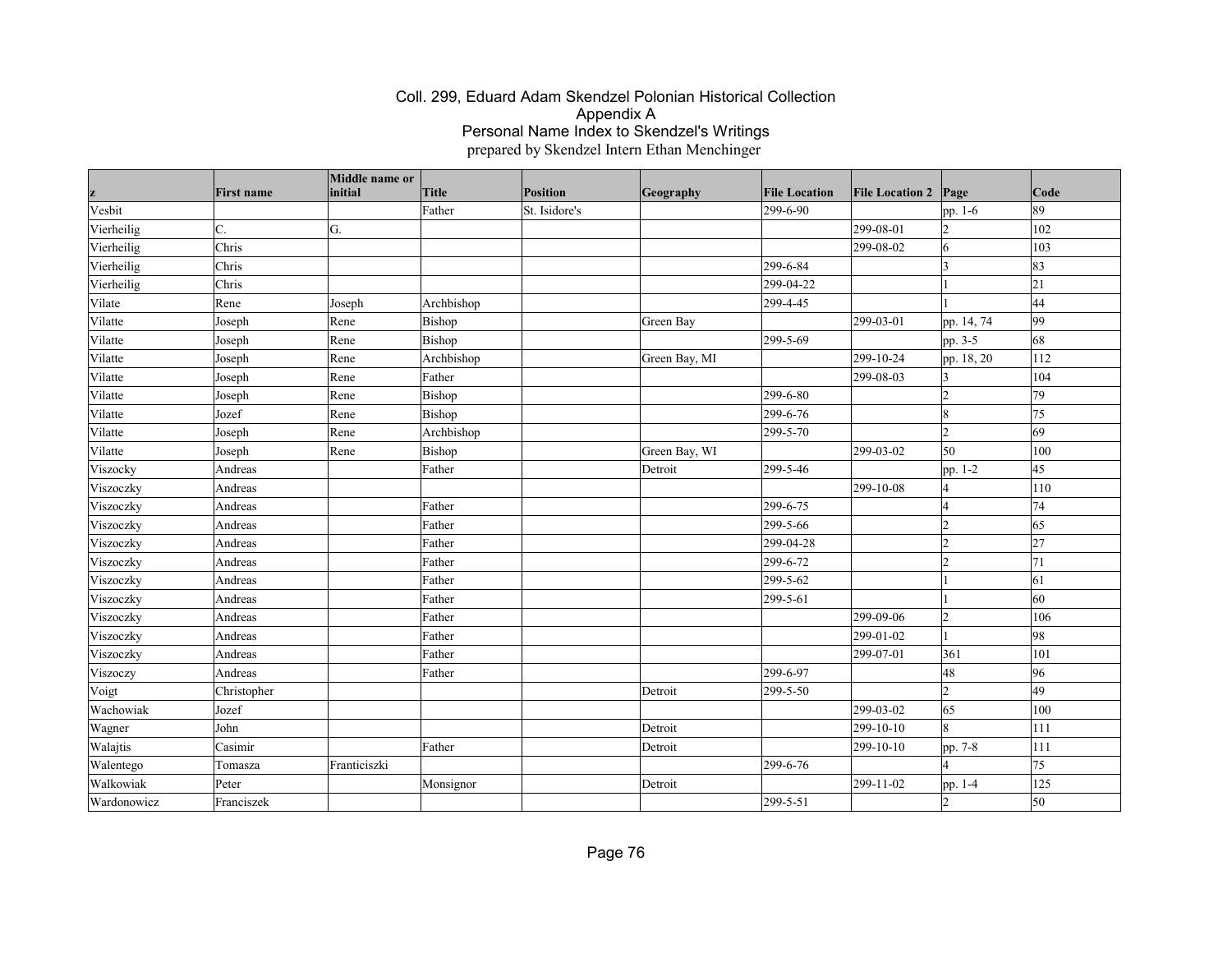|              | <b>First name</b> | Middle name or<br>initial | Title           | <b>Position</b> | Geography | <b>File Location</b> | <b>File Location 2</b> | Page            | Code            |
|--------------|-------------------|---------------------------|-----------------|-----------------|-----------|----------------------|------------------------|-----------------|-----------------|
| Wardonowicz  |                   |                           |                 |                 |           |                      | 299-03-02              | 37              | 100             |
| Wasielewski  | Frantisek<br>Adam |                           |                 |                 | Detroit   | 299-5-50             |                        | I٩              | $\overline{49}$ |
|              |                   |                           |                 |                 |           |                      |                        |                 |                 |
| Wasielewski  | Joseph            |                           |                 |                 | Detroit   | 299-04-27            |                        |                 | 26              |
| Wasielewski  | Mary              | Ann                       |                 |                 | Detroit   | 299-5-50             |                        | $\vert$ 3       | 49              |
| Waters       | Dudley            | Ε.                        |                 |                 |           |                      | 299-03-02              | 82              | 100             |
| Watslawik    | Joseph            |                           |                 |                 |           |                      | 299-03-02              | 80              | 100             |
| Weakland     |                   |                           | Archbishop      |                 | Milwaukee | 299-6-87             |                        | l2              | 86              |
| Weiden       | Hubert            |                           |                 |                 |           | 299-5-62             |                        | 3               | 61              |
| Welke        | Ant.              |                           |                 |                 |           |                      | 299-03-02              | 5               | 100             |
| Welniak      | Waw.              |                           |                 |                 |           |                      | 299-03-02              | 65              | 100             |
| Wermers      | Bernard           |                           | Father          |                 |           |                      | 299-10-10              | $\vert$ 3       | 111             |
| Wermers      | Bernard           |                           | Father          |                 | Detroit   | 299-6-72             |                        | 2               | 71              |
| Werners      | Bernard           |                           | Father          |                 |           | 299-04-26            |                        |                 | $ 25\rangle$    |
| Wernette     |                   |                           |                 |                 |           | 299-5-48             |                        |                 | 47              |
| Wesholski    |                   |                           |                 |                 |           |                      | 299-10-37              | $\vert$ 2       | 122             |
| Wesholski    | Cecilia           |                           |                 |                 |           |                      | 299-10-30              | l4              | 116             |
| Westdorp     | Joseph            |                           | Parish Organist | St. Adalbert's  |           | 299-4-36             |                        |                 | $ 35\rangle$    |
| Westdorp     | Joseph            |                           |                 | St. Adalbert's  |           | 299-6-84             |                        | l4              | 83              |
| Westdorp     | Joseph            |                           |                 |                 |           | 299-4-34             |                        |                 | $ 33\rangle$    |
| Weszolski    | Ignatius          |                           |                 |                 |           |                      | 299-03-02              | 62              | 100             |
| Whalen       | Mary              | Ellen Maude               |                 |                 |           |                      | 299-10-08              |                 | 110             |
| Whalen       | Michael           |                           |                 |                 |           |                      | 299-10-08              | $ 2\rangle$     | 110             |
| White        | Charles           | D.                        | Monsignor       |                 |           |                      | 299-10-07              | 6               | 109             |
| White        | lc.               | D.                        | Father          |                 |           |                      | 299-03-02              | 106             | 100             |
| Wichnowski   | Josefa            |                           |                 |                 |           | 299-6-79             |                        | 2               | 78              |
| Wichnowski   | Josefa            |                           |                 |                 |           |                      | 299-08-04              | $ 9\rangle$     | 105             |
| Wieczorek    | Simon             |                           | Father          |                 |           | 299-6-97             |                        | 54              | 96              |
| Wieczorek    | Simon             |                           | Father          |                 | Detroit   | 299-5-46             |                        | pp. 4-6         | 45              |
| Wieczorek    | Simon             |                           | Father          |                 | Detroit   | 299-5-65             |                        |                 | 64              |
| Wielawicka   | Mary              | Peter                     | Sister          |                 |           |                      | 299-03-02              | 103             | 100             |
| Wierczorek   | Simon             |                           | Father          |                 | Toledo    | 299-04-26            |                        |                 | $ 25\rangle$    |
| Wierzcholska | Frances           |                           |                 |                 |           |                      | 299-03-02              | 72              | 100             |
| Wieszcholski | Jakob             |                           |                 |                 |           |                      | 299-03-02              | $\overline{65}$ | 100             |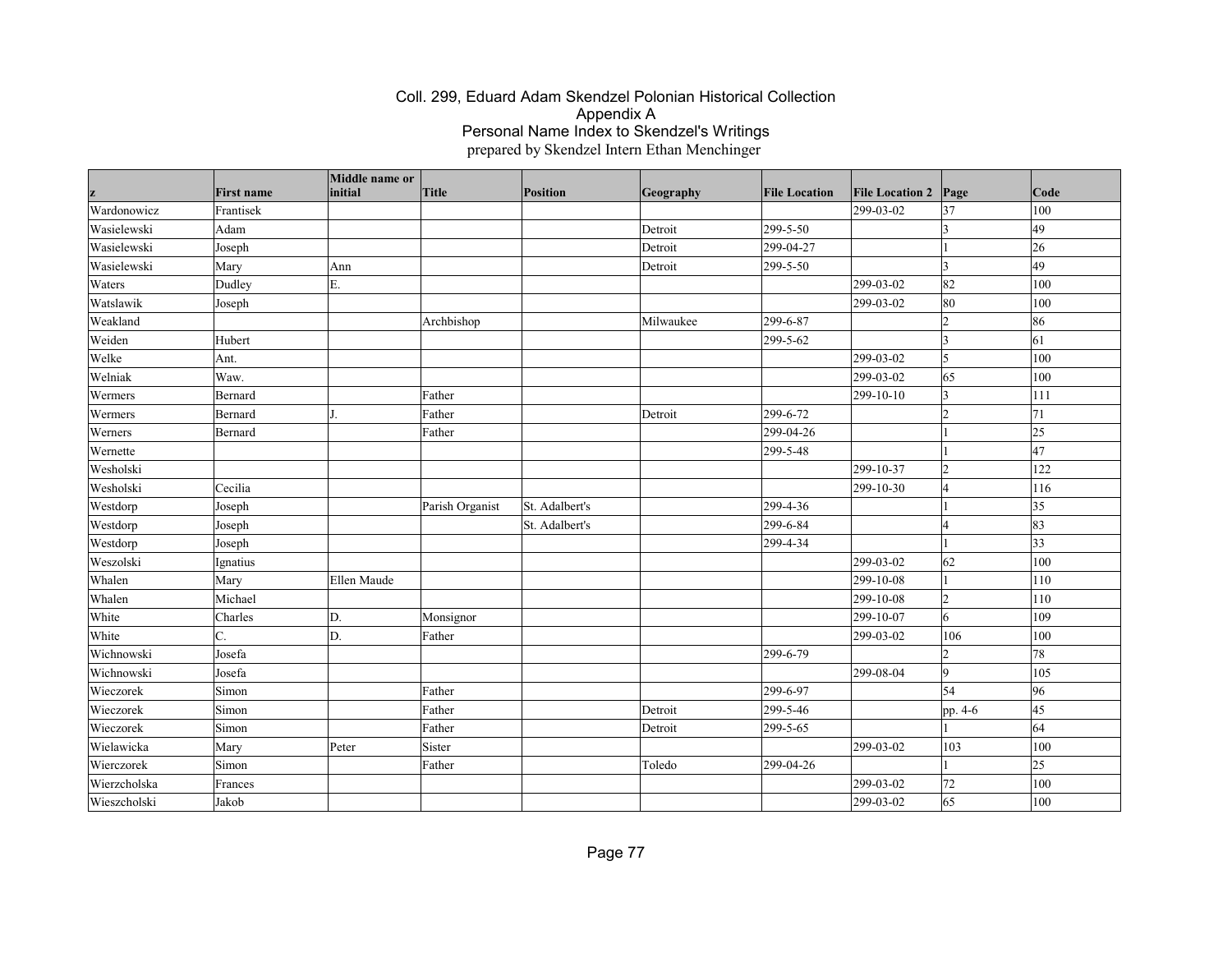|               | <b>First name</b> | Middle name or<br>initial | Title           | <b>Position</b>     | Geography | <b>File Location</b> | <b>File Location 2</b> | Page                     | Code |
|---------------|-------------------|---------------------------|-----------------|---------------------|-----------|----------------------|------------------------|--------------------------|------|
| z             |                   |                           |                 |                     |           |                      |                        |                          |      |
| Wiktorowski   | Martin            |                           |                 |                     |           |                      | 299-03-02              | pp. 58, 60-61,<br>65, 83 | 100  |
| Wiktorowski   | Valentine         |                           |                 |                     |           |                      | 299-03-02              | 61                       | 100  |
| Wiktorowski   | Wal.              |                           |                 |                     |           |                      | 299-03-02              | 65                       | 100  |
| Wisniewski    | Lucy              |                           |                 |                     |           |                      | 299-10-37              | $\overline{2}$           | 122  |
| Wisniewski    |                   |                           |                 |                     |           |                      | 299-09-06              | 10                       | 106  |
| Wisniewski    | Anne              |                           |                 |                     |           | 299-6-75             |                        | 6                        | 74   |
| Wisniewski    |                   |                           |                 |                     |           | 299-6-97             |                        | 53                       | 96   |
| Wisniewski    | John              |                           |                 |                     |           |                      | 299-03-02              | pp. 60, 61, 65           | 100  |
| Wisniewski    | Michael           |                           |                 |                     |           |                      | 299-10-30              |                          | 116  |
| Wisniewski    | Michael           |                           |                 |                     |           |                      | 299-10-32              | ١3                       | 118  |
| Wisniewski    | Lucy              |                           |                 |                     |           |                      | 299-10-32              | 3                        | 118  |
| Wisz          | Jennie            |                           |                 |                     |           |                      | 299-10-07              | $\overline{4}$           | 109  |
| Witkowska     | D.                |                           |                 |                     |           |                      | 299-03-02              | 60                       | 100  |
| Witkowski     |                   |                           |                 |                     |           | 299-5-47             |                        |                          | 46   |
| Witkowski     | John              |                           |                 |                     |           | 299-5-66             |                        | 4                        | 65   |
| Witkowski     |                   |                           |                 |                     |           |                      | 299-09-06              | 3                        | 106  |
| Witkowski     | Jan               |                           |                 |                     |           |                      | 299-03-02              | 65                       | 100  |
| Witkowski     | Julia             |                           |                 |                     |           |                      | 299-03-02              | 60                       | 100  |
| Witkowski     | John              |                           |                 |                     |           | 299-6-97             |                        | 52                       | 96   |
| Witkowski     | Henry             |                           |                 |                     |           |                      | 299-03-02              | 60                       | 100  |
| Wittkowski    | John              |                           |                 |                     |           |                      | 299-03-02              | 40                       | 100  |
| Witucki       | Jozef             |                           |                 |                     |           |                      | 299-03-02              | 65                       | 100  |
| Witucki       | John              |                           |                 |                     |           |                      | 299-03-02              | pp. 61, 63, 65,<br>103   | 100  |
| Wladyslawa    |                   |                           | Sister Superior |                     |           |                      | 299-03-02              | 76                       | 100  |
| Wlodorek      | Hedwig            |                           |                 |                     |           |                      | 299-03-02              | 72                       | 100  |
| Włoszczewski  | Stephen           |                           | Doctor          |                     |           |                      | 299-10-26              | $\overline{2}$           | 114  |
| Wojciechowski | Mary              | Esdra                     | Sister          | <b>Sacred Heart</b> |           | 299-5-38             |                        |                          | 37   |
| Wojciechowski | Mary              | Esdras                    | Sister          |                     |           |                      | 299-03-02              | 76                       | 100  |
| Wojciechowski | Adam              |                           |                 |                     |           |                      | 299-03-02              | pp. 61, 65               | 100  |
| Wojczynski    | Frank             |                           |                 |                     |           |                      | 299-03-02              | pp. 61, 65               | 100  |
| Wojtalewicz   | Max               |                           |                 |                     |           |                      | 299-03-02              | 117                      | 100  |
| Wojtczak      | Frank             |                           |                 |                     |           |                      | 299-03-02              | 72                       | 100  |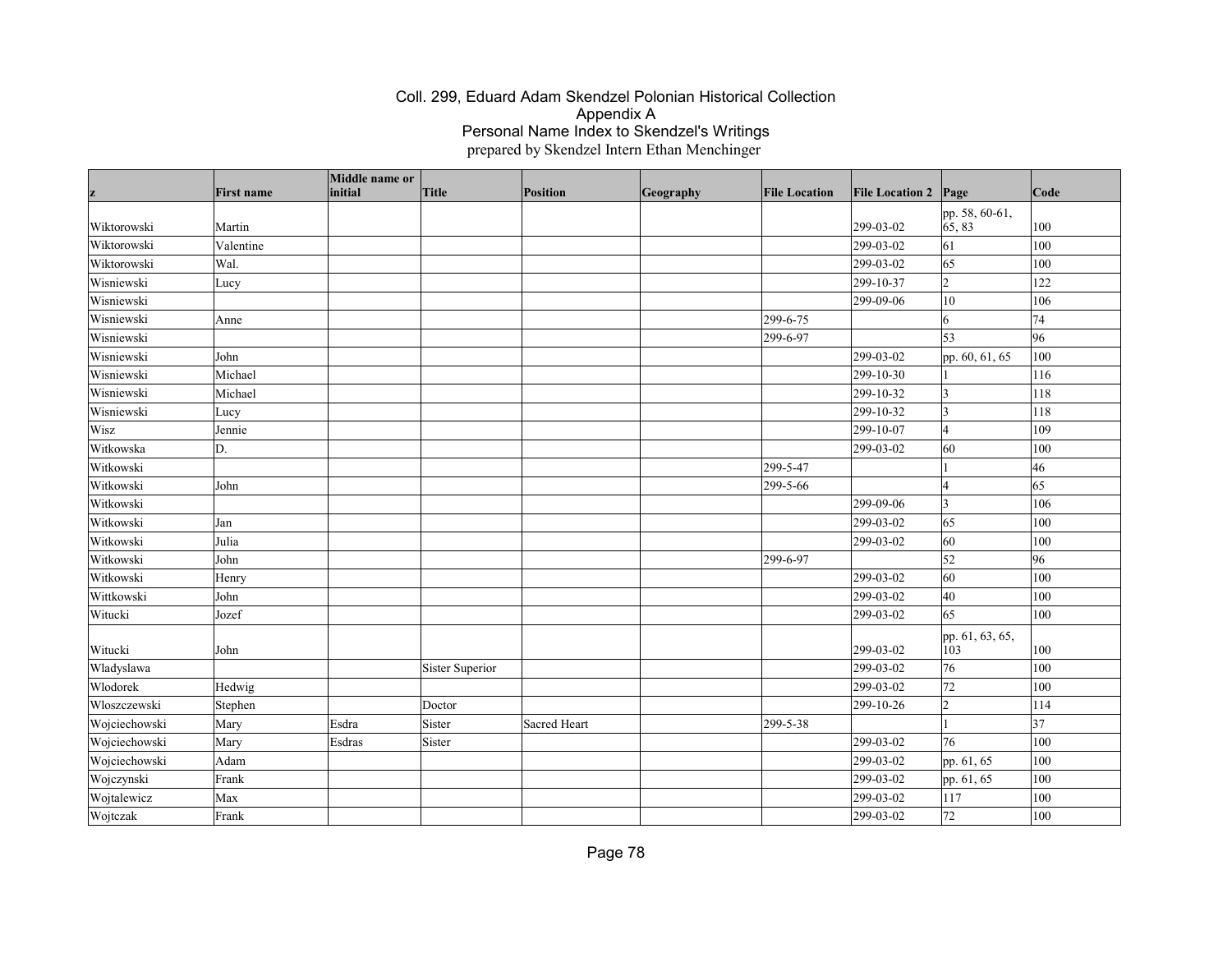|           |                   | Middle name or |                              |                 |           |                      |                        |               |            |
|-----------|-------------------|----------------|------------------------------|-----------------|-----------|----------------------|------------------------|---------------|------------|
|           | <b>First name</b> | initial        | Title                        | <b>Position</b> | Geography | <b>File Location</b> | <b>File Location 2</b> | Page          | Code       |
| Wojtczak  | Mary              |                |                              |                 |           |                      | 299-03-02              | 72            | 100        |
| Wojtewicz | Eugene            |                | Father                       |                 | Detroit   | 299-5-52             |                        | l2            | $\vert$ 51 |
|           |                   |                | Cardinal                     |                 |           |                      |                        |               |            |
| Wojtyla   | Karol             |                | Archbishop                   |                 |           | 299-04-21            |                        | pp. 1-2       | 20         |
| Wojtyla   | Karol             |                |                              |                 |           | 299-4-44             |                        |               | 43         |
| Wollowski | John              |                | Father                       |                 | Detroit   |                      | 299-03-01              | pp. 5, 64     | 99         |
| Wollowski | John              |                | Father                       |                 | Detroit   |                      | 299-10-24              | 14            | 112        |
| Wollowski | John              |                | Father                       |                 | Detroit   | 299-5-46             |                        | 5             | 45         |
| Woznick   |                   |                | Bishop                       |                 | Detroit   | 299-04-07            |                        |               | 6          |
| Woznicki  | Stephen           | S.             | Bishop                       |                 | Saginaw   | 299-6-75             |                        | pp. 1-2       | 74         |
| Woznicki  | Stephen           | S.             | Bishop                       |                 |           |                      | 299-03-02              | 98            | 100        |
| Wright    | John              |                | American Cardinal<br>in Rome |                 |           | 299-04-05            |                        | 15            | 14         |
| Wright    | John              |                | American Cardinal<br>in Rome |                 |           | 299-04-06            |                        |               | 15         |
| Wrobel    | Paul              |                |                              |                 |           |                      | 299-10-26              | 4             | 114        |
| Wydro     | Agnes             |                |                              |                 |           | 299-5-69             |                        | $\vert$ 2     | 68         |
| Wydro     | Tecla             |                |                              |                 |           |                      | 299-03-01              | $\vert 4$     | 99         |
| Wydro     | Agnes             |                |                              |                 |           |                      | 299-10-24              | <sub>3</sub>  | 112        |
| Wydro     | Agnes             |                |                              |                 |           |                      | 299-03-01              | $\vert 4$     | 99         |
| Wydro     | Tecla             |                |                              |                 |           |                      | 299-10-24              | $\vert$ 3     | 112        |
| Wylie     | Jeanie            |                |                              |                 |           |                      | 299-10-26              | <sup>15</sup> | 114        |
| Wyszynski | Stefan            |                | Cardinal                     |                 |           |                      | 299-03-02              | 197           | 100        |
| Yetenckas | Magdelene         |                |                              |                 |           | 299-04-15            |                        | pp. 2-3       | 14         |
| Yotcnukas | Magdelene         |                |                              |                 |           | 299-5-48             |                        |               | 47         |
| Zaharski  | Albert            |                |                              |                 |           | 299-5-69             |                        |               | 68         |
| Zaharski  | Albert            |                |                              |                 | Detroit   | 299-5-50             |                        | l4            | 49         |
| Zaharski  | Thomas            |                | Father                       |                 | Detroit   | 299-5-50             |                        | l4            | 49         |
| Zaharski  | Thomas            |                | Father                       |                 |           | 299-5-59             |                        |               | 58         |
| Zamiara   | Jakob             |                |                              |                 |           |                      | 299-03-02              | pp. 65, 103   | 100        |
| Zawisza   |                   |                |                              |                 | Detroit   | 299-6-93             |                        |               | 92         |
| Zelinski  | Mary              |                |                              |                 |           | 299-04-15            |                        | 2             | 14         |